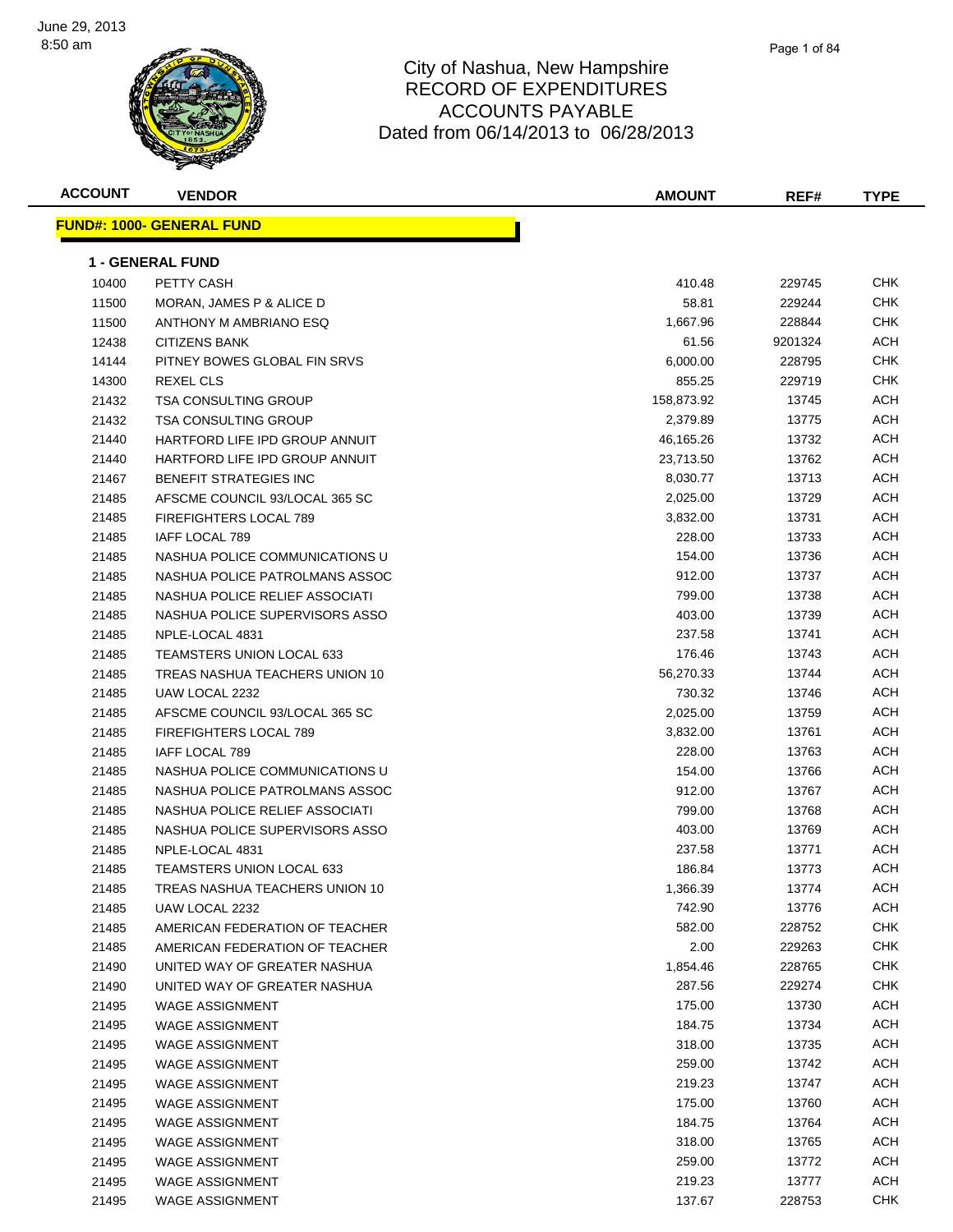

| <b>ACCOUNT</b> | <b>VENDOR</b>                    | <b>AMOUNT</b> | REF#   | <b>TYPE</b> |
|----------------|----------------------------------|---------------|--------|-------------|
|                | <b>FUND#: 1000- GENERAL FUND</b> |               |        |             |
|                | <b>1 - GENERAL FUND</b>          |               |        |             |
| 21495          | <b>WAGE ASSIGNMENT</b>           | 1,072.07      | 228754 | <b>CHK</b>  |
| 21495          | <b>WAGE ASSIGNMENT</b>           | 1.15          | 228755 | <b>CHK</b>  |
| 21495          | <b>WAGE ASSIGNMENT</b>           | 75.00         | 228756 | <b>CHK</b>  |
| 21495          | <b>WAGE ASSIGNMENT</b>           | 71.95         | 228757 | <b>CHK</b>  |
| 21495          | <b>WAGE ASSIGNMENT</b>           | 50.85         | 228758 | <b>CHK</b>  |
| 21495          | <b>WAGE ASSIGNMENT</b>           | 1,346.85      | 228759 | <b>CHK</b>  |
| 21495          | <b>WAGE ASSIGNMENT</b>           | 103.61        | 228760 | <b>CHK</b>  |
| 21495          | <b>WAGE ASSIGNMENT</b>           | 11.54         | 228761 | <b>CHK</b>  |
| 21495          | <b>WAGE ASSIGNMENT</b>           | 103.50        | 228762 | <b>CHK</b>  |
| 21495          | <b>WAGE ASSIGNMENT</b>           | 406.25        | 228763 | <b>CHK</b>  |
| 21495          | <b>WAGE ASSIGNMENT</b>           | 237.00        | 228764 | <b>CHK</b>  |
| 21495          | <b>WAGE ASSIGNMENT</b>           | 1,013.95      | 228766 | <b>CHK</b>  |
| 21495          | <b>WAGE ASSIGNMENT</b>           | 712.85        | 228767 | <b>CHK</b>  |
| 21495          | <b>WAGE ASSIGNMENT</b>           | 1,253.34      | 229264 | <b>CHK</b>  |
| 21495          | <b>WAGE ASSIGNMENT</b>           | 1.15          | 229265 | <b>CHK</b>  |
| 21495          | <b>WAGE ASSIGNMENT</b>           | 25.00         | 229266 | <b>CHK</b>  |
| 21495          | <b>WAGE ASSIGNMENT</b>           | 56.10         | 229267 | <b>CHK</b>  |
| 21495          | <b>WAGE ASSIGNMENT</b>           | 42.51         | 229268 | <b>CHK</b>  |
| 21495          | <b>WAGE ASSIGNMENT</b>           | 1,346.85      | 229269 | <b>CHK</b>  |
| 21495          | <b>WAGE ASSIGNMENT</b>           | 87.72         | 229270 | <b>CHK</b>  |
| 21495          | <b>WAGE ASSIGNMENT</b>           | 11.54         | 229271 | <b>CHK</b>  |
| 21495          | <b>WAGE ASSIGNMENT</b>           | 103.50        | 229272 | <b>CHK</b>  |
| 21495          | <b>WAGE ASSIGNMENT</b>           | 237.00        | 229273 | <b>CHK</b>  |
| 21495          | <b>WAGE ASSIGNMENT</b>           | 134.68        | 229275 | <b>CHK</b>  |
| 21538          | NASHUA TEACHERS UNION            | 11,480.20     | 13740  | <b>ACH</b>  |
| 21538          | NASHUA TEACHERS UNION            | 84.56         | 13770  | <b>ACH</b>  |
| 21921          | STATE OF NH                      | 11,647.83     | 13712  | <b>ACH</b>  |
| 21921          | STATE OF NH                      | 14,318.70     | 13715  | <b>ACH</b>  |
| 21921          | STATE OF NH                      | 16,357.90     | 13725  | <b>ACH</b>  |
| 21921          | STATE OF NH                      | 14,428.42     | 13726  | <b>ACH</b>  |
| 21921          | STATE OF NH                      | 29,400.35     | 13748  | <b>ACH</b>  |
| 21921          | STATE OF NH                      | 20,614.48     | 13749  | <b>ACH</b>  |
| 21921          | STATE OF NH                      | 17,208.36     | 13756  | <b>ACH</b>  |
| 21921          | STATE OF NH                      | 18,627.71     | 13757  | <b>ACH</b>  |
| 21921          | STATE OF NH                      | 21,251.19     | 13758  | <b>ACH</b>  |
| 21921          | STATE OF NH                      | 17,426.44     | 13778  | <b>ACH</b>  |
| 21921          | STATE OF NH                      | 22,152.06     | 13779  | <b>ACH</b>  |
| 21922          | STATE OF NH DEPT OF SAFETY       | 16.50         | 229563 | <b>CHK</b>  |
| 21985          | <b>UMA AUDI</b>                  | 25.00         | 229025 | <b>CHK</b>  |
| 21985          | <b>MANJH SINGH</b>               | 25.00         | 229182 | <b>CHK</b>  |
|                | <b>TOTAL 1 - GENERAL FUND</b>    | \$553,618.11  |        |             |

#### **101 - MAYOR**

| 53460 | DAVID J ALUKONIS     | 10.500.00 | 229581  | СНК |
|-------|----------------------|-----------|---------|-----|
| 61910 | SAM'S CLUB           | 25.54     | 228962  | СНК |
| 61910 | <b>CITIZENS BANK</b> | 158.56    | 9201324 | ACH |
| 68300 | ADVERTEASERS         | 490.00    | 228837  | CHK |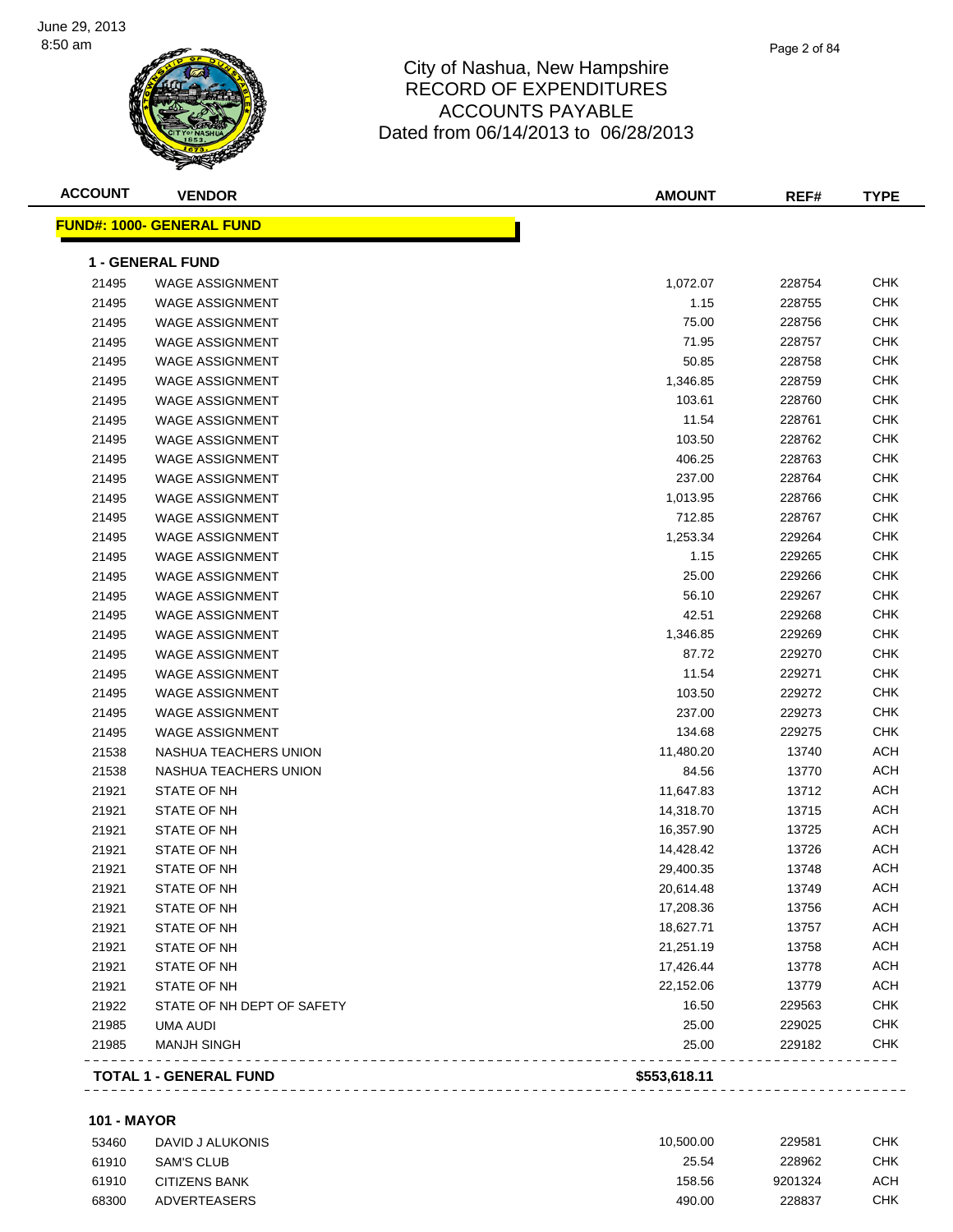| <b>ACCOUNT</b>     | <b>VENDOR</b>                                       | <b>AMOUNT</b> | REF#    | <b>TYPE</b> |
|--------------------|-----------------------------------------------------|---------------|---------|-------------|
|                    | <b>FUND#: 1000- GENERAL FUND</b>                    |               |         |             |
| <b>101 - MAYOR</b> |                                                     |               |         |             |
| 68300              | <b>CANAL ART &amp; FRAMING</b>                      | 130.00        | 229500  | <b>CHK</b>  |
| 68300              | <b>CITIZENS BANK</b>                                | 87.39         | 9201324 | <b>ACH</b>  |
|                    | <b>TOTAL 101 - MAYOR</b>                            | \$11,391.49   |         |             |
|                    | <b>102 - BOARD OF ALDERMEN</b>                      |               |         |             |
| 53428              | <b>DONNA GRAHAM</b>                                 | 285.00        | 228886  | <b>CHK</b>  |
| 61100              | <b>SUSAN LOVERING</b>                               | 135.83        | 228786  | <b>CHK</b>  |
| 61100              | <b>SUSAN LOVERING</b>                               | 41.98         | 229512  | <b>CHK</b>  |
|                    | <b>TOTAL 102 - BOARD OF ALDERMEN</b>                | \$462.81      |         |             |
| <b>103 - LEGAL</b> |                                                     |               |         |             |
| 55200              | NEW HAMPSHIRE BAR ASSOC                             | 310.00        | 228814  | <b>CHK</b>  |
| 55200              | NHBA COURT FEES SERVICE                             | 210.00        | 228816  | <b>CHK</b>  |
| 61807              | LEXISNEXIS MATTHEW BENDER                           | 183.78        | 228920  | <b>CHK</b>  |
|                    | <b>TOTAL 103 - LEGAL</b>                            | \$703.78      |         |             |
|                    | 107 - CITY CLERK                                    |               |         |             |
| 42508              | TREASURER STATE OF NH                               | 2,052.00      | 228826  | <b>CHK</b>  |
| 44149              | TREASURER STATE OF NH                               | 9,044.00      | 228826  | <b>CHK</b>  |
|                    | <b>TOTAL 107 - CITY CLERK</b>                       | \$11,096.00   |         |             |
|                    | <b>109 - CIVIC &amp; COMMUNITY ACTIVITIES</b>       |               |         |             |
| 56214              | HUMANE SOCIETY FOR GREATER                          | 8,256.75      | 228897  | <b>CHK</b>  |
|                    | <b>TOTAL 109 - CIVIC &amp; COMMUNITY ACTIVITIES</b> | \$8,256.75    |         |             |
|                    |                                                     |               |         |             |
|                    | <b>111 - HUMAN RESOURCES</b>                        |               |         |             |
| 55425              | DANIEL AUGER                                        | 25.00         | 228851  | <b>CHK</b>  |
| 55425              | <b>STEPHEN BROWN</b>                                | 40.00         | 228859  | <b>CHK</b>  |
| 55425              | <b>MEREDITH LOCKWOOD</b>                            | 25.00         | 228910  | <b>CHK</b>  |
| 55425              | <b>MATTHEW LOWE</b>                                 | 40.00         | 228913  | <b>CHK</b>  |
| 55425              | <b>KAYLA MCCORMACK</b>                              | 25.00         | 228922  | <b>CHK</b>  |
| 55425              | <b>BARBARA FITZPATRICK</b>                          | 25.00         | 229635  | <b>CHK</b>  |
| 55425              | KARINA OCHOA                                        | 25.00         | 229704  | <b>CHK</b>  |
| 61807              | <b>CITIZENS BANK</b>                                | 357.00        | 9201324 | <b>ACH</b>  |
|                    | <b>TOTAL 111 - HUMAN RESOURCES</b>                  | \$562.00      |         |             |
|                    | 113 - BENEFITS                                      |               |         |             |
| 59580              | STATE OF NH UC                                      | 7,146.66      | 228973  | <b>CHK</b>  |
|                    | <b>TOTAL 113 - BENEFITS</b>                         | \$7,146.66    |         |             |
|                    |                                                     |               |         |             |

#### **115 - CITYWIDE PENSIONS**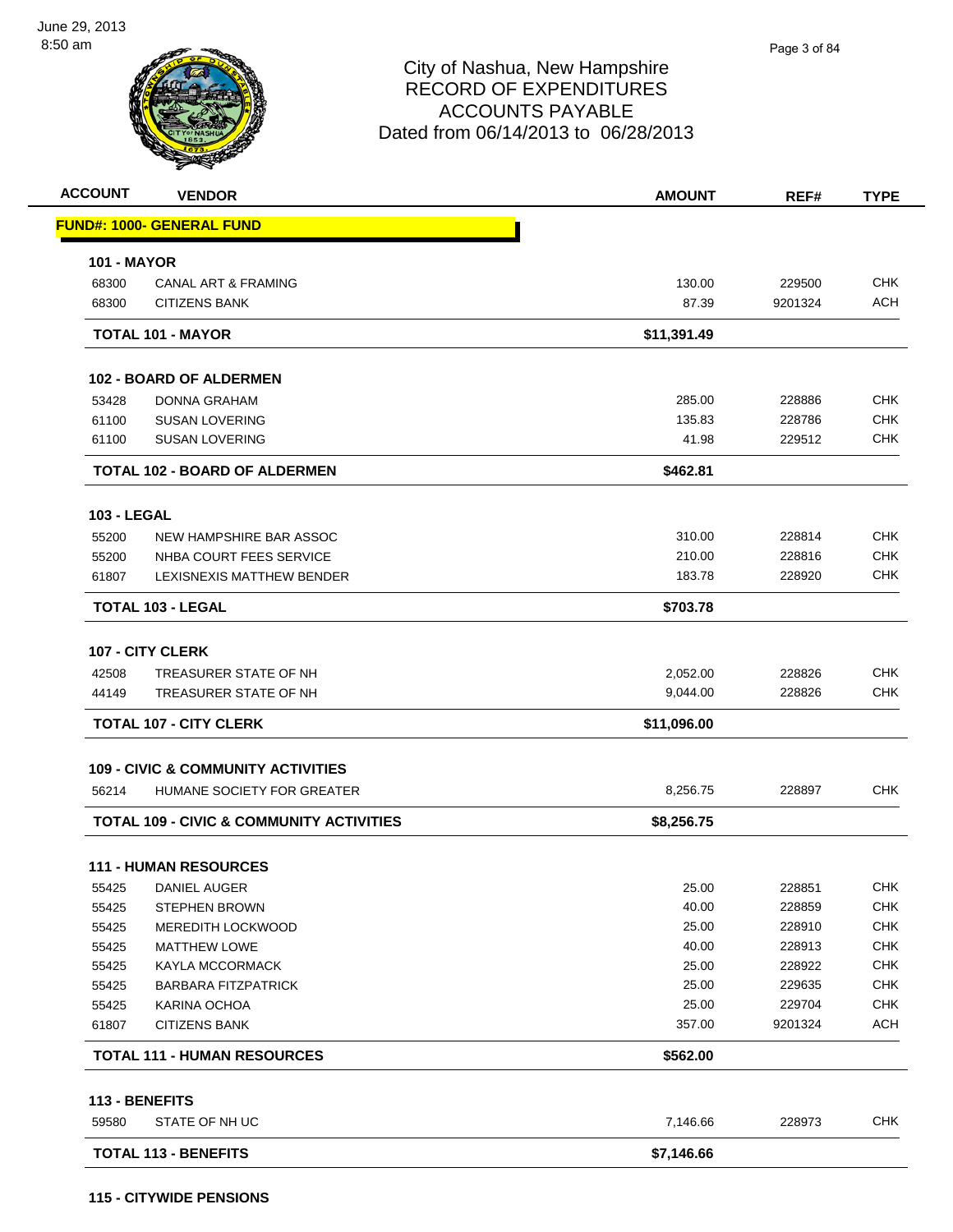

| <b>ACCOUNT</b> | <b>VENDOR</b>                                                   | <b>AMOUNT</b> | REF#    | <b>TYPE</b> |
|----------------|-----------------------------------------------------------------|---------------|---------|-------------|
|                | <b>FUND#: 1000- GENERAL FUND</b>                                |               |         |             |
|                | <b>115 - CITYWIDE PENSIONS</b>                                  |               |         |             |
| 52150          | NH RETIREMENT SYSTEM                                            | 892.69        | 13724   | <b>ACH</b>  |
|                | <b>TOTAL 115 - CITYWIDE PENSIONS</b>                            | \$892.69      |         |             |
|                | <b>118 - OTHER GENERAL GOV'T</b>                                |               |         |             |
| 45960          | STAPLES BUSINESS ADVANTAGE                                      | $-41.54$      | 228972  | <b>CHK</b>  |
| 45960          | STAPLES BUSINESS ADVANTAGE                                      | $-56.56$      | 229725  | <b>CHK</b>  |
|                | <b>TOTAL 118 - OTHER GENERAL GOV'T</b>                          | $-$98.10$     |         |             |
|                | <b>120 - TELECOMMUNICATIONS</b>                                 |               |         |             |
| 55109          | <b>SUSAN LOVERING</b>                                           | 33.00         | 229512  | <b>CHK</b>  |
| 55109          | <b>FAIRPOINT COMMUNICATIONS</b>                                 | 2.047.58      | 229535  | <b>CHK</b>  |
|                | <b>TOTAL 120 - TELECOMMUNICATIONS</b>                           | \$2,080.58    |         |             |
|                |                                                                 |               |         |             |
| 53142          | <b>122 - INFORMATION TECHNOLOGY</b><br><b>AT&amp;T MOBILITY</b> | 450.20        | 229532  | <b>CHK</b>  |
| 54407          | AVITAR ASSOC OF NEW ENGLAND IN                                  | 18,000.00     | 228852  | <b>CHK</b>  |
| 54407          | PITNEY BOWES GLOBAL FIN SRVS                                    | 323.58        | 229557  | <b>CHK</b>  |
| 54407          | CITRIX ONLINE LLC                                               | 165.00        | 229605  | <b>CHK</b>  |
| 54407          | MHC SOFTWARE INC                                                | 14,028.30     | 229682  | <b>CHK</b>  |
| 54407          | SUNVIEW SOFTWARE INC                                            | 7,522.00      | 229727  | <b>CHK</b>  |
| 54407          | <b>VERMONT SYSTEMS</b>                                          | 2,004.00      | 229735  | <b>CHK</b>  |
| 54407          | <b>CITIZENS BANK</b>                                            | 96.45         | 9201324 | <b>ACH</b>  |
| 54414          | LOGICMONITOR INC                                                | 3,157.44      | 228911  | <b>CHK</b>  |
| 54414          | ELECTRONIC ENVIRONMENTS CORP                                    | 3,540.00      | 229624  | <b>CHK</b>  |
| 55118          | <b>AT&amp;T MOBILITY</b>                                        | 93.39         | 229532  | <b>CHK</b>  |
| 55400          | <b>CITIZENS BANK</b>                                            | 80.00         | 9201324 | <b>ACH</b>  |
| 55421          | NEW HORIZONS COMPUTER LEARNING                                  | 1,692.00      | 229696  | <b>CHK</b>  |
| 55421          | <b>CITIZENS BANK</b>                                            | 113.08        | 9201324 | <b>ACH</b>  |
| 61100          | STAPLES BUSINESS ADVANTAGE                                      | 575.23        | 228972  | <b>CHK</b>  |
| 61100          | AMAZON.COM                                                      | 46.51         | 229743  | <b>CHK</b>  |
| 61807          | AMAZON.COM                                                      | 23.71         | 229743  | <b>CHK</b>  |
| 71221          | DELL MARKETING LP                                               | 214.16        | 228869  | <b>CHK</b>  |
| 71221          | VOLOGY DATA SYSTEMS                                             | 550.00        | 228997  | <b>CHK</b>  |
| 71221          | DELL MARKETING LP                                               | 89.99         | 229616  | <b>CHK</b>  |
| 71221          | <b>VOLOGY DATA SYSTEMS</b>                                      | 865.00        | 229736  | <b>CHK</b>  |
| 71221          | AMAZON.COM                                                      | 729.89        | 229743  | <b>CHK</b>  |
| 71221          | <b>CITIZENS BANK</b>                                            | 2,154.16      | 9201324 | <b>ACH</b>  |
| 71228          | SUNVIEW SOFTWARE INC                                            | 14,183.50     | 228977  | <b>CHK</b>  |
| 71228          | <b>CITIZENS BANK</b>                                            | 900.00        | 9201324 | <b>ACH</b>  |
|                | <b>TOTAL 122 - INFORMATION TECHNOLOGY</b>                       | \$71,597.59   |         |             |

 KBW FINANCIAL STAFFING/RECRUIT 824.80 228905 CHK KBW FINANCIAL STAFFING/RECRUIT 824.80 229673 CHK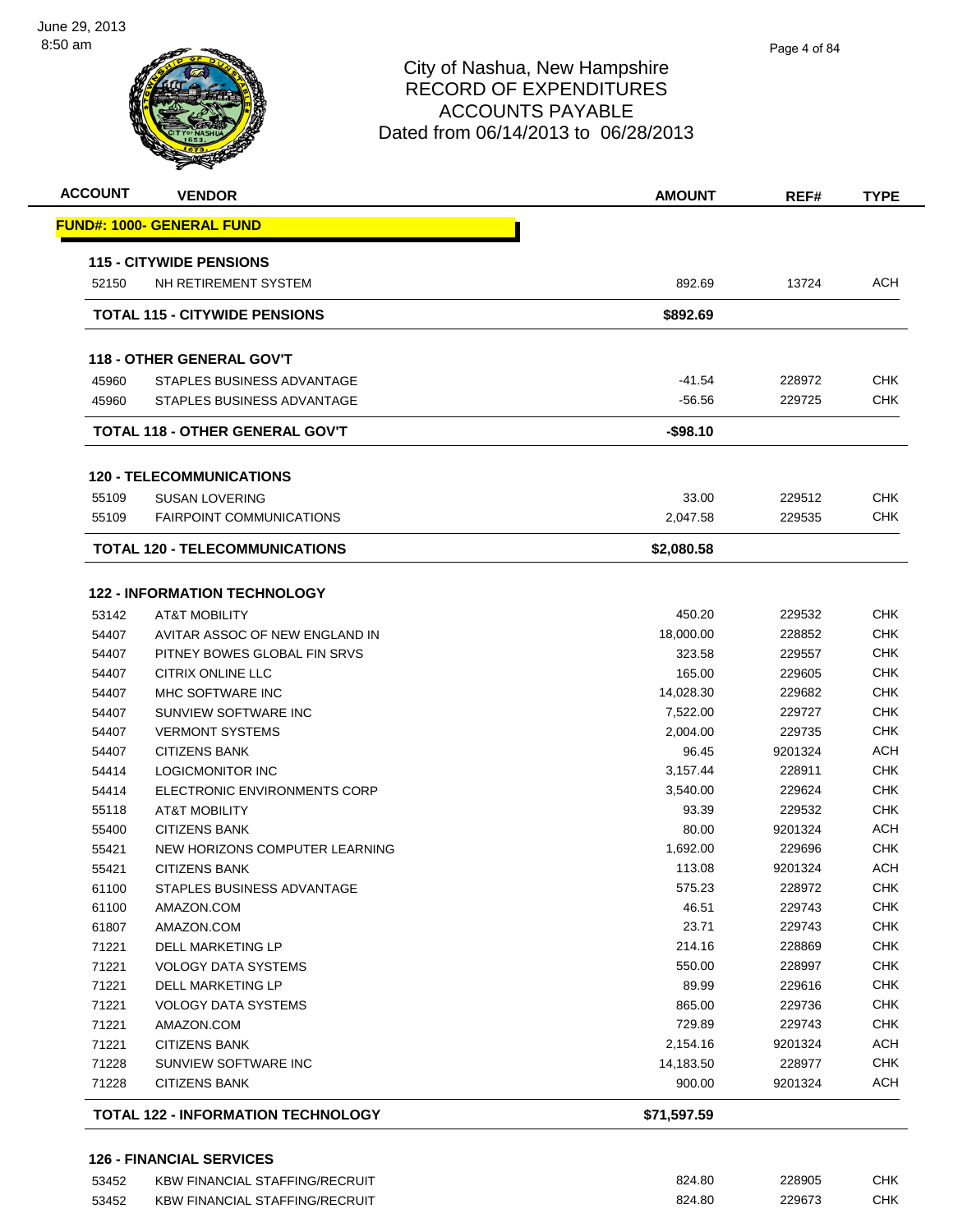

| <b>ACCOUNT</b> | <b>VENDOR</b>                         | <b>AMOUNT</b> | REF#   | <b>TYPE</b> |
|----------------|---------------------------------------|---------------|--------|-------------|
|                | <b>FUND#: 1000- GENERAL FUND</b>      |               |        |             |
|                | <b>126 - FINANCIAL SERVICES</b>       |               |        |             |
| 54421          | CONWAY OFFICE PRODUCTS LLC            | $-36.00$      | 228865 | <b>CHK</b>  |
| 55307          | <b>DAVID FREDETTE</b>                 | 127.05        | 229506 | <b>CHK</b>  |
| 55400          | <b>JANET GRAZIANO</b>                 | 134.00        | 228779 | <b>CHK</b>  |
| 55400          | NH TAX COLLECTORS ASSN                | 50.00         | 229698 | <b>CHK</b>  |
| 61100          | STAPLES BUSINESS ADVANTAGE            | 129.60        | 229725 | <b>CHK</b>  |
|                | <b>TOTAL 126 - FINANCIAL SERVICES</b> | \$2,054.25    |        |             |
|                | <b>129 - CITY BUILDINGS</b>           |               |        |             |
| 54100          | <b>PSNH</b>                           | 5,621.45      | 229559 | <b>CHK</b>  |
| 54114          | <b>HESS CORPORATION</b>               | 136.26        | 228892 | <b>CHK</b>  |
| 54141          | PENNICHUCK WATER WORKS INC            | 218.68        | 229556 | <b>CHK</b>  |
| 54243          | J LAWRENCE HALL INC                   | 6,079.86      | 229667 | <b>CHK</b>  |
| 54280          | STANLEY ELEVATOR CO INC               | 258.00        | 228971 | <b>CHK</b>  |
| 54280          | <b>B &amp; S LOCKSMITHS INC</b>       | 300.00        | 229585 | <b>CHK</b>  |
| 54280          | <b>BATTERIES PLUS</b>                 | 9.90          | 229588 | <b>CHK</b>  |
| 54280          | <b>HUFF &amp; GAUTHIER INC</b>        | 409.30        | 229660 | <b>CHK</b>  |
| 55118          | AT&T MOBILITY                         | 113.61        | 229532 | <b>CHK</b>  |
|                | TOTAL 129 - CITY BUILDINGS            | \$13,147.06   |        |             |
|                | <b>130 - PURCHASING</b>               |               |        |             |
| 54421          | CONWAY OFFICE PRODUCTS LLC            | 7,099.69      | 228865 | <b>CHK</b>  |
| 55500          | THE TELEGRAPH                         | 1,784.64      | 229564 | <b>CHK</b>  |
| 55500          | UNION LEADER CORP                     | 492.60        | 229567 | <b>CHK</b>  |
|                | <b>TOTAL 130 - PURCHASING</b>         | \$9,376.93    |        |             |
|                | 132 - ASSESSING                       |               |        |             |
| 55200          | AMERICAN SOCIETY OF APPRAISERS        | 615.00        | 228845 | <b>CHK</b>  |
| 55400          | SAN DIEGO MARRIOTT MARQUIS            | 277.00        | 228820 | <b>CHK</b>  |
| 61100          | STAPLES BUSINESS ADVANTAGE            | 205.39        | 229725 | CHK         |
|                | <b>TOTAL 132 - ASSESSING</b>          | \$1,097.39    |        |             |
| 134 - GIS      |                                       |               |        |             |
| 54407          | <b>ESRI INC</b>                       | 13,850.00     | 228875 | <b>CHK</b>  |
| 55400          | SAN DIEGO MARRIOTT MARQUIS            | 1,539.56      | 228820 | <b>CHK</b>  |
|                | <b>TOTAL 134 - GIS</b>                | \$15,389.56   |        |             |
|                |                                       |               |        |             |
|                | <b>140 - PINEWOOD CEMETERY</b>        |               |        |             |
| 71025          | <b>BELLETETES INC</b>                 | 17.09         | 229590 | <b>CHK</b>  |
| 71025          | <b>GRANZ POWER EQUIPMENT</b>          | 399.95        | 229647 | CHK         |
|                | <b>TOTAL 140 - PINEWOOD CEMETERY</b>  | \$417.04      |        |             |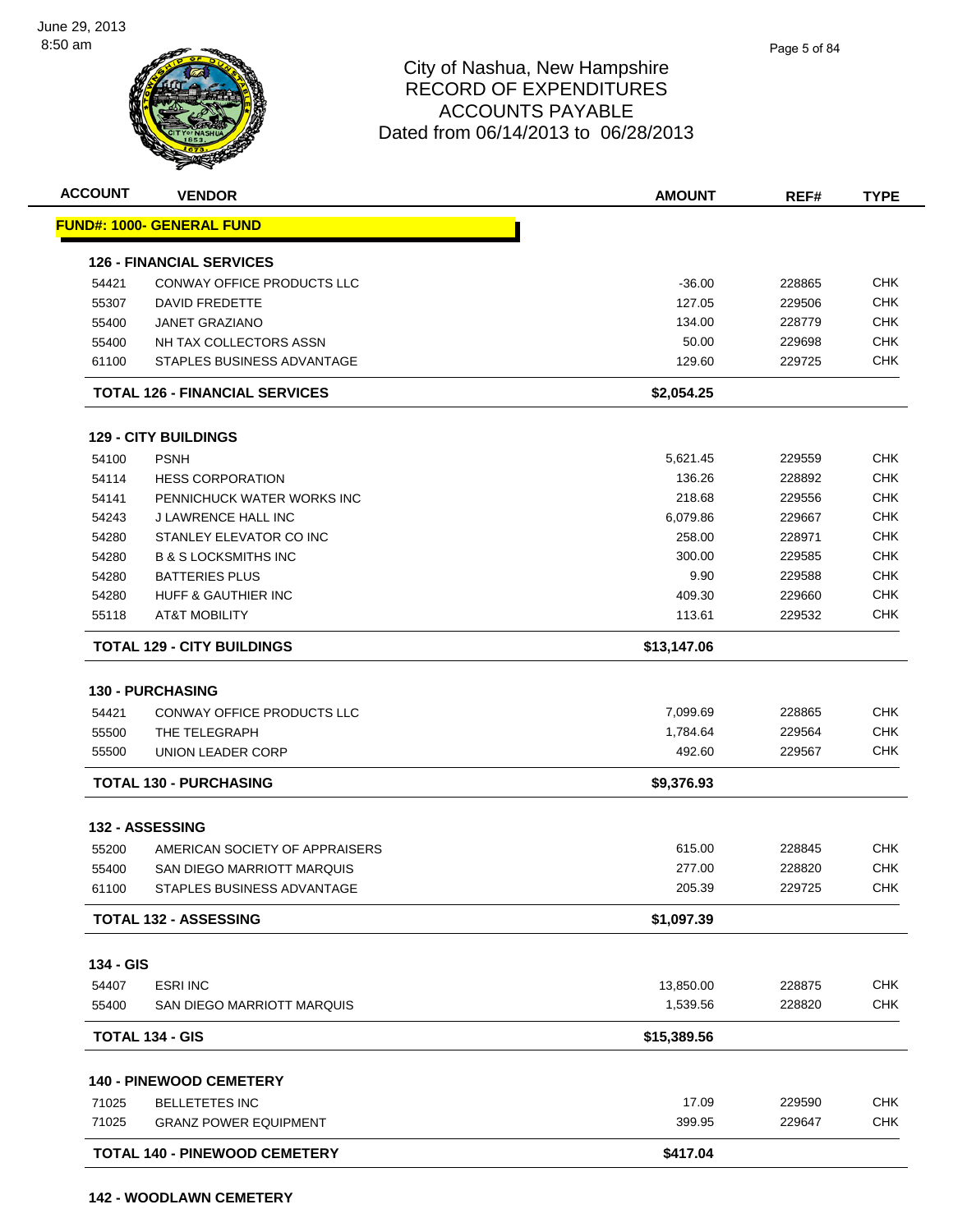

| <b>ACCOUNT</b> | <b>VENDOR</b>                        | <b>AMOUNT</b> | REF#   | <b>TYPE</b> |
|----------------|--------------------------------------|---------------|--------|-------------|
|                | <u> FUND#: 1000- GENERAL FUND</u>    |               |        |             |
|                | <b>142 - WOODLAWN CEMETERY</b>       |               |        |             |
| 54114          | <b>LIBERTY UTILITIES</b>             | 212.19        | 229540 | CHK         |
| 54243          | HUFF & GAUTHIER INC                  | 583.98        | 229660 | CHK         |
| 54280          | <b>INNER CITY MATERIALS LLC</b>      | 114.00        | 228899 | CHK         |
| 54280          | <b>HOME DEPOT CREDIT SERVICES</b>    | 305.49        | 229656 | CHK         |
| 54487          | <b>GRANZ POWER EQUIPMENT</b>         | 198.66        | 229647 | CHK         |
| 54600          | MORIN ENGINE SERVICES LLC            | 368.80        | 229518 | CHK         |
| 61300          | DENNIS K BURKE INC                   | 778.65        | 228870 | <b>CHK</b>  |
| 61549          | <b>FRIZZHOME GARDENS</b>             | 351.75        | 229507 | CHK         |
|                | TOTAL 142 - WOODLAWN CEMETERY        | \$2,913.52    |        |             |
|                | <b>144 - EDGEWOOD CEMETERY</b>       |               |        |             |
| 54141          | PENNICHUCK WATER WORKS INC           | 157.91        | 228818 | CHK         |
| 54487          | NASHUA OUTDOOR POWER EQUIPMENT       | 14.95         | 228932 | CHK         |
| 54487          | RICHEY & CLAPPER INC                 | 39.45         | 228957 | CHK         |
| 61300          | DENNIS K BURKE INC                   | 713.45        | 228870 | CHK         |
| 61521          | CRISP CONTRACTING LLC                | 360.00        | 228867 | CHK         |
| 61799          | <b>G H BERLIN OIL CO</b>             | 161.27        | 228881 | <b>CHK</b>  |
| 61799          | NORTHLAND INDUSTRIAL TRUCK CO        | 149.48        | 228944 | CHK         |
|                | TOTAL 144 - EDGEWOOD CEMETERY        | \$1,596.51    |        |             |
|                |                                      |               |        |             |
| 150 - POLICE   |                                      |               |        |             |
| 52800          | NICOLE M CLAY                        | 800.00        | 229502 | CHK         |
| 52809          | DANIEL ARCHAMBAULT                   | 130.00        | 228770 | CHK         |
| 52809          | ADALBERTO GARCIA                     | 159.99        | 229508 | CHK         |
| 52809          | <b>JAMES LIMA</b>                    | 209.88        | 229511 | CHK         |
| 54100          | <b>PSNH</b>                          | 142.97        | 229558 | CHK         |
| 54114          | <b>LIBERTY UTILITIES</b>             | 868.72        | 228807 | <b>CHK</b>  |
| 54114          | <b>LIBERTY UTILITIES</b>             | 11.95         | 228808 | CHK         |
| 54114          | <b>HESS CORPORATION</b>              | 10.43         | 228892 | CHK         |
| 54114          | <b>LIBERTY UTILITIES</b>             | 44.81         | 229538 | <b>CHK</b>  |
| 54114          | LIBERTY UTILITIES                    | 45.20         | 229549 | CHK         |
| 54114          | <b>HESS CORPORATION</b>              | 1,932.98      | 229652 | <b>CHK</b>  |
| 54141          | PENNICHUCK WATER WORKS INC           | 23.64         | 228818 | <b>CHK</b>  |
| 54243          | <b>J LAWRENCE HALL INC</b>           | 162.91        | 228901 | <b>CHK</b>  |
| 54487          | <b>CAPUS AUTOMATION SERVICES LLC</b> | 1,480.00      | 228861 | <b>CHK</b>  |
| 54487          | ASAP FIRE & SAFETY CORP              | 1,711.13      | 229584 | <b>CHK</b>  |
| 54600          | AMERICAN AUTO SEAT COVER INC         | 75.00         | 229582 | <b>CHK</b>  |
| 54600          | <b>BEST FORD</b>                     | 55.02         | 229593 | <b>CHK</b>  |
| 54600          | MACMULKIN CHEVROLET INC              | 84.96         | 229676 | <b>CHK</b>  |
| 54842          | PITNEY BOWES GLOBAL FIN SRVS         | 317.13        | 229557 | <b>CHK</b>  |
| 54849          | COMCAST CABLE COMMUNICATIONS I       | 124.85        | 228800 | <b>CHK</b>  |
| 54849          | DIRECTV INC                          | 11.00         | 228802 | <b>CHK</b>  |
| 54849          | STATE OF NH DEPT OF SAFETY           | 1,125.00      | 228824 | <b>CHK</b>  |
| 54849          | <b>FAIRPOINT COMMUNICATIONS</b>      | 56.72         | 229535 | <b>CHK</b>  |
|                |                                      | 453.68        |        | <b>CHK</b>  |
| 55118          | <b>VERIZON WIRELESS</b>              |               | 228829 |             |
| 55200          | LEXISNEXIS MATTHEW BENDER            | $-64.36$      | 228920 | <b>CHK</b>  |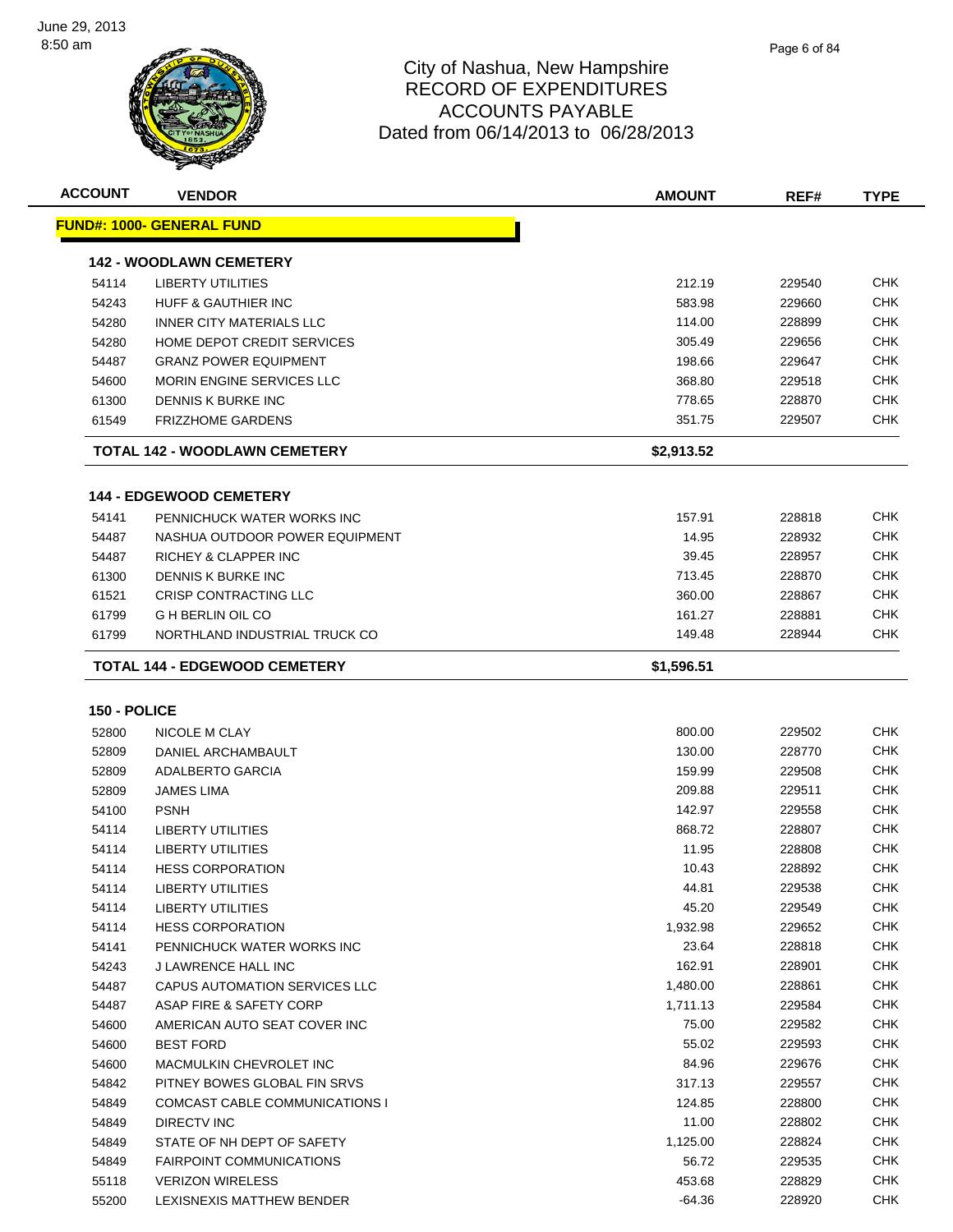

| <b>ACCOUNT</b> | <b>VENDOR</b>                     | <b>AMOUNT</b> | REF#   | <b>TYPE</b> |
|----------------|-----------------------------------|---------------|--------|-------------|
|                | <u> FUND#: 1000- GENERAL FUND</u> |               |        |             |
|                |                                   |               |        |             |
| 150 - POLICE   |                                   |               |        |             |
| 55307          | <b>THOMAS DURDEN</b>              | 45.20         | 228776 | CHK         |
| 55307          | <b>HEATHER WEST</b>               | 45.20         | 228797 | <b>CHK</b>  |
| 55307          | <b>CHRISTOPHER MURPHY</b>         | 45.20         | 228930 | CHK         |
| 55307          | <b>GREGORY MILLER</b>             | 45.20         | 229517 | <b>CHK</b>  |
| 55307          | PETTY CASH                        | 10.00         | 229524 | <b>CHK</b>  |
| 55400          | <b>WILLIAM ADAMSON</b>            | 70.00         | 228769 | CHK         |
| 55400          | <b>JOHN CINELLI</b>               | 70.00         | 228772 | <b>CHK</b>  |
| 55400          | <b>KIM JOHNSON</b>                | 45.20         | 228781 | <b>CHK</b>  |
| 55400          | ROGER WILLIAMS UNIVERSITY         | 650.00        | 228959 | <b>CHK</b>  |
| 55421          | NEW HAMPSHIRE BAR ASSOC           | 310.00        | 228812 | <b>CHK</b>  |
| 55421          | NEW HAMPSHIRE BAR ASSOC           | 350.00        | 228813 | CHK         |
| 55421          | NHBA COURT FEES SERVICE           | 210.00        | 228815 | <b>CHK</b>  |
| 55421          | NHBA COURT FEES SERVICE           | 210.00        | 228817 | <b>CHK</b>  |
| 55607          | UNITED PARCEL SERVICE             | 21.00         | 228827 | CHK         |
| 55607          | PETTY CASH                        | 5.80          | 229524 | <b>CHK</b>  |
| 55699          | KERRY FIRE PROTECTION INC         | 225.00        | 228904 | СНК         |
| 55699          | ALEXANDRA MESQUITA-BAER           | 225.00        | 228923 | CHK         |
| 61100          | TAB PRODUCTS CO LLC               | 159.84        | 228981 | <b>CHK</b>  |
| 61100          | <b>GRANITE STATE STAMPS INC</b>   | 31.74         | 229646 | <b>CHK</b>  |
| 61100          | STAPLES BUSINESS ADVANTAGE        | 894.47        | 229725 | <b>CHK</b>  |
| 61107          | <b>PATRICK HANNON</b>             | 138.00        | 228780 | <b>CHK</b>  |
| 61107          | <b>JACLYN MARQUIS</b>             | 93.90         | 228788 | <b>CHK</b>  |
| 61107          | <b>GEORGE MCCARTHY</b>            | 109.01        | 228789 | <b>CHK</b>  |
| 61107          | ALECS SHOE STORE INC              | 8,214.73      | 228842 | <b>CHK</b>  |
| 61107          | <b>BENS UNIFORMS</b>              | 5,716.40      | 228857 | СНК         |
| 61107          | ANDREW HAGAN                      | 94.12         | 229509 | <b>CHK</b>  |
| 61107          | <b>CHARLES MACGREGOR</b>          | 160.00        | 229513 | CHK         |
| 61107          | <b>BENS UNIFORMS</b>              | 10,857.67     | 229591 | CHK         |
| 61110          | ALECS SHOE STORE INC              | 94.95         | 228842 | <b>CHK</b>  |
| 61110          | <b>BENS UNIFORMS</b>              | 1,852.98      | 229591 | <b>CHK</b>  |
| 61121          | <b>BROWNELLS INC</b>              | 50.67         | 229598 | <b>CHK</b>  |
| 61142          | AIRGAS EAST                       | 530.00        | 229577 | CHK.        |
| 61185          | NATIONAL LAW ENFORCEMENT SUP      | 158.30        | 228934 | <b>CHK</b>  |
| 61185          | NATIONAL LAW ENFORCEMENT SUP      | 209.14        | 229691 | <b>CHK</b>  |
| 61299          | RILEYS SPORT SHOP INC             | 2,245.00      | 228958 | <b>CHK</b>  |
| 61300          | PETTY CASH                        | 52.10         | 229524 | <b>CHK</b>  |
| 61428          | CENTRAL PAPER PRODUCTS CO         | 399.62        | 228864 | <b>CHK</b>  |
| 61428          | THE DURKIN CO INC                 | 397.03        | 229620 | <b>CHK</b>  |
| 61650          | STAPLES BUSINESS ADVANTAGE        | 356.40        | 229725 | <b>CHK</b>  |
| 61705          | MAYNARD & LESIEUR INC             | 2,673.75      | 228921 | <b>CHK</b>  |
| 61705          | SULLIVAN TIRE INC                 | 568.60        | 229726 | <b>CHK</b>  |
| 61799          | <b>BELLETETES INC</b>             | 5.20          | 228856 | <b>CHK</b>  |
| 61799          | <b>BEST FORD</b>                  | 19.54         | 228858 | <b>CHK</b>  |
| 61799          | <b>CARPARTS OF NASHUA</b>         | 19.85         | 228862 | <b>CHK</b>  |
| 61799          | G H BERLIN OIL CO                 | 296.78        | 228881 | <b>CHK</b>  |
| 61799          | <b>GRAPPONE AUTOMOTIVE GROUP</b>  | 13.18         | 228888 | <b>CHK</b>  |
| 61799          | LOWES                             | 35.12         | 228914 | <b>CHK</b>  |
| 61799          | MACMULKIN CHEVROLET INC           | 14.82         | 228918 | <b>CHK</b>  |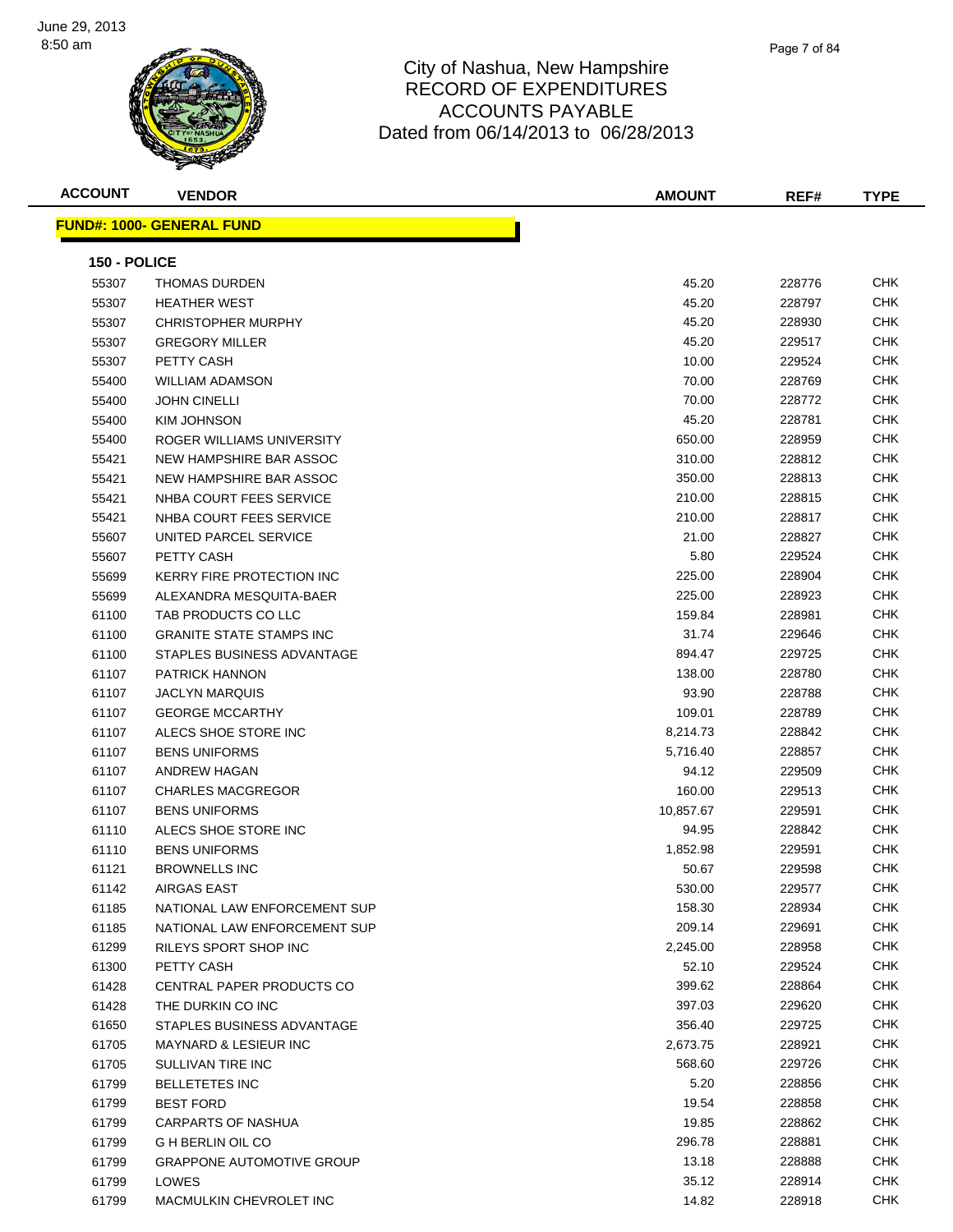

| <b>ACCOUNT</b> | <b>VENDOR</b>                     | <b>AMOUNT</b> | REF#   | <b>TYPE</b> |
|----------------|-----------------------------------|---------------|--------|-------------|
|                | <b>FUND#: 1000- GENERAL FUND</b>  |               |        |             |
| 150 - POLICE   |                                   |               |        |             |
| 61799          | NORTHERN FOREIGN CAR PARTS INC    | 296.45        | 228943 | <b>CHK</b>  |
| 61799          | <b>TOWERS MOTOR PARTS CORP</b>    | 3.22          | 228986 | <b>CHK</b>  |
| 61799          | PETTY CASH                        | 57.24         | 229524 | <b>CHK</b>  |
| 61799          | <b>BELLETETES INC</b>             | 31.46         | 229590 | <b>CHK</b>  |
| 61799          | <b>BEST FORD</b>                  | 323.90        | 229593 | <b>CHK</b>  |
| 61799          | <b>SCOTT BRACKETT</b>             | 150.00        | 229597 | <b>CHK</b>  |
| 61799          | CARPARTS OF NASHUA                | 2.39          | 229603 | <b>CHK</b>  |
| 61799          | <b>HOME DEPOT CREDIT SERVICES</b> | 15.98         | 229657 | <b>CHK</b>  |
| 61799          | LOWES                             | 41.68         | 229675 | <b>CHK</b>  |
| 61799          | MACMULKIN CHEVROLET INC           | 365.93        | 229676 | <b>CHK</b>  |
| 61799          | NEW ENGLAND PARTS WAREHOUSE       | 286.53        | 229695 | <b>CHK</b>  |
| 61799          | NORTHERN FOREIGN CAR PARTS INC    | 995.19        | 229699 | <b>CHK</b>  |
| 61907          | <b>SAM'S CLUB</b>                 | 176.50        | 229721 | <b>CHK</b>  |
| 61910          | PETTY CASH                        | 29.87         | 229522 | <b>CHK</b>  |
| 61910          | PETTY CASH                        | 15.50         | 229523 | <b>CHK</b>  |
| 71025          | <b>SNAP ON TOOLS</b>              | 11.80         | 228968 | <b>CHK</b>  |
| 71400          | <b>BENS UNIFORMS</b>              | 655.00        | 229591 | <b>CHK</b>  |
|                | <b>TOTAL 150 - POLICE</b>         | \$52,477.96   |        |             |

#### **152 - FIRE**

| 52800 | <b>JAMES W KIRK</b>                     | 1,005.00 | 229672 | <b>CHK</b> |
|-------|-----------------------------------------|----------|--------|------------|
| 53135 | OCCUPATIONAL DRUG TESTING LLC           | 480.00   | 229702 | <b>CHK</b> |
| 53135 | ST JOSEPHS HOSPITAL                     | 231.80   | 229724 | <b>CHK</b> |
| 53142 | <b>JAMES S COOPER</b>                   | 1,522.50 | 229609 | <b>CHK</b> |
| 54100 | <b>PSNH</b>                             | 494.25   | 228819 | <b>CHK</b> |
| 54114 | <b>LIBERTY UTILITIES</b>                | 70.78    | 228805 | <b>CHK</b> |
| 54114 | LIBERTY UTILITIES                       | 72.54    | 228806 | <b>CHK</b> |
| 54114 | <b>HESS CORPORATION</b>                 | 305.68   | 228892 | <b>CHK</b> |
| 54114 | <b>LIBERTY UTILITIES</b>                | 67.54    | 229537 | <b>CHK</b> |
| 54114 | <b>LIBERTY UTILITIES</b>                | 70.95    | 229551 | <b>CHK</b> |
| 54114 | <b>LIBERTY UTILITIES</b>                | 656.52   | 229552 | <b>CHK</b> |
| 54114 | <b>HESS CORPORATION</b>                 | 383.59   | 229652 | <b>CHK</b> |
| 54141 | PENNICHUCK WATER WORKS INC              | 507.39   | 228818 | <b>CHK</b> |
| 54141 | PENNICHUCK WATER WORKS INC              | 387.53   | 229556 | <b>CHK</b> |
| 54280 | AE MECHANICAL INC                       | 209.28   | 228838 | <b>CHK</b> |
| 54280 | <b>BELLETETES INC</b>                   | 19.00    | 228856 | <b>CHK</b> |
| 54280 | HOME DEPOT CREDIT SERVICES              | 54.61    | 228895 | <b>CHK</b> |
| 54280 | STANLEY ELEVATOR CO INC                 | 258.00   | 228971 | <b>CHK</b> |
| 54280 | <b>GRANITE CITY ELECTRIC SUPPLY</b>     | 534.22   | 229645 | <b>CHK</b> |
| 54280 | HOME DEPOT CREDIT SERVICES              | 34.40    | 229656 | <b>CHK</b> |
| 54280 | <b>WETHERBEE PLUMBING &amp; HEATING</b> | 1,213.20 | 229741 | <b>CHK</b> |
| 54600 | YANKEE TRUCK LLC                        | 268.17   | 228999 | <b>CHK</b> |
| 54600 | <b>CUES INC</b>                         | 2,256.20 | 229614 | <b>CHK</b> |
| 55118 | <b>AT&amp;T MOBILITY</b>                | 258.07   | 229532 | <b>CHK</b> |
| 55699 | NATIONAL ENGINEERING & TESTING          | 3,550.00 | 228935 | <b>CHK</b> |
| 55699 | TRUE BLUE CLEANERS                      | 105.56   | 228987 | CHK        |
| 55699 | <b>TRUE BLUE CLEANERS</b>               | 60.32    | 228988 | <b>CHK</b> |
|       |                                         |          |        |            |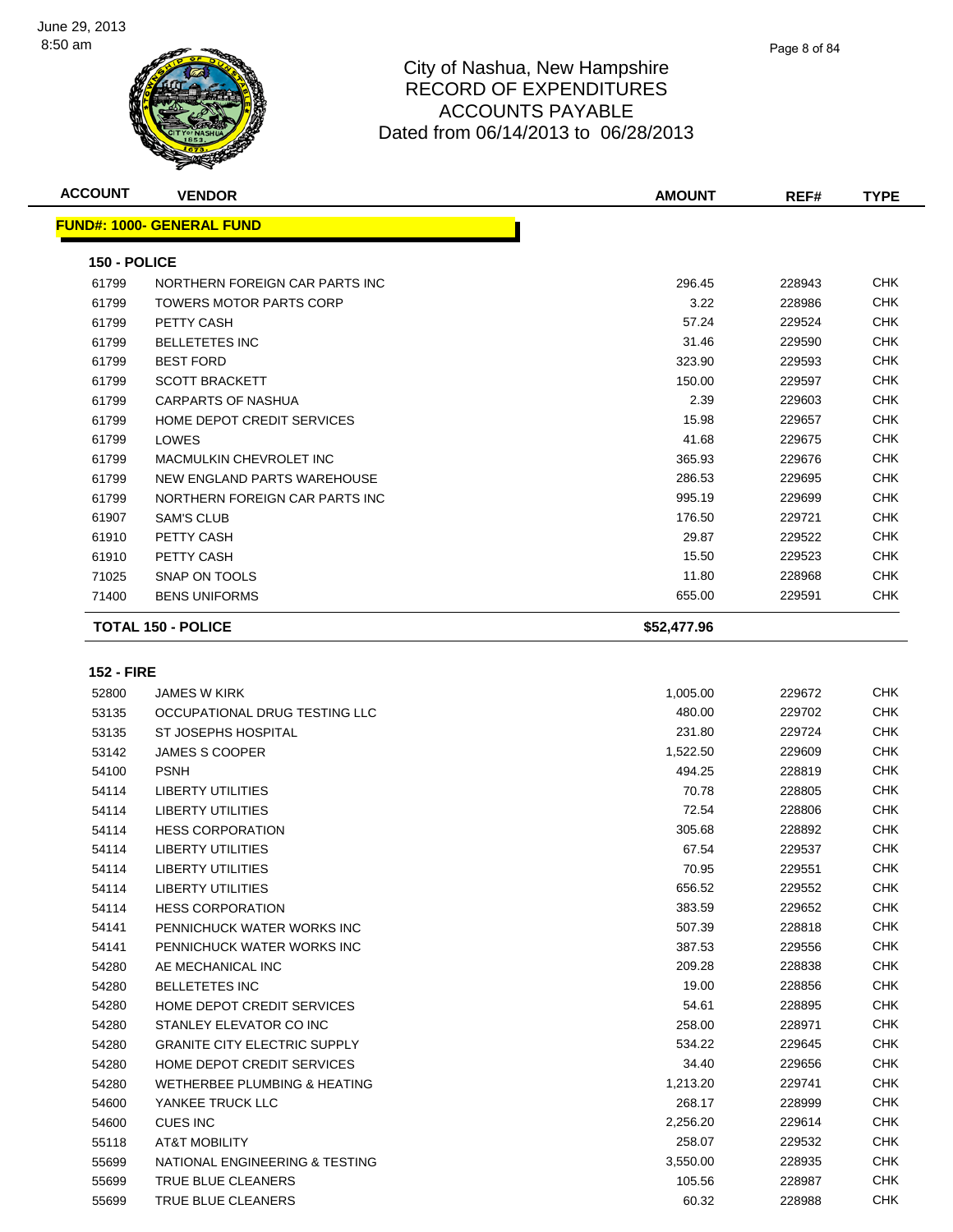

| <b>ACCOUNT</b>    | <b>VENDOR</b>                                                              | <b>AMOUNT</b> | REF#    | <b>TYPE</b> |
|-------------------|----------------------------------------------------------------------------|---------------|---------|-------------|
|                   | <b>FUND#: 1000- GENERAL FUND</b>                                           |               |         |             |
| <b>152 - FIRE</b> |                                                                            |               |         |             |
| 55699             | TRUE BLUE CLEANERS                                                         | 100.44        | 228989  | <b>CHK</b>  |
| 61107             | <b>KTM EMBROIDERY LLC</b>                                                  | 324.00        | 229674  | <b>CHK</b>  |
| 61110             | BERGERON PROTECTIVE CLOTHING                                               | 116.39        | 229592  | <b>CHK</b>  |
| 61135             | <b>BELLETETES INC</b>                                                      | 443.62        | 229590  | <b>CHK</b>  |
| 61135             | HOME DEPOT CREDIT SERVICES                                                 | 782.57        | 229656  | <b>CHK</b>  |
| 61142             | MOORE MEDICAL LLC                                                          | 751.50        | 229685  | <b>CHK</b>  |
| 61299             | <b>WAL-MART</b>                                                            | 155.58        | 229738  | CHK         |
| 61428             | NEW ENGLAND PAPER & SUPPLY                                                 | 129.90        | 228936  | <b>CHK</b>  |
| 61428             | NEW ENGLAND PAPER & SUPPLY                                                 | 389.52        | 229694  | CHK         |
| 61499             | <b>FERMAN FABRICS</b>                                                      | 1,624.00      | 229633  | CHK         |
| 61699             | POWER & TELEPHONE SUPPLY CO                                                | 562.75        | 228953  | CHK         |
| 61705             | <b>MAYNARD &amp; LESIEUR INC</b>                                           | 1,500.57      | 229678  | <b>CHK</b>  |
| 61799             | SANEL AUTO PARTS CO                                                        | 113.40        | 228964  | <b>CHK</b>  |
| 61799             | TST HYDRAULICS INC                                                         | 234.24        | 228990  | CHK         |
| 61799             | YANKEE TRUCK LLC                                                           | 38.72         | 228999  | CHK         |
| 61799             | <b>BELLETETES INC</b>                                                      | 3.86          | 229590  | CHK         |
| 61830             | TREASURER STATE OF NH                                                      | 225.00        | 229566  | CHK         |
| 68337             | <b>ST JOSEPHS HOSPITAL</b>                                                 | 3,000.00      | 229724  | <b>CHK</b>  |
| 68355             | LUMINA NASHUA LLC                                                          | 700.00        | 228915  | CHK         |
| 71800             | AIR CLEANING SPECIALISTS OF NE                                             | 442.52        | 228840  | CHK         |
|                   | <b>TOTAL 152 - FIRE</b>                                                    | \$26,715.68   |         |             |
|                   |                                                                            |               |         |             |
| 42307             | <b>153 - BUILDING INSPECTION</b><br><b>HERITAGE PLUMBING &amp; HEATING</b> | 9.50          | 228891  | CHK         |
| 55307             |                                                                            | 111.96        | 229516  | <b>CHK</b>  |
|                   | DAWN MICHAUD<br><b>MARK COLLINS</b>                                        | 79.00         | 229503  | <b>CHK</b>  |
| 55421             | <b>ROLLABELS</b>                                                           | 45.90         | 228960  | <b>CHK</b>  |
| 61299<br>71900    | <b>CITIZENS BANK</b>                                                       | 804.99        | 9201324 | <b>ACH</b>  |
|                   |                                                                            |               |         |             |
|                   | <b>TOTAL 153 - BUILDING INSPECTION</b>                                     | \$1,051.35    |         |             |
|                   | <b>155 - CODE ENFORCEMENT</b>                                              |               |         |             |
| 55118             | <b>AT&amp;T MOBILITY</b>                                                   | 95.08         | 229532  | <b>CHK</b>  |
| 55421             | <b>CITIZENS BANK</b>                                                       | $-38.37$      | 9201324 | ACH         |
|                   | <b>TOTAL 155 - CODE ENFORCEMENT</b>                                        | \$56.71       |         |             |
|                   | <b>156 - EMERGENCY MANAGEMENT</b>                                          |               |         |             |
| 55421             | <b>JUSTIN KATES</b>                                                        | 492.96        | 229510  | <b>CHK</b>  |
| 68325             | STAPLES BUSINESS ADVANTAGE                                                 | 262.97        | 228972  | <b>CHK</b>  |
| 68325             | AMAZON.COM                                                                 | 1,112.04      | 229743  | <b>CHK</b>  |
| 71000             | AMAZON.COM                                                                 | 458.16        | 229743  | CHK         |
| 71207             | <b>JUSTIN KATES</b>                                                        | 89.96         | 228782  | <b>CHK</b>  |
| 71207             | STAPLES BUSINESS ADVANTAGE                                                 | 147.11        | 229725  | <b>CHK</b>  |
|                   |                                                                            |               |         |             |
|                   | <b>TOTAL 156 - EMERGENCY MANAGEMENT</b>                                    | \$2,563.20    |         |             |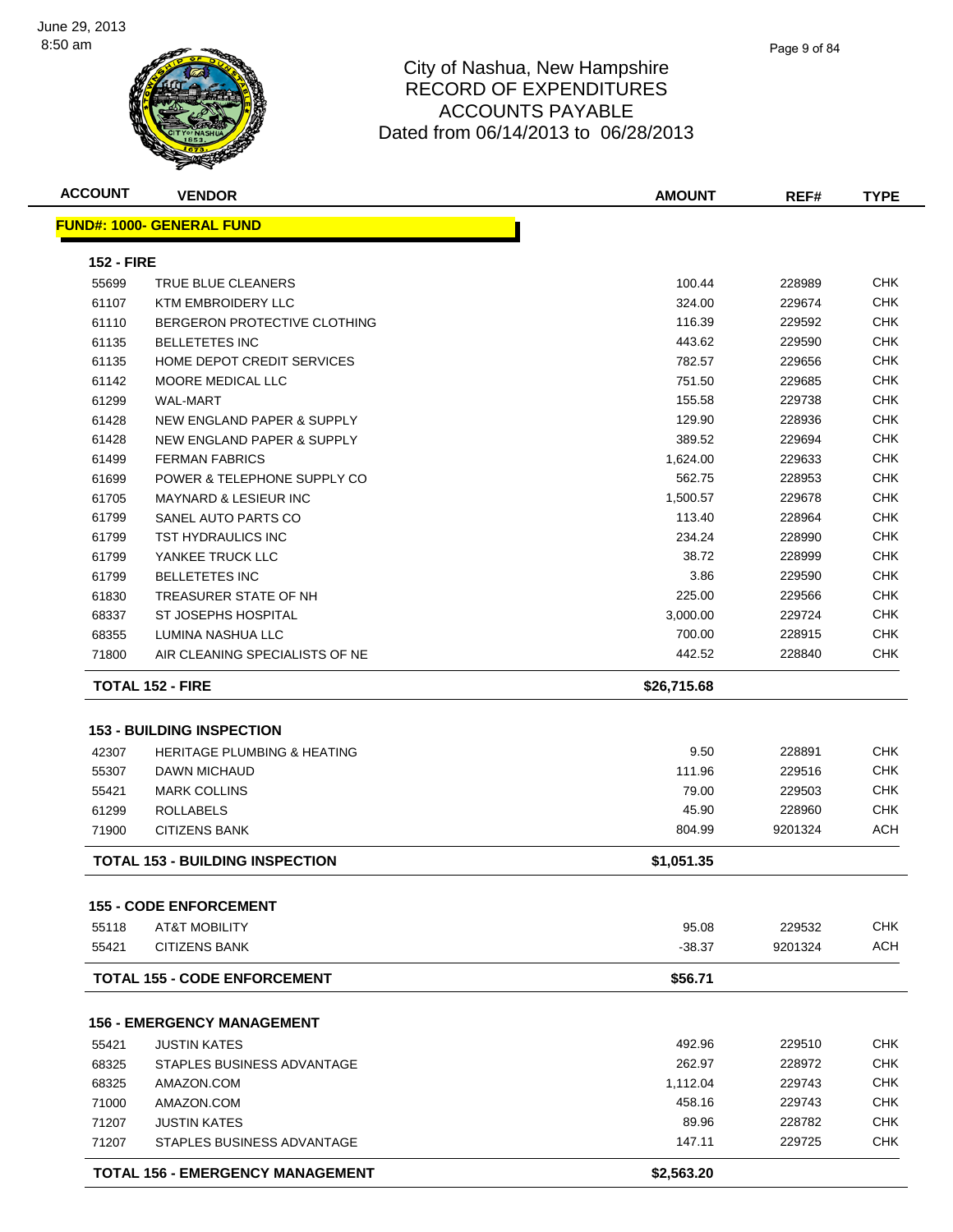

| <b>ACCOUNT</b> | <b>VENDOR</b>                               | <b>AMOUNT</b> | REF#   | <b>TYPE</b>                                                                                                                                                                                                                                                                   |
|----------------|---------------------------------------------|---------------|--------|-------------------------------------------------------------------------------------------------------------------------------------------------------------------------------------------------------------------------------------------------------------------------------|
|                | <u> FUND#: 1000- GENERAL FUND</u>           |               |        |                                                                                                                                                                                                                                                                               |
|                | <b>157 - CITYWIDE COMMUNICATIONS</b>        |               |        |                                                                                                                                                                                                                                                                               |
| 54100          | <b>PSNH</b>                                 | 286.53        | 228819 | CHK                                                                                                                                                                                                                                                                           |
| 54100          | <b>PSNH</b>                                 | 402.98        | 229558 | CHK                                                                                                                                                                                                                                                                           |
| 54487          | 2-WAY COMMUNICATIONS SERVICE                | 677.00        | 228833 | CHK                                                                                                                                                                                                                                                                           |
| 55118          | <b>VERIZON WIRELESS</b>                     | 17.83         | 228829 | CHK                                                                                                                                                                                                                                                                           |
| 55699          | PAGE STREET LEASING LLC                     | 265.00        | 228946 | CHK                                                                                                                                                                                                                                                                           |
| 61107          | QRST'S                                      | 975.00        | 228955 | CHK                                                                                                                                                                                                                                                                           |
| 61799          | NORTHERN FOREIGN CAR PARTS INC              | 136.30        | 228943 | CHK                                                                                                                                                                                                                                                                           |
| 71207          | PETTY CASH                                  | 6.99          | 229524 | CHK                                                                                                                                                                                                                                                                           |
| 71207          | <b>MOTOROLA SOLUTIONS INC</b>               | 9,424.00      | 229553 | CHK                                                                                                                                                                                                                                                                           |
|                | TOTAL 157 - CITYWIDE COMMUNICATIONS         | \$12,191.63   |        |                                                                                                                                                                                                                                                                               |
|                | <b>160 - PUBLIC WORKS-ADMIN/ENGINEERING</b> |               |        |                                                                                                                                                                                                                                                                               |
| 54114          | <b>LIBERTY UTILITIES</b>                    | 25.32         | 228808 | CHK                                                                                                                                                                                                                                                                           |
| 54114          | <b>HESS CORPORATION</b>                     | 22.09         | 228892 | <b>CHK</b>                                                                                                                                                                                                                                                                    |
| 54141          | PENNICHUCK WATER WORKS INC                  | 60.74         | 229556 | CHK                                                                                                                                                                                                                                                                           |
| 55118          | <b>AT&amp;T MOBILITY</b>                    | 210.80        | 229532 | CHK                                                                                                                                                                                                                                                                           |
| 61100          | NEW ENGLAND PAPER & SUPPLY                  | 109.55        | 229694 | CHK                                                                                                                                                                                                                                                                           |
| 61100          | STAPLES BUSINESS ADVANTAGE                  | 308.20        | 229725 | CHK                                                                                                                                                                                                                                                                           |
|                | ALTERNATIVE VEHICLE SERVICE GR              | 138.16        | 228853 | CHK                                                                                                                                                                                                                                                                           |
| 61310          |                                             |               |        |                                                                                                                                                                                                                                                                               |
| 71228          | <b>ESRI INC</b>                             | 250.00        | 228875 |                                                                                                                                                                                                                                                                               |
|                |                                             |               |        | CHK                                                                                                                                                                                                                                                                           |
|                | TOTAL 160 - PUBLIC WORKS-ADMIN/ENGINEERING  | \$1,124.86    |        |                                                                                                                                                                                                                                                                               |
| 161 - STREETS  |                                             |               |        |                                                                                                                                                                                                                                                                               |
| 54114          | <b>LIBERTY UTILITIES</b>                    | 391.74        | 228810 |                                                                                                                                                                                                                                                                               |
| 54114          | <b>HESS CORPORATION</b>                     | 592.95        | 228892 |                                                                                                                                                                                                                                                                               |
| 54228          | <b>JP PEST SERVICES</b>                     | 65.00         | 228902 |                                                                                                                                                                                                                                                                               |
| 54243          | J LAWRENCE HALL INC                         | 172.50        | 229667 |                                                                                                                                                                                                                                                                               |
| 54275          | HI-WAY SAFETY SYSTEMS INC                   | 10,030.94     | 228893 |                                                                                                                                                                                                                                                                               |
| 54275          | HI-WAY SAFETY SYSTEMS INC                   | 21,779.43     | 229653 |                                                                                                                                                                                                                                                                               |
| 54280          | BELLETETES INC                              | 4.85          | 228856 |                                                                                                                                                                                                                                                                               |
| 54305          | M & M ELECTRICAL SUPPLY CO INC              | 186.55        | 228916 |                                                                                                                                                                                                                                                                               |
| 54600          | <b>MILTON CAT</b>                           | 997.81        | 228823 |                                                                                                                                                                                                                                                                               |
| 54600          | ATLANTIC BROOM SERVICE INC                  | 905.00        | 228850 |                                                                                                                                                                                                                                                                               |
| 54600          | EASTERN NE HYDRAULICS INC                   | 1,440.00      | 228872 |                                                                                                                                                                                                                                                                               |
| 54600          | SWEEPER PARTS SALES                         | 639.55        | 228979 |                                                                                                                                                                                                                                                                               |
| 54600          | DIESEL'S FUEL INJECTION SERVIC              | 825.00        | 229619 |                                                                                                                                                                                                                                                                               |
| 54600          | EASTERN NE HYDRAULICS INC                   | 1,570.00      | 229623 |                                                                                                                                                                                                                                                                               |
| 54600          | <b>GMS HYDRAULICS INC</b>                   | 498.10        | 229643 |                                                                                                                                                                                                                                                                               |
| 54600          | HOWARD P FAIRFIELD LLC                      | 354.49        | 229658 |                                                                                                                                                                                                                                                                               |
| 54600          | NAPA AUTO PARTS                             | 1,240.66      | 229686 |                                                                                                                                                                                                                                                                               |
| 54600          | NORTHLAND INDUSTRIAL TRUCK CO               | 1,339.00      | 229700 |                                                                                                                                                                                                                                                                               |
| 55118          | AT&T MOBILITY                               | 344.08        | 229532 |                                                                                                                                                                                                                                                                               |
| 55400          | UNH TECHNOLOGY TRANSFER CENTER              | 60.00         | 228991 |                                                                                                                                                                                                                                                                               |
| 55699          | <b>UCOM</b>                                 | 129.00        | 228801 |                                                                                                                                                                                                                                                                               |
| 61107          | UNIFIRST CORPORATION                        | 592.24        | 228992 | <b>CHK</b><br>CHK<br>CHK<br><b>CHK</b><br>CHK<br>CHK<br>CHK<br><b>CHK</b><br><b>CHK</b><br><b>CHK</b><br><b>CHK</b><br><b>CHK</b><br><b>CHK</b><br><b>CHK</b><br><b>CHK</b><br><b>CHK</b><br><b>CHK</b><br><b>CHK</b><br><b>CHK</b><br><b>CHK</b><br><b>CHK</b><br><b>CHK</b> |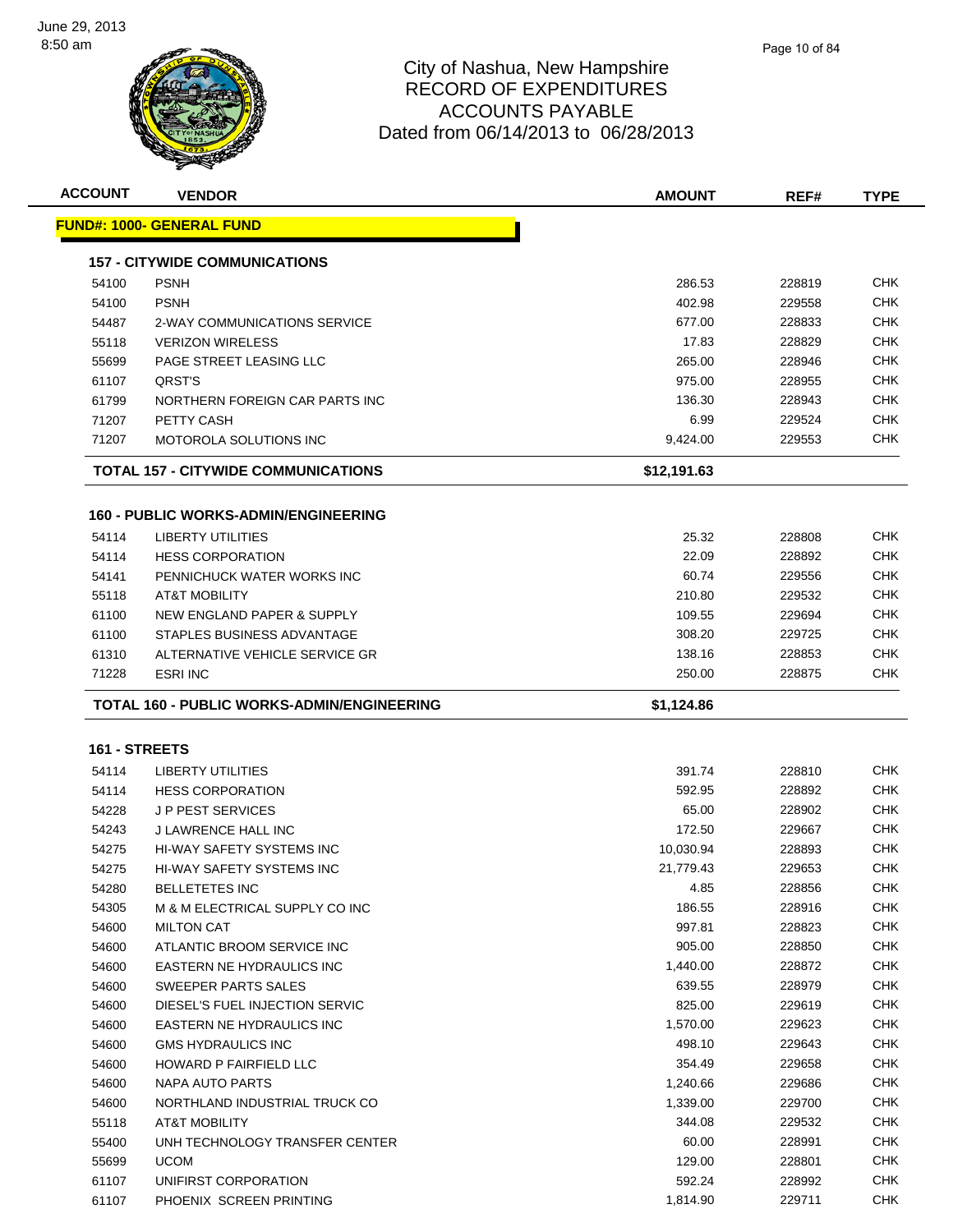

| <b>ACCOUNT</b> | <b>VENDOR</b>                         | <b>AMOUNT</b> | REF#   | <b>TYPE</b> |
|----------------|---------------------------------------|---------------|--------|-------------|
|                | <b>FUND#: 1000- GENERAL FUND</b>      |               |        |             |
| 161 - STREETS  |                                       |               |        |             |
| 61107          | UNIFIRST CORPORATION                  | 293.90        | 229732 | CHK         |
| 61166          | <b>BOT L GAS INC</b>                  | 63.50         | 229596 | <b>CHK</b>  |
| 61299          | <b>BELLETETES INC</b>                 | 363.87        | 228856 | CHK         |
| 61299          | JOHNSON SUPPLY CO INC                 | 288.80        | 228903 | CHK         |
| 61299          | NH BRAGG & SONS INC                   | 2,722.00      | 228941 | <b>CHK</b>  |
| 61299          | OMEGA INDUSTRIAL SUPPLY INC           | 718.64        | 229705 | CHK         |
| 61300          | DENNIS K BURKE INC                    | 19,575.28     | 228870 | CHK         |
| 61300          | DENNIS K BURKE INC                    | 19,403.53     | 229618 | <b>CHK</b>  |
| 61307          | SHATTUCK MALONE OIL CO                | 18,501.30     | 229561 | CHK         |
| 61310          | ALTERNATIVE VEHICLE SERVICE GR        | 2,368.96      | 228853 | <b>CHK</b>  |
| 61507          | <b>BELLETETES INC</b>                 | 41.85         | 228856 | CHK         |
| 61507          | <b>BROX INDUSTRIES INC</b>            | 2,303.60      | 228860 | CHK         |
| 61507          | <b>BROX INDUSTRIES INC</b>            | 3,348.62      | 229599 | <b>CHK</b>  |
| 61542          | PERMA LINE CORP OF NEW ENGLAND        | 307.25        | 228948 | CHK         |
| 61556          | <b>HIGHWAY TECH SIGNAL EQUIP SALE</b> | 904.00        | 229654 | CHK         |
| 61556          | OCEAN STATE SIGNAL CO                 | 900.00        | 229703 | <b>CHK</b>  |
| 61560          | <b>AUBUCHON HARDWARE</b>              | 10.76         | 229594 | <b>CHK</b>  |
| 61705          | <b>MAYNARD &amp; LESIEUR INC</b>      | 961.00        | 229679 | CHK         |
| 61705          | <b>NAPA AUTO PARTS</b>                | 138.00        | 229686 | <b>CHK</b>  |
| 61799          | SANEL AUTO PARTS CO                   | 117.95        | 228965 | CHK         |
| 61799          | F W WEBB CO                           | 122.67        | 229630 | <b>CHK</b>  |
| 61799          | FREIGHTLINER OF NH INC                | 5.68          | 229637 | CHK         |
| 61799          | NAPA AUTO PARTS                       | 63.70         | 229686 | CHK         |
| 61799          | NASHUA OUTDOOR POWER EQUIPMENT        | 32.80         | 229689 | CHK         |
| 71025          | SANEL AUTO PARTS CO                   | 118.06        | 228965 | <b>CHK</b>  |
| 71025          | R WHITE EQUIPMENT CENTER INC          | 950.00        | 229716 | <b>CHK</b>  |
| 71228          | <b>ESRI INC</b>                       | 375.00        | 228875 | <b>CHK</b>  |
| 71999          | FREIGHTLINER OF NH INC                | 212.96        | 228880 | <b>CHK</b>  |
| 71999          | <b>NAPA AUTO PARTS</b>                | 13.99         | 229686 | <b>CHK</b>  |
|                | <b>TOTAL 161 - STREETS</b>            | \$121,201.46  |        |             |

#### **162 - STREET LIGHTING**

| \$579.86<br><b>TOTAL 162 - STREET LIGHTING</b>                |            |
|---------------------------------------------------------------|------------|
| <b>166 - PARKING LOTS</b>                                     |            |
| 1,571.64<br>229558<br><b>PSNH</b><br>54100                    | CHK.       |
| <b>HOME DEPOT CREDIT SERVICES</b><br>31.84<br>228895<br>54207 | <b>CHK</b> |
| 480.38<br>228931<br>54207<br>NAPA AUTO PARTS                  | <b>CHK</b> |
| 60.57<br>229631<br>54207<br><b>FASTENAL CO</b>                | <b>CHK</b> |
| 84.65<br>229720<br>RYDER FLEET PRODUCTS COM INC<br>54207      | <b>CHK</b> |
| 54280<br><b>HOME DEPOT CREDIT SERVICES</b><br>60.94<br>228895 | <b>CHK</b> |
| 385.00<br>228929<br>54280<br>MUNICIPAL SUPPLY SALES CO        | <b>CHK</b> |
| MUNICIPAL SUPPLY SALES CO<br>55607<br>20.00<br>228929         | <b>CHK</b> |
| 56.50<br>228912<br>LOOMIS FARGO & CO<br>55699                 | <b>CHK</b> |
| 54.97<br>UNITED SITE SERVICES NORTHEAST<br>229734<br>55699    | <b>CHK</b> |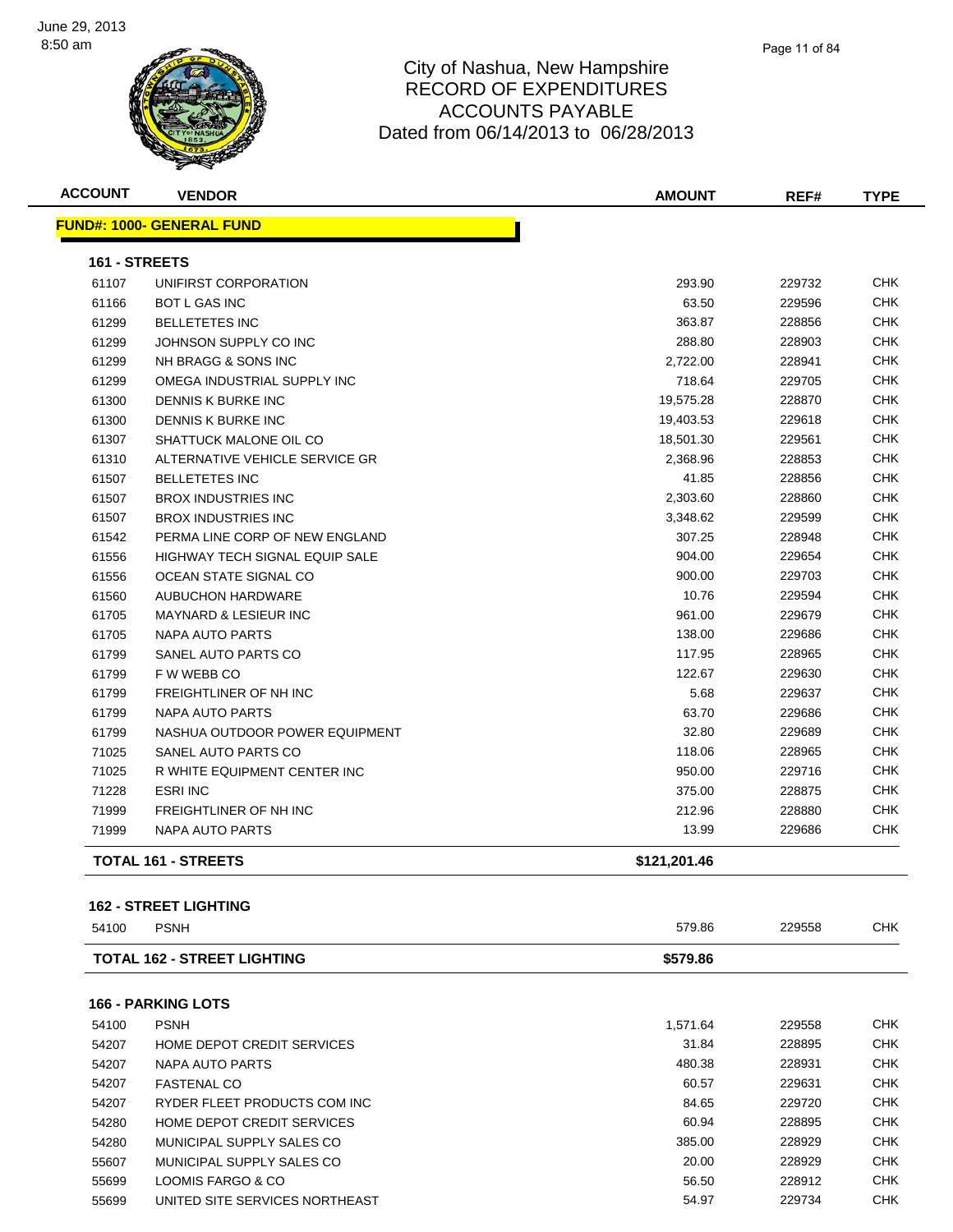| <b>ACCOUNT</b> | <b>VENDOR</b>                                   | <b>AMOUNT</b> | REF#   | <b>TYPE</b>              |
|----------------|-------------------------------------------------|---------------|--------|--------------------------|
|                | <b>FUND#: 1000- GENERAL FUND</b>                |               |        |                          |
|                | <b>TOTAL 166 - PARKING LOTS</b>                 | \$2,806.49    |        |                          |
|                | <b>171 - COMMUNITY SERVICES</b>                 |               |        |                          |
| 54100          | <b>PSNH</b>                                     | 1,061.33      | 229558 | <b>CHK</b>               |
| 55307          | PETTY CASH                                      | 9.00          | 228791 | CHK                      |
| 55307          | <b>KERRAN VIGROUX</b>                           | 58.37         | 228796 | <b>CHK</b>               |
|                | <b>TOTAL 171 - COMMUNITY SERVICES</b>           | \$1,128.70    |        |                          |
|                | <b>172 - COMMUNITY HEALTH</b>                   |               |        |                          |
| 55118          | <b>AT&amp;T MOBILITY</b>                        | 53.69         | 229532 | <b>CHK</b>               |
| 55307          | PETTY CASH                                      | 10.46         | 228791 | <b>CHK</b>               |
| 55400          | <b>CHRISTINE VILLENEUVE</b>                     | 223.00        | 229529 | CHK                      |
| 61135          | POSITIVE PROMOTIONS INC                         | 90.05         | 228952 | <b>CHK</b>               |
|                | <b>TOTAL 172 - COMMUNITY HEALTH</b>             | \$377.20      |        |                          |
|                |                                                 |               |        |                          |
|                | <b>173 - ENVIRONMENTAL HEALTH</b><br>PETTY CASH |               |        | <b>CHK</b>               |
| 54600          |                                                 | 18.00         | 228791 | <b>CHK</b>               |
| 55118          | <b>AT&amp;T MOBILITY</b>                        | 31.58         | 229532 |                          |
| 55307          | LINDA ALUKONIS                                  | 56.97         | 228785 | <b>CHK</b>               |
| 61135          | FORESTRY SUPPLIERS INC                          | 404.50        | 228879 | CHK                      |
| 61299          | <b>PETTY CASH</b>                               | 8.45          | 228791 | <b>CHK</b>               |
| 61299          | FORESTRY SUPPLIERS INC                          | 398.29        | 228879 | <b>CHK</b>               |
| 61299          | FORESTRY SUPPLIERS INC                          | 102.57        | 229636 | <b>CHK</b><br><b>CHK</b> |
| 61299          | AMAZON.COM                                      | 405.57        | 229743 |                          |
|                | <b>TOTAL 173 - ENVIRONMENTAL HEALTH</b>         | \$1,425.93    |        |                          |
|                | <b>174 - WELFARE ADMINISTRATION</b>             |               |        |                          |
| 55307          | ROBERT MACK                                     | 57.63         | 228787 | <b>CHK</b>               |
| 55307          | <b>ROBERT MACK</b>                              | 103.37        | 229514 | <b>CHK</b>               |
|                | <b>TOTAL 174 - WELFARE ADMINISTRATION</b>       | \$161.00      |        |                          |
|                | <b>175 - WELFARE ASSISTANCE</b>                 |               |        |                          |
| 55810          | 188 CONCORD ST LLC                              | 924.00        | 229220 | <b>CHK</b>               |
| 55810          | AIMCO-ROYAL CREST-NASHUA LLC                    | 560.00        | 229221 | <b>CHK</b>               |
| 55810          | <b>RUTH S BERGERON</b>                          | 820.00        | 229222 | <b>CHK</b>               |
| 55810          | E G CLARK                                       | 400.00        | 229223 | <b>CHK</b>               |
| 55810          | <b>COUNTRY BARN MOTEL</b>                       | 280.00        | 229224 | <b>CHK</b>               |
| 55810          | DONALD D DOBENS                                 | 700.00        | 229226 | <b>CHK</b>               |
| 55810          | THE FRONT DOOR AGENCY INC                       | 350.00        | 229227 | <b>CHK</b>               |
| 55810          | <b>GP NASHUA LIMITED PARTNERSHIP</b>            | 990.08        | 229228 | <b>CHK</b>               |
| 55810          | L & G PROPERTIES LLC                            | 560.00        | 229229 | <b>CHK</b>               |
| 55810          | <b>JESSICA LACASSE</b>                          | 335.54        | 229230 | <b>CHK</b>               |
| 55810          | LAMERAND ENTERPRISES                            | 433.00        | 229231 | <b>CHK</b>               |

55810 CHARLES D LEWIS JR 800.00 229232 CHK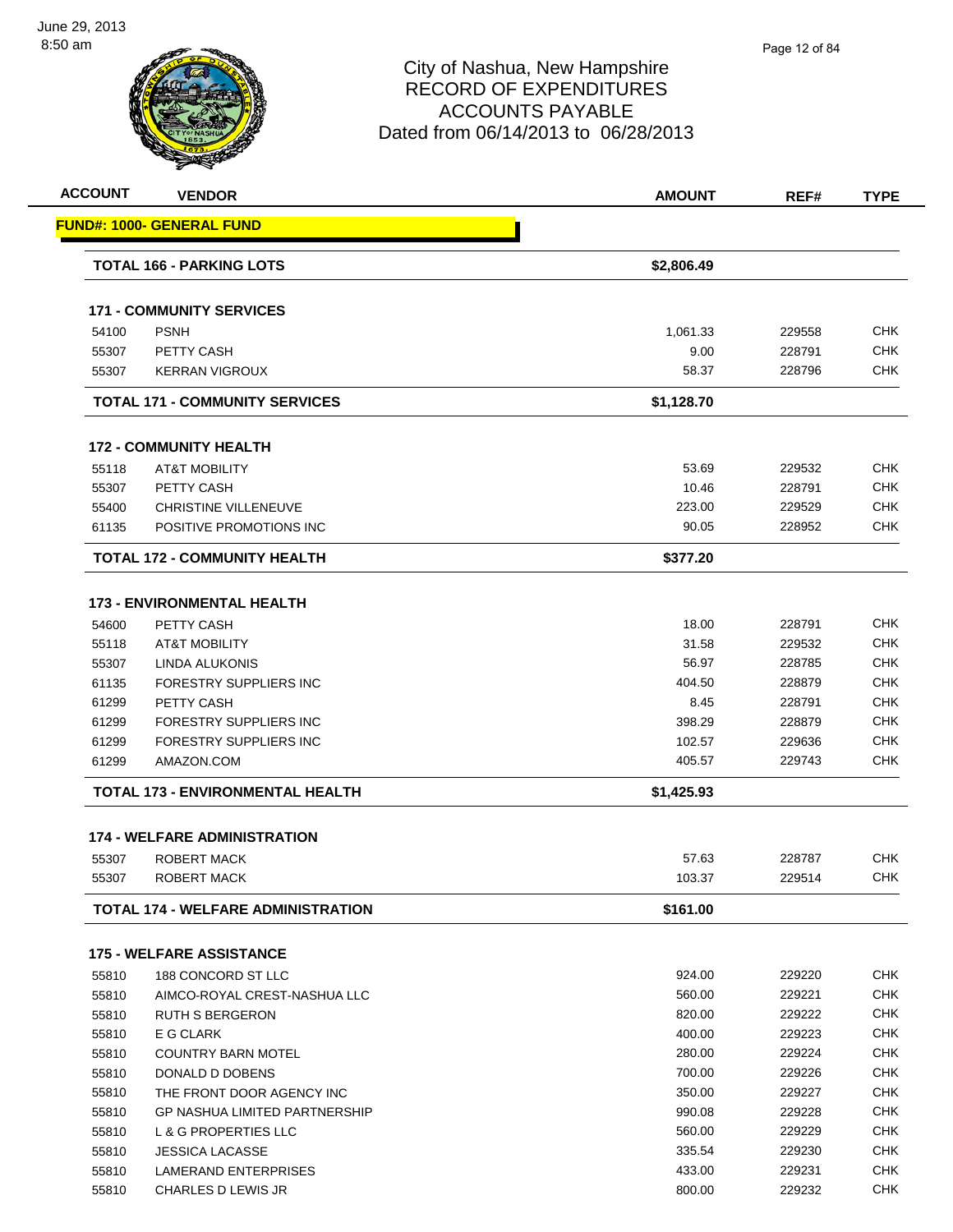

| <b>ACCOUNT</b> | <b>VENDOR</b>                     | AMOUNT      | REF#   | <b>TYPE</b> |
|----------------|-----------------------------------|-------------|--------|-------------|
|                | <u> FUND#: 1000- GENERAL FUND</u> |             |        |             |
|                | <b>175 - WELFARE ASSISTANCE</b>   |             |        |             |
| 55810          | <b>THADDEUS LUSZEY</b>            | 500.00      | 229233 | <b>CHK</b>  |
| 55810          | NASHUA SOUP KITCHEN & SHELTER     | 525.00      | 229234 | <b>CHK</b>  |
| 55810          | RAFAEL NUNEZ                      | 950.00      | 229235 | CHK         |
| 55810          | OFP REALTY LLC                    | 535.00      | 229236 | CHK         |
| 55810          | <b>FERNAND POULIN</b>             | 350.00      | 229237 | CHK         |
| 55810          | PRA PROPERTIES LTD PARTNERSHIP    | 940.00      | 229238 | CHK         |
| 55810          | <b>SALVI ENTERPRISES LLC</b>      | 900.97      | 229239 | CHK         |
| 55810          | <b>DIANE URQUHART</b>             | 695.00      | 229240 | CHK         |
| 55810          | 12 EAST PEARL LLC                 | 450.00      | 229286 | CHK         |
| 55810          | <b>BCAD PROPERTIES</b>            | 205.00      | 229287 | <b>CHK</b>  |
| 55810          | <b>BOULDER PARK APARTMENTS</b>    | 900.97      | 229288 | <b>CHK</b>  |
| 55810          | SNEHAL DESAI                      | 990.08      | 229290 | <b>CHK</b>  |
| 55810          | <b>LEO J GAGNON</b>               | 900.00      | 229291 | <b>CHK</b>  |
| 55810          | <b>CONSTANCE GAUTHIER</b>         | 300.00      | 229292 | <b>CHK</b>  |
| 55810          | <b>L &amp; G PROPERTIES LLC</b>   | 560.00      | 229293 | <b>CHK</b>  |
| 55810          | <b>LAMERAND ENTERPRISES</b>       | 555.00      | 229294 | <b>CHK</b>  |
| 55810          | <b>FOTIOS LIAKAKOS</b>            | 350.00      | 229295 | <b>CHK</b>  |
| 55810          | <b>MOGD LAPOINTE</b>              | 250.00      | 229297 | <b>CHK</b>  |
| 55810          | <b>GILLES QUIRION</b>             | 226.00      | 229298 | <b>CHK</b>  |
| 55810          | SOUTHERN NH SERV MNGT CORP        | 68.00       | 229299 | <b>CHK</b>  |
| 55810          | <b>FRANK S ULCICKAS</b>           | 426.32      | 229300 | CHK         |
| 55810          | <b>MARGARET VICENTE</b>           | 600.00      | 229301 | CHK         |
| 55812          | <b>WINGATES PHARMACY INC</b>      | 3,037.31    | 229241 | <b>CHK</b>  |
| 55814          | <b>LIBERTY UTILITIES</b>          | 152.00      | 229218 | <b>CHK</b>  |
| 55814          | <b>PSNH</b>                       | 198.28      | 229219 | <b>CHK</b>  |
| 55814          | <b>LIBERTY UTILITIES</b>          | 234.71      | 229284 | <b>CHK</b>  |
| 55814          | <b>PSNH</b>                       | 684.76      | 229285 | <b>CHK</b>  |
| 55816          | MARKET BASKET ACCT 2589096        | 1,186.20    | 229296 | <b>CHK</b>  |
| 55818          | MARKET BASKET ACCT 2589096        | 412.47      | 229296 | <b>CHK</b>  |
| 55820          | DAVIS FUNERAL HOME                | 750.00      | 229225 | <b>CHK</b>  |
| 55820          | <b>CREMATION SOCIETY OF NH</b>    | 750.00      | 229289 | <b>CHK</b>  |
|                | TOTAL 175 - WELFARE ASSISTANCE    | \$26.735.69 |        |             |

#### **177 - PARKS & RECREATION**

| 54100 | <b>PSNH</b>                       | 110.73   | 228819 | <b>CHK</b> |
|-------|-----------------------------------|----------|--------|------------|
| 54100 | <b>PSNH</b>                       | 23.31    | 229558 | <b>CHK</b> |
| 54114 | LIBERTY UTILITIES                 | 42.10    | 229541 | <b>CHK</b> |
| 54114 | LIBERTY UTILITIES                 | 72.76    | 229550 | <b>CHK</b> |
| 54114 | <b>HESS CORPORATION</b>           | 75.50    | 229652 | <b>CHK</b> |
| 54141 | PENNICHUCK WATER WORKS INC        | 4,033.72 | 228818 | <b>CHK</b> |
| 54141 | PENNICHUCK WATER WORKS INC        | 3,642.99 | 229556 | <b>CHK</b> |
| 54250 | <b>HOME DEPOT CREDIT SERVICES</b> | 29.40    | 229656 | <b>CHK</b> |
| 54280 | ACME PRESSURE WASHING LLC         | 2.200.00 | 228836 | <b>CHK</b> |
| 54280 | AFFILIATED HVAC SERVICES LLC      | 1.591.75 | 228839 | <b>CHK</b> |
| 54280 | ASAP ALARM & ELECTRICAL LLC       | 827.00   | 228848 | <b>CHK</b> |
| 54280 | ASAP SPRINKLER LLC                | 665.00   | 228849 | <b>CHK</b> |
| 54280 | <b>B &amp; S LOCKSMITHS INC</b>   | 123.57   | 228854 | <b>CHK</b> |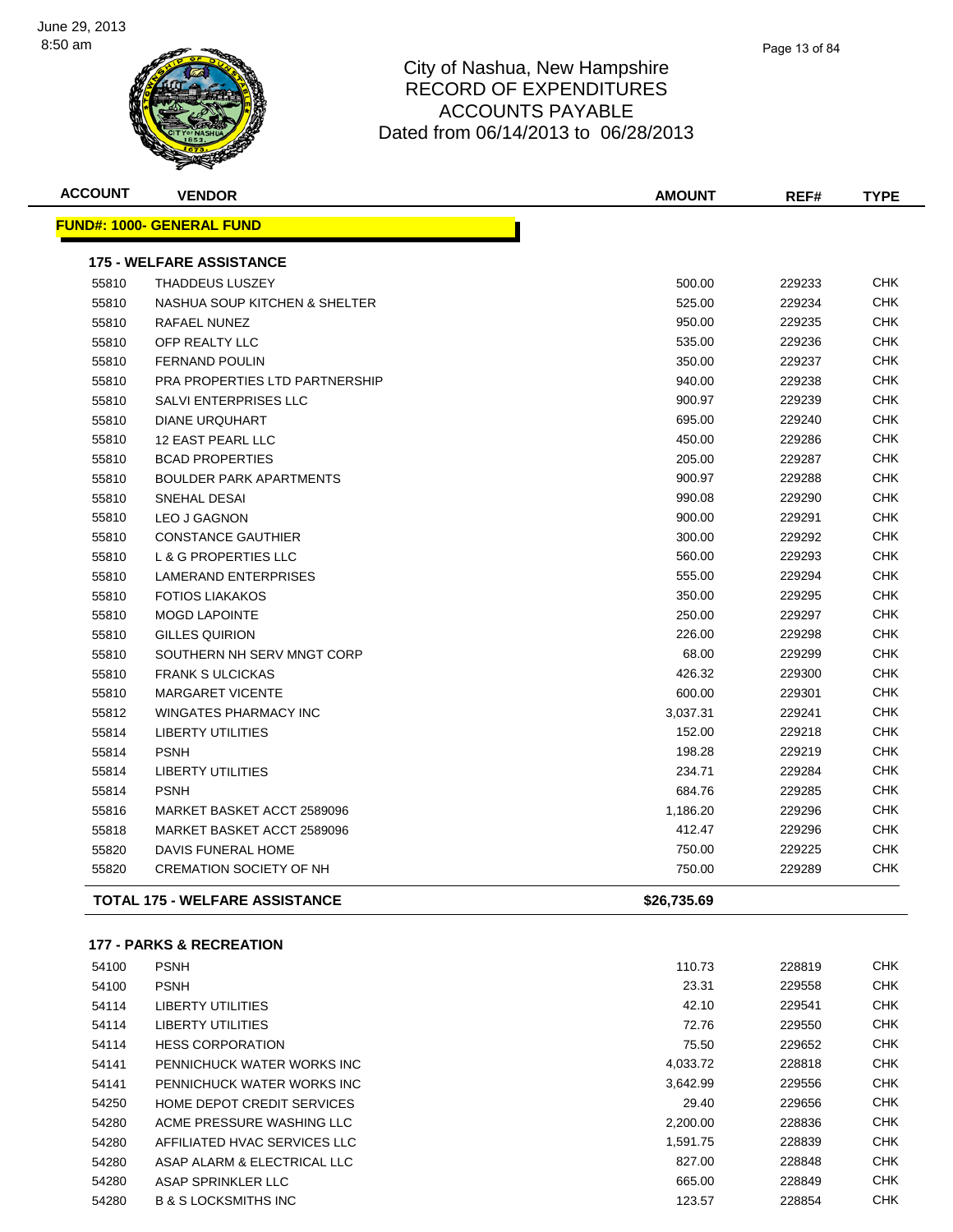

| <b>ACCOUNT</b> | <b>VENDOR</b>                       | <b>AMOUNT</b> | REF#   | <b>TYPE</b> |
|----------------|-------------------------------------|---------------|--------|-------------|
|                | <u> FUND#: 1000- GENERAL FUND</u>   |               |        |             |
|                |                                     |               |        |             |
|                | <b>177 - PARKS &amp; RECREATION</b> |               |        |             |
| 54280          | <b>BROX INDUSTRIES INC</b>          | 272.85        | 228860 | CHK         |
| 54280          | F W WEBB CO                         | 61.84         | 228876 | CHK         |
| 54280          | <b>FASTENAL CO</b>                  | 52.75         | 228877 | <b>CHK</b>  |
| 54280          | M & M ELECTRICAL SUPPLY CO INC      | 18.10         | 228916 | CHK         |
| 54280          | UNITED SITE SERVICES NORTHEAST      | 54.97         | 228994 | CHK         |
| 54280          | ACE CARPET& UPHOLSTERY CLEANER      | 825.00        | 229575 | CHK         |
| 54280          | <b>BELLETETES INC</b>               | 3.55          | 229590 | CHK         |
| 54280          | COMPUTER CABLE CO INC               | 331.60        | 229608 | CHK         |
| 54280          | CORRIVEAU ROUTHIER INC              | 29.00         | 229610 | CHK         |
| 54280          | F W WEBB CO                         | 71.04         | 229630 | <b>CHK</b>  |
| 54280          | GATE CITY FENCE CO INC              | 1,764.00      | 229640 | <b>CHK</b>  |
| 54280          | <b>HARRIS TROPHY</b>                | 833.85        | 229651 | CHK         |
| 54280          | HOME DEPOT CREDIT SERVICES          | 607.43        | 229656 | CHK         |
| 54280          | <b>HUDSON SMALL ENGINE</b>          | 36.00         | 229659 | CHK         |
| 54280          | JOHN DEERE LANDSCAPES               | 181.51        | 229670 | CHK         |
| 54280          | NASHUA WALLPAPER & PAINT CO         | 95.13         | 229690 | CHK         |
| 54280          | TUCKAHOE TURF FARMS INC             | 980.00        | 229731 | CHK         |
| 54600          | D & R TOWING INC                    | 165.00        | 229615 | CHK         |
| 54821          | UNITED SITE SERVICES NORTHEAST      | 1,264.31      | 229734 | CHK         |
| 55118          | <b>AT&amp;T MOBILITY</b>            | 164.19        | 229532 | <b>CHK</b>  |
| 55200          | <b>GOFFSTOWN BABE RUTH</b>          | 250.00        | 228885 | CHK         |
| 55200          | <b>BABE RUTH LEAGUE INC</b>         | 231.00        | 228937 | <b>CHK</b>  |
| 55200          | NH BABE RUTH SOFTBALL               | 130.00        | 228940 | CHK         |
| 55200          | SALEM NH SOFTBALL                   | 300.00        | 228961 | CHK         |
| 55200          | SOUTH JR DEB SOFTBALL LEAGUE        | 350.00        | 228970 | CHK         |
| 55200          | SOUTHERN NH SOFTBALL LEAGUE         | 350.00        | 229562 | CHK         |
| 55200          | NH BABE RUTH SOFTBALL               | 30.00         | 229697 | <b>CHK</b>  |
| 55642          | <b>JESSICA COTE</b>                 | 75.00         | 229207 | CHK         |
| 55642          | DAN DUPRAT                          | 330.00        | 229208 | CHK         |
| 55642          | <b>CHRISTIAN FERLAN</b>             | 180.00        | 229209 | <b>CHK</b>  |
| 55642          | JOHN FERLAN                         | 130.00        | 229210 | CHK         |
| 55642          | <b>JASON FERLAN</b>                 | 40.00         | 229211 | CHK         |
| 55642          | <b>BRANDON N KARKHANIS</b>          | 240.00        | 229212 | <b>CHK</b>  |
| 55642          | <b>WILLIAM LAPOINTE</b>             | 240.00        | 229213 | <b>CHK</b>  |
| 55642          | <b>KYLIE PERKINS</b>                | 25.00         | 229214 | <b>CHK</b>  |
| 55642          | <b>BRUCE SMITH</b>                  | 240.00        | 229215 | <b>CHK</b>  |
| 55642          | <b>STEARNS DALE</b>                 | 270.00        | 229216 | <b>CHK</b>  |
| 55642          | DAVID WEBSTER                       | 330.00        | 229217 | <b>CHK</b>  |
| 55642          | SAMANTHA DURKEE                     | 112.50        | 229276 | <b>CHK</b>  |
| 55642          | <b>STEARNS DALE</b>                 | 210.00        | 229278 | <b>CHK</b>  |
| 61100          | PETTY CASH                          | 29.99         | 229521 | <b>CHK</b>  |
| 61107          | ALECS SHOE STORE INC                | 110.00        | 229579 | CHK         |
| 61107          | PHOENIX SCREEN PRINTING             | 2,559.10      | 229711 | <b>CHK</b>  |
| 61110          | <b>ERICK FAULKNER</b>               | 173.99        | 229505 | <b>CHK</b>  |
| 61110          | <b>MATT EISERMAN</b>                | 173.99        | 229515 | <b>CHK</b>  |
| 61114          | NASHUA WALLPAPER & PAINT CO         | 5,300.00      | 228933 | <b>CHK</b>  |
| 61114          | STREAMLINE AQUATICS LLC             | 642.45        | 228976 | <b>CHK</b>  |
| 61114          | HOME DEPOT CREDIT SERVICES          | 282.15        | 229656 | <b>CHK</b>  |
|                |                                     |               |        |             |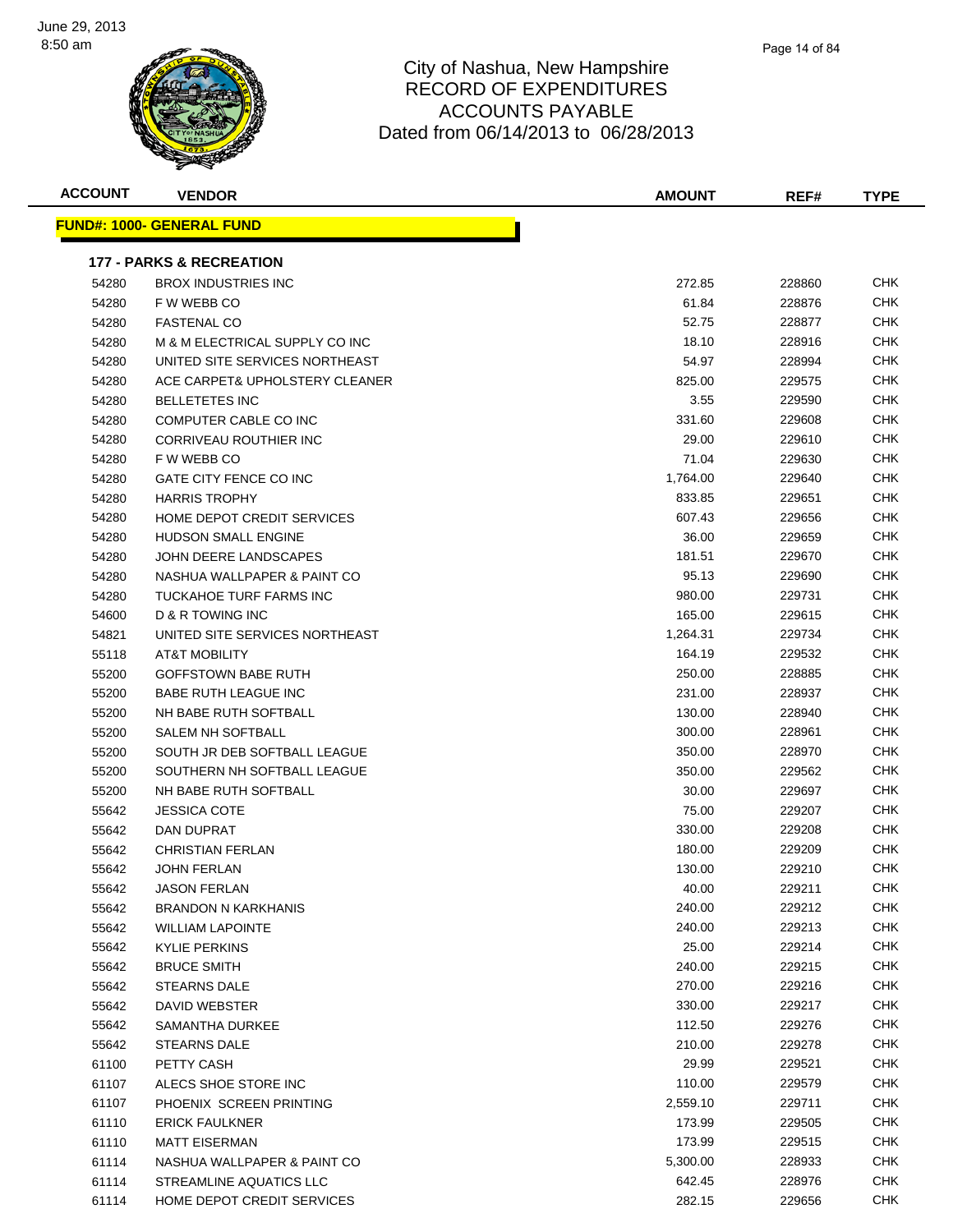

| <b>ACCOUNT</b> | <b>VENDOR</b>                             | <b>AMOUNT</b> | REF#    | <b>TYPE</b> |
|----------------|-------------------------------------------|---------------|---------|-------------|
|                | <b>FUND#: 1000- GENERAL FUND</b>          |               |         |             |
|                | <b>177 - PARKS &amp; RECREATION</b>       |               |         |             |
| 61114          | NASHUA WALLPAPER & PAINT CO               | 337.92        | 229690  | <b>CHK</b>  |
| 61128          | <b>BOOK-PAL</b>                           | 2,130.00      | 229595  | <b>CHK</b>  |
| 61128          | <b>BSN SPORTS</b>                         | 459.98        | 229600  | <b>CHK</b>  |
| 61128          | ORIENTAL TRADING CO INC                   | 492.25        | 229707  | <b>CHK</b>  |
| 61300          | DENNIS K BURKE INC                        | 2,971.07      | 228870  | <b>CHK</b>  |
| 61300          | SHATTUCK MALONE OIL CO                    | 3,247.32      | 229561  | <b>CHK</b>  |
| 61300          | DENNIS K BURKE INC                        | 2,342.24      | 229618  | <b>CHK</b>  |
| 61307          | SHATTUCK MALONE OIL CO                    | 9,594.70      | 229561  | <b>CHK</b>  |
| 61310          | ALTERNATIVE VEHICLE SERVICE GR            | 1,068.86      | 228853  | <b>CHK</b>  |
| 61542          | PERMA LINE CORP OF NEW ENGLAND            | 84.70         | 228948  | <b>CHK</b>  |
| 61799          | D & R TOWING INC                          | 439.50        | 228868  | <b>CHK</b>  |
| 61799          | <b>FREIGHTLINER OF NH INC</b>             | 76.76         | 228880  | <b>CHK</b>  |
| 61799          | <b>HOWARD P FAIRFIELD LLC</b>             | 89.19         | 228896  | <b>CHK</b>  |
| 61799          | SANEL AUTO PARTS CO                       | 76.27         | 228966  | <b>CHK</b>  |
| 61799          | <b>GRANZ POWER EQUIPMENT</b>              | 141.64        | 228975  | <b>CHK</b>  |
| 61799          | <b>GATE CITY COLLISION CENTER</b>         | 1,913.50      | 229639  | <b>CHK</b>  |
| 71228          | <b>ESRI INC</b>                           | 250.00        | 228875  | <b>CHK</b>  |
| 71999          | <b>CITIZENS BANK</b>                      | 14.95         | 9201324 | ACH         |
|                | <b>TOTAL 177 - PARKS &amp; RECREATION</b> | \$60,315.97   |         |             |
| 179 - LIBRARY  |                                           |               |         |             |
| 54114          | <b>HESS CORPORATION</b>                   | 140.55        | 228892  | <b>CHK</b>  |

| 54114 | <b>HESS CORPORATION</b>                 | 140.55   | 228892 | <b>CHK</b> |
|-------|-----------------------------------------|----------|--------|------------|
| 54141 | PENNICHUCK WATER WORKS INC              | 381.47   | 229556 | <b>CHK</b> |
| 54428 | <b>TEAMSOFTWARE SOLUTIONS</b>           | 125.00   | 229730 | CHK        |
| 54487 | NEVERETTS SEW & VAC INC                 | 220.00   | 229693 | CHK        |
| 55109 | <b>AT&amp;T MOBILITY</b>                | 31.19    | 229532 | CHK        |
| 55400 | PETTY CASH                              | 65.00    | 228790 | <b>CHK</b> |
| 55607 | PITNEY BOWES GLOBAL FIN SRVS            | 286.44   | 228951 | CHK        |
| 55699 | <b>PATRICK ANDERSON</b>                 | 13.00    | 228846 | CHK        |
| 55699 | SYMPHONY NEW HAMPSHIRE                  | 79.00    | 229527 | CHK        |
| 61100 | STAPLES BUSINESS ADVANTAGE              | 94.06    | 228972 | <b>CHK</b> |
| 61107 | <b>WORK N GEAR LLC</b>                  | 29.98    | 228998 | <b>CHK</b> |
| 61299 | PETTY CASH                              | 70.37    | 228790 | CHK        |
| 61299 | <b>DEMCO INC</b>                        | 349.35   | 229617 | <b>CHK</b> |
| 61428 | NEW ENGLAND PAPER & SUPPLY              | 482.50   | 228936 | CHK        |
| 61807 | <b>SIMON &amp; SCHUSTER</b>             | 36.96    | 228967 | CHK        |
| 61807 | COUNCIL OF STATE GOVERNMENTS            | 58.50    | 229611 | CHK        |
| 61807 | <b>GALE GROUP INC</b>                   | 1,153.50 | 229638 | CHK        |
| 61807 | AMAZON.COM                              | 60.11    | 229743 | CHK        |
| 61814 | <b>MICRO MARKETING ASSOCIATES</b>       | 321.70   | 228925 | CHK        |
| 61814 | <b>MIDWEST TAPE LLC</b>                 | 13.66    | 228926 | CHK        |
| 61814 | <b>MULTICULTURAL BOOKS &amp; VIDEOS</b> | 107.75   | 228928 | CHK        |
| 61814 | MICRO MARKETING ASSOCIATES              | 6.00     | 229683 | CHK        |
| 61814 | AMAZON.COM                              | 114.00   | 229743 | <b>CHK</b> |
| 61816 | PETTY CASH                              | 24.84    | 228790 | <b>CHK</b> |
| 61816 | <b>NEWSOUND</b>                         | 464.44   | 228939 | CHK        |
| 61816 | <b>RANDOM HOUSE INC</b>                 | 146.25   | 228956 | CHK        |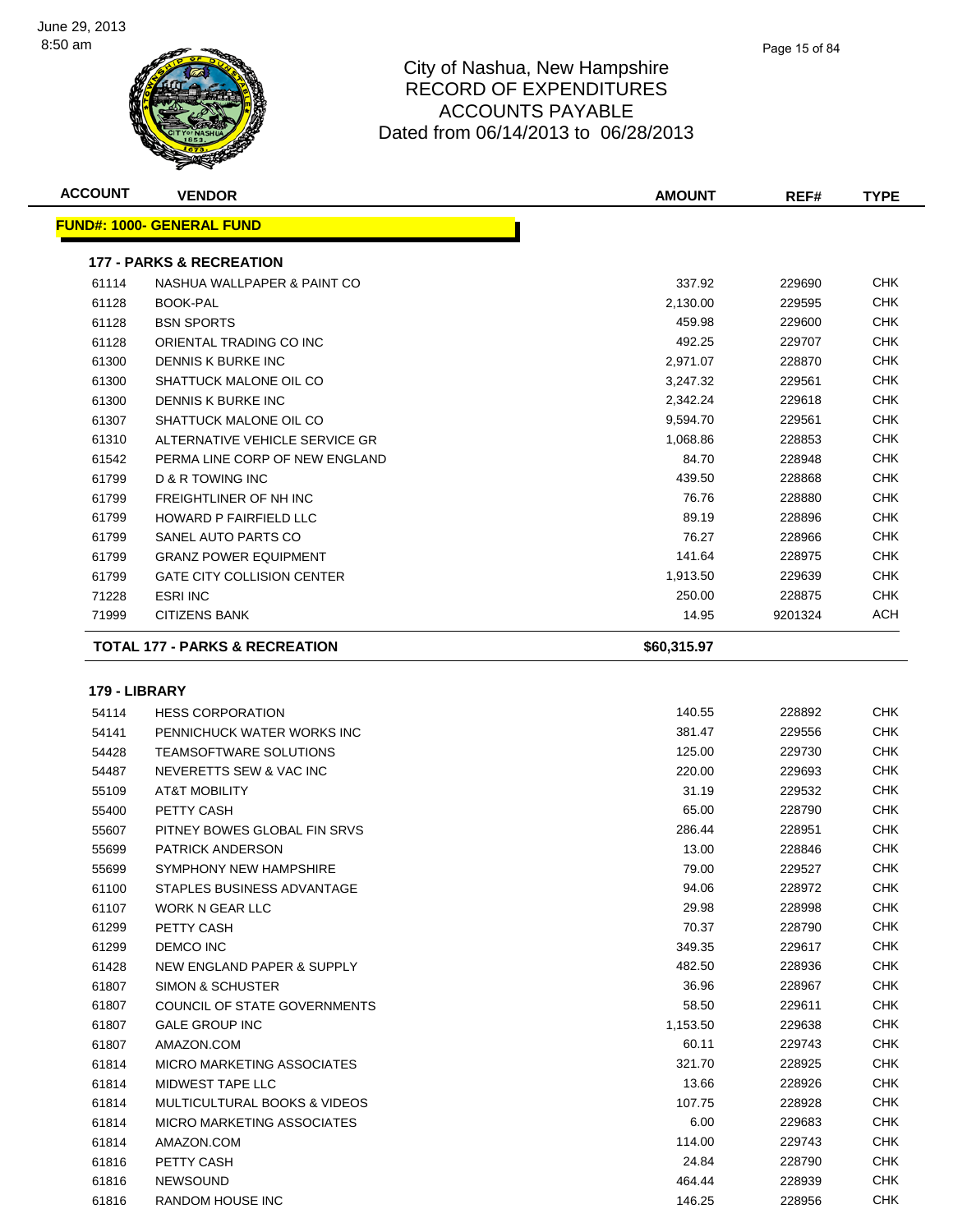

|                | <b>VENDOR</b>                                                     | <b>AMOUNT</b>        | REF#             |                                                                                                                                                                                                         |
|----------------|-------------------------------------------------------------------|----------------------|------------------|---------------------------------------------------------------------------------------------------------------------------------------------------------------------------------------------------------|
|                | <b>FUND#: 1000- GENERAL FUND</b>                                  |                      |                  |                                                                                                                                                                                                         |
| 179 - LIBRARY  |                                                                   |                      |                  |                                                                                                                                                                                                         |
| 61816          | RANDOM HOUSE INC                                                  | 26.25                | 229717           | <b>CHK</b>                                                                                                                                                                                              |
| 61819          | PETTY CASH                                                        | 50.03                | 228790           | CHK                                                                                                                                                                                                     |
| 61821          | UNION LEADER CORP                                                 | 223.60               | 228993           | CHK                                                                                                                                                                                                     |
| 71221          | PETTY CASH                                                        | 29.76                | 228790           | CHK                                                                                                                                                                                                     |
| 71221          | <b>CDW GOVERNMENT INC</b>                                         | 25.08                | 228863           | <b>CHK</b>                                                                                                                                                                                              |
| 71221          | AMAZON.COM                                                        | 485.71               | 229743           | CHK                                                                                                                                                                                                     |
|                | <b>TOTAL 179 - LIBRARY</b>                                        | \$5,716.05           |                  |                                                                                                                                                                                                         |
|                | <b>181 - COMMUNITY DEVELOPMENT</b>                                |                      |                  |                                                                                                                                                                                                         |
| 61650          | STAPLES BUSINESS ADVANTAGE                                        | 19.99                | 229725           | <b>CHK</b>                                                                                                                                                                                              |
|                | <b>TOTAL 181 - COMMUNITY DEVELOPMENT</b>                          | \$19.99              |                  |                                                                                                                                                                                                         |
|                | <b>182 - PLANNING &amp; ZONING</b>                                |                      |                  |                                                                                                                                                                                                         |
| 55200          | AMERICAN PLANNING ASSOC                                           | 2,257.00             | 229531           | CHK                                                                                                                                                                                                     |
| 61830          | <b>BLOOMBERG BUSINESSWEEK</b>                                     | 100.00               | 228799           | CHK                                                                                                                                                                                                     |
| 61830          | <b>ECONOMIST (THE)</b>                                            | 85.00                | 228803           | CHK                                                                                                                                                                                                     |
| 71900          | <b>SPILLERS</b>                                                   | 2,368.00             | 229723           | CHK                                                                                                                                                                                                     |
|                |                                                                   |                      |                  |                                                                                                                                                                                                         |
|                | TOTAL 182 - PLANNING & ZONING                                     |                      |                  |                                                                                                                                                                                                         |
|                |                                                                   | \$4,810.00           |                  |                                                                                                                                                                                                         |
|                | <b>183 - ECONOMIC DEVELOPMENT</b>                                 |                      |                  |                                                                                                                                                                                                         |
| 52800          | <b>CITIZENS BANK</b>                                              | 600.00               | 9201324          |                                                                                                                                                                                                         |
| 55200          | NH ECONOMIC DEVELOPMENT ASSOC                                     | 40.00                | 229554           |                                                                                                                                                                                                         |
| 55500          | THE TELEGRAPH                                                     | 110.10               | 229564           |                                                                                                                                                                                                         |
| 55500          | <b>CITIZENS BANK</b>                                              | 200.00               | 9201324          |                                                                                                                                                                                                         |
| 61910          | <b>GREATER NASHUA CHAMBER OF COMM</b>                             | 40.00                | 229648           | <b>ACH</b><br>CHK<br>CHK<br><b>ACH</b><br>CHK                                                                                                                                                           |
|                | <b>TOTAL 183 - ECONOMIC DEVELOPMENT</b>                           | \$990.10             |                  |                                                                                                                                                                                                         |
| 191 - SCHOOL   |                                                                   |                      |                  |                                                                                                                                                                                                         |
| 52300          | PLIC - SBD GRAND ISLAND                                           | 4,307.60             | 229450           |                                                                                                                                                                                                         |
| 52300          | UNUM LIFE INSURANCE CO OF AMER                                    | 1,414.28             | 229485           |                                                                                                                                                                                                         |
| 52800          | ROBIN ANDERSON                                                    | 1,504.80             | 229330           |                                                                                                                                                                                                         |
| 53114          | PLODZIK & SANDERSON PA                                            | 4,000.00             | 229451           |                                                                                                                                                                                                         |
| 53128          | <b>JACKSON LEWIS LLP</b>                                          | 440.00               | 229104           |                                                                                                                                                                                                         |
| 53135          | CHARLES T CAPPETTA, MD #9330                                      | 2,500.00             | 229355           |                                                                                                                                                                                                         |
| 53600          | <b>EDUCATION INC</b>                                              | 186.20               | 229070           |                                                                                                                                                                                                         |
| 53600          | NFI NORTH INC                                                     | 141.33               | 229148           |                                                                                                                                                                                                         |
| 53600          | THE YOUTH COUNCIL                                                 | 6,012.50             | 229495           |                                                                                                                                                                                                         |
| 53614          | <b>CLARK ASSOC</b>                                                | 18,614.23            | 229053           |                                                                                                                                                                                                         |
| 53614          | COMPASSIONATE STAFFING LLC                                        | 2,497.50             | 229055           |                                                                                                                                                                                                         |
|                | <b>KEN KRAMBERG</b>                                               | 3,500.00             | 229114           |                                                                                                                                                                                                         |
| 53614          |                                                                   | 2,395.48             | 229168           |                                                                                                                                                                                                         |
| 53614          | READYNURSE STAFFING SERVICES                                      |                      |                  |                                                                                                                                                                                                         |
| 53628<br>53628 | <b>MULTI STATE BILLING SERVICES L</b><br><b>JEANNE PROVENCHER</b> | 7,927.80<br>2,200.00 | 229134<br>229165 | <b>CHK</b><br><b>CHK</b><br><b>CHK</b><br><b>CHK</b><br><b>CHK</b><br><b>CHK</b><br><b>CHK</b><br><b>CHK</b><br><b>CHK</b><br><b>CHK</b><br><b>CHK</b><br><b>CHK</b><br><b>CHK</b><br><b>CHK</b><br>CHK |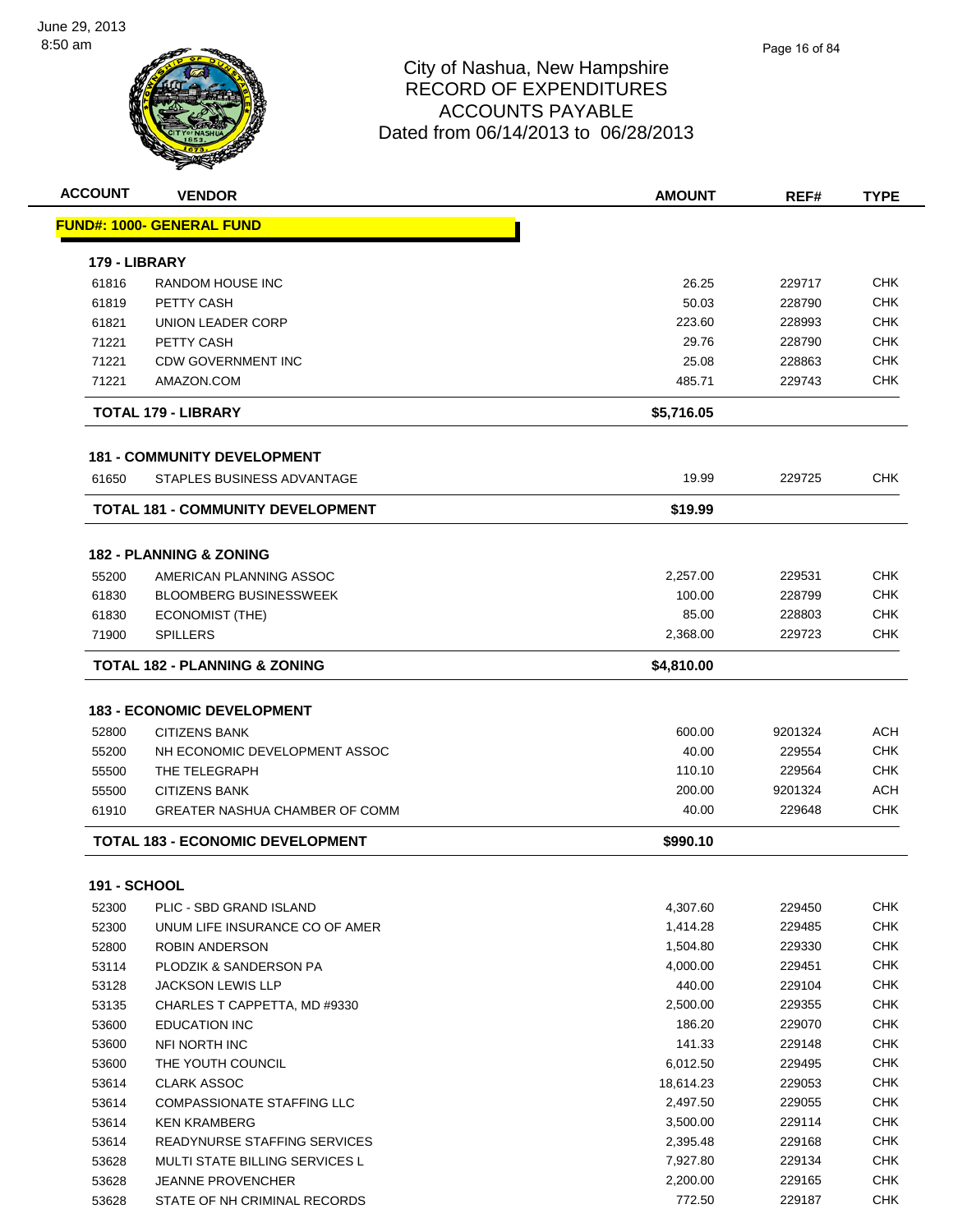

| <b>ACCOUNT</b>      | <b>VENDOR</b>                    | <b>AMOUNT</b> | REF#   | <b>TYPE</b> |
|---------------------|----------------------------------|---------------|--------|-------------|
|                     | <b>FUND#: 1000- GENERAL FUND</b> |               |        |             |
|                     |                                  |               |        |             |
| <b>191 - SCHOOL</b> |                                  |               |        |             |
| 53628               | <b>WATER CHEMICALS INC</b>       | 1,169.00      | 229324 | CHK         |
| 53628               | <b>JP PEST SERVICES</b>          | 100.00        | 229400 | <b>CHK</b>  |
| 53628               | MULTI STATE BILLING SERVICES L   | 5,056.05      | 229429 | <b>CHK</b>  |
| 53628               | STATE OF NH CRIMINAL RECORDS     | 463.50        | 229475 | <b>CHK</b>  |
| 53628               | TELEPHONE NETWORK TECHNOLOGIES   | 315.00        | 229478 | <b>CHK</b>  |
| 54100               | <b>PSNH</b>                      | 10,937.67     | 229002 | CHK         |
| 54100               | <b>PSNH</b>                      | 11,880.83     | 229322 | CHK         |
| 54100               | PUBLIC SERVICE OF NH-LARGE POW   | 97,042.14     | 229456 | <b>CHK</b>  |
| 54114               | <b>LIBERTY UTILITIES</b>         | 2,945.70      | 229000 | <b>CHK</b>  |
| 54114               | <b>HESS CORPORATION</b>          | 3,503.02      | 229004 | <b>CHK</b>  |
| 54114               | <b>LIBERTY UTILITIES</b>         | 1,243.19      | 229317 | <b>CHK</b>  |
| 54114               | <b>HESS CORPORATION</b>          | 1,013.57      | 229319 | <b>CHK</b>  |
| 54141               | PENNICHUCK WATER WORKS INC       | 4,718.74      | 229001 | <b>CHK</b>  |
| 54141               | PENNICHUCK WATER WORKS INC       | 2,075.01      | 229318 | <b>CHK</b>  |
| 54280               | <b>B &amp; S LOCKSMITHS INC</b>  | 944.60        | 229026 | <b>CHK</b>  |
| 54280               | <b>KAMCO SUPPLY CORP</b>         | 1,532.21      | 229109 | <b>CHK</b>  |
| 54280               | <b>B &amp; S LOCKSMITHS INC</b>  | 99.72         | 229336 | CHK         |
| 54280               | <b>FOUR SEASONS PEST CONTROL</b> | 1,150.00      | 229379 | <b>CHK</b>  |
| 54280               | <b>GRAINGER</b>                  | 3,016.10      | 229387 | <b>CHK</b>  |
| 54280               | <b>KAMCO SUPPLY CORP</b>         | 408.96        | 229406 | CHK         |
| 54280               | MARVELL PLATE GLASS INC          | 614.00        | 229421 | CHK         |
| 54280               | MORINS LANDSCAPING INC           | 3,600.00      | 229428 | <b>CHK</b>  |
| 54487               | DAVID BAILEY                     | 60.00         | 229027 | <b>CHK</b>  |
| 54487               | KITTREDGE EQUIPMENT CO - NH      | 1,484.00      | 229111 | <b>CHK</b>  |
| 54487               | NEWEGG.COM                       | 64.99         | 229147 | <b>CHK</b>  |
| 54487               | SAFETY KLEEN SYSTEMS INC         | 351.69        | 229173 | <b>CHK</b>  |
| 54487               | STAPLES BUSINESS ADVANTAGE       | 384.66        | 229186 | <b>CHK</b>  |
| 54487               | DAVID BAILEY                     | 170.00        | 229337 | CHK         |
| 54487               | COMPUTER HUT dba IT INSIDERS     | 5,483.88      | 229362 | <b>CHK</b>  |
| 54487               | HILLYARD/MANCHESTER              | 2,496.84      | 229397 | <b>CHK</b>  |
| 54487               | R WHITE EQUIPMENT CENTER INC     | 500.00        | 229457 | CHK         |
| 54487               | SECURADYNE SYSTEMS               | 314.00        | 229469 | <b>CHK</b>  |
| 54487               | UNITED MACHINE REPAIR INC        | 969.04        | 229484 | CHK         |
| 54600               | <b>BEST FORD</b>                 | 64.81         | 229032 | <b>CHK</b>  |
| 54600               | D & R TOWING INC                 | 80.00         | 229063 | <b>CHK</b>  |
| 54600               | NAPA AUTO PARTS                  | 958.82        | 229136 | <b>CHK</b>  |
| 54600               | NASHUA WHOLESALE TIRE INC        | 24.00         | 229141 | <b>CHK</b>  |
| 54600               | D & R TOWING INC                 | 1,590.36      | 229370 | <b>CHK</b>  |
| 54600               | MAYNARD & LESIEUR INC            | 497.86        | 229422 | <b>CHK</b>  |
| 54600               | SANEL AUTO PARTS CO              | 300.06        | 229465 | <b>CHK</b>  |
| 54600               | TOWERS MOTOR PARTS CORP          | 19.59         | 229481 | <b>CHK</b>  |
| 54821               | PITNEY BOWES GLOBAL FIN SRVS     | 345.00        | 229160 | <b>CHK</b>  |
| 55109               | <b>EARTHLINK BUSINESS</b>        | 3,242.10      | 229003 | <b>CHK</b>  |
| 55109               | <b>EARTHLINK BUSINESS</b>        | 5,682.52      | 229006 | <b>CHK</b>  |
| 55109               | <b>EARTHLINK BUSINESS</b>        | 5,681.26      | 229007 | <b>CHK</b>  |
| 55109               | <b>FAIRPOINT COMMUNICATIONS</b>  | 215.71        | 229008 | CHK         |
| 55109               | <b>FAIRPOINT COMMUNICATIONS</b>  | 32.02         | 229320 | <b>CHK</b>  |
| 55109               | <b>VERIZON WIRELESS</b>          | 463.14        | 229323 | <b>CHK</b>  |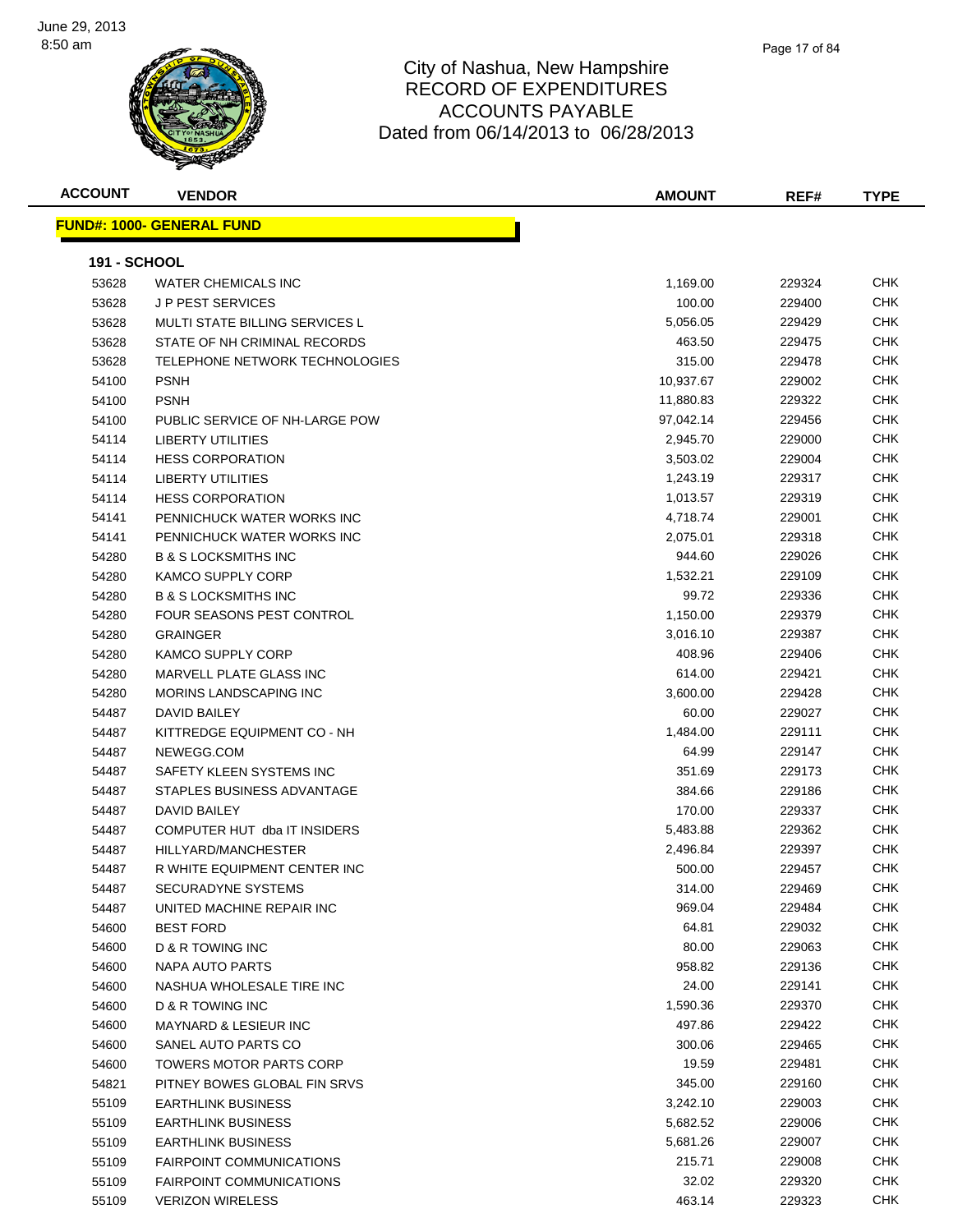

#### City of Nashua, New Hampshire RECORD OF EXPENDITURES ACCOUNTS PAYABLE Dated from 06/14/2013 to 06/28/2013

| <b>ACCOUNT</b>      | <b>VENDOR</b>                     | <b>AMOUNT</b> | REF#    | <b>TYPE</b> |
|---------------------|-----------------------------------|---------------|---------|-------------|
|                     | <u> FUND#: 1000- GENERAL FUND</u> |               |         |             |
| <b>191 - SCHOOL</b> |                                   |               |         |             |
| 55300               | LUTHERAN COMMUNITY SERVICES SH    | 90.00         | 229121  | <b>CHK</b>  |
| 55300               | <b>NHASEA</b>                     | 500.00        | 229149  | <b>CHK</b>  |
| 55300               | LUTHERAN COMMUNITY SERVICES SH    | 90.00         | 229412  | <b>CHK</b>  |
| 55300               | <b>TAMMY O'TOOLE</b>              | 218.61        | 229441  | <b>CHK</b>  |
| 55307               | <b>IAN ATWELL</b>                 | 40.79         | 229024  | <b>CHK</b>  |
| 55307               | <b>MELISSA BELLEMARE</b>          | 73.66         | 229030  | <b>CHK</b>  |
| 55307               | KIMBERLY CALLAN                   | 165.97        | 229048  | <b>CHK</b>  |
| 55307               | <b>MARK CONRAD</b>                | 231.10        | 229057  | <b>CHK</b>  |
| 55307               | <b>ALLAN DICHARD</b>              | 147.05        | 229066  | <b>CHK</b>  |
| 55307               | <b>STACY HYNES</b>                | 68.51         | 229100  | <b>CHK</b>  |
| 55307               | ARELINDA ALVES                    | 37.86         | 229327  | <b>CHK</b>  |
| 55307               | <b>ESTHER BRODEUR</b>             | 9.04          | 229348  | <b>CHK</b>  |
| 55307               | <b>LISA GINGRAS</b>               | 23.17         | 229385  | <b>CHK</b>  |
| 55307               | <b>ELLEN GREENBERG</b>            | 1,019.89      | 229390  | <b>CHK</b>  |
| 55307               | CHERYL JACOBS                     | 37.28         | 229402  | <b>CHK</b>  |
| 55307               | <b>MARC LAQUERRE</b>              | 295.50        | 229409  | <b>CHK</b>  |
| 55307               | <b>JANICE MARTIN</b>              | 158.75        | 229420  | <b>CHK</b>  |
| 55307               | PAULA PAPANICOLAOU                | 36.16         | 229443  | <b>CHK</b>  |
| 55307               | <b>DAVID RYAN</b>                 | 167.58        | 229462  | <b>CHK</b>  |
| 55307               | <b>ALTHEA SHEAFF</b>              | 111.90        | 229471  | <b>CHK</b>  |
| 55307               | CLAUDIA CASTANO VELEZ             | 21.26         | 229486  | <b>CHK</b>  |
| 55400               | <b>CHRISTINE BURKE</b>            | 149.00        | 229046  | <b>CHK</b>  |
| 55400               | FOLLETT SOFTWARE CO               | 2,800.00      | 229080  | <b>CHK</b>  |
| 55400               | <b>NFPA</b>                       | 165.00        | 229142  | <b>CHK</b>  |
| 55400               | WILSON LANGUAGE TRAINING CORP     | 509.00        | 229203  | <b>CHK</b>  |
| 55400               | <b>CITIZENS BANK</b>              | 682.33        | 9201324 | <b>ACH</b>  |
| 55500               | <b>CONCORD MONITOR</b>            | 999.09        | 229534  | <b>CHK</b>  |
| 55500               | THE TELEGRAPH                     | 1,373.15      | 229564  | <b>CHK</b>  |
| 55500               | UNION LEADER CORP                 | 599.25        | 229567  | <b>CHK</b>  |
| 55600               | <b>JOSTENS INC</b>                | 265.54        | 229107  | <b>CHK</b>  |
| 55600               | STAMP FULFILLMENT SERVICES        | 2,219.90      | 229185  | <b>CHK</b>  |
| 55600               | THE COPY SHOP                     | 3,405.00      | 229367  | <b>CHK</b>  |
| 55600               | PREMIER AGENDAS                   | 2,387.00      | 229453  | <b>CHK</b>  |
| 55607               | FRANK COVART                      | 33.20         | 229061  | <b>CHK</b>  |
| 55607               | <b>RYAN ANDERSON</b>              | 46.00         | 229331  | <b>CHK</b>  |
| 55607               | PETTY CASH SCHOOLS                | 46.00         | 229347  | <b>CHK</b>  |
| 55607               | <b>CITIZENS BANK</b>              | 200.00        | 9201324 | <b>ACH</b>  |
| 55628               | DAVE'S QUALITY DRY CLEANING       | 840.00        | 229372  | <b>CHK</b>  |
| 55642               | <b>THOMAS CARR</b>                | 130.00        | 229050  | <b>CHK</b>  |
| 55642               | <b>STEPHEN DRESCHER</b>           | 80.00         | 229068  | CHK         |
| 55642               | <b>RICHARD EVANS</b>              | 140.00        | 229072  | <b>CHK</b>  |
| 55642               | FIRST STUDENT INC                 | 292.19        | 229075  | <b>CHK</b>  |
| 55642               | <b>JAMES FLANDERS</b>             | 60.00         | 229078  | CHK         |
|                     |                                   | 60.00         | 229083  | <b>CHK</b>  |
| 55642               | THOMAS GIBSON                     |               |         |             |

 PHIL MCCARTHY 80.00 229125 CHK TOM PELLETIER 80.00 229158 CHK 55642 THOMAS SAWYER **130.00** 229174 CHK WALTER SMITH 60.00 229183 CHK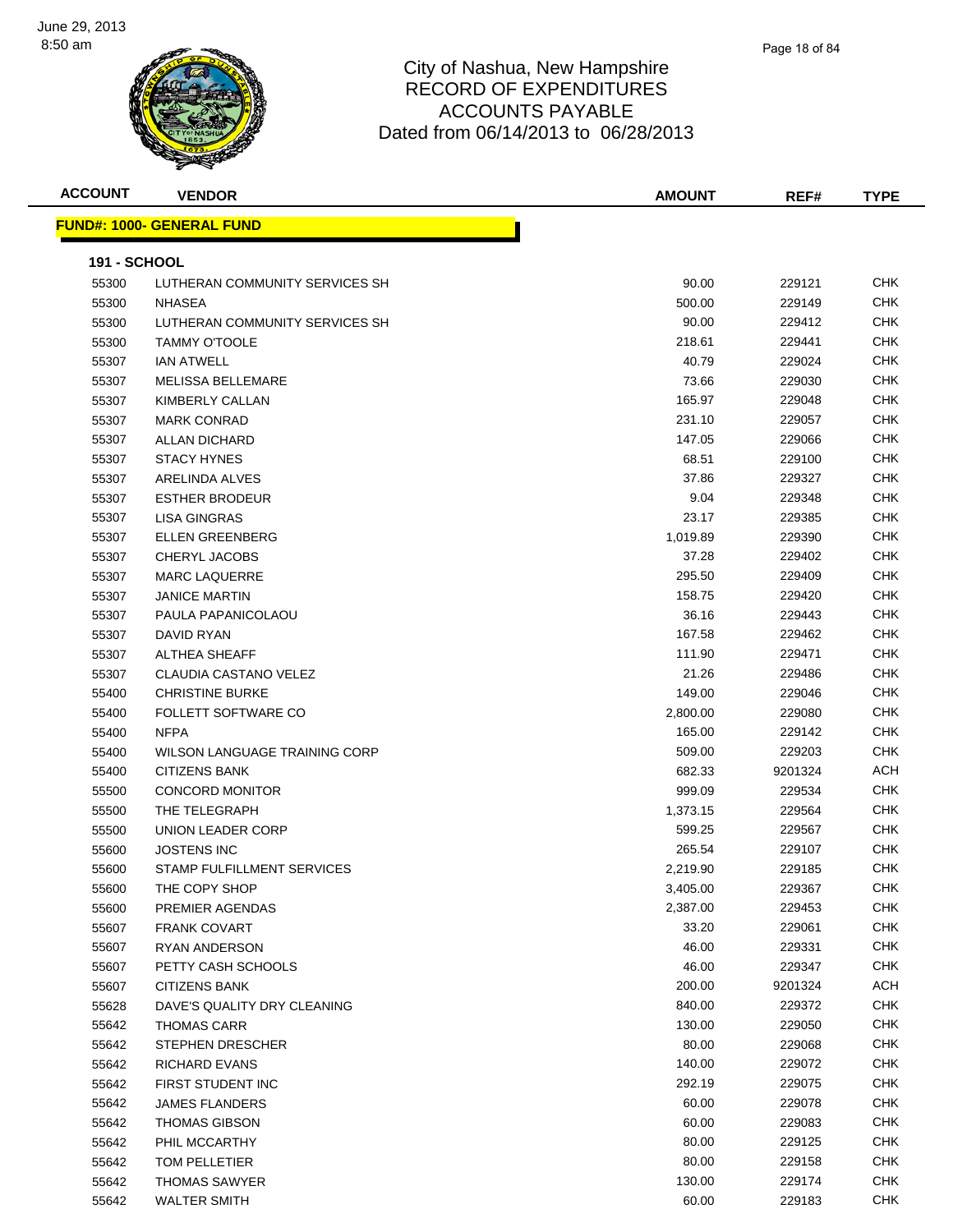

| <b>ACCOUNT</b>      | <b>VENDOR</b>                         | <b>AMOUNT</b> | REF#   | <b>TYPE</b> |
|---------------------|---------------------------------------|---------------|--------|-------------|
|                     | <b>FUND#: 1000- GENERAL FUND</b>      |               |        |             |
|                     |                                       |               |        |             |
| <b>191 - SCHOOL</b> |                                       |               |        |             |
| 55642               | <b>JAMES YOUNG</b>                    | 140.00        | 229204 | <b>CHK</b>  |
| 55642               | <b>JAMES O ANDERSON</b>               | 160.00        | 229329 | <b>CHK</b>  |
| 55642               | EDWARD W DANIELS                      | 160.00        | 229371 | CHK         |
| 55642               | <b>BRIAN JACKSON</b>                  | 60.00         | 229401 | CHK         |
| 55642               | LOUIS C MANIAS                        | 120.00        | 229418 | CHK         |
| 55642               | <b>BARBARA MICHAEL</b>                | 130.00        | 229426 | CHK         |
| 55642               | ARTHUR A NADEAU                       | 160.00        | 229430 | <b>CHK</b>  |
| 55642               | <b>DOUGLAS THOMAS</b>                 | 80.00         | 229480 | CHK         |
| 55642               | <b>DENNIS VIENNEAU</b>                | 160.00        | 229487 | CHK         |
| 55690               | <b>TONY COUROUNIS</b>                 | 169.76        | 229060 | CHK         |
| 55690               | FIRST STUDENT INC                     | 15,502.28     | 229075 | CHK         |
| 55690               | FIRST STUDENT INC                     | 412.21        | 229076 | <b>CHK</b>  |
| 55690               | FIRST STUDENT INC                     | 368,253.69    | 229377 | CHK         |
| 55690               | U-HAUL INTERNATIONAL                  | 103.16        | 229483 | CHK         |
| 55691               | ALLENSTOWN SCHOOL DISTRICT            | 406.80        | 229020 | CHK         |
| 55691               | FIRST STUDENT INC                     | 20,030.40     | 229075 | CHK         |
| 55691               | THE PROVIDER ENTERPRISES INC          | 63,661.60     | 229166 | <b>CHK</b>  |
| 55691               | <b>CARING HANDS TRANSPORTATION LL</b> | 7,275.00      | 229356 | <b>CHK</b>  |
| 55691               | FIRST STUDENT INC                     | 50,346.14     | 229377 | CHK         |
| 55694               | <b>BOOTHBY THERAPY SERVICES LLC</b>   | 216.59        | 229039 | <b>CHK</b>  |
| 55694               | EASTER SEALS OF NEW HAMPSHIRE         | 54.14         | 229069 | CHK         |
| 55694               | LEARNING CENTER FOR THE DEAF          | 15,176.92     | 229116 | CHK         |
| 55694               | <b>LEARNING PREP SCHOOL</b>           | 4,804.80      | 229117 | <b>CHK</b>  |
| 55694               | LIGHTHOUSE SCHOOL INC                 | 4,439.46      | 229119 | <b>CHK</b>  |
| 55694               | MERRIMACK SPEC ED COLLABORATIV        | 26,682.48     | 229130 | CHK         |
| 55694               | NASHUA CHILDRENS HOME                 | 27,277.03     | 229138 | CHK         |
| 55694               | NFI NORTH INC                         | 4,433.94      | 229148 | CHK         |
| 55694               | REACH THE TOP TUTORING                | 270.00        | 229167 | CHK         |
| 55694               | <b>BOOTHBY THERAPY SERVICES LLC</b>   | 354.42        | 229344 | CHK         |
| 55694               | CROTCHED MOUNTAIN REHAB CTR           | 13,870.02     | 229368 | CHK         |
| 55694               | EASTER SEALS OF NEW HAMPSHIRE         | 34,544.86     | 229374 | <b>CHK</b>  |
| 55694               | <b>EDUCATION INC</b>                  | 605.15        | 229376 | CHK         |
| 55694               | SALEM SCHOOL DISTRICT                 | 13,325.65     | 229464 | СНК         |
| 55694               | STATE OF NEW HAMPSHIRE                | 7,582.00      | 229482 | <b>CHK</b>  |
| 61100               | LYNNE JOSEPH                          | 8.97          | 229106 | <b>CHK</b>  |
| 61100               | STAPLES BUSINESS ADVANTAGE            | 6,879.42      | 229186 | <b>CHK</b>  |
| 61100               | <b>KAREN GREEN</b>                    | 89.75         | 229389 | <b>CHK</b>  |
| 61100               | <b>HARRIS TROPHY</b>                  | 240.00        | 229393 | CHK         |
| 61100               | STAPLES BUSINESS ADVANTAGE            | 1,627.05      | 229474 | <b>CHK</b>  |
| 61135               | A & E COFFEE ROASTERY LLC             | 161.30        | 229015 | <b>CHK</b>  |
| 61135               | <b>ACP DIRECT</b>                     | 193.45        | 229019 | <b>CHK</b>  |
| 61135               | DAVID BAILEY                          | 40.00         | 229027 | <b>CHK</b>  |
| 61135               | <b>BARNES &amp; NOBLE INC</b>         | 40.63         | 229028 | <b>CHK</b>  |
| 61135               | <b>BARNES DISTRIBUTION</b>            | 618.09        | 229029 | <b>CHK</b>  |
| 61135               | <b>BELLETETES INC</b>                 | 335.19        | 229031 | <b>CHK</b>  |
| 61135               | <b>BELINDA BODNAR</b>                 | 260.44        | 229037 | <b>CHK</b>  |
| 61135               | MARY BYERS                            | 177.97        | 229047 | <b>CHK</b>  |
| 61135               | <b>CARPARTS OF NASHUA</b>             | 18.11         | 229049 | <b>CHK</b>  |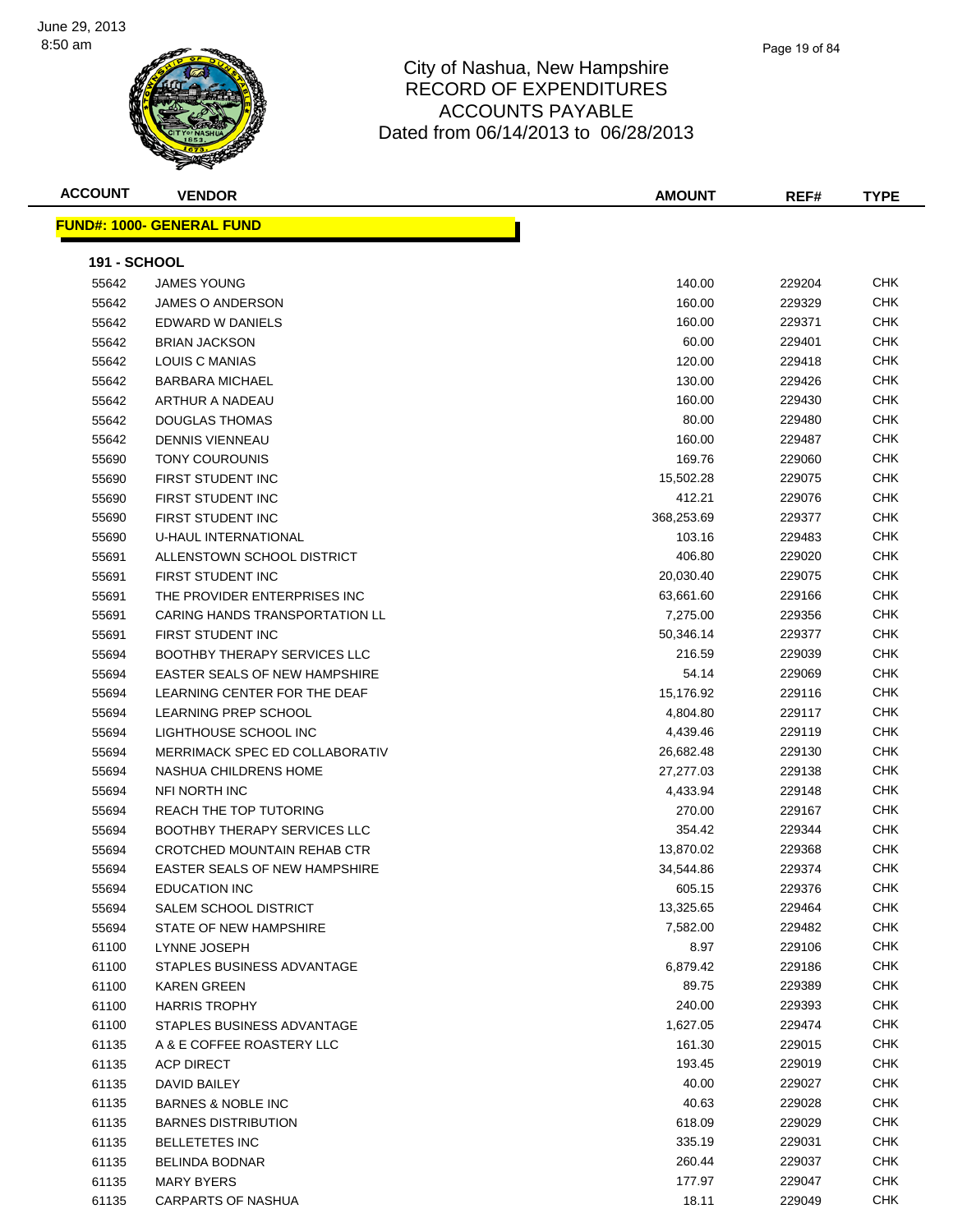

| <b>ACCOUNT</b>      | <b>VENDOR</b>                     | <b>AMOUNT</b> | REF#   | <b>TYPE</b> |
|---------------------|-----------------------------------|---------------|--------|-------------|
|                     | <u> FUND#: 1000- GENERAL FUND</u> |               |        |             |
|                     |                                   |               |        |             |
| <b>191 - SCHOOL</b> |                                   |               |        |             |
| 61135               | COMPUTER HUT dba IT INSIDERS      | 158.07        | 229056 | <b>CHK</b>  |
| 61135               | <b>VIRGINIA ESSON</b>             | 295.00        | 229071 | CHK         |
| 61135               | <b>FASE PRODUCTIONS</b>           | 308.65        | 229074 | CHK         |
| 61135               | <b>GENERAL LINEN SERVICE INC</b>  | 178.37        | 229082 | <b>CHK</b>  |
| 61135               | MUSIC EXPRESS MAGAZINE            | 175.00        | 229090 | CHK         |
| 61135               | HANDWRITING WITHOUT TEARS         | 35.70         | 229091 | CHK         |
| 61135               | <b>HANNAFORD</b>                  | 504.51        | 229092 | CHK         |
| 61135               | HOME DEPOT CREDIT SERVICES        | 8.98          | 229095 | CHK         |
| 61135               | MUSIC ALIVE & IN TUNE PARTNERS    | 339.95        | 229101 | <b>CHK</b>  |
| 61135               | <b>JW PEPPER &amp; SON INC</b>    | 1,500.26      | 229103 | <b>CHK</b>  |
| 61135               | <b>CHRISTOPHER KNOETIG</b>        | 26.12         | 229112 | <b>CHK</b>  |
| 61135               | LIBRARY VIDEO CO                  | 592.27        | 229118 | <b>CHK</b>  |
| 61135               | <b>JASON LONERGAN</b>             | 27.90         | 229120 | CHK         |
| 61135               | MARKET BASKET ACCT 2589096        | 1,482.10      | 229124 | <b>CHK</b>  |
| 61135               | <b>MCGRAW HILL COMPANIES</b>      | 1,124.50      | 229127 | <b>CHK</b>  |
| 61135               | <b>WRIGHT GROUP MCGRAW HILL</b>   | 6,996.79      | 229128 | CHK         |
| 61135               | MSC INDUSTRIAL SUPPLY CO INC      | 46.67         | 229133 | CHK         |
| 61135               | <b>NASCO</b>                      | 805.54        | 229137 | CHK         |
| 61135               | <b>PEARSON ASSESSMENTS</b>        | 693.00        | 229145 | CHK         |
| 61135               | ORIENTAL TRADING CO INC           | 54.99         | 229151 | <b>CHK</b>  |
| 61135               | <b>NAESP PEAP-ACA</b>             | 59.00         | 229157 | <b>CHK</b>  |
| 61135               | POSITIVE ACTION INC               | 1,254.00      | 229161 | <b>CHK</b>  |
| 61135               | PRO AV SYSTEMS INC                | 204.00        | 229162 | <b>CHK</b>  |
| 61135               | <b>REALLY GOOD STUFF INC</b>      | 289.81        | 229169 | CHK         |
| 61135               | SCHOLASTIC INC                    | 163.50        | 229175 | <b>CHK</b>  |
| 61135               | <b>SCHOLASTIC MAGAZINE</b>        | 395.12        | 229176 | <b>CHK</b>  |
| 61135               | <b>SCHOOL SPECIALTY</b>           | 11,796.14     | 229177 | CHK         |
| 61135               | STAPLES BUSINESS ADVANTAGE        | 2,478.75      | 229186 | CHK         |
| 61135               | <b>HALLIE STONE</b>               | 175.00        | 229189 | CHK         |
| 61135               | <b>TEACHERS DISCOVERY</b>         | 458.88        | 229194 | CHK         |
| 61135               | U S GAMES INC                     | 709.54        | 229198 | <b>CHK</b>  |
| 61135               | <b>WAL-MART</b>                   | 590.65        | 229201 | <b>CHK</b>  |
| 61135               | WB MASON CO INC                   | 2,903.00      | 229202 | <b>CHK</b>  |
| 61135               | APPLAUSE LEARNING RESOURCES IN    | 280.17        | 229332 | <b>CHK</b>  |
| 61135               | APPLE INC                         | 29.00         | 229333 | <b>CHK</b>  |
| 61135               | <b>BIMBO FOOD SERVICE</b>         | 48.94         | 229340 | <b>CHK</b>  |
| 61135               | <b>MARY BYERS</b>                 | 95.14         | 229351 | <b>CHK</b>  |
| 61135               | <b>MARIAH CAMPBELL</b>            | 150.96        | 229352 | CHK         |
| 61135               | CANON SOLUTIONS AMERICA INC       | 120.00        | 229353 | <b>CHK</b>  |
| 61135               | CARTRIDGE WORLD NASHUA            | 18.70         | 229357 | CHK         |
| 61135               | <b>CENGAGE LEARNING INC</b>       | 1,685.53      | 229358 | <b>CHK</b>  |
| 61135               | NATIONAL GEOGRAPHIC LEARNING      | 124.85        | 229359 | <b>CHK</b>  |
| 61135               | DOWNES & READER HARDWOOD CO IN    | 1,258.69      | 229373 | <b>CHK</b>  |
| 61135               | <b>GENERAL LINEN SERVICE INC</b>  | 63.47         | 229383 | <b>CHK</b>  |
| 61135               | <b>HANNAFORD</b>                  | 76.53         | 229392 | <b>CHK</b>  |
| 61135               | <b>HEINEMANN</b>                  | 24,075.00     | 229395 | CHK         |
| 61135               | RICHARD HEUSLEIN                  | 42.90         | 229396 | <b>CHK</b>  |
| 61135               | HOME DEPOT CREDIT SERVICES        | 32.51         | 229398 | <b>CHK</b>  |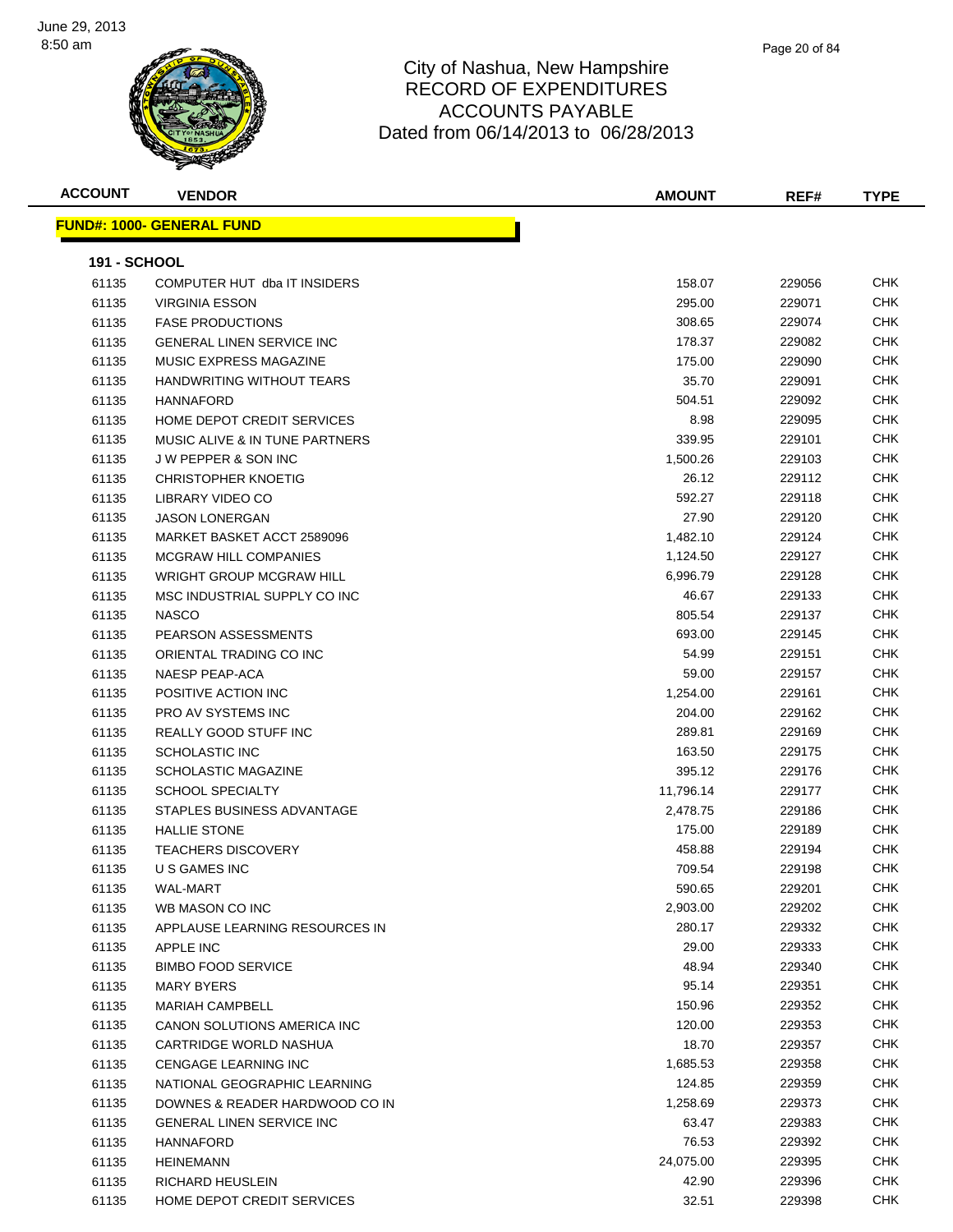

| <b>ACCOUNT</b>      | <b>VENDOR</b>                     | <b>AMOUNT</b> | REF#    | <b>TYPE</b> |
|---------------------|-----------------------------------|---------------|---------|-------------|
|                     | <u> FUND#: 1000- GENERAL FUND</u> |               |         |             |
|                     |                                   |               |         |             |
| <b>191 - SCHOOL</b> |                                   |               |         |             |
| 61135               | KLEENSLATE CONCEPTS, LP           | 178.95        | 229408  | <b>CHK</b>  |
| 61135               | M & M ELECTRICAL SUPPLY CO INC    | 309.80        | 229413  | <b>CHK</b>  |
| 61135               | <b>MAINE OXY</b>                  | 26.00         | 229416  | CHK         |
| 61135               | MARKET BASKET ACCT 2589096        | 634.29        | 229419  | CHK         |
| 61135               | <b>MCGRAW HILL COMPANIES</b>      | 1,151.72      | 229423  | <b>CHK</b>  |
| 61135               | MODERN SCHOOL SUPPLIES INC        | 660.36        | 229427  | CHK         |
| 61135               | NASHUA OUTDOOR POWER EQUIPMENT    | 872.26        | 229432  | CHK         |
| 61135               | <b>NCTM</b>                       | 89.40         | 229434  | <b>CHK</b>  |
| 61135               | PEARSON ASSESSMENTS               | 531.93        | 229437  | <b>CHK</b>  |
| 61135               | NORTH CENTER FOOD SERVICE         | 3,397.18      | 229439  | <b>CHK</b>  |
| 61135               | NATIONAL SCIENCE TEACHERS ASSO    | 88.83         | 229440  | <b>CHK</b>  |
| 61135               | PITSCO INC                        | 1,282.78      | 229449  | CHK         |
| 61135               | POSITIVE ACTION INC               | 1,661.00      | 229452  | CHK         |
| 61135               | S & S EDUCATION                   | 70.47         | 229463  | CHK         |
| 61135               | SCHOOL COUNSELOR RESOURCES        | 145.23        | 229466  | <b>CHK</b>  |
| 61135               | <b>SCHOOL SPECIALTY</b>           | 9,478.69      | 229468  | <b>CHK</b>  |
| 61135               | SNAKECLAMP PRODUCTS               | 614.45        | 229473  | CHK         |
| 61135               | STAPLES BUSINESS ADVANTAGE        | 3,340.14      | 229474  | CHK         |
| 61135               | SUPER DUPER SCHOOL CO             | 106.85        | 229476  | <b>CHK</b>  |
| 61135               | WAL-MART                          | 194.64        | 229488  | CHK         |
| 61135               | WAL-MART                          | 335.21        | 229489  | <b>CHK</b>  |
| 61135               | <b>WARD'S NATURAL SCIENCE</b>     | 27.36         | 229490  | <b>CHK</b>  |
| 61135               | <b>WEST MUSIC</b>                 | 150.60        | 229492  | CHK         |
| 61135               | <b>CITIZENS BANK</b>              | 1,703.00      | 9201324 | ACH         |
| 61142               | <b>SCHOOL HEALTH CORP</b>         | 247.78        | 229467  | CHK         |
| 61142               | <b>TALK TOOLS</b>                 | 68.65         | 229477  | <b>CHK</b>  |
| 61142               | THERAPRO INC                      | 122.98        | 229479  | <b>CHK</b>  |
| 61249               | RIVERSIDE PUBLISHING CO           | 256.30        | 229097  | <b>CHK</b>  |
| 61249               | PEARSON - TEACHER EDUC. & DEV.    | 689.96        | 229144  | <b>CHK</b>  |
| 61249               | <b>WAL-MART</b>                   | 106.43        | 229489  | <b>CHK</b>  |
| 61299               | <b>BELLETETES INC</b>             | 239.25        | 229031  | <b>CHK</b>  |
| 61299               | AUBUCHON HARDWARE                 | 14.26         | 229035  | CHK         |
| 61299               | NASHUA WALLPAPER & PAINT CO       | 10.98         | 229140  | <b>CHK</b>  |
| 61299               | SHIFFLER EQUIPMENT SALES INC      | 303.34        | 229180  | <b>CHK</b>  |
| 61299               | <b>SUSAN STOTT</b>                | 3,000.00      | 229190  | <b>CHK</b>  |
| 61299               | WAL-MART                          | 121.11        | 229200  | <b>CHK</b>  |
| 61299               | <b>BELLETETES INC</b>             | 265.68        | 229339  | <b>CHK</b>  |
| 61299               | AUBUCHON HARDWARE                 | 2.38          | 229343  | <b>CHK</b>  |
| 61299               | <b>MARK CONRAD</b>                | 38.17         | 229364  | <b>CHK</b>  |
| 61299               | MERRIMACK BUILDING SUPPLY INC     | 4,425.33      | 229425  | <b>CHK</b>  |
| 61299               | NASHUA WALLPAPER & PAINT CO       | 866.84        | 229433  | <b>CHK</b>  |
| 61299               | <b>PASEK CORP</b>                 | 591.77        | 229444  | <b>CHK</b>  |
| 61299               | <b>SCHOOL SPECIALTY</b>           | 279.65        | 229468  | <b>CHK</b>  |
| 61299               | WAL-MART                          | 314.28        | 229489  | <b>CHK</b>  |
| 61407               | M & M ELECTRICAL SUPPLY CO INC    | 2,048.96      | 229122  | <b>CHK</b>  |
| 61414               | F W WEBB CO                       | 1,890.18      | 229073  | <b>CHK</b>  |
| 61414               | PEABODY SUPPLY CO                 | 87.54         | 229156  | CHK         |
| 61414               | <b>GRANITE GROUP</b>              | 1,554.62      | 229388  | <b>CHK</b>  |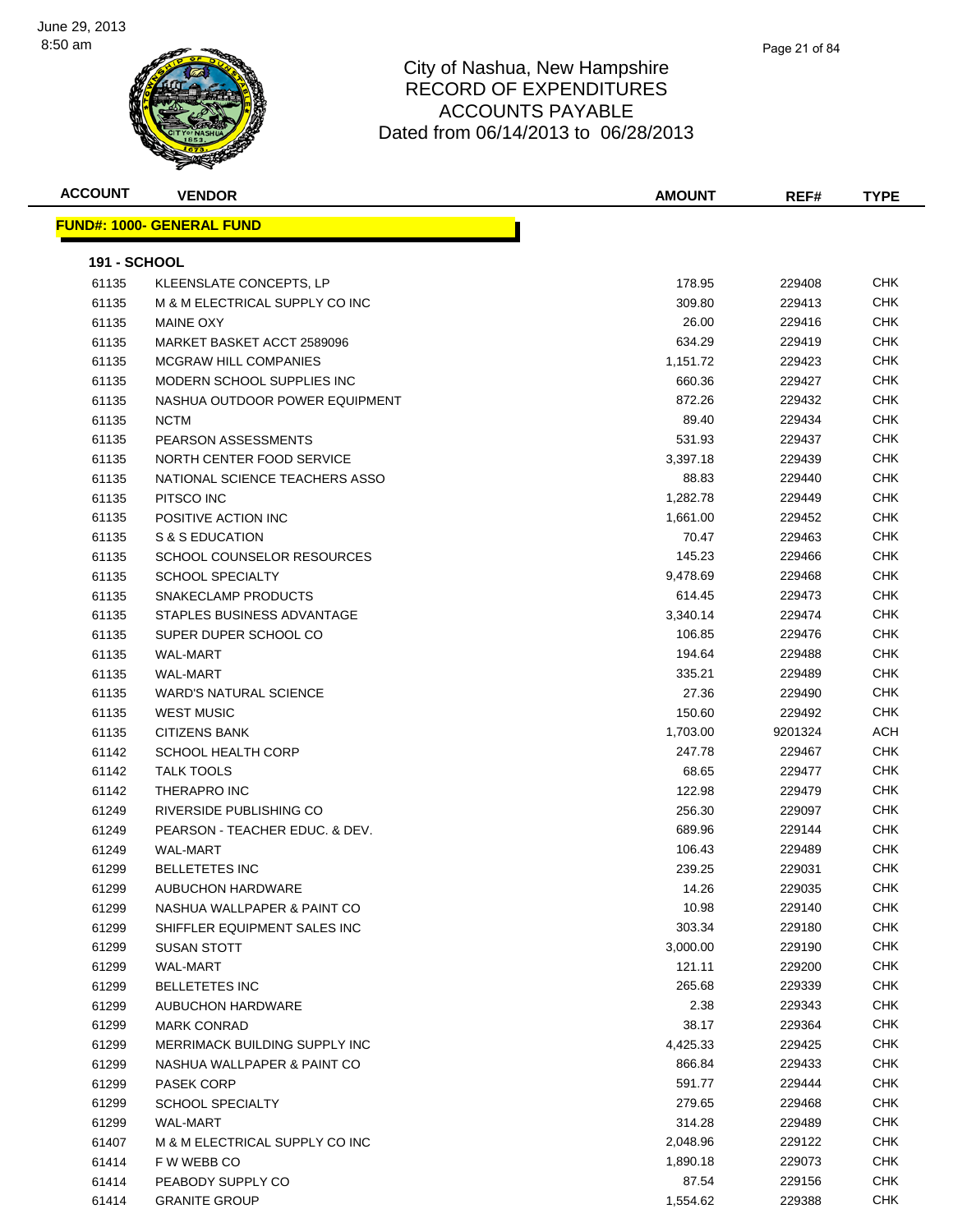

| <b>ACCOUNT</b>      | <b>VENDOR</b>                       | <b>AMOUNT</b> | REF#   | <b>TYPE</b> |
|---------------------|-------------------------------------|---------------|--------|-------------|
|                     | <u> FUND#: 1000- GENERAL FUND</u>   |               |        |             |
|                     |                                     |               |        |             |
| <b>191 - SCHOOL</b> |                                     |               |        |             |
| 61414               | PEABODY SUPPLY CO                   | 80.79         | 229445 | <b>CHK</b>  |
| 61421               | <b>GRAINGER</b>                     | 1,600.00      | 229086 | <b>CHK</b>  |
| 61421               | <b>CAPP USA</b>                     | 189.00        | 229354 | <b>CHK</b>  |
| 61421               | <b>GRAINGER</b>                     | -354.20       | 229387 | <b>CHK</b>  |
| 61428               | CENTRAL PAPER PRODUCTS CO           | 417.36        | 229051 | <b>CHK</b>  |
| 61428               | NATIONWIDE SALES & SERVICE          | 6,265.76      | 229143 | <b>CHK</b>  |
| 61428               | CENTRAL PAPER PRODUCTS CO           | 2,077.00      | 229360 | <b>CHK</b>  |
| 61428               | NATIONWIDE SALES & SERVICE          | 417.96        | 229436 | CHK         |
| 61599               | JOHN DEERE LANDSCAPES               | 55.75         | 229105 | CHK         |
| 61599               | NASHUA OUTDOOR POWER EQUIPMENT      | 283.27        | 229139 | <b>CHK</b>  |
| 61599               | <b>BROX INDUSTRIES INC</b>          | 422.73        | 229349 | <b>CHK</b>  |
| 61599               | JOHN DEERE LANDSCAPES               | 1,475.07      | 229403 | <b>CHK</b>  |
| 61599               | NASHUA OUTDOOR POWER EQUIPMENT      | 339.59        | 229432 | <b>CHK</b>  |
| 61650               | STAPLES BUSINESS ADVANTAGE          | 557.70        | 229186 | <b>CHK</b>  |
| 61807               | <b>BARNES &amp; NOBLE INC</b>       | $-37.73$      | 229028 | <b>CHK</b>  |
| 61807               | CHILDSWORK CHILDSPLAY               | 124.19        | 229052 | <b>CHK</b>  |
| 61807               | PEARSON LEARNING GROUP              | 117.29        | 229447 | CHK         |
| 61814               | <b>BARNES &amp; NOBLE INC</b>       | 7.99          | 229028 | <b>CHK</b>  |
| 61814               | <b>FOLLETT LIBRARY RESOURCES</b>    | 532.40        | 229079 | <b>CHK</b>  |
| 61814               | LIBRARY VIDEO CO                    | 283.67        | 229411 | CHK         |
| 61814               | <b>WHITCOMB ASSOCIATES</b>          | 988.22        | 229493 | <b>CHK</b>  |
| 61821               | <b>EBSCO INFORMATION SERVICES</b>   | 717.26        | 229375 | <b>CHK</b>  |
| 61830               | KNOWLEDGE UNLIMITED, INC            | 209.00        | 229113 | <b>CHK</b>  |
| 61830               | NOODLETOOLS INC                     | 1,209.60      | 229438 | <b>CHK</b>  |
| 61875               | <b>BARNES &amp; NOBLE INC</b>       | 3,948.21      | 229028 | <b>CHK</b>  |
| 61875               | <b>MARY KRULL</b>                   | 174.71        | 229115 | <b>CHK</b>  |
| 61875               | <b>MCDONALD PUBLISHING CO</b>       | 30.70         | 229126 | <b>CHK</b>  |
| 61875               | <b>NASCO</b>                        | 164.74        | 229137 | <b>CHK</b>  |
| 61875               | NSTA LEARNING CENTER                | 2,771.87      | 229435 | <b>CHK</b>  |
| 61875               | PEARSON EDUCATION                   | 477.00        | 229446 | <b>CHK</b>  |
| 61875               | PEARSON LEARNING GROUP              | 5,820.79      | 229447 | <b>CHK</b>  |
| 61875               | PEARSON LEARNING GROUP              | 2,837.04      | 229448 | CHK         |
| 71221               | APPLE INC                           | 499.00        | 229022 | <b>CHK</b>  |
| 71221               | COMPUTER HUT dba IT INSIDERS        | 295.80        | 229056 | <b>CHK</b>  |
| 71221               | <b>HEWLETT PACKARD GOV/ED SALES</b> | 616.00        | 229094 | <b>CHK</b>  |
| 71221               | APPLE INC                           | 2,194.00      | 229333 | <b>CHK</b>  |
| 71221               | COMPUTER HUT dba IT INSIDERS        | 2,579.45      | 229362 | <b>CHK</b>  |
| 71221               | PRO AV SYSTEMS INC                  | 2,883.00      | 229454 | <b>CHK</b>  |
| 71221               | PROMETHEAN                          | 1,049.00      | 229455 | <b>CHK</b>  |
| 71228               | <b>GREENLIGHT INTERACTIVE INC</b>   | 3,678.89      | 229089 | <b>CHK</b>  |
| 71228               | PROQUEST INFO & LEARNING            | 2,950.00      | 229164 | <b>CHK</b>  |
| 71228               | <b>JAY SHEEHY</b>                   | 129.58        | 229472 | <b>CHK</b>  |
| 71800               | COMPUTER HUT dba IT INSIDERS        | 397.93        | 229056 | <b>CHK</b>  |
| 71800               | K-LOG, INC                          | 1,263.86      | 229108 | <b>CHK</b>  |
| 71800               | STAPLES BUSINESS ADVANTAGE          | 88.38         | 229186 | <b>CHK</b>  |
| 71800               | VIRCO INC                           | 1,003.00      | 229199 | <b>CHK</b>  |
| 71800               | K-LOG, INC                          | 779.62        | 229405 | <b>CHK</b>  |
| 71999               | PHONAK INC                          | 2,105.39      | 229159 | CHK         |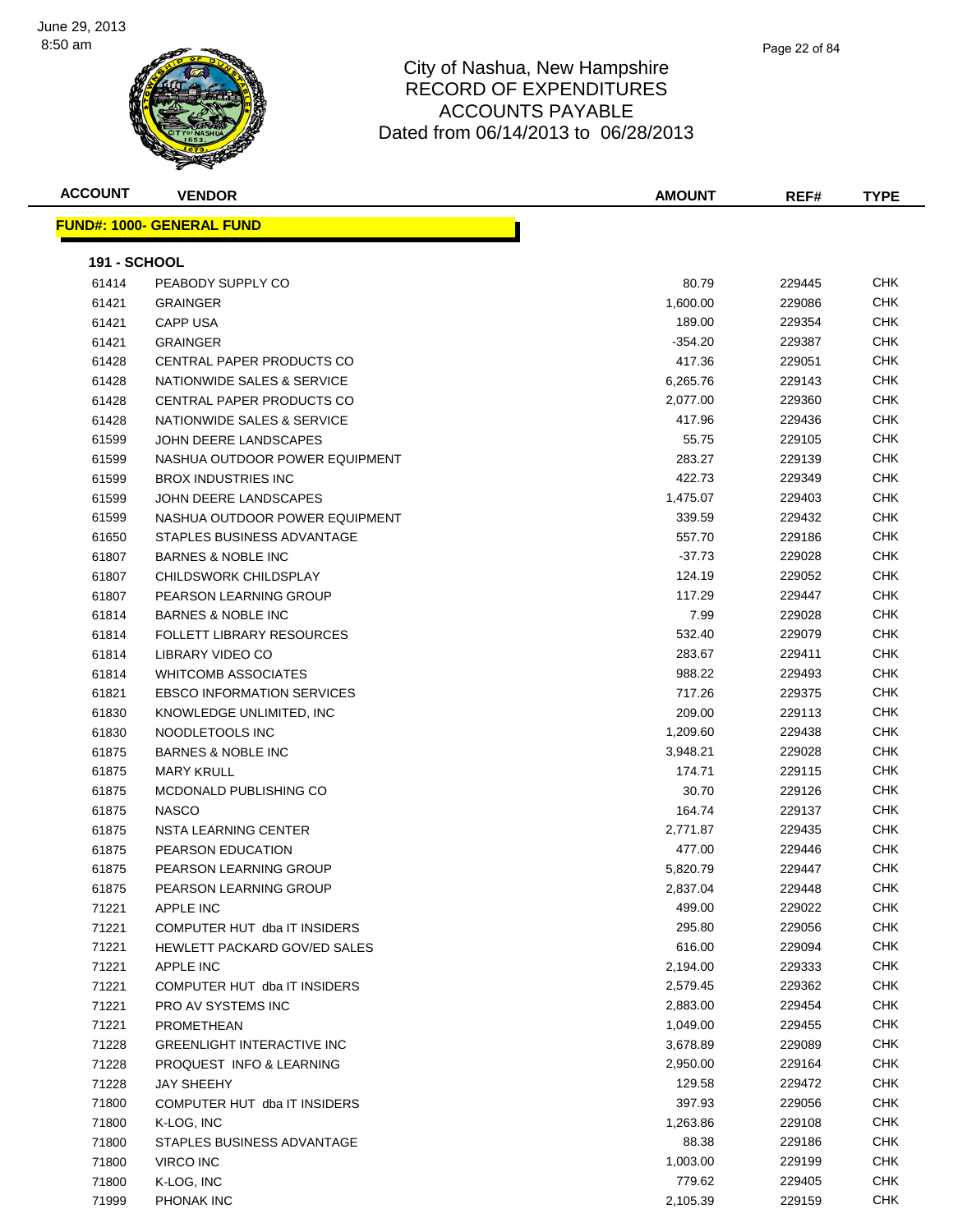

| <b>ACCOUNT</b><br><b>VENDOR</b>                  | <b>AMOUNT</b>  | REF#   | <b>TYPE</b> |
|--------------------------------------------------|----------------|--------|-------------|
| <b>FUND#: 1000- GENERAL FUND</b>                 |                |        |             |
| <b>191 - SCHOOL</b>                              |                |        |             |
| 71999<br>PRO AV SYSTEMS INC                      | 10,488.00      | 229162 | <b>CHK</b>  |
| 71999<br>WOODWIND & BRASSWIND                    | 2,799.97       | 229494 | <b>CHK</b>  |
| <b>TOTAL 191 - SCHOOL</b>                        | \$1,136,291.51 |        |             |
|                                                  |                |        |             |
| 193 - DEBT SERVICE                               |                |        |             |
| 75300<br>UNITED PARCEL SERVICE                   | 13.01          | 229569 | <b>CHK</b>  |
| <b>TOTAL 193 - DEBT SERVICE</b>                  | \$13.01        |        |             |
| <b>TOTAL FUND 1000 - GENERAL FUND</b>            | \$2,172,456.97 |        |             |
| <b>FUND#: 1001- GF-CAPITAL IMPROVEMENTS</b>      |                |        |             |
| 152 - FIRE-CAP IMP                               |                |        |             |
| 81100<br><b>PM MACKAY GROUP</b>                  | 4,832.00       | 229525 | <b>CHK</b>  |
| <b>TOTAL 152 - FIRE-CAP IMP</b>                  | \$4,832.00     |        |             |
| 161 - STREETS-CAP IMP                            |                |        |             |
| 81100<br>MILL METALS CORP                        | 247.50         | 228927 | <b>CHK</b>  |
| 81100<br>A H HARRIS & SONS INC                   | 1,247.76       | 228834 | <b>CHK</b>  |
| 81100<br><b>BROX INDUSTRIES INC</b>              | 631.82         | 228860 | <b>CHK</b>  |
| 81100<br>M & M ELECTRICAL SUPPLY CO INC          | 240.33         | 228916 | <b>CHK</b>  |
| 81100<br><b>MICHIE CORP</b>                      | 95.00          | 228924 | <b>CHK</b>  |
| 81100<br><b>BELLETETES INC</b>                   | 476.98         | 229590 | <b>CHK</b>  |
| 81100<br><b>BROX INDUSTRIES INC</b>              | 2,380.17       | 229599 | <b>CHK</b>  |
| 81100<br>CORRIVEAU ROUTHIER INC                  | 1,082.09       | 229610 | <b>CHK</b>  |
| EVERETT J PRESCOTT INC<br>81100                  | 337.80         | 229621 | <b>CHK</b>  |
| 81100<br><b>NDT CORPORATION</b>                  | 3,950.00       | 229692 | CHK         |
| 81100<br>UNITED RENTALS                          | 1,437.72       | 229733 | CHK         |
| TOTAL 161 - STREETS-CAP IMP                      | \$12,127.17    |        |             |
| <b>191 - SCHOOL</b>                              |                |        |             |
| 81100<br><b>GALE ASSOCIATES INC</b>              | 3,147.60       | 229381 | <b>CHK</b>  |
| <b>TOTAL 191 - SCHOOL</b>                        | \$3,147.60     |        |             |
| <b>TOTAL FUND 1001 - GF-CAPITAL IMPROVEMENTS</b> | \$20,106.77    |        |             |
| <b>FUND#: 1010- GF-PRIOR YEAR ESCROWS</b>        |                |        |             |
| <b>156 - EMERGENCY MGT-PRIOR YEAR</b>            |                |        |             |
| <b>JUSTIN KATES</b><br>71000                     | 73.24          | 229510 | <b>CHK</b>  |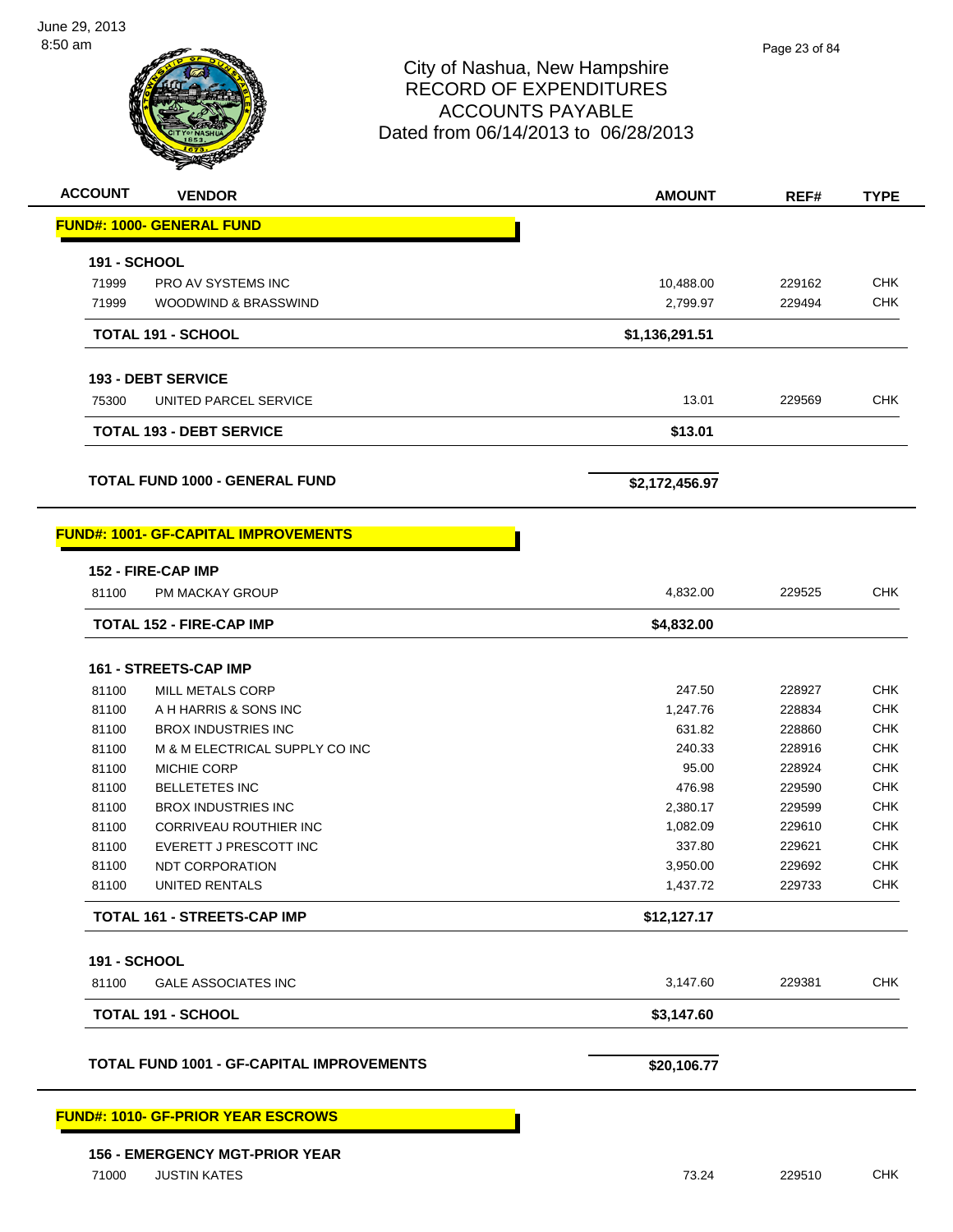

**ACCOUNT VENDOR AMOUNT REF# TYPE**

|       | <u> FUND#: 1010- GF-PRIOR YEAR ESCROWS</u>                           |             |        |            |
|-------|----------------------------------------------------------------------|-------------|--------|------------|
|       | <b>TOTAL 156 - EMERGENCY MGT-PRIOR YEAR</b>                          | \$73.24     |        |            |
|       | <b>161 - STREETS-PRIOR YEAR</b>                                      |             |        |            |
| 81100 | A H HARRIS & SONS INC                                                | 2,120.00    | 229573 | <b>CHK</b> |
|       |                                                                      |             |        |            |
|       | <b>TOTAL 161 - STREETS-PRIOR YEAR</b>                                | \$2,120.00  |        |            |
|       | <b>177 - PARKS &amp; RECREATION-PRIOR YEAR</b>                       |             |        |            |
| 54253 | PIONEER TREE SERVICE LLC                                             | 1,400.00    | 229712 | <b>CHK</b> |
|       | TOTAL 177 - PARKS & RECREATION-PRIOR YEAR                            | \$1,400.00  |        |            |
|       |                                                                      |             |        |            |
| 53107 | <b>181 - COMMUNITY DEV-PRIOR YEAR</b><br>VANASSE HANGEN BRUSTLIN INC | 10,522.30   | 228996 | CHK        |
|       |                                                                      |             |        |            |
|       | <b>TOTAL 181 - COMMUNITY DEV-PRIOR YEAR</b>                          | \$10,522.30 |        |            |
|       | <b>TOTAL FUND 1010 - GF-PRIOR YEAR ESCROWS</b>                       | \$14,115.54 |        |            |
|       |                                                                      |             |        |            |
|       | <b>FUND#: 2100- FOOD SERVICES</b>                                    |             |        |            |
| 44503 | <b>MICHELLE CORRICELLI</b>                                           | 28.10       | 229058 | <b>CHK</b> |
| 44503 | <b>MARTIN DOCTOR</b>                                                 | 38.25       | 229067 | <b>CHK</b> |
| 44503 | <b>RUTH ALVES</b>                                                    | 4.55        | 229328 | <b>CHK</b> |
| 44503 | <b>THOMAS CONLON</b>                                                 | 47.65       | 229363 | <b>CHK</b> |
| 44503 | <b>AMY MALOY</b>                                                     | 36.65       | 229417 | <b>CHK</b> |
| 44503 | RAJUL SHAH                                                           | 30.30       | 229470 | CHK        |
| 54487 | AFFILIATED HVAC SERVICES LLC                                         | 1,248.67    | 229326 | <b>CHK</b> |
| 54487 | <b>BASSETT SERVICES CORPORATION</b>                                  | 202.28      | 229338 | <b>CHK</b> |
| 55307 | EVA AXNE                                                             | 67.09       | 229335 | <b>CHK</b> |
| 55307 | LISA BORDELEAU                                                       | 132.78      | 229345 | CHK        |
| 55307 | <b>KAREN GUSTIN</b>                                                  | 104.86      | 229391 | CHK        |
| 55307 | <b>KARYN LAWLESS</b>                                                 | 350.02      | 229410 | CHK        |
| 55307 | PAULE RALPH                                                          | 54.38       | 229458 | <b>CHK</b> |
| 61100 | CENTRAL PAPER PRODUCTS CO                                            | 114.16      | 229360 | CHK        |
| 61214 | ANN HOVEY                                                            | 107.64      | 229021 | CHK        |
| 61214 | <b>BIMBO FOODS BAKERIES INC</b>                                      | 1,387.03    | 229033 | <b>CHK</b> |
| 61214 | <b>BOSTON PIE INC</b>                                                | 1,362.30    | 229040 | <b>CHK</b> |
| 61214 | COCA COLA BOTTLING CO                                                | 885.00      | 229054 | <b>CHK</b> |
| 61214 | COSTA FRUIT & PRODUCE CO INC                                         | 4,831.01    | 229059 | <b>CHK</b> |
| 61214 | <b>GARELICK FARMS LYNN</b>                                           | 12,826.00   | 229081 | <b>CHK</b> |
| 61214 | GILLS PIZZA CO                                                       | 2,997.30    | 229084 | <b>CHK</b> |
| 61214 | M SAUNDERS INC                                                       | 4,214.02    | 229123 | <b>CHK</b> |
| 61214 | SURPLUS DISTRIBUTION SECTION                                         | 294.25      | 229191 | <b>CHK</b> |
| 61214 | <b>BIMBO FOODS BAKERIES INC</b>                                      | 558.43      | 229341 | CHK        |
| 61214 | <b>BOSTON PIE INC</b>                                                | 1,618.80    | 229346 | CHK        |
| 61214 | CENTRAL PAPER PRODUCTS CO                                            | 48.80       | 229360 | CHK        |
| 61214 | <b>GARELICK FARMS LYNN</b>                                           | 11,490.33   | 229382 | CHK        |
|       |                                                                      |             |        |            |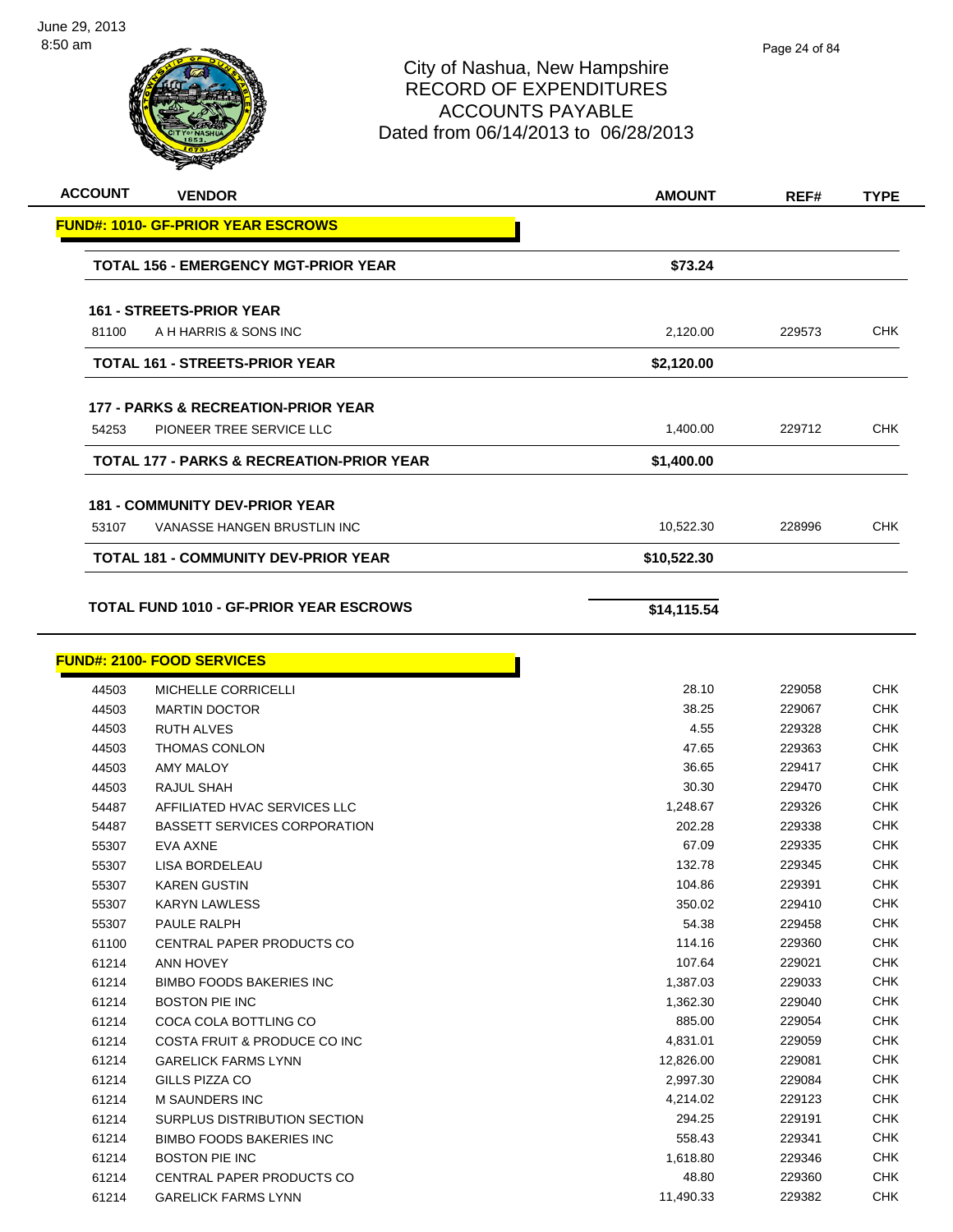

| <b>ACCOUNT</b> | <b>VENDOR</b>                                   | <b>AMOUNT</b> | REF#   | <b>TYPE</b> |
|----------------|-------------------------------------------------|---------------|--------|-------------|
|                | <b>FUND#: 2100- FOOD SERVICES</b>               |               |        |             |
| 61214          | GILLS PIZZA CO                                  | 2,977.80      | 229384 | <b>CHK</b>  |
| 61214          | <b>M SAUNDERS INC</b>                           | 865.79        | 229414 | <b>CHK</b>  |
| 61299          | CENTRAL PAPER PRODUCTS CO                       | 942.33        | 229051 | <b>CHK</b>  |
| 61299          | <b>BLUE RIBBON MAINTENANCE SUPPLI</b>           | 456.66        | 229342 | <b>CHK</b>  |
| 71000          | KITTREDGE EQUIPMENT CO - NH                     | 4,094.00      | 229407 | <b>CHK</b>  |
| 71221          | COMPUTER HUT dba IT INSIDERS                    | 295.80        | 229362 | <b>CHK</b>  |
|                | <b>TOTAL FUND 2100 - FOOD SERVICES</b>          | \$54,713.03   |        |             |
|                | <b>FUND#: 2201- DRIVERS EDUCATION</b>           |               |        |             |
| 61799          | RIDE-AWAY CORP                                  | 100.00        | 229460 | <b>CHK</b>  |
|                | <b>TOTAL FUND 2201 - DRIVERS EDUCATION</b>      | \$100.00      |        |             |
|                | <b>FUND#: 2207- ADULT ED/CONTINUING ED</b>      |               |        |             |
| 55690          | FIRST STUDENT INC                               | 122.98        | 229075 | <b>CHK</b>  |
| 61135          | UNIVERSITY CAP & GOWN INC                       | 144.00        | 229017 | <b>CHK</b>  |
| 61135          | <b>JOSTENS INC</b>                              | 94.36         | 229404 | <b>CHK</b>  |
| 61299          | MICHELLE PAPANICOLAU                            | 194.05        | 229153 | <b>CHK</b>  |
| 71999          | <b>APPLE INC</b>                                | 2,799.95      | 229333 | <b>CHK</b>  |
|                |                                                 |               |        |             |
|                | <b>TOTAL FUND 2207 - ADULT ED/CONTINUING ED</b> | \$3,355.34    |        |             |
|                | <b>FUND#: 2212- ATHLETICS REVENUE FUND</b>      |               |        |             |
| 61107          | ALL AMERICAN SPORTS CORP                        | 688.75        | 229459 | <b>CHK</b>  |
| 61299          | <b>BSN SPORTS</b>                               | 1,570.51      | 229350 | <b>CHK</b>  |
| 61299          | <b>CHAMPIONS CHOICE INC</b>                     | 121.00        | 229361 | <b>CHK</b>  |
| 61299          | <b>HUDSON TROPHY CO</b>                         | 905.00        | 229399 | <b>CHK</b>  |
| 71999          | <b>BSN SPORTS</b>                               | 4,101.57      | 229044 | <b>CHK</b>  |
|                | TOTAL FUND 2212 - ATHLETICS REVENUE FUND        | \$7,386.83    |        |             |
|                | <b>FUND#: 2222- AFTER SCHOOL PROGRAM</b>        |               |        |             |
| 55690          | FIRST STUDENT INC                               | 3,442.47      | 229075 | <b>CHK</b>  |
| 61299          | LIQUID PLANET WATERPARK                         | 1,584.00      | 229009 | <b>CHK</b>  |
| 61299          | NORTHERN BALLET THEATRE DANCE                   | 625.00        | 229010 | <b>CHK</b>  |
| 61299          | AC MOORE INC                                    | 351.07        | 229016 | <b>CHK</b>  |
| 61299          | <b>GARELICK FARMS LYNN</b>                      | 345.17        | 229081 | <b>CHK</b>  |
| 61299          | HOME DEPOT CREDIT SERVICES                      | 12.80         | 229096 | <b>CHK</b>  |
| 61299          | <b>M SAUNDERS INC</b>                           | 37.95         | 229123 | <b>CHK</b>  |
| 61299          | MARKET BASKET ACCT 2589096                      | 468.69        | 229124 | <b>CHK</b>  |
| 61299          | SABRINA NADEAU                                  | 68.63         | 229135 | <b>CHK</b>  |
| 61299          | NEW ENGLAND ICE CREAM                           | 1,108.20      | 229146 | <b>CHK</b>  |
| 61299          | STAPLES BUSINESS ADVANTAGE                      | 242.38        | 229186 | <b>CHK</b>  |
| 61299          | <b>GARELICK FARMS LYNN</b>                      | 131.07        | 229382 | <b>CHK</b>  |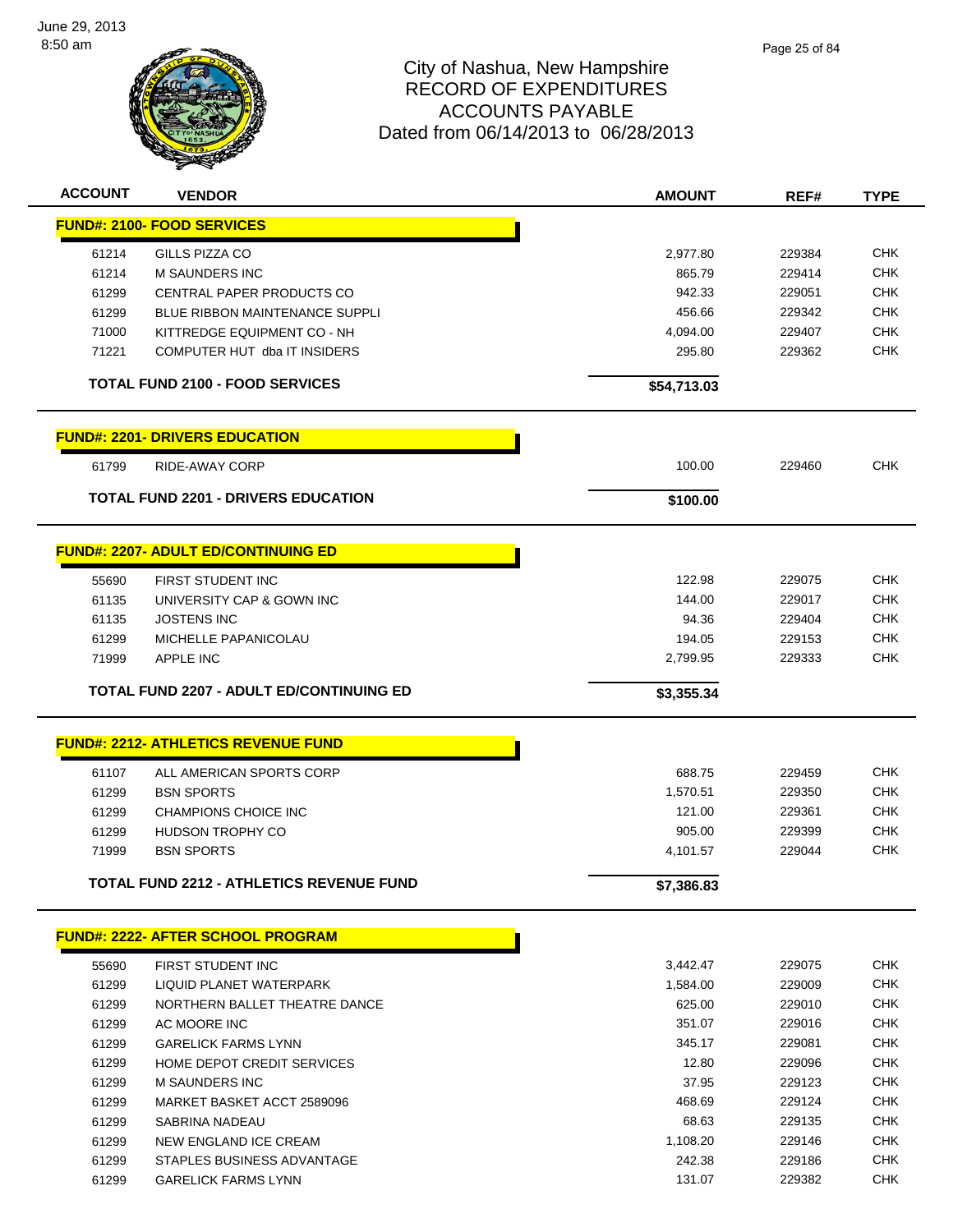| <b>ACCOUNT</b> | <b>VENDOR</b>                                           | <b>AMOUNT</b> | REF#   | <b>TYPE</b>              |
|----------------|---------------------------------------------------------|---------------|--------|--------------------------|
|                | <b>TOTAL FUND 2222 - AFTER SCHOOL PROGRAM</b>           | \$8,417.43    |        |                          |
|                | <b>FUND#: 2247- CULINARY ARTS</b>                       |               |        |                          |
| 61135          | <b>HANNAFORD</b>                                        | 98.75         | 229092 | <b>CHK</b>               |
| 61135          | CENTRAL PAPER PRODUCTS CO                               | 983.71        | 229360 | <b>CHK</b>               |
|                | <b>TOTAL FUND 2247 - CULINARY ARTS</b>                  | \$1,082.46    |        |                          |
|                | <b>FUND#: 2257- SPECIAL ED LOCAL</b>                    |               |        |                          |
| 53628          | <b>CLARK ASSOC</b>                                      | 15,030.02     | 229053 | <b>CHK</b>               |
| 55694          | <b>GRANITE HILL SCHOOL</b>                              | 6,842.34      | 229087 | <b>CHK</b>               |
| 55694          | <b>GREAT BAY COMMUNITY COLLEGE</b>                      | 6,300.00      | 229088 | <b>CHK</b>               |
| 55694          | LIGHTHOUSE SCHOOL INC                                   | 296,877.46    | 229119 | <b>CHK</b>               |
| 55694          | MERRIMACK SPEC ED COLLABORATIV                          | 80,003.10     | 229130 | <b>CHK</b>               |
| 55694          | MOUNT PROSPECT ACADEMY INC                              | 6,912.69      | 229132 | <b>CHK</b>               |
| 55694          | NASHUA CHILDRENS HOME                                   | 7,213.76      | 229138 | <b>CHK</b>               |
| 55694          | <b>NFI NORTH INC</b>                                    | 1,554.63      | 229148 | <b>CHK</b>               |
| 55694          | <b>REGIONAL SERVICES &amp; EDUCATION</b>                | 262.50        | 229171 | <b>CHK</b>               |
| 55694          | <b>SERESC</b>                                           | 4,042.28      | 229179 | <b>CHK</b>               |
| 55694          | SPAULDING YOUTH CENTER                                  | 41,531.32     | 229184 | <b>CHK</b>               |
| 55694          | <b>GERMAINE LAWRENCE SCHOOL</b>                         | 21,929.96     | 229205 | <b>CHK</b>               |
| 55694          | YOUTH VILLAGES                                          | 5,378.24      | 229206 | <b>CHK</b>               |
|                | <b>TOTAL FUND 2257 - SPECIAL ED LOCAL</b>               | \$493,878.30  |        |                          |
|                |                                                         |               |        |                          |
|                | <b>FUND#: 2501- PUBLIC HEALTH CLIENT FEES FUND</b>      |               |        |                          |
| 55514          | TREASURER STATE OF NH                                   | 150.00        | 229262 | <b>CHK</b>               |
|                | <b>TOTAL FUND 2501 - PUBLIC HEALTH CLIENT FEES FUND</b> | \$150.00      |        |                          |
|                | <b>FUND#: 2503- PARKS &amp; RFC PROGRAMS FUND</b>       |               |        |                          |
| 44549          | SHUBHRA GARG                                            | 250.00        | 229277 | <b>CHK</b>               |
| 55658          | PETTY CASH                                              | 75.83         | 228793 | <b>CHK</b>               |
| 55658          | THE COACH CO                                            | $-223.00$     | 229744 | <b>CHK</b>               |
| 61128          | <b>BSN SPORTS</b>                                       | 799.99        | 229600 | <b>CHK</b>               |
|                | <b>TOTAL FUND 2503 - PARKS &amp; REC PROGRAMS FUND</b>  | \$902.82      |        |                          |
|                |                                                         |               |        |                          |
|                | <b>FUND#: 2505- GOVT &amp; EDUCATION CHANNELS FUND</b>  |               |        |                          |
| 53470          | <b>JOHN COLLINS</b>                                     | 100.00        | 229607 | <b>CHK</b>               |
| 53470          | MIKE JEYNES                                             | 262.50        | 229669 | <b>CHK</b>               |
| 53470          | <b>THOMAS KING</b>                                      | 100.00        | 229671 | <b>CHK</b>               |
| 53470          | <b>JIM MCLEAN</b>                                       | 325.00        | 229680 | <b>CHK</b>               |
| 53470          |                                                         |               |        |                          |
|                | <b>TIM O'NEIL</b>                                       | 662.50        | 229701 | <b>CHK</b>               |
| 53470          | FRANK J WALLENT                                         | 612.50        | 229739 | <b>CHK</b><br><b>CHK</b> |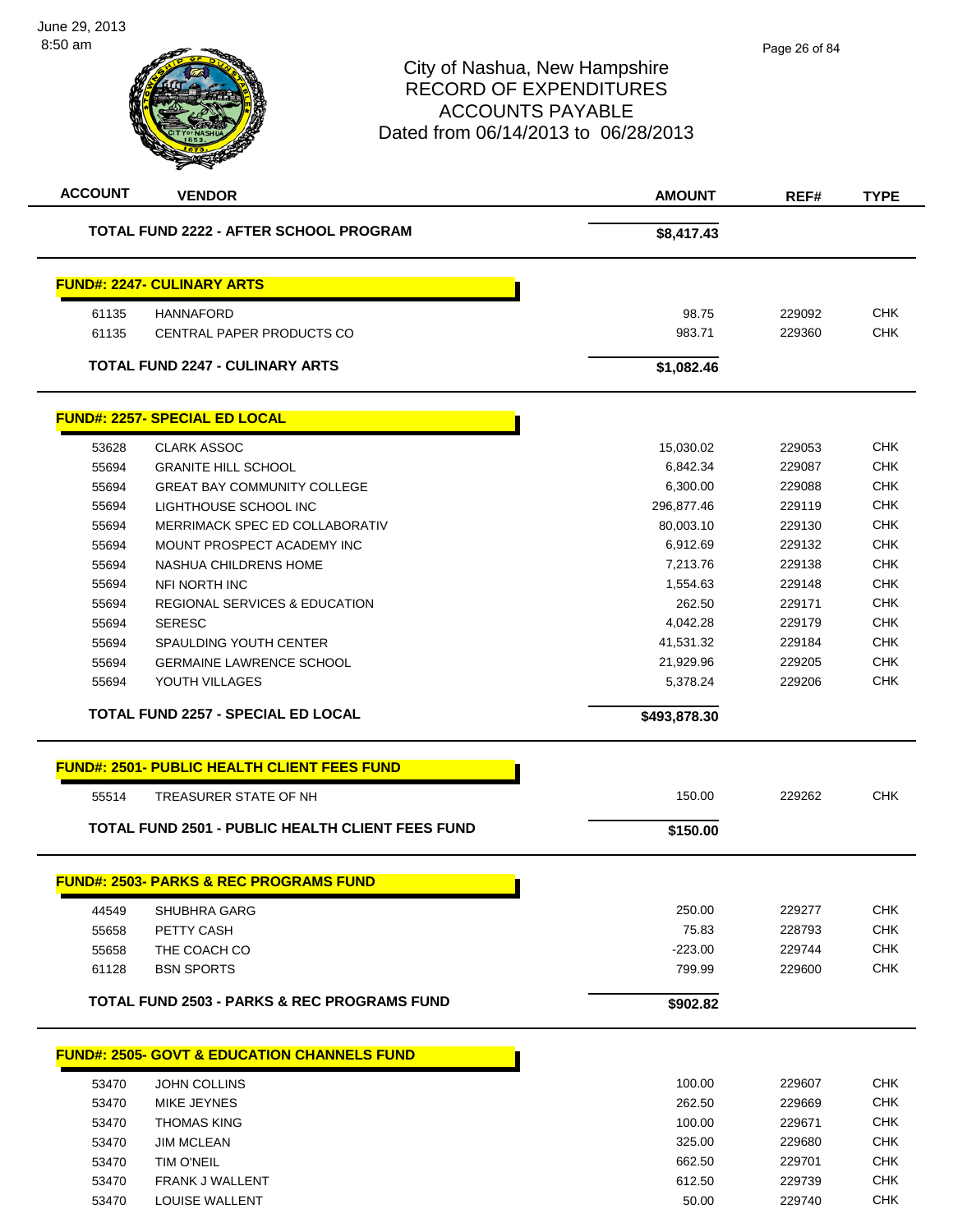

| <b>ACCOUNT</b> | <b>VENDOR</b>                                               | <b>AMOUNT</b> | REF#    | <b>TYPE</b>              |
|----------------|-------------------------------------------------------------|---------------|---------|--------------------------|
|                | <b>FUND#: 2505- GOVT &amp; EDUCATION CHANNELS FUND</b>      |               |         |                          |
| 54114          | <b>LIBERTY UTILITIES</b>                                    | 7.03          | 228808  | <b>CHK</b>               |
| 54114          | <b>HESS CORPORATION</b>                                     | 6.14          | 228892  | <b>CHK</b>               |
| 54141          | PENNICHUCK WATER WORKS INC                                  | 16.57         | 229556  | <b>CHK</b>               |
|                | <b>TOTAL FUND 2505 - GOVT &amp; EDUCATION CHANNELS FUND</b> | \$2,142.24    |         |                          |
|                | <b>FUND#: 2506- HUNT BLDG FACILITY RENTALS</b>              |               |         |                          |
| 54141          | PENNICHUCK WATER WORKS INC                                  | 284.76        | 229556  | <b>CHK</b>               |
| 54200          | ERICKSON CLEANING SERVICES LLC                              | 300.00        | 229627  | <b>CHK</b>               |
|                |                                                             |               |         |                          |
|                | <b>TOTAL FUND 2506 - HUNT BLDG FACILITY RENTALS</b>         | \$584.76      |         |                          |
|                | <b>FUND#: 3040- C/WIDE COMMUNICATIONS GRANTS</b>            |               |         |                          |
| 71207          | <b>SYTECH CORPORATION</b>                                   | 4,500.00      | 228980  | <b>CHK</b>               |
| 71207          | MOTOROLA SOLUTIONS INC                                      | 45,961.62     | 229553  | <b>CHK</b>               |
| 71207          | <b>TACTICAL COMMAND INDUSTRIES</b>                          | 14,342.00     | 229729  | <b>CHK</b>               |
|                | <b>TOTAL FUND 3040 - C/WIDE COMMUNICATIONS GRANTS</b>       | \$64,803.62   |         |                          |
|                |                                                             |               |         |                          |
|                | <b>FUND#: 3068- COMMUNITY SERVICES GRANTS</b>               |               |         |                          |
| 53999          | <b>GREATER NASHUA MENTAL HEALTH C</b>                       | 1,406.08      | 228889  | <b>CHK</b>               |
| 55100          | <b>AT&amp;T MOBILITY</b>                                    | 75.00         | 229532  | <b>CHK</b>               |
| 55300          | PETTY CASH                                                  | 15.82         | 228791  | <b>CHK</b>               |
| 55300          | PATRICIA CROOKER                                            | 262.60        | 228775  | <b>CHK</b>               |
| 55300          | <b>MELISSA WHALEN</b>                                       | 93.80         | 228798  | <b>CHK</b>               |
| 55300          | <b>ASHLEY CONLEY</b>                                        | 465.05        | 229504  | <b>CHK</b>               |
| 55300          | <b>CITIZENS BANK</b>                                        | 308.56        | 9201324 | <b>ACH</b>               |
| 55421          | <b>AMY MOUTENOT</b>                                         | 104.44        | 229519  | <b>CHK</b>               |
| 61100          | STAPLES BUSINESS ADVANTAGE                                  | 546.50        | 228972  | <b>CHK</b>               |
| 61299          | PETTY CASH                                                  | 15.67         | 228791  | <b>CHK</b>               |
| 61830          | SURVEYMONKEY INC                                            | 204.00        | 228978  | <b>CHK</b>               |
| 61917          | <b>PETTY CASH</b>                                           | 31.85         | 228791  | <b>CHK</b><br><b>CHK</b> |
| 68240          | SODEXO                                                      | 606.00        | 228969  |                          |
|                | <b>TOTAL FUND 3068 - COMMUNITY SERVICES GRANTS</b>          | \$4,135.37    |         |                          |
|                | <b>FUND#: 3070- COMMUNITY HEALTH GRANTS FUND</b>            |               |         |                          |
| 54221          | <b>STERICYCLE</b>                                           | 51.16         | 228974  | <b>CHK</b>               |
| 61250          | ACE PRINTING CO                                             | 101.00        | 229576  | <b>CHK</b>               |
|                | <b>TOTAL FUND 3070 - COMMUNITY HEALTH GRANTS FUND</b>       | \$152.16      |         |                          |
|                |                                                             |               |         |                          |
|                | <b>FUND#: 3080- COMMUNITY DEVELOPMENT GRANTS</b>            |               |         |                          |
| 53628          | <b>CREDERE ASSOCIATES</b>                                   | 4,028.21      | 229612  | <b>CHK</b>               |
| 54210          | <b>CITY ARTS NASHUA</b>                                     | 5,830.00      | 229501  | <b>CHK</b>               |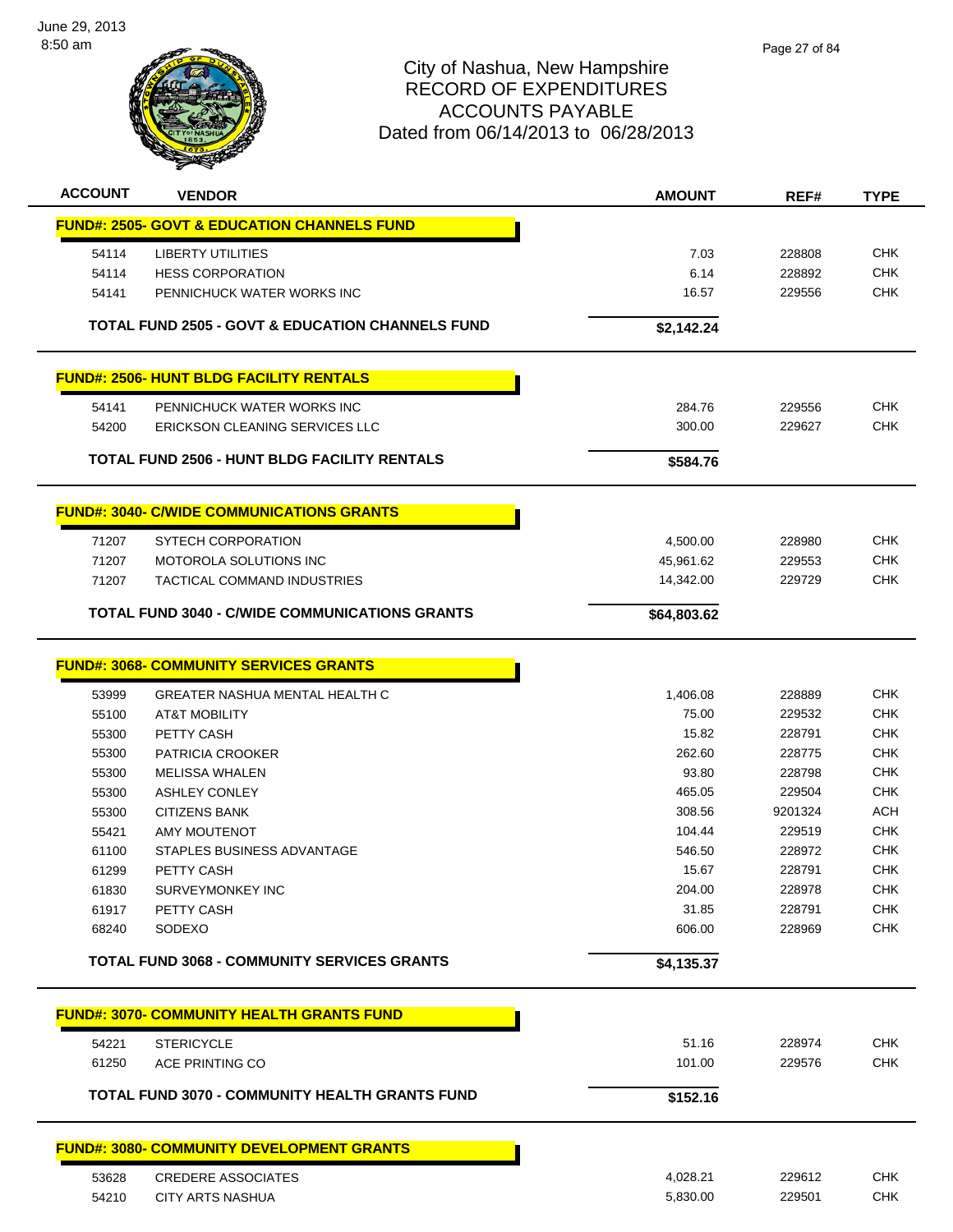

| <b>ACCOUNT</b> | <b>VENDOR</b>                                         | <b>AMOUNT</b>  | REF#    | <b>TYPE</b> |
|----------------|-------------------------------------------------------|----------------|---------|-------------|
|                | <b>FUND#: 3080- COMMUNITY DEVELOPMENT GRANTS</b>      |                |         |             |
| 61299          | SHAW'S                                                | 24.38          | 229526  | <b>CHK</b>  |
| 61299          | <b>ALPHAGRAPHICS</b>                                  | 707.40         | 229580  | <b>CHK</b>  |
| 68400          | <b>COTTON MILL SQUARE LLC</b>                         | 75,843.45      | 228774  | <b>CHK</b>  |
|                |                                                       |                |         |             |
|                | <b>TOTAL FUND 3080 - COMMUNITY DEVELOPMENT GRANTS</b> | \$86,433.44    |         |             |
|                | <b>FUND#: 3090- URBAN PROGRAM GRANTS</b>              |                |         |             |
| 54210          | 69 SPALDING ST LLC AND DADS                           | 3,000.00       | 229496  | <b>CHK</b>  |
| 54210          | DANIEL & JOSEPHINE O'NIELL AND                        | 1,050.00       | 229520  | <b>CHK</b>  |
| 54210          | ALCHEMY LEAD MANAGMENT                                | 750.00         | 229578  | <b>CHK</b>  |
| 54210          | <b>BC-AD LLC AND</b>                                  | 1,560.00       | 229498  | <b>CHK</b>  |
| 54210          | ALCHEMY LEAD MANAGMENT                                | 440.00         | 229578  | <b>CHK</b>  |
| 54210          | JOSEPH WAWERU AND DAD'S                               | 1,000.00       | 229530  | <b>CHK</b>  |
| 54210          | <b>FRANK &amp; CANDACE ULCICKAS &amp;</b>             | 6,500.00       | 229528  | <b>CHK</b>  |
| 54210          | CONSTANCE GAUTHIER AND JIM'S                          | 10,000.00      | 228778  | <b>CHK</b>  |
| 54225          | ALCHEMY LEAD MANAGMENT                                | 8,466.00       | 229578  | <b>CHK</b>  |
| 55118          | <b>AT&amp;T MOBILITY</b>                              | 31.19          | 229532  | <b>CHK</b>  |
| 55421          | <b>EVENTS YOUR WAY LLC</b>                            | 50.00          | 229629  | <b>CHK</b>  |
| 55614          | HILLSBOROUGH COUNTY REGISTRY O                        | 32.66          | 229655  | <b>CHK</b>  |
| 69010          | PIONEER TREE SERVICE LLC                              | 900.00         | 229712  | <b>CHK</b>  |
| 69010          | <b>PM MACKAY GROUP</b>                                | 6,878.00       | 229499  | <b>CHK</b>  |
| 69025          | JENSEN BAIRD GARDNER AND                              | 1,040,000.00   | 13714   | <b>ACH</b>  |
|                | <b>TOTAL FUND 3090 - URBAN PROGRAM GRANTS</b>         | \$1,080,657.85 |         |             |
|                |                                                       |                |         |             |
|                | <b>FUND#: 3100- ECONOMIC DEVELOPMENT GRANTS</b>       |                |         |             |
| 68343          | <b>GZA GEOENVIRONMENTAL INC</b>                       | 5,772.31       | 228890  | <b>CHK</b>  |
|                | <b>TOTAL FUND 3100 - ECONOMIC DEVELOPMENT GRANTS</b>  | \$5,772.31     |         |             |
|                |                                                       |                |         |             |
|                | <b>FUND#: 3120- TRANSIT GRANTS</b>                    |                |         |             |
| 53999          | GAGNONS ELECTRICAL SERVICE INC                        | 375.00         | 228882  | <b>CHK</b>  |
| 53999          | LOOMIS FARGO & CO                                     | 200.74         | 228912  | <b>CHK</b>  |
| 54114          | LIBERTY UTILITIES                                     | 26.02          | 228808  | <b>CHK</b>  |
| 54114          | <b>HESS CORPORATION</b>                               | 22.71          | 228892  | <b>CHK</b>  |
| 54114          | <b>LIBERTY UTILITIES</b>                              | 67.56          | 228809  | <b>CHK</b>  |
| 54114          | <b>HESS CORPORATION</b>                               | 54.06          | 228892  | <b>CHK</b>  |
| 54141          | PENNICHUCK WATER WORKS INC                            | 60.75          | 229556  | <b>CHK</b>  |
| 55109          | <b>FAIRPOINT COMMUNICATIONS</b>                       | 171.50         | 228804  | <b>CHK</b>  |
| 55109          | AT&T MOBILITY                                         | 125.46         | 229532  | <b>CHK</b>  |
| 55118          | AT&T MOBILITY                                         | 49.91          | 229532  | <b>CHK</b>  |
| 55118          | AT&T MOBILITY                                         | 28.00          | 229532  | <b>CHK</b>  |
| 55400          | CITIZENS BANK                                         | $-169.34$      | 9201324 | <b>ACH</b>  |
| 55699          | <b>VERIZON WIRELESS</b>                               | 131.00         | 228830  | <b>CHK</b>  |
| 55699          | <b>VERIZON WIRELESS</b>                               | 191.04         | 228831  | <b>CHK</b>  |

FIRST TRANSIT INC 135,223.23 229634 CHK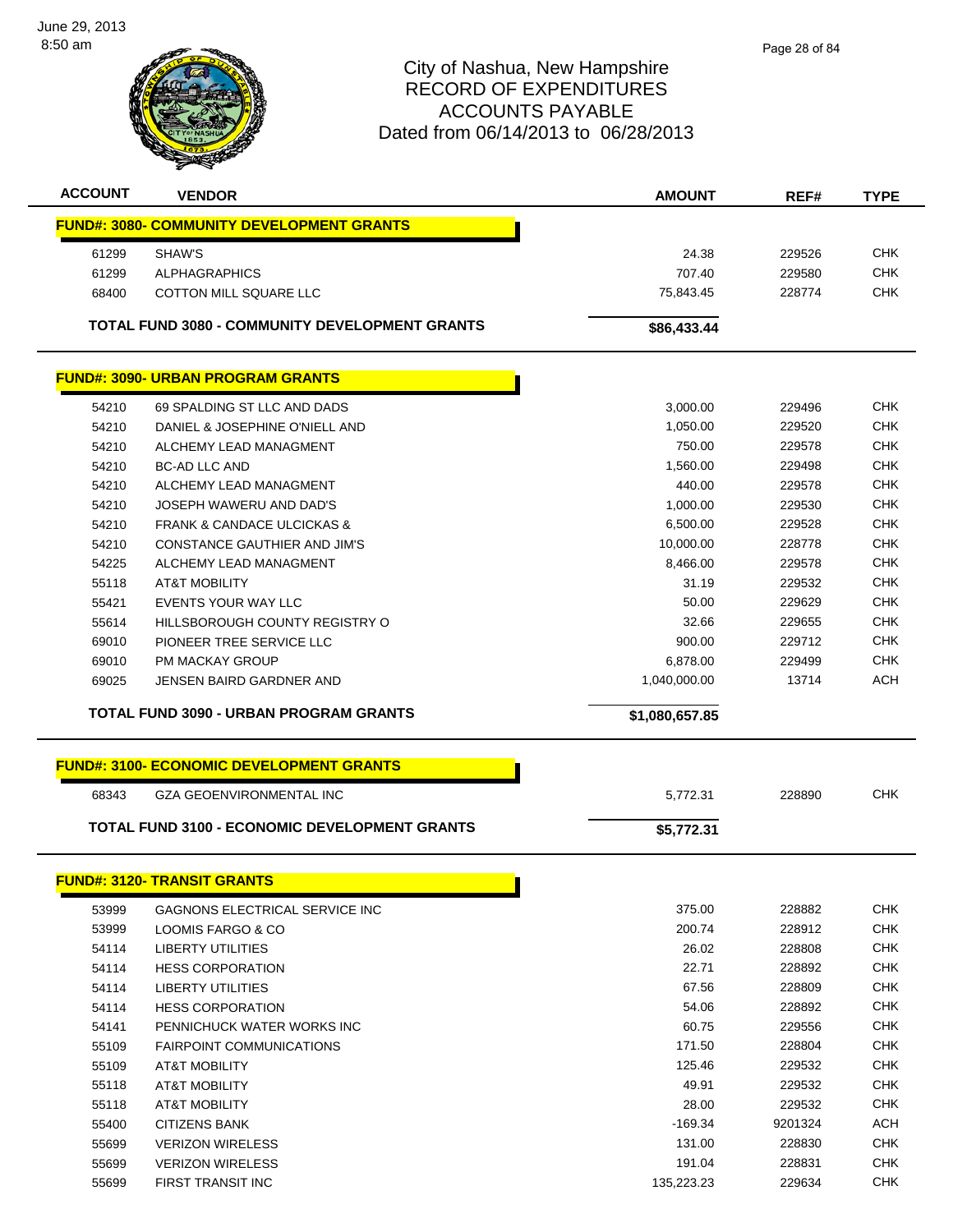

| <b>ACCOUNT</b> | <b>VENDOR</b>                                 | <b>AMOUNT</b> | REF#    | <b>TYPE</b> |
|----------------|-----------------------------------------------|---------------|---------|-------------|
|                | <b>FUND#: 3120- TRANSIT GRANTS</b>            |               |         |             |
| 61299          | STAPLES BUSINESS ADVANTAGE                    | 38.14         | 228972  | <b>CHK</b>  |
| 61299          | STAPLES BUSINESS ADVANTAGE                    | 99.48         | 229725  | <b>CHK</b>  |
| 61299          | GAGNONS ELECTRICAL SERVICE INC                | 87.70         | 228882  | <b>CHK</b>  |
| 61299          | <b>CITIZENS BANK</b>                          | $-79.95$      | 9201324 | ACH         |
| 61299          | AIREX FILTER CORPORATION                      | 31.68         | 228841  | <b>CHK</b>  |
| 61299          | <b>HOME DEPOT CREDIT SERVICES</b>             | 53.51         | 228895  | <b>CHK</b>  |
| 61299          | POWER WASHER SALES                            | 200.97        | 229713  | <b>CHK</b>  |
| 61300          | <b>CITY OF NASHUA</b>                         | 230.98        | 228773  | <b>CHK</b>  |
| 61307          | <b>GLOBAL MONTELLO GROUP CORP</b>             | 32,132.49     | 229642  | <b>CHK</b>  |
| 61799          | AIREX FILTER CORPORATION                      | 95.70         | 228841  | <b>CHK</b>  |
| 61799          | GILLIG LLC                                    | 104.46        | 228884  | <b>CHK</b>  |
| 61799          | NAPA AUTO PARTS                               | 1,161.12      | 228931  | <b>CHK</b>  |
| 61799          | GILLIG LLC                                    | 1,141.62      | 229641  | <b>CHK</b>  |
| 61799          | NAPA AUTO PARTS                               | 135.55        | 229688  | <b>CHK</b>  |
| 61799          | NAPA AUTO PARTS                               | 274.48        | 228931  | <b>CHK</b>  |
| 61799          | NORTHERN BUS SALES INC                        | 195.64        | 228942  | <b>CHK</b>  |
| 61799          | NAPA AUTO PARTS                               | 84.72         | 229688  | <b>CHK</b>  |
| 61799          | <b>QUIRK GM PARTS DEPOT</b>                   | 126.73        | 229715  | <b>CHK</b>  |
|                |                                               | 105.60        | 229688  | <b>CHK</b>  |
| 61799          | NAPA AUTO PARTS<br>HOME DEPOT CREDIT SERVICES |               |         | <b>CHK</b>  |
| 61799          |                                               | 39.76         | 228895  | <b>CHK</b>  |
| 61799          | NAPA AUTO PARTS                               | 46.63         | 229688  |             |
| 61799          | <b>NAPA AUTO PARTS</b>                        | 3.56          | 229688  | <b>CHK</b>  |
|                | <b>TOTAL FUND 3120 - TRANSIT GRANTS</b>       |               |         |             |
|                |                                               | \$172,868.21  |         |             |
|                |                                               |               |         |             |
|                | <b>FUND#: 3300- LIBRARY GRANTS</b>            |               |         |             |
| 55699          | <b>PATRICK ANDERSON</b>                       | 250.00        | 228846  | <b>CHK</b>  |
|                | <b>TOTAL FUND 3300 - LIBRARY GRANTS</b>       | \$250.00      |         |             |
|                |                                               |               |         |             |
|                | <b>FUND#: 3800- SCHOOL GRANTS FUND</b>        |               |         |             |
| 53600          | #1 ACADEMIC TUTORING SERVICE                  | 280.00        | 229011  | <b>CHK</b>  |
| 53600          | 1 CHOICE TUTORING INC                         | 1,540.00      | 229012  | <b>CHK</b>  |
| 53600          | <b>1:1 ONLINE TUTORING SERVICES</b>           | 900.00        | 229013  | <b>CHK</b>  |
| 53600          | 24/7 EDUCATE ONLINE                           | 3,782.87      | 229014  | <b>CHK</b>  |
| 53600          | <b>ACES</b>                                   | 3,509.95      | 229018  | <b>CHK</b>  |
| 53600          | <b>OXFORD LEARNING</b>                        | 1,195.58      | 229152  | <b>CHK</b>  |
| 53607          | <b>MARSHALL E DERRY</b>                       | 2,900.00      | 229065  | <b>CHK</b>  |
| 53614          | BOYS & GIRLS CLUB OF GREATER N                | 1,000.00      | 229043  | <b>CHK</b>  |
| 53628          | ARCHITECTS FOR LEARNING,LLC                   | 2,200.00      | 229023  | <b>CHK</b>  |
| 53628          | <b>SERESC</b>                                 | 1,583.50      | 229179  | <b>CHK</b>  |
| 53628          | <b>JULIE OTA</b>                              | 133.25        | 229442  | <b>CHK</b>  |
| 53628          | <b>BOOTHBY THERAPY SERVICES LLC</b>           | 701.36        | 229039  | <b>CHK</b>  |
| 53628          | INTERIM HEALTH CARE                           | 3,497.50      | 229102  | <b>CHK</b>  |
| 53628          | NURSES PRN INC                                | 1,575.00      | 229181  | <b>CHK</b>  |
| 53628          | <b>TERESA BOLICK PHD</b>                      | 3,150.00      | 229038  | <b>CHK</b>  |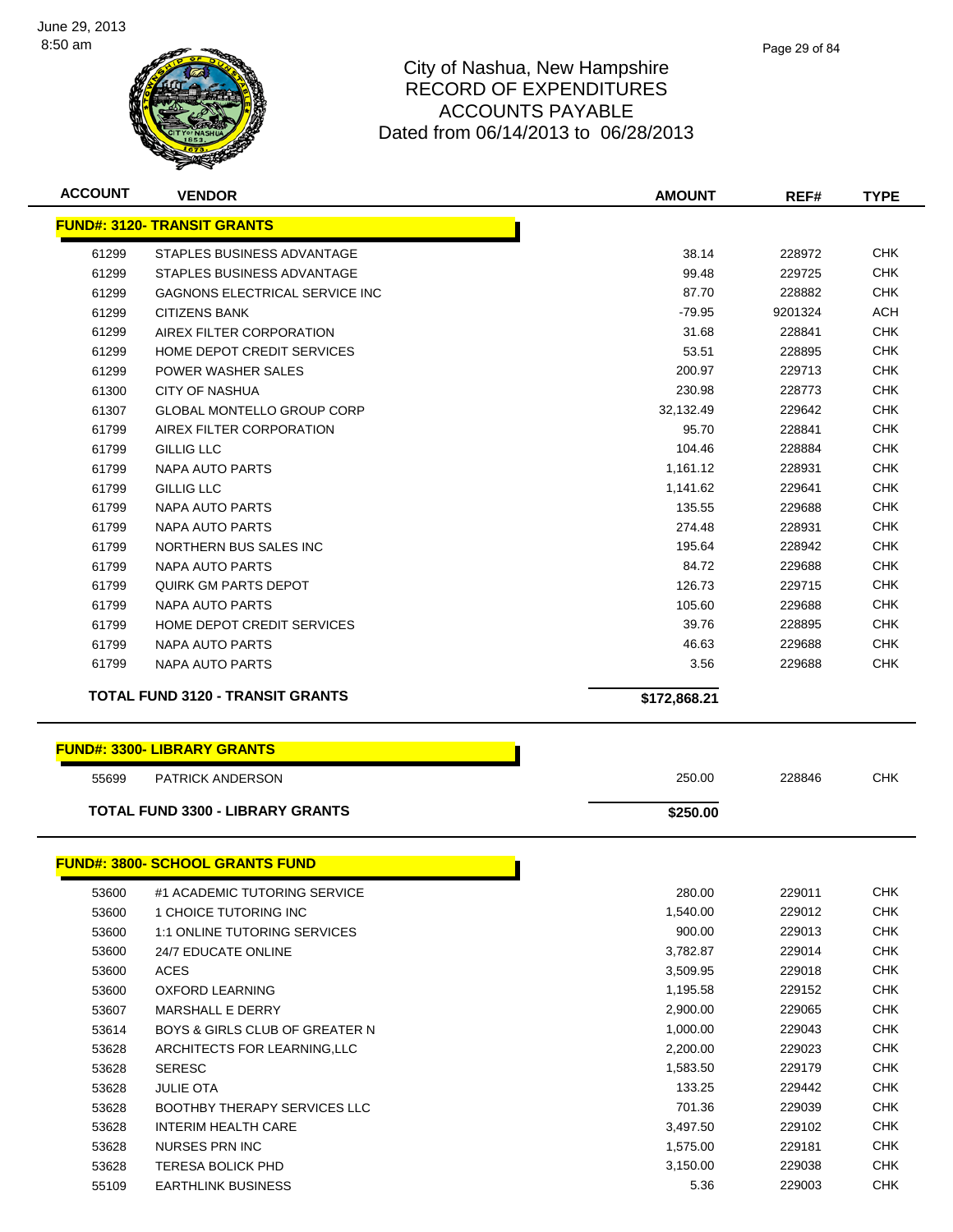

| <b>ACCOUNT</b> | <b>VENDOR</b>                           | <b>AMOUNT</b> | REF#    | <b>TYPE</b> |
|----------------|-----------------------------------------|---------------|---------|-------------|
|                | <u> FUND#: 3800- SCHOOL GRANTS FUND</u> |               |         |             |
| 55300          | <b>MARIE GOTTWALD</b>                   | 169.50        | 229386  | <b>CHK</b>  |
| 55300          | <b>SHERRI BULLUCK</b>                   | 63.20         | 229045  | <b>CHK</b>  |
| 55300          | CONSTRUCTIVIST CONSORTIUM               | 5,700.00      | 229366  | <b>CHK</b>  |
| 55300          | <b>CITIZENS BANK</b>                    | 5,435.84      | 9201324 | ACH         |
| 55300          | CONSTRUCTIVIST CONSORTIUM               | 2,850.00      | 229366  | <b>CHK</b>  |
| 55300          | CONSTRUCTIVIST CONSORTIUM               | 2,850.00      | 229366  | <b>CHK</b>  |
| 55300          | <b>SUSAN PAONI</b>                      | 56.06         | 229192  | CHK         |
| 55300          | <b>WENDY DEPENASSE</b>                  | 233.69        | 229064  | CHK         |
| 55300          | FITCHBURG STATE UNIVERSITY              | 805.00        | 229077  | <b>CHK</b>  |
| 55300          | SUSAN PAONI                             | 241.94        | 229192  | <b>CHK</b>  |
| 55300          | SCOTT DAVIS, NHCTA TREAS.               | 810.03        | 229005  | <b>CHK</b>  |
| 55300          | NASHUA HIGH SCHOOL SOUTH                | 1,366.76      | 229150  | <b>CHK</b>  |
| 55300          | <b>FUTURE MEDIA CONCEPTS</b>            | 4,290.00      | 229380  | <b>CHK</b>  |
| 55400          | NAESP/EXPERIENT                         | 1,696.00      | 229431  | <b>CHK</b>  |
| 55400          | <b>CITIZENS BANK</b>                    | 1,398.00      | 9201324 | ACH         |
| 55400          | KEENE STATE COLLEGE                     | 5,187.00      | 229110  | <b>CHK</b>  |
| 55400          | SARAH BOUDREAU                          | 150.00        | 229041  | <b>CHK</b>  |
| 55400          | LISA AULBACH                            | 150.00        | 229334  | <b>CHK</b>  |
| 55607          | PETTY CASH SCHOOLS                      | 5.80          | 229196  | <b>CHK</b>  |
| 55690          | FIRST STUDENT INC                       | 4,178.26      | 229075  | <b>CHK</b>  |
| 55690          | FIRST STUDENT INC                       | 436.06        | 229075  | <b>CHK</b>  |
| 61135          | <b>BARNES &amp; NOBLE INC</b>           | 2,236.50      | 229028  | <b>CHK</b>  |
| 61135          | <b>HEINEMANN</b>                        | 3,913.42      | 229093  | <b>CHK</b>  |
| 61135          | MARIA D HUNT                            | 28.42         | 229098  | <b>CHK</b>  |
| 61135          | LISA STEMPLER                           | 90.14         | 229188  | <b>CHK</b>  |
| 61135          | STAPLES BUSINESS ADVANTAGE              | 20.55         | 229186  | <b>CHK</b>  |
| 61135          | PETTY CASH SCHOOLS                      | 25.99         | 229196  | <b>CHK</b>  |
| 61135          | STAPLES BUSINESS ADVANTAGE              | 13.49         | 229474  | <b>CHK</b>  |
| 61135          | WB MASON CO INC                         | 87.09         | 229491  | CHK         |
| 61135          | LUCIE L CROWDER                         | 181.18        | 229062  | CHK.        |
| 61135          | CYNTHIA MICHAUD                         | 34.09         | 229131  | CHK         |
| 61135          | <b>SUSAN ROCCA</b>                      | 39.99         | 229172  | <b>CHK</b>  |
| 61135          | PETTY CASH SCHOOLS                      | 113.14        | 229196  | CHK         |
| 61135          | <b>JULIA MACINTOSH</b>                  | 377.50        | 229415  | <b>CHK</b>  |
| 61135          | MCINTIRE BUSINESS PRODUCTS INC          | 62.36         | 229424  | <b>CHK</b>  |
| 61135          | <b>SCHOOL SPECIALTY</b>                 | $-84.54$      | 229468  | <b>CHK</b>  |
| 61299          | <b>GARELICK FARMS LYNN</b>              | 164.78        | 229081  | <b>CHK</b>  |
| 61299          | M SAUNDERS INC                          | 28.95         | 229123  | <b>CHK</b>  |
| 61299          | NEW ENGLAND ICE CREAM                   | 330.71        | 229146  | <b>CHK</b>  |
| 61299          | <b>BLICK ART MATERIALS</b>              | 69.42         | 229034  | CHK         |
| 61299          | <b>GIOVANNIS</b>                        | 126.23        | 229085  | CHK         |
| 61299          | <b>SCHOOL SPECIALTY</b>                 | 290.61        | 229177  | CHK         |
| 61299          | WAL-MART                                | 105.58        | 229200  | <b>CHK</b>  |
| 61299          | ADAM ROZUMEK                            | 699.02        | 229461  | <b>CHK</b>  |
| 61299          | MEDICALESHOP INC                        | 105.00        | 229129  | <b>CHK</b>  |
| 61299          | PATTERSON MEDICAL SUPPLY INC            | 10.10         | 229154  | <b>CHK</b>  |
| 61299          | SAMMONS PRESTON INC                     | 95.65         | 229155  | <b>CHK</b>  |
| 61299          | <b>SCHOOL SPECIALTY</b>                 | 2,378.83      | 229177  | <b>CHK</b>  |
| 61299          | THERAPRO INC                            | 254.35        | 229195  | <b>CHK</b>  |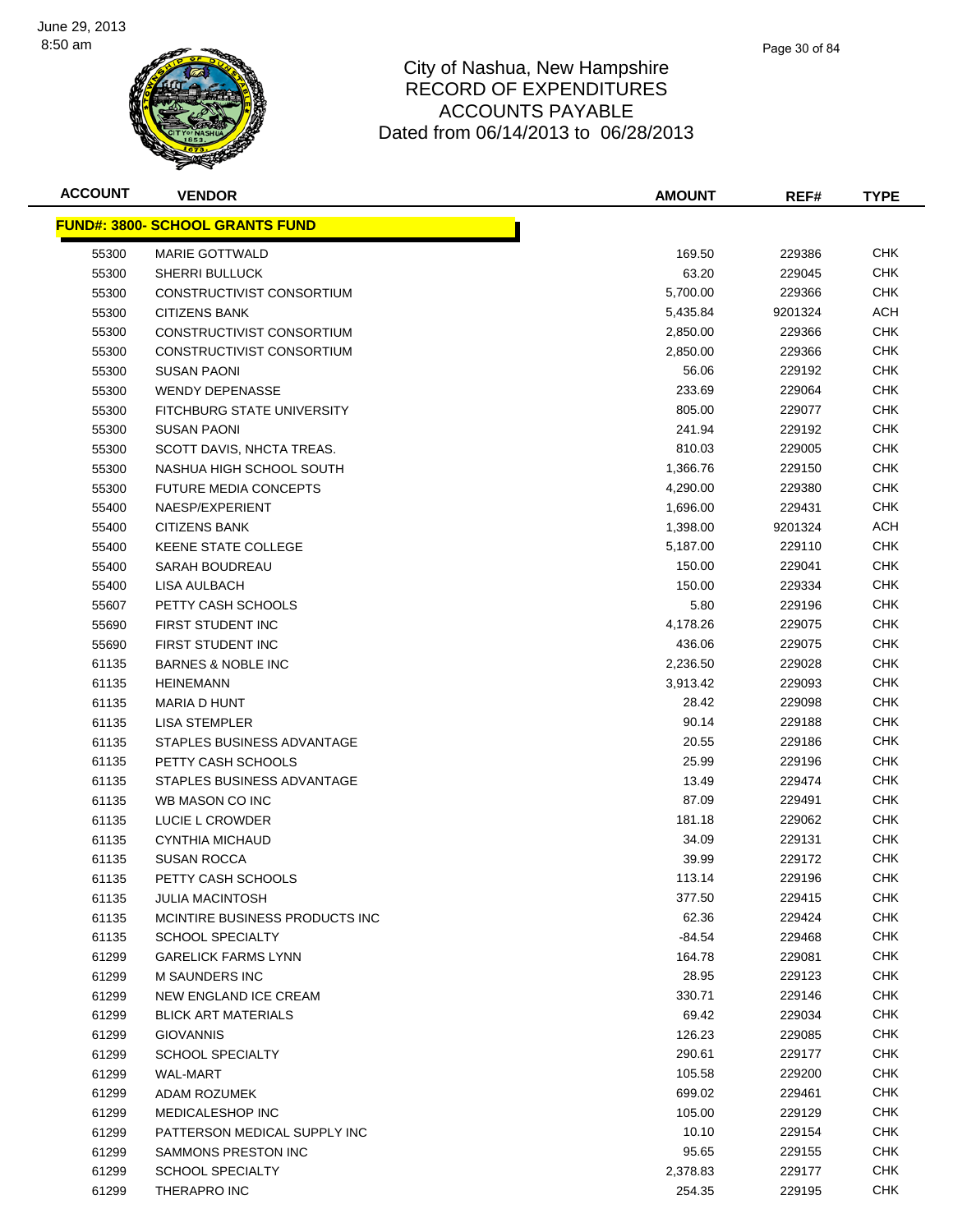

| <b>ACCOUNT</b> | <b>VENDOR</b>                                    | AMOUNT       | REF#    | <b>TYPE</b> |
|----------------|--------------------------------------------------|--------------|---------|-------------|
|                | <b>FUND#: 3800- SCHOOL GRANTS FUND</b>           |              |         |             |
| 61299          | ACHIEVEMENT PRODUCTS LLC                         | 165.48       | 229325  | <b>CHK</b>  |
| 61299          | <b>FLAGHOUSE INC</b>                             | 139.03       | 229378  | <b>CHK</b>  |
| 61299          | <b>SCHOOL SPECIALTY</b>                          | 30.06        | 229468  | <b>CHK</b>  |
| 61299          | <b>CONSTRUCTIVE PLAYTHINGS LLC</b>               | 150.97       | 229365  | <b>CHK</b>  |
| 61299          | <b>SCHOOL SPECIALTY</b>                          | 20.46        | 229468  | <b>CHK</b>  |
| 61428          | PETTY CASH SCHOOLS                               | 29.98        | 229196  | <b>CHK</b>  |
| 61875          | <b>BARNES &amp; NOBLE INC</b>                    | 23,436.50    | 229028  | <b>CHK</b>  |
| 61875          | <b>REDLEAF PRESS</b>                             | 158.70       | 229170  | <b>CHK</b>  |
| 61875          | <b>BARNES &amp; NOBLE INC</b>                    | 1,049.65     | 229028  | <b>CHK</b>  |
| 61875          | <b>CAROLYN BOURQUE</b>                           | 85.49        | 229042  | <b>CHK</b>  |
| 61875          | TEACHER CREATED MATERIALS INC                    | 461.76       | 229193  | <b>CHK</b>  |
| 71999          | <b>APPLE INC</b>                                 | 594.00       | 229333  | <b>CHK</b>  |
| 71999          | PRO AV SYSTEMS INC                               | 2,726.00     | 229162  | <b>CHK</b>  |
| 71999          | <b>HURRICANE LASERS</b>                          | 12,000.00    | 229099  | <b>CHK</b>  |
| 71999          | MEDICALESHOP INC                                 | 14,443.00    | 229129  | <b>CHK</b>  |
| 71999          | <b>ENABLING DEVICES</b>                          | 292.95       | 229197  | <b>CHK</b>  |
| 71999          | CONSTRUCTIVE PLAYTHINGS LLC                      | 666.62       | 229365  | <b>CHK</b>  |
|                | <b>TOTAL FUND 3800 - SCHOOL GRANTS FUND</b>      | \$134,276.71 |         |             |
|                | <b>FUND#: 3810- FOOD SERVICE GRANTS FUND</b>     |              |         |             |
| 61214          | <b>M SAUNDERS INC</b>                            | 115.35       | 229414  | <b>CHK</b>  |
| 61214          | <b>M SAUNDERS INC</b>                            | 407.80       | 229414  | <b>CHK</b>  |
| 61214          | M SAUNDERS INC                                   | 1,101.95     | 229414  | <b>CHK</b>  |
| 61214          | <b>M SAUNDERS INC</b>                            | 397.35       | 229414  | <b>CHK</b>  |
| 61214          | M SAUNDERS INC                                   | 741.55       | 229414  | <b>CHK</b>  |
| 61299          | CENTRAL PAPER PRODUCTS CO                        | 111.49       | 229360  | <b>CHK</b>  |
|                | TOTAL FUND 3810 - FOOD SERVICE GRANTS FUND       | \$2,875.49   |         |             |
|                | <b>FUND#: 4005- TRAFFIC VIOLATIONS FUND</b>      |              |         |             |
| 55699          | <b>1ST PRIORITY TOWING &amp; RECOVERY</b>        | 125.00       | 228832  | <b>CHK</b>  |
| 55699          | <b>1ST PRIORITY TOWING &amp; RECOVERY</b>        | 440.00       | 229572  | <b>CHK</b>  |
|                | <b>TOTAL FUND 4005 - TRAFFIC VIOLATIONS FUND</b> | \$565.00     |         |             |
|                | <b>FUND#: 4020- POLICE DRUG ENFORCEMENT FUND</b> |              |         |             |
| 71000          | <b>BROWNELLS INC</b>                             | 2,781.53     | 229598  | <b>CHK</b>  |
| 71000          | OPTICSPLANET.COM                                 | 356.00       | 229706  | <b>CHK</b>  |
|                |                                                  |              |         |             |
|                | TOTAL FUND 4020 - POLICE DRUG ENFORCEMENT FUND   | \$3,137.53   |         |             |
|                | <b>FUND#: 4025- DOJ DRUG FORFEITURE FUNDS</b>    |              |         |             |
| 55118          | <b>VERIZON WIRELESS</b>                          | 458.03       | 229571  | <b>CHK</b>  |
| 55400          | <b>CITIZENS BANK</b>                             | 489.02       | 9201324 | <b>ACH</b>  |
|                |                                                  |              |         |             |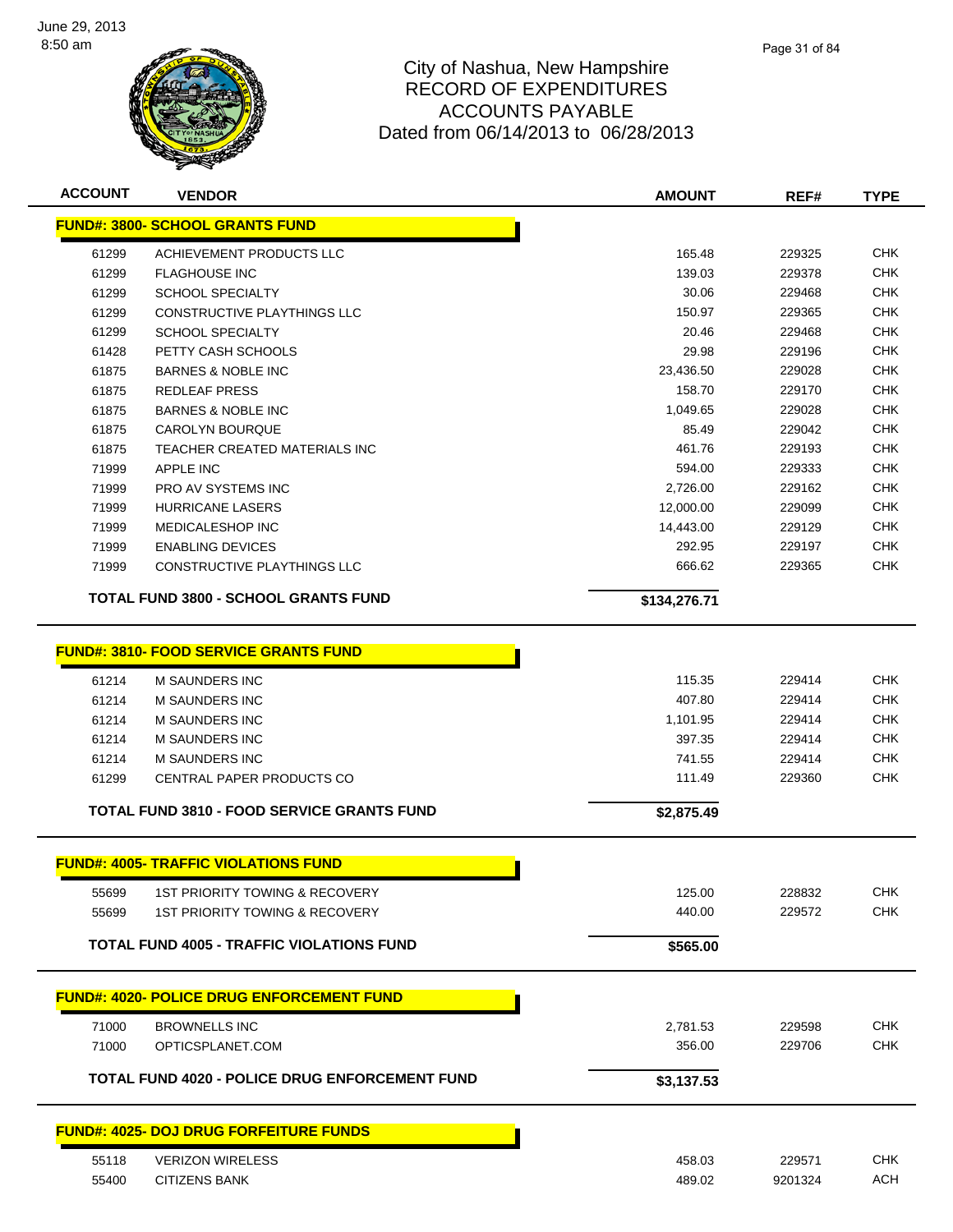| <b>ACCOUNT</b> | <b>VENDOR</b>                                         | <b>AMOUNT</b> | REF#   | <b>TYPE</b> |
|----------------|-------------------------------------------------------|---------------|--------|-------------|
|                | <b>TOTAL FUND 4025 - DOJ DRUG FORFEITURE FUNDS</b>    | \$947.05      |        |             |
|                | <b>FUND#: 4032- PISTOL PERMIT FEES</b>                |               |        |             |
| 55699          | <b>ETCHES IN STONE</b>                                | 385.00        | 229628 | <b>CHK</b>  |
|                | <b>TOTAL FUND 4032 - PISTOL PERMIT FEES</b>           | \$385.00      |        |             |
|                | <b>FUND#: 4090- LIB-LOST/DAMAGED BOOK FINES</b>       |               |        |             |
| 61299          | CRESTLINE SPECIALTIES INC                             | 252.36        | 229613 | <b>CHK</b>  |
| 61814          | MIDWEST TAPE LLC                                      | 1,518.30      | 228926 | <b>CHK</b>  |
| 61814          | <b>MIDWEST TAPE LLC</b>                               | 2,721.84      | 229684 | <b>CHK</b>  |
|                | TOTAL FUND 4090 - LIB-LOST/DAMAGED BOOK FINES         | \$4,492.50    |        |             |
|                | <b>FUND#: 5010- CAP PROJECTS-INFO TECHNOLOGY</b>      |               |        |             |
| 81342          | PETTY CASH                                            | 61.00         | 228794 | <b>CHK</b>  |
| 81342          | COURTYARD BY MARRIOTT NASHUA                          | 174.00        | 228866 | <b>CHK</b>  |
| 81342          | <b>KRONOS INC</b>                                     | 1,928.03      | 228906 | <b>CHK</b>  |
| 81342          | CARD TECH ID                                          | 112.50        | 229602 | <b>CHK</b>  |
| 81342          | INFOR (US), INC                                       | 1,002.38      | 229663 | <b>CHK</b>  |
|                | <b>TOTAL FUND 5010 - CAP PROJECTS-INFO TECHNOLOGY</b> | \$3,277.91    |        |             |
|                | <b>FUND#: 5700- CAP PROJECTS-BROAD ST PKWY</b>        |               |        |             |
| 81700          | THE TELEGRAPH                                         | 110.10        | 229564 | <b>CHK</b>  |
| 81700          | <b>UNION LEADER CORP</b>                              | 273.00        | 229568 | <b>CHK</b>  |
| 81700          | FAY SPOFFORD & THORNDIKE LLC                          | 43,245.84     | 229632 | <b>CHK</b>  |
| 81700          | FAY SPOFFORD & THORNDIKE LLC                          | 36,040.11     | 229632 | <b>CHK</b>  |
| 81700          | <b>FAY SPOFFORD &amp; THORNDIKE LLC</b>               | 6,023.88      | 229632 | <b>CHK</b>  |
| 81700          | FAY SPOFFORD & THORNDIKE LLC                          | 3,614.32      | 229632 | <b>CHK</b>  |
| 81700          | PENNICHUCK WATER WORKS INC                            | 237.83        | 228818 | <b>CHK</b>  |
|                | TOTAL FUND 5700 - CAP PROJECTS-BROAD ST PKWY          | \$89,545.08   |        |             |
|                | <b>FUND#: 5800- SCHOOL CAPITAL PROJECTS FUND</b>      |               |        |             |
| 81200          | <b>CX ASSOCIATES LLC</b>                              | 2,212.50      | 229369 | <b>CHK</b>  |
| 81200          | HARVEY CONSTRUCTION CO                                | 36,223.67     | 229394 | <b>CHK</b>  |
| 81200          | SECURADYNE SYSTEMS                                    | 194,806.16    | 229178 | <b>CHK</b>  |
| 81200          | COMPUTER HUT dba IT INSIDERS                          | 4,307.60      | 229362 | <b>CHK</b>  |
| 81650          | FIELDTURF USA INC                                     | 113,190.59    | 229321 | <b>CHK</b>  |
|                | TOTAL FUND 5800 - SCHOOL CAPITAL PROJECTS FUND        | \$350,740.52  |        |             |
|                | <b>FUND#: 6000- SOLID WASTE FUND</b>                  |               |        |             |
| 12400          | NASHUA HOUSING AUTHORITY                              | 26.40         | 229245 | <b>CHK</b>  |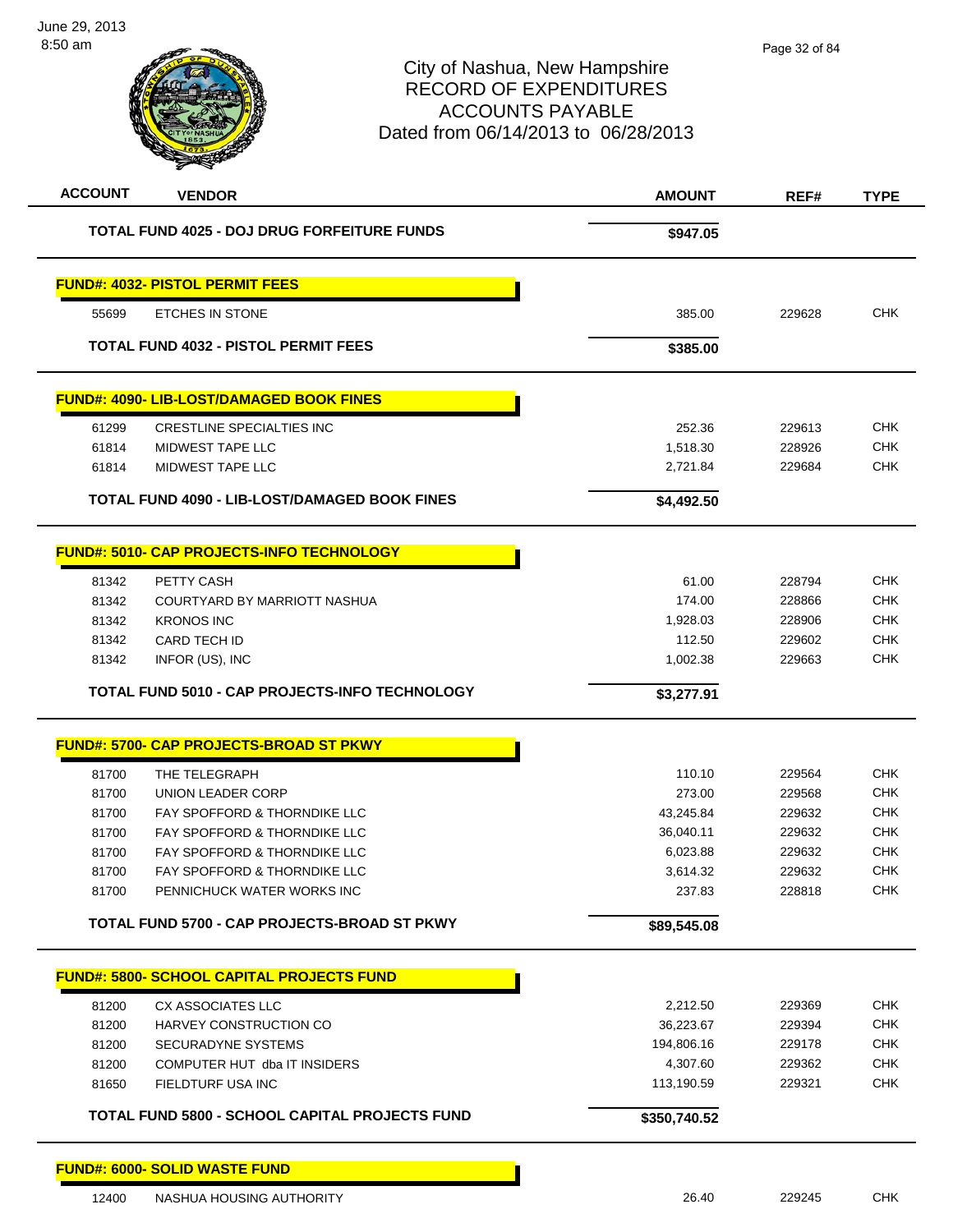

| <b>ACCOUNT</b> | <b>VENDOR</b>                         | <b>AMOUNT</b> | REF#   | <b>TYPE</b> |
|----------------|---------------------------------------|---------------|--------|-------------|
|                | <b>FUND#: 6000- SOLID WASTE FUND</b>  |               |        |             |
| 53107          | ALS ENVIRONMENTAL                     | 939.00        | 228843 | CHK         |
| 53107          | <b>ISCO</b>                           | 44.87         | 228900 | <b>CHK</b>  |
| 53107          | SANBORN HEAD & ASSOC INC              | 18,718.17     | 228963 | <b>CHK</b>  |
| 53107          | <b>ISCO</b>                           | 170.84        | 229666 | <b>CHK</b>  |
| 53999          | USDA APHIS WILDLIFE SERVICES          | 5,550.41      | 229570 | <b>CHK</b>  |
| 54280          | <b>BELLETETES INC</b>                 | 22.16         | 228856 | <b>CHK</b>  |
| 54280          | GATE CITY FENCE CO INC                | 6,245.00      | 228883 | <b>CHK</b>  |
| 54280          | <b>BELLETETES INC</b>                 | 28.79         | 229590 | <b>CHK</b>  |
| 54487          | <b>MILTON CAT</b>                     | 1,192.09      | 228823 | <b>CHK</b>  |
| 54487          | <b>INFICON INC</b>                    | 679.86        | 229662 | <b>CHK</b>  |
| 54600          | SOUTHWORTH-MILTON INC                 | 86.01         | 228822 | <b>CHK</b>  |
| 54600          | FREIGHTLINER OF NH INC                | 56.00         | 228880 | CHK         |
| 54600          | NORTRAX EQUIPMENT                     | 84.37         | 228954 | <b>CHK</b>  |
| 54600          | MCNEILUS TRUCK & MANUFACTURING        | 702.58        | 229681 | <b>CHK</b>  |
| 54600          | NORTRAX EQUIPMENT                     | 2,803.66      | 229714 | <b>CHK</b>  |
| 55109          | <b>COMCAST CABLE COMMUNICATIONS I</b> | 84.35         | 229533 | <b>CHK</b>  |
| 55109          | <b>FAIRPOINT COMMUNICATIONS</b>       | 30.02         | 229535 | <b>CHK</b>  |
| 55118          | <b>AT&amp;T MOBILITY</b>              | 121.30        | 229532 | <b>CHK</b>  |
| 55200          | <b>SWANA</b>                          | 375.00        | 228825 | <b>CHK</b>  |
| 55607          | <b>FEDEX</b>                          | 240.26        | 229536 | <b>CHK</b>  |
| 55699          | <b>ERRCO RECYCLING</b>                | 1,207.71      | 228873 | CHK         |
| 55699          | <b>ERRCO RECYCLING</b>                | 8,702.47      | 228874 | <b>CHK</b>  |
| 55699          | UNIVERSAL RECYCLING TECH LLC          | 7,279.70      | 228995 | <b>CHK</b>  |
| 55699          | AMHERST APPLIANCE REPAIR              | 2,051.00      | 229497 | <b>CHK</b>  |
| 55699          | <b>ERRCO RECYCLING</b>                | 3,343.39      | 229625 | <b>CHK</b>  |
| 55699          | INTEGRATED PAPER RECYCLERS LLC        | 1,343.80      | 229665 | <b>CHK</b>  |
| 61100          | STAPLES BUSINESS ADVANTAGE            | 228.64        | 229725 | <b>CHK</b>  |
| 61107          | ALECS SHOE STORE INC                  | 109.95        | 229579 | CHK         |
| 61110          | UNIFIRST CORPORATION                  | 264.92        | 228992 | <b>CHK</b>  |
| 61110          | UNIFIRST CORPORATION                  | 132.46        | 229732 | <b>CHK</b>  |
| 61192          | CALLOGIX INC                          | 160.00        | 229601 | CHK         |
| 61307          | SHATTUCK MALONE OIL CO                | 24,873.96     | 228821 | <b>CHK</b>  |
| 61307          | SHATTUCK MALONE OIL CO                | 2.102.44      | 229561 | <b>CHK</b>  |
| 61310          | ALTERNATIVE VEHICLE SERVICE GR        | 14,150.08     | 228853 | <b>CHK</b>  |
| 61705          | <b>MAYNARD &amp; LESIEUR INC</b>      | 840.00        | 229677 | <b>CHK</b>  |
| 61705          | NAPA AUTO PARTS                       | 102.48        | 229686 | <b>CHK</b>  |
| 61705          | NAPA AUTO PARTS                       | 535.26        | 229687 | <b>CHK</b>  |
| 71228          | <b>ESRI INC</b>                       | 250.00        | 228875 | <b>CHK</b>  |
| 75100          | NH DEPT OF ENVIROMENTAL SERVS         | 374,348.19    | 13780  | ACH         |
| 75200          | NH DEPT OF ENVIROMENTAL SERVS         | 165,671.53    | 13780  | <b>ACH</b>  |
|                | TOTAL FUND 6000 - SOLID WASTE FUND    | \$645,899.12  |        |             |

# **FUND#: 6200- WASTEWATER FUND**

h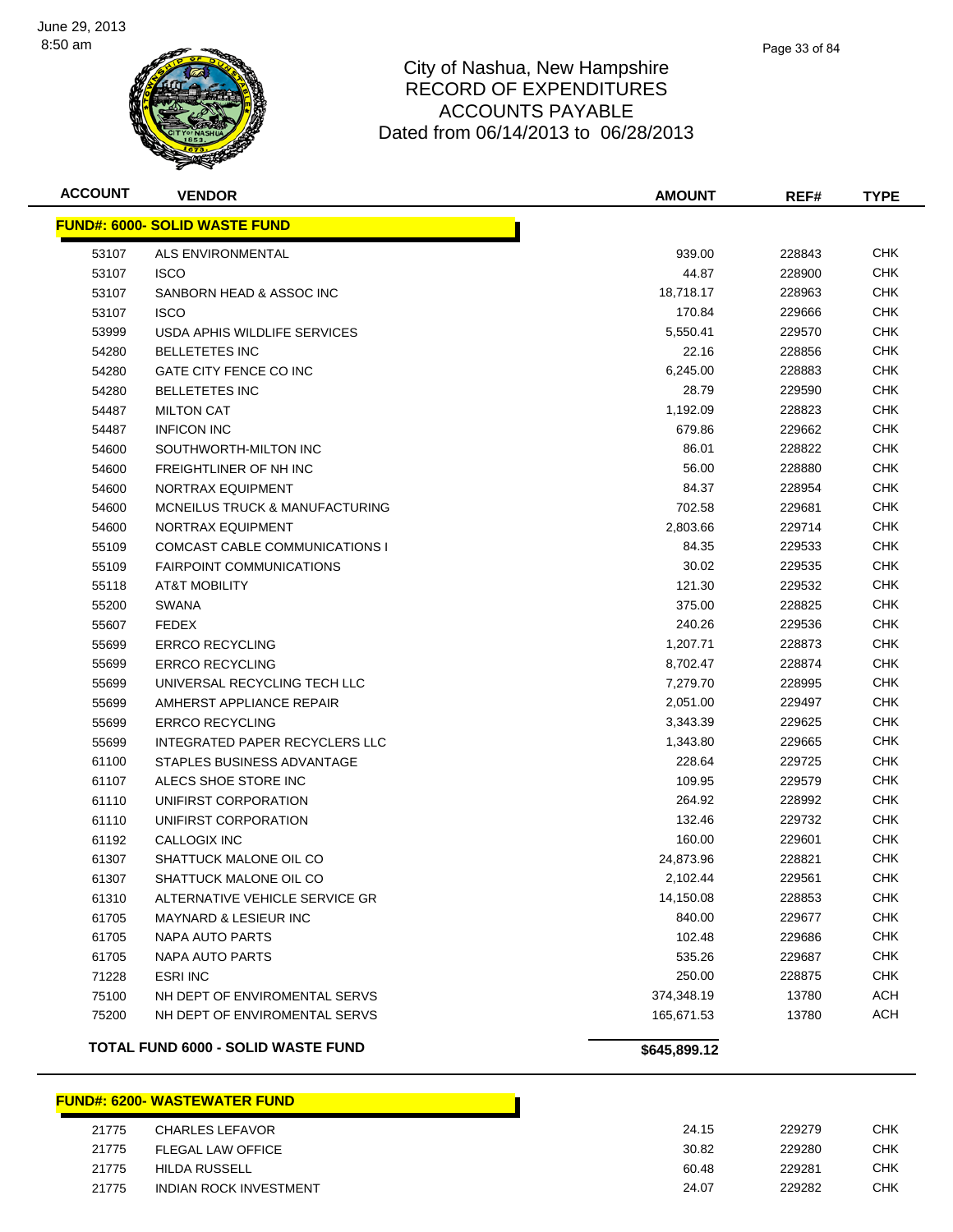

| <b>ACCOUNT</b> | <b>VENDOR</b>                        | <b>AMOUNT</b> | REF#   | <b>TYPE</b> |
|----------------|--------------------------------------|---------------|--------|-------------|
|                | <u> FUND#: 6200- WASTEWATER FUND</u> |               |        |             |
| 21775          | <b>SAMIA KHOURY</b>                  | 87.46         | 229283 | CHK         |
| 53107          | CHEMSERVE ENVIRONMENTAL ANALYS       | 350.00        | 229604 | <b>CHK</b>  |
| 53107          | EASTERN ANALYTICAL INC               | 312.00        | 229622 | <b>CHK</b>  |
| 53467          | <b>MAILINGS UNLIMITED</b>            | 48.10         | 228919 | CHK         |
| 53467          | PENNICHUCK WATER WORKS INC           | 8,742.00      | 229555 | CHK         |
| 54114          | LIBERTY UTILITIES                    | 39.57         | 229539 | CHK         |
| 54114          | LIBERTY UTILITIES                    | 581.11        | 229542 | CHK         |
| 54114          | LIBERTY UTILITIES                    | 136.17        | 229543 | CHK         |
| 54114          | LIBERTY UTILITIES                    | 133.75        | 229544 | CHK         |
| 54114          | LIBERTY UTILITIES                    | 187.12        | 229545 | CHK         |
| 54114          | <b>LIBERTY UTILITIES</b>             | 43.45         | 229546 | CHK         |
| 54114          | <b>LIBERTY UTILITIES</b>             | 45.86         | 229547 | CHK         |
| 54114          | <b>LIBERTY UTILITIES</b>             | 49.99         | 229548 | <b>CHK</b>  |
| 54114          | <b>HESS CORPORATION</b>              | 4.89          | 229652 | <b>CHK</b>  |
| 54141          | PENNICHUCK WATER WORKS INC           | 147.79        | 228818 | CHK         |
| 54141          | PENNICHUCK WATER WORKS INC           | 47.16         | 229556 | CHK         |
| 54221          | <b>RESOURCE MANAGEMENT INC</b>       | 22,721.82     | 229718 | CHK         |
| 54300          | <b>BROX INDUSTRIES INC</b>           | 545.90        | 229599 | CHK         |
| 54487          | EASTERN INDUSTRIAL AUTOMATION        | 165.72        | 228871 | <b>CHK</b>  |
| 54487          | F W WEBB CO                          | 456.94        | 228876 | CHK         |
| 54487          | <b>FASTENAL CO</b>                   | 279.85        | 228877 | CHK         |
| 54487          | <b>GRAINGER</b>                      | 725.40        | 228887 | CHK         |
| 54487          | <b>HIGHLAND POWER</b>                | 3,105.00      | 228894 | CHK         |
| 54487          | HOME DEPOT CREDIT SERVICES           | 50.34         | 228895 | <b>CHK</b>  |
| 54487          | LAKESIDE EQUIPMENT CORP              | 2,085.00      | 228907 | <b>CHK</b>  |
| 54487          | M & M ELECTRICAL SUPPLY CO INC       | 541.88        | 228916 | CHK         |
| 54487          | PINE MOTOR PARTS                     | 132.40        | 228950 | CHK         |
| 54487          | AAA PUMP SERVICE INC                 | 668.00        | 229574 | CHK         |
| 54487          | <b>BAU HOPKINS</b>                   | 4,276.06      | 229589 | CHK         |
| 54487          | <b>CLEANHARBORS</b>                  | 797.54        | 229606 | CHK         |
| 54487          | PEABODY SUPPLY CO                    | 357.13        | 229709 | CHK         |
| 54600          | M & M ELECTRICAL SUPPLY CO INC       | 49.60         | 228916 | CHK         |
| 54600          | PINE MOTOR PARTS                     | 5.99          | 228950 | CHK         |
| 55118          | <b>AT&amp;T MOBILITY</b>             | 344.75        | 229532 | CHK         |
| 55400          | FIRST STUDENT INC                    | 160.09        | 228878 | <b>CHK</b>  |
| 55400          | <b>NEWEA</b>                         | 345.00        | 228938 | <b>CHK</b>  |
| 55618          | <b>CITIZENS BANK</b>                 | 1,188.46      | 13727  | <b>ACH</b>  |
| 55618          | <b>CITIZENS BANK</b>                 | 1,904.98      | 13728  | <b>ACH</b>  |
| 55699          | ANSWERING SERVICES OF NH LLC         | 75.00         | 228847 | <b>CHK</b>  |
| 55699          | PEASLEY SAFETY CONSUTLING LLC        | 247.50        | 228947 | <b>CHK</b>  |
| 61107          | <b>MARIO FERNANDEZ</b>               | 97.49         | 228777 | <b>CHK</b>  |
| 61107          | <b>MARIO LECLERC</b>                 | 79.99         | 228784 | CHK         |
| 61107          | ALECS SHOE STORE INC                 | 110.00        | 228842 | <b>CHK</b>  |
| 61107          | UNIFIRST CORPORATION                 | 331.97        | 228992 | CHK         |
| 61107          | PHOENIX SCREEN PRINTING              | 3,727.10      | 229711 | <b>CHK</b>  |
| 61107          | UNIFIRST CORPORATION                 | 322.17        | 229732 | <b>CHK</b>  |
| 61149          | <b>TELEDYNE ISCO</b>                 | 522.45        | 228985 | <b>CHK</b>  |
| 61149          | <b>ENVIROSYSTEMS INC</b>             | 50.00         | 229626 | <b>CHK</b>  |
| 61149          | HACH CO                              | 160.61        | 229649 | <b>CHK</b>  |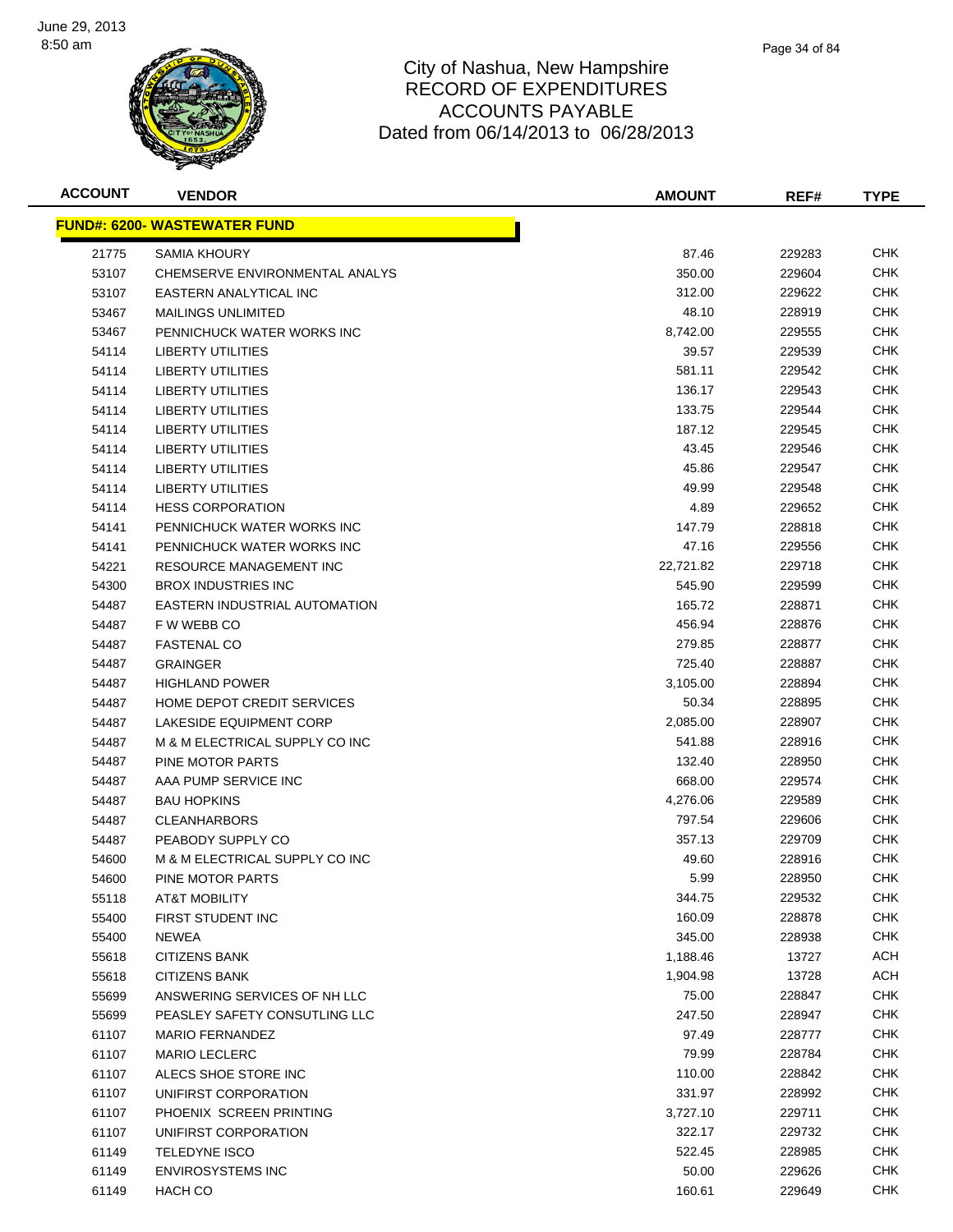

**ACCOUNT VENDOR AMOUNT REF# TYPE**

<u> 1999 - Jan Barat, politik eta pro</u>

|       | <u> FUND#: 6200- WASTEWATER FUND</u>             |              |        |            |
|-------|--------------------------------------------------|--------------|--------|------------|
| 61149 | <b><i>VWR INTERNATIONAL</i></b>                  | 690.36       | 229737 | <b>CHK</b> |
| 61156 | <b>BASF CORPORATION</b>                          | 4,739.04     | 229587 | <b>CHK</b> |
| 61156 | <b>JCI JONES CHEMICALS INC</b>                   | 10,895.39    | 229668 | <b>CHK</b> |
| 61310 | ALTERNATIVE VEHICLE SERVICE GR                   | 391.80       | 228853 | <b>CHK</b> |
| 71025 | <b>GRAINGER</b>                                  | 235.58       | 229644 | <b>CHK</b> |
| 71228 | <b>ESRI INC</b>                                  | 375.00       | 228875 | <b>CHK</b> |
| 71228 | PITNEY BOWES GLOBAL FIN SRVS                     | 323.58       | 229557 | <b>CHK</b> |
| 81300 | SIEMENS INDUSTRY INC                             | 52,550.00    | 229722 | <b>CHK</b> |
| 81500 | AAA PUMP SERVICE INC                             | 6,342.71     | 228835 | <b>CHK</b> |
| 81700 | THE TELEGRAPH                                    | 165.15       | 229564 | <b>CHK</b> |
| 81700 | UNION LEADER CORP                                | 368.55       | 229568 | <b>CHK</b> |
| 81700 | <b>IMTEK REPROGRAPHICS INC</b>                   | 926.75       | 229661 | <b>CHK</b> |
| 81700 | T BUCK CONSTRUCTION INC                          | 50.00        | 229728 | <b>CHK</b> |
| 81700 | <b>WRIGHT-PIERCE</b>                             | 66,742.15    | 229742 | <b>CHK</b> |
|       |                                                  |              |        |            |
|       | TOTAL FUND 6200 - WASTEWATER FUND                | \$202,524.13 |        |            |
|       |                                                  |              |        |            |
|       | <b>FUND#: 6500- PROPERTY &amp; CASUALTY FUND</b> |              |        |            |
| 54267 | STANLEY ELEVATOR CO INC                          | 4,151.28     | 228971 | <b>CHK</b> |
| 54267 | TREASURER STATE OF NH                            | 150.00       | 229565 | <b>CHK</b> |
| 55118 | AT&T MOBILITY                                    | 31.19        | 229532 | <b>CHK</b> |
| 55421 | <b>M &amp; N SPORTS LLC</b>                      | 441.45       | 228917 | <b>CHK</b> |
| 59207 | ASSOCIATED RADIOLOGISTS PA                       | 300.00       | 229246 | <b>CHK</b> |
| 59207 | COVENTRY HEALTH CARE WORKERS C                   | 793.04       | 229247 | <b>CHK</b> |
| 59207 | DARTMOUTH HITCHCOCK CLINIC                       | 676.00       | 229249 | <b>CHK</b> |
| 59207 | DEVINE MILLIMET & BRANCH PA                      | 945.24       | 229250 | <b>CHK</b> |
| 59207 | FOUR SEASONS ORTHOPAEDIC CTR P                   | 171.00       | 229251 | <b>CHK</b> |
| 59207 | <b>GREATER NASHUA EMERGENCY PHYS</b>             | 190.00       | 229253 | <b>CHK</b> |
| 59207 | INJURED WORKERS PHARMACY LLC                     | 140.99       | 229254 | <b>CHK</b> |
| 59207 | LEWIS PHYSICAL MEDICINE ASSOC                    | 874.00       | 229255 | <b>CHK</b> |
| 59207 | NH NEUROSPINE INSTITUTE                          | 905.00       | 229258 | <b>CHK</b> |
| 59207 | OCCUPATIONAL HEALTH CTRS SOUTH                   | 274.31       | 229259 | <b>CHK</b> |
| 59207 | STONERIVER PHARMACY SOLUTIONS                    | 800.40       | 229260 | <b>CHK</b> |
| 59207 | SURGI-CARE INC                                   | 1,415.00     | 229261 | <b>CHK</b> |
| 59207 | APPLE NASHUA LLC                                 | 296.00       | 229302 | <b>CHK</b> |
| 59207 | ASSOCIATED RADIOLOGISTS PA                       | 26.00        | 229303 | <b>CHK</b> |
| 59207 | COVENTRY HEALTH CARE WORKERS C                   | 180.90       | 229304 | <b>CHK</b> |
| 59207 | DARTMOUTH HITCHCOCK CLINIC                       | 1,791.89     | 229305 | <b>CHK</b> |
| 59207 | <b>ELLIOT HOSPITAL</b>                           | 1,038.40     | 229306 | <b>CHK</b> |
| 59207 | <b>FOUNDATION MEDICAL PARTNERS</b>               | 227.00       | 229307 | <b>CHK</b> |
| 59207 | GOTMAN, SCHULTHESS & STEERE PA                   | 249.20       | 229309 | <b>CHK</b> |
| 59207 | ORTHOPEDIC PHYSICAL THERAPY                      | 1,110.00     | 229311 | <b>CHK</b> |
| 59207 | SO NH REGIONAL MEDICAL CENTER                    | 1,939.09     | 229313 | <b>CHK</b> |
| 59207 | <b>ST JOSEPHS HOSPITAL</b>                       | 2,754.50     | 229314 | <b>CHK</b> |
| 59207 | STONERIVER PHARMACY SOLUTIONS                    | 1,294.19     | 229315 | <b>CHK</b> |
| 59225 | CULLENCOLLIMORE PLLC                             | 4,120.29     | 229248 | <b>CHK</b> |
| 59225 | PORTLAND GLASS                                   | 185.18       | 229312 | <b>CHK</b> |
| 59275 | DEVINE MILLIMET & BRANCH PA                      | 435.69       | 229250 | <b>CHK</b> |
|       |                                                  |              |        |            |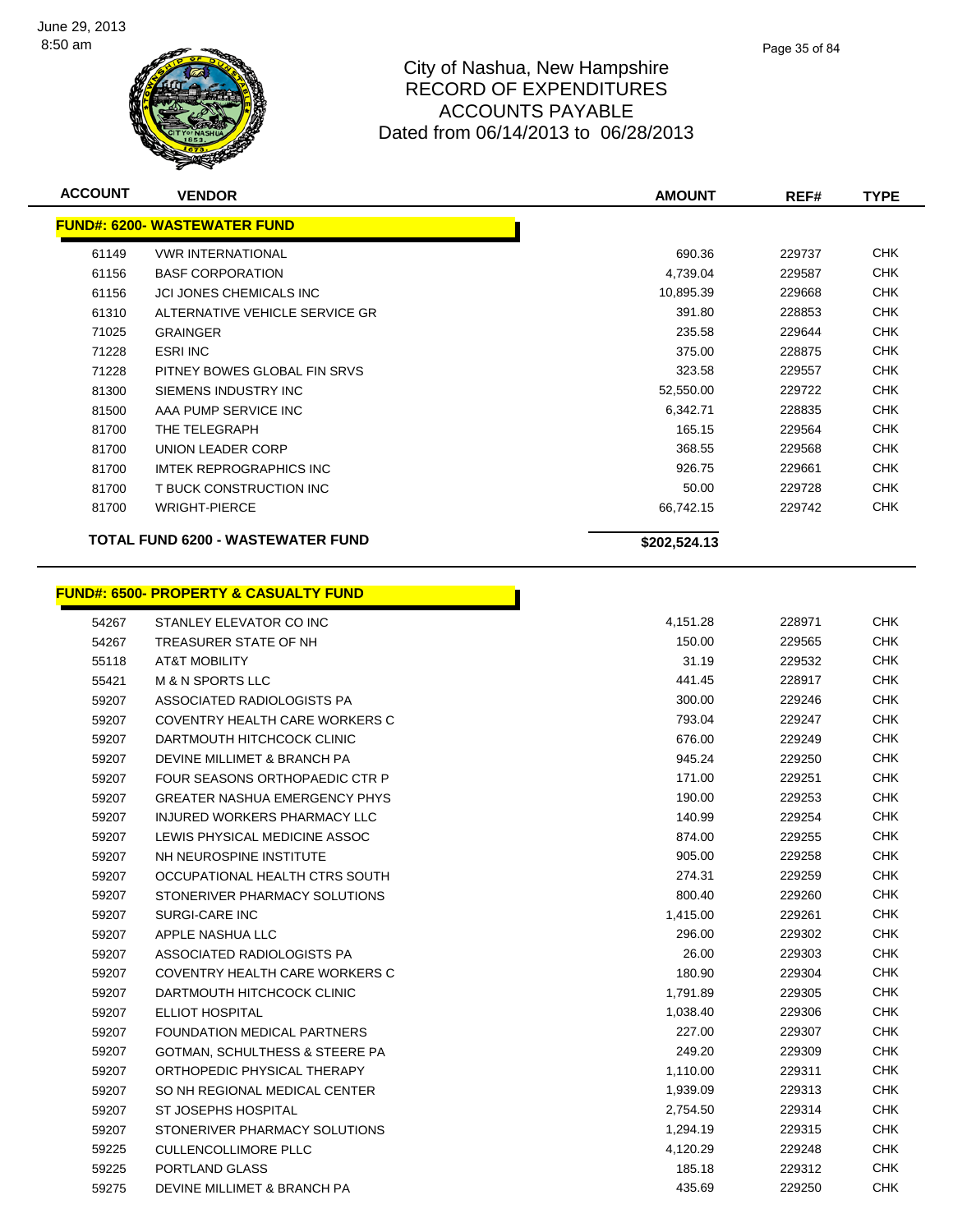

| <b>ACCOUNT</b>                                   | <b>VENDOR</b>                                       | <b>AMOUNT</b>  | REF#    | <b>TYPE</b> |
|--------------------------------------------------|-----------------------------------------------------|----------------|---------|-------------|
| <b>FUND#: 6500- PROPERTY &amp; CASUALTY FUND</b> |                                                     |                |         |             |
| 59275                                            | <b>MARK MANTONE</b>                                 | 700.00         | 229256  | <b>CHK</b>  |
| 59275                                            | <b>MICHAEL PINKHAM</b>                              | 325.00         | 229257  | <b>CHK</b>  |
| 59275                                            | <b>STEVE FRASCA</b>                                 | 185.00         | 229308  | <b>CHK</b>  |
| 59275                                            | MINUTEMAN TRUCKS INC                                | 4,018.28       | 229310  | <b>CHK</b>  |
| 59275                                            | <b>CHARLES AND CARISSA TRAIL</b>                    | 700.00         | 229316  | <b>CHK</b>  |
| 61192                                            | OCCUPATIONAL DRUG TESTING LLC                       | 600.00         | 228945  | <b>CHK</b>  |
|                                                  | TOTAL FUND 6500 - PROPERTY & CASUALTY FUND          | \$34,435.51    |         |             |
|                                                  | <b>FUND#: 6600- BENEFITS SELF INSURANCE FUND</b>    |                |         |             |
| 21505                                            | PROTECTIVE LIFE INSURANCE CO                        | 53.81          | 13722   | <b>ACH</b>  |
| 21516                                            | <b>BOSTON MUTUAL LIFE INSURANCE</b>                 | 11,429.04      | 13717   | <b>ACH</b>  |
| 21520                                            | SUN LIFE ASSURANCE CO OF CANAD                      | 4,149.39       | 13723   | <b>ACH</b>  |
| 21550                                            | HARVARD PILGRIM HEALTH CARE                         | 171,100.00     | 13718   | <b>ACH</b>  |
| 52809                                            | <b>CITIZENS BANK</b>                                | 195.95         | 9201324 | <b>ACH</b>  |
| 59014                                            | <b>ITT HARTFORD</b>                                 | 35,556.01      | 13720   | <b>ACH</b>  |
| 59165                                            | HM LIFE INSURANCE CO                                | 86,977.73      | 13719   | <b>ACH</b>  |
| 59500                                            | ANTHEM BCBS OF NE                                   | 100,839.90     | 13716   | <b>ACH</b>  |
| 59500                                            | HARVARD PILGRIM HEALTH CARE                         | 28,174.10      | 13718   | <b>ACH</b>  |
| 59500                                            | NORTHEAST DELTA DENTAL                              | 11,209.04      | 13721   | <b>ACH</b>  |
| 59507                                            | ANTHEM BCBS OF NE                                   | 52,801.38      | 13716   | <b>ACH</b>  |
| 59507                                            | ANTHEM BCBS OF NE                                   | 13,778.70      | 13750   | <b>ACH</b>  |
| 59507                                            | ANTHEM BCBS OF NE                                   | 510,708.46     | 13716   | ACH         |
| 59507                                            | ANTHEM BCBS OF NE                                   | 399,150.52     | 13750   | <b>ACH</b>  |
| 59507                                            | ANTHEM BCBS OF NE                                   | 50,731.66      | 13716   | <b>ACH</b>  |
| 59507                                            | ANTHEM BCBS OF NE                                   | 33,780.23      | 13750   | <b>ACH</b>  |
| 59507                                            | HARVARD PILGRIM HEALTH CARE                         | 92,038.95      | 13718   | <b>ACH</b>  |
| 59507                                            | HARVARD PILGRIM HEALTH CARE                         | 117,218.53     | 13753   | <b>ACH</b>  |
| 59525                                            | NORTHEAST DELTA DENTAL                              | 18,019.45      | 13721   | <b>ACH</b>  |
| 59525                                            | NORTHEAST DELTA DENTAL                              | 22,291.08      | 13754   | <b>ACH</b>  |
|                                                  | TOTAL FUND 6600 - BENEFITS SELF INSURANCE FUND      | \$1,760,203.93 |         |             |
|                                                  | <u> FUND#: 7020- UAW EDUCATIONAL ASSISTANCE</u>     |                |         |             |
| 51607                                            | RACHAEL LAVOIE                                      | 1,410.75       | 228783  | <b>CHK</b>  |
|                                                  | <b>TOTAL FUND 7020 - UAW EDUCATIONAL ASSISTANCE</b> | \$1,410.75     |         |             |
|                                                  | <b>FUND#: 7050- HOLMAN STADIUM IMPROVEMNTS ETF</b>  |                |         |             |
|                                                  |                                                     |                |         |             |
| 54280                                            | NASHUA WALLPAPER & PAINT CO                         | 294.55         | 229690  | <b>CHK</b>  |
| 54280                                            | PARTAC PEAT CORPORATION                             | 485.50         | 229708  | CHK         |
| 61299                                            | UNITED SITE SERVICES NORTHEAST                      | 109.94         | 229734  | <b>CHK</b>  |
|                                                  | TOTAL FUND 7050 - HOLMAN STADIUM IMPROVEMNTS ETF    | \$889.99       |         |             |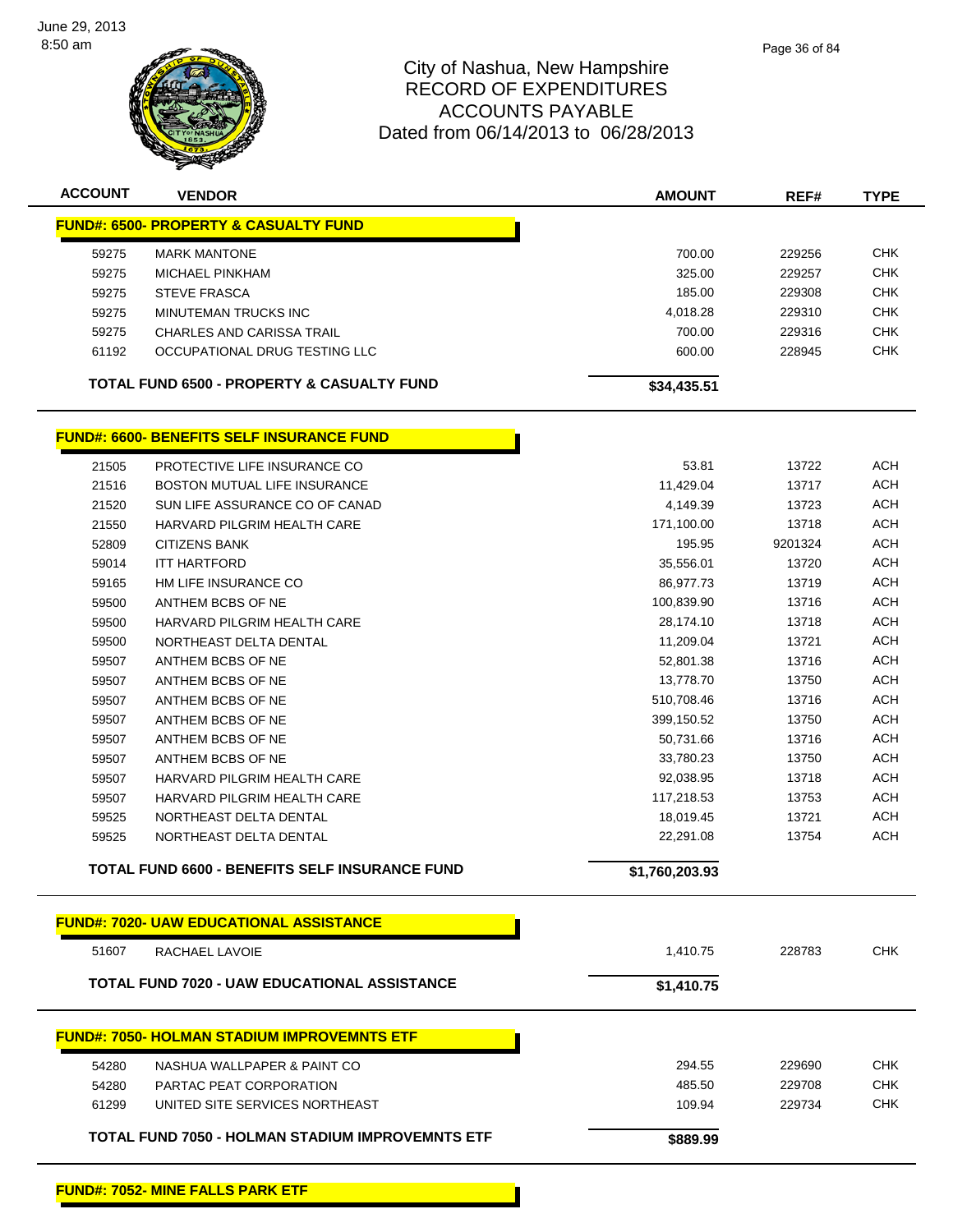

# City of Nashua, New Hampshire RECORD OF EXPENDITURES ACCOUNTS PAYABLE Dated from 06/14/2013 to 06/28/2013

| <b>ACCOUNT</b> | <b>VENDOR</b>                                          | <b>AMOUNT</b>    | REF#             | <b>TYPE</b>       |
|----------------|--------------------------------------------------------|------------------|------------------|-------------------|
|                | <b>FUND#: 7052- MINE FALLS PARK ETF</b>                |                  |                  |                   |
| 54280          | UNITED SITE SERVICES NORTHEAST                         | 109.94           | 229734           | <b>CHK</b>        |
|                | <b>TOTAL FUND 7052 - MINE FALLS PARK ETF</b>           | \$109.94         |                  |                   |
|                | <b>FUND#: 7506- ETF CONTRIB-WOODLAWN CEMETERY</b>      |                  |                  |                   |
| 61299          | <b>HARDY DORIC INC</b>                                 | 390.00           | 229650           | <b>CHK</b>        |
| 71999          | <b>CAP WORLD</b>                                       | 1,349.00         | 228771           | <b>CHK</b>        |
|                | <b>TOTAL FUND 7506 - ETF CONTRIB-WOODLAWN CEMETERY</b> | \$1,739.00       |                  |                   |
|                | <b>FUND#: 7526- CHAIRMAN FUND-BOARD OF HEALTH</b>      |                  |                  |                   |
| 61910          | PETTY CASH                                             | 117.48           | 228792           | <b>CHK</b>        |
|                | TOTAL FUND 7526 - CHAIRMAN FUND-BOARD OF HEALTH        | \$117.48         |                  |                   |
|                | <b>FUND#: 7551- P&amp;R-SUMMERFUN</b>                  |                  |                  |                   |
| 55650          | AMERICAN LEGION BAND                                   | 600.00           | 229583           | <b>CHK</b>        |
|                | <b>TOTAL FUND 7551 - P&amp;R-SUMMERFUN</b>             | \$600.00         |                  |                   |
|                | <b>FUND#: 7565- SCHOOL RELATED PROGRAMS-ETF</b>        |                  |                  |                   |
| 55690          | FIRST STUDENT INC                                      | 255.21           | 229075           | <b>CHK</b>        |
| 61299<br>61299 | <b>BOB'S PIZZA</b><br>PRO SALES                        | 100.00<br>285.00 | 229036<br>229163 | <b>CHK</b><br>CHK |
|                | <b>TOTAL FUND 7565 - SCHOOL RELATED PROGRAMS-ETF</b>   | \$640.21         |                  |                   |
|                | <b>FUND#: 8001- PINEWOOD CEMETERY PERP-CARE</b>        |                  |                  |                   |
| 10684          | NATIONAL FINANCIAL SERVICE LLC                         | 150.00           | 228811           | <b>CHK</b>        |
|                | <b>TOTAL FUND 8001 - PINEWOOD CEMETERY PERP-CARE</b>   | \$150.00         |                  |                   |
|                | <b>FUND#: 8007- EDGEWOOD CEMETERY PERP-CARE</b>        |                  |                  |                   |
| 10640          | TD BANK ACCT#664854015                                 | 20,770.00        | 228983           | <b>CHK</b>        |
|                | <b>TOTAL FUND 8007 - EDGEWOOD CEMETERY PERP-CARE</b>   | \$20,770.00      |                  |                   |
|                | <b>FUND#: 8010- EDGEWOOD CEMETERY FLOWER FUND</b>      |                  |                  |                   |
| 10644          | TD BANK ACCT#664855012                                 | 300.00           | 228984           | <b>CHK</b>        |
|                | TOTAL FUND 8010 - EDGEWOOD CEMETERY FLOWER FUND        | \$300.00         |                  |                   |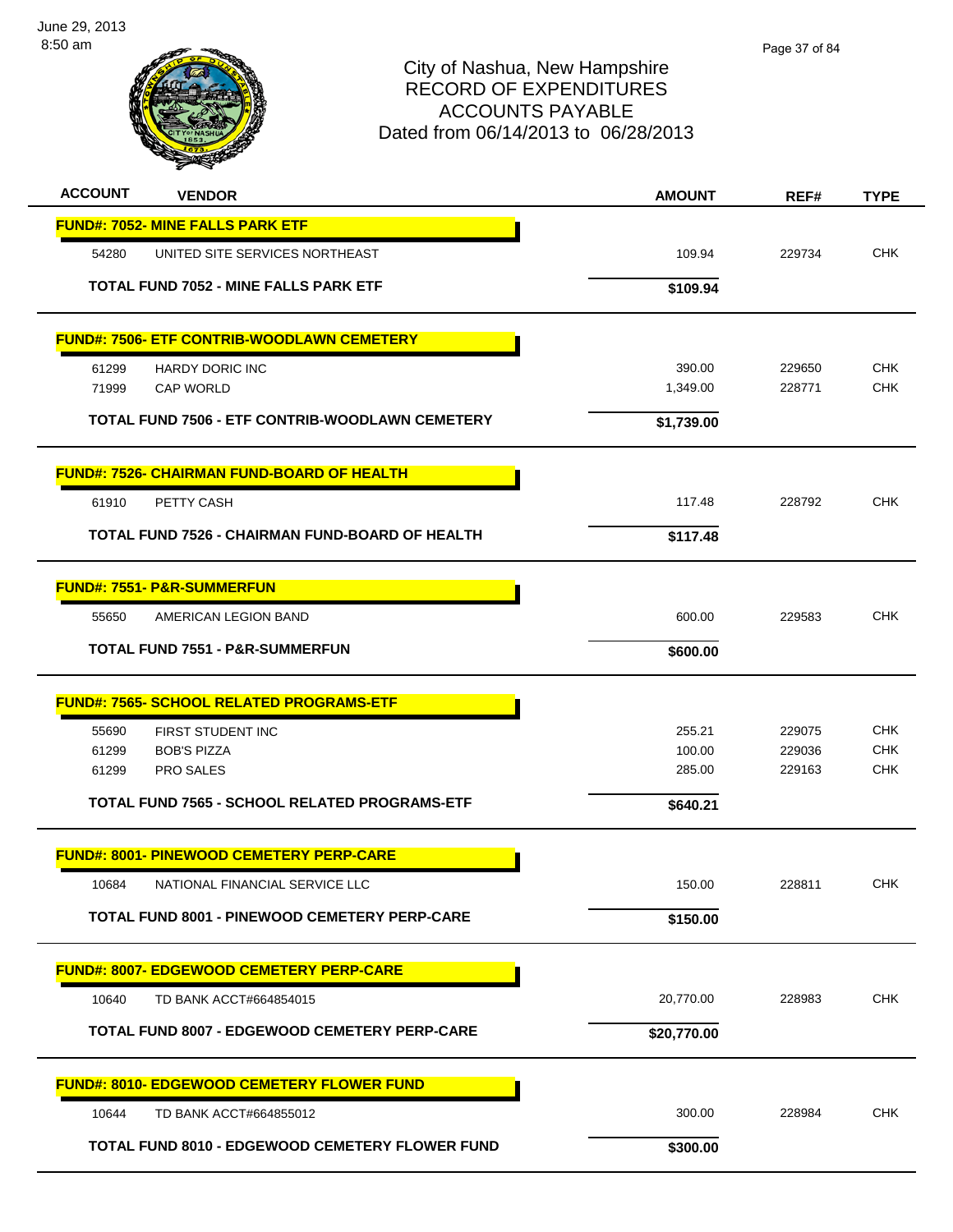



# City of Nashua, New Hampshire RECORD OF EXPENDITURES ACCOUNTS PAYABLE Dated from 06/14/2013 to 06/28/2013

| <b>ACCOUNT</b> | <b>VENDOR</b>                                        | <b>AMOUNT</b> | REF#   | <b>TYPE</b> |
|----------------|------------------------------------------------------|---------------|--------|-------------|
|                | <b>FUND#: 8014- SUBURBAN CEMETERY PERP-CARE</b>      |               |        |             |
| 10628          | TD BANK ACCT#663492015                               | 2,000.00      | 228982 | <b>CHK</b>  |
|                | <b>TOTAL FUND 8014 - SUBURBAN CEMETERY PERP-CARE</b> | \$2,000.00    |        |             |
|                | <b>FUND#: 8063- LIBRARY-HENRY STEARNS FUND</b>       |               |        |             |
| 61807          | BAKER & TAYLOR, INC                                  | 3,505.93      | 228855 | <b>CHK</b>  |
| 61807          | <b>INGRAM LIBRARY SERVICES</b>                       | 103.52        | 228898 | <b>CHK</b>  |
| 61807          | PERMA-BOUND                                          | 674.63        | 228949 | <b>CHK</b>  |
| 61807          | <b>BAKER &amp; TAYLOR, INC</b>                       | 586.15        | 229586 | <b>CHK</b>  |
| 61807          | <b>GALE GROUP INC</b>                                | 512.80        | 229638 | <b>CHK</b>  |
| 61807          | <b>INGRAM LIBRARY SERVICES</b>                       | 392.96        | 229664 | <b>CHK</b>  |
| 61807          | PERMA-BOUND                                          | 22.92         | 229710 | <b>CHK</b>  |
|                | <b>TOTAL FUND 8063 - LIBRARY-HENRY STEARNS FUND</b>  | \$5,798.91    |        |             |
|                |                                                      |               |        |             |
|                | <b>FUND#: 8090- MOSES HUNT LECTURE FUND</b>          |               |        |             |
| 55654          | SYMPHONY NEW HAMPSHIRE                               | 1,500.00      | 228768 | <b>CHK</b>  |
|                | <b>TOTAL FUND 8090 - MOSES HUNT LECTURE FUND</b>     | \$1,500.00    |        |             |
|                | <b>FUND#: 8092- IRA HARRIS LECTURE FUND</b>          |               |        |             |
| 55654          | SYMPHONY NEW HAMPSHIRE                               | 1,115.00      | 228768 | <b>CHK</b>  |
|                | <b>TOTAL FUND 8092 - IRA HARRIS LECTURE FUND</b>     | \$1,115.00    |        |             |
|                |                                                      |               |        |             |
|                | <b>FUND#: 8607- VIRGINIA HOLT DUNLAP AWARD</b>       |               |        |             |
| 68370          | <b>ELIZABETH DION</b>                                | 15.00         | 229243 | CHK         |
|                | <b>TOTAL FUND 8607 - VIRGINIA HOLT DUNLAP AWARD</b>  | \$15.00       |        |             |
|                | <b>FUND#: 8618- OLLA HOLT DUNLAP AWARD</b>           |               |        |             |
|                |                                                      |               |        |             |
| 68370          | <b>AMY TOLEDO</b>                                    | 15.00         | 229242 | <b>CHK</b>  |
|                | TOTAL FUND 8618 - OLLA HOLT DUNLAP AWARD             | \$15.00       |        |             |
|                |                                                      |               |        |             |

**Grand Total:**

**\$7,464,942.21**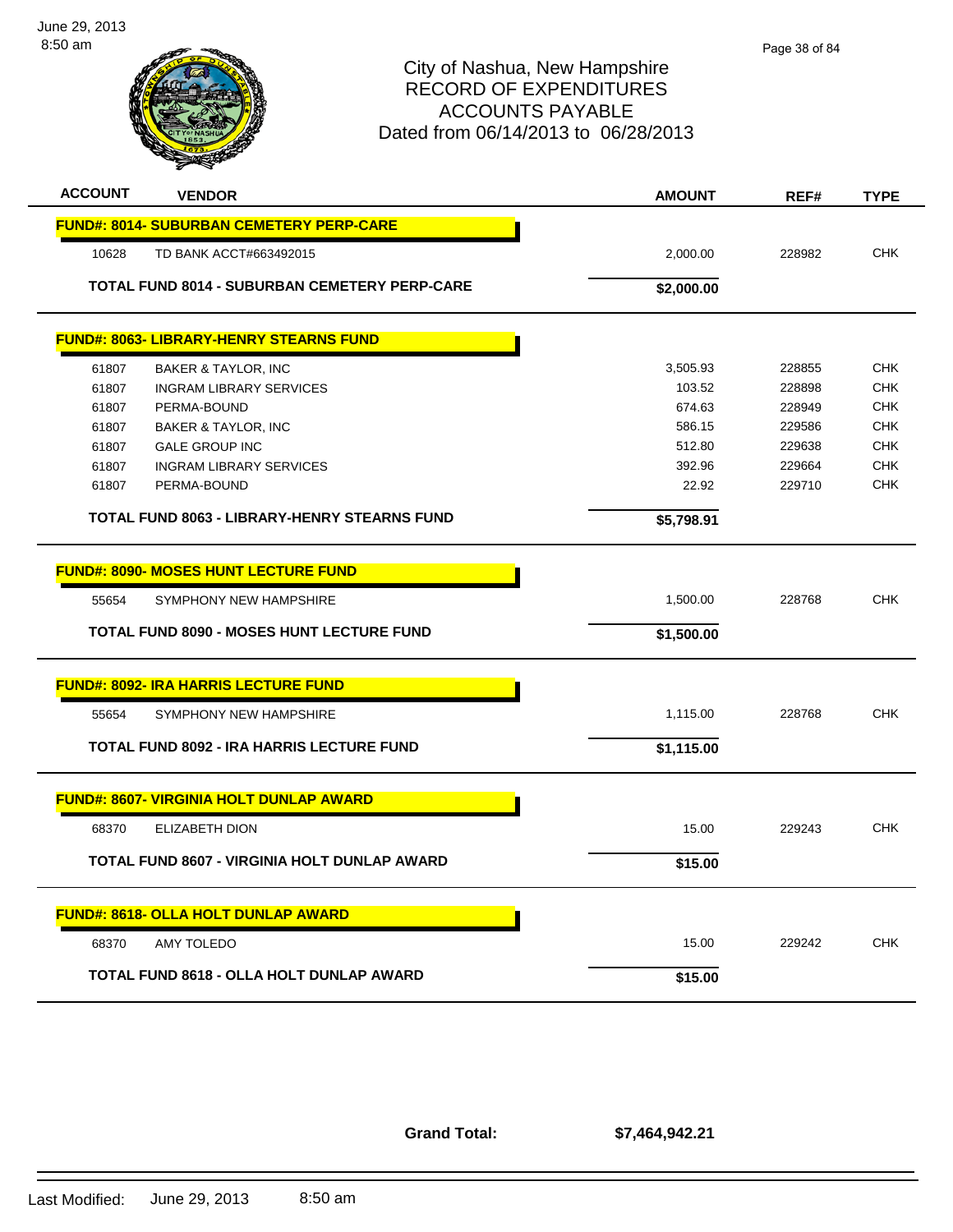

|                                   | <b>PAY DATE</b>                      | <b>DESCRIPTION</b>                                               | <b>AMOUNT</b>        |
|-----------------------------------|--------------------------------------|------------------------------------------------------------------|----------------------|
| <b>FUND#: 1000 - GENERAL FUND</b> |                                      |                                                                  |                      |
| 101<br><b>MAYOR</b>               |                                      |                                                                  |                      |
| 6/20/13                           | 51100                                | <b>CITIZEN SERVICES DIRECTOR</b>                                 | 903.15               |
| 6/27/13                           | 51100                                | <b>CITIZEN SERVICES DIRECTOR</b>                                 | 903.15               |
| 6/20/13                           | 51100                                | EXECUTIVE SECRETARY AA                                           | 877.27               |
| 6/27/13                           | 51100                                | EXECUTIVE SECRETARY AA                                           | 877.27               |
| 6/20/13                           | 51100                                | HUNT BUILDING ADMINISTRATOR                                      | 401.15               |
| 6/27/13                           | 51100                                | HUNT BUILDING ADMINISTRATOR                                      | 401.15               |
| 6/20/13                           | 51100                                | RESOURCE COORDINATOR                                             | 593.84               |
| 6/27/13                           | 51100                                | <b>RESOURCE COORDINATOR</b>                                      | 565.56               |
| 6/20/13                           | 51100                                | SECRETARY RECEPTIONIST                                           | 233.30               |
| 6/20/13                           | 51200                                | <b>COMMUNICATIONS DIRECTOR</b>                                   | 413.87               |
| 6/27/13                           | 51200                                | <b>COMMUNICATIONS DIRECTOR</b>                                   | 413.86               |
| 6/27/13                           | 51400                                | <b>WAGES TEMP-SEASONAL</b>                                       | 240.37               |
| 6/20/13                           | 51500                                | <b>MAYOR</b>                                                     | 2,068.36             |
| 6/27/13                           | 51500                                | <b>MAYOR</b>                                                     | 2,068.36             |
| 6/27/13                           | 55118                                | TELEPHONE-CELLULAR                                               | 50.00                |
| <b>TOTAL 101 - MAYOR</b>          |                                      |                                                                  | \$11,010.66          |
|                                   |                                      |                                                                  |                      |
| 102                               | <b>BOARD OF ALDERMEN</b>             |                                                                  |                      |
| 6/20/13<br>6/27/13                | 51100<br>51100                       | ALDERMANIC LEGISLATION MANAGER<br>ALDERMANIC LEGISLATION MANAGER | 1,324.89<br>1,324.88 |
|                                   |                                      |                                                                  |                      |
|                                   |                                      |                                                                  |                      |
|                                   | <b>TOTAL 102 - BOARD OF ALDERMEN</b> |                                                                  | \$2,649.77           |
|                                   |                                      |                                                                  |                      |
| <b>LEGAL</b><br>103               |                                      |                                                                  | 1,324.88             |
| 6/20/13                           | 51100                                | ASSISTANT CORP COUNSEL                                           |                      |
| 6/27/13                           | 51100                                | ASSISTANT CORP COUNSEL                                           | 1,324.88             |
| 6/20/13                           | 51100                                | DEPUTY CORPORATION COUNSEL<br>DEPUTY CORPORATION COUNSEL         | 4,049.83<br>4,049.83 |
| 6/27/13                           | 51100                                |                                                                  |                      |
| 6/20/13                           | 51100                                | LEGAL ASSISTANT                                                  | 1,793.60             |
| 6/27/13<br>6/27/13                | 51100<br>55118                       | <b>LEGAL ASSISTANT</b><br>TELEPHONE-CELLULAR                     | 1,793.61<br>100.00   |
| <b>TOTAL 103 - LEGAL</b>          |                                      |                                                                  | \$14,436.63          |
|                                   |                                      |                                                                  |                      |
| <b>CITI-STAT</b><br>105           |                                      |                                                                  |                      |
| 6/20/13                           | 51100                                | <b>DIRECTOR CITISTAT</b>                                         | 1,485.68             |
| 6/27/13                           | 51100                                | DIRECTOR CITISTAT                                                | 1,485.68             |
| 6/20/13                           | 51100                                | <b>OPERATIONS ANALYST</b>                                        | 690.84               |
| 6/27/13                           | 51100                                | OPERATIONS ANALYST                                               | 690.84               |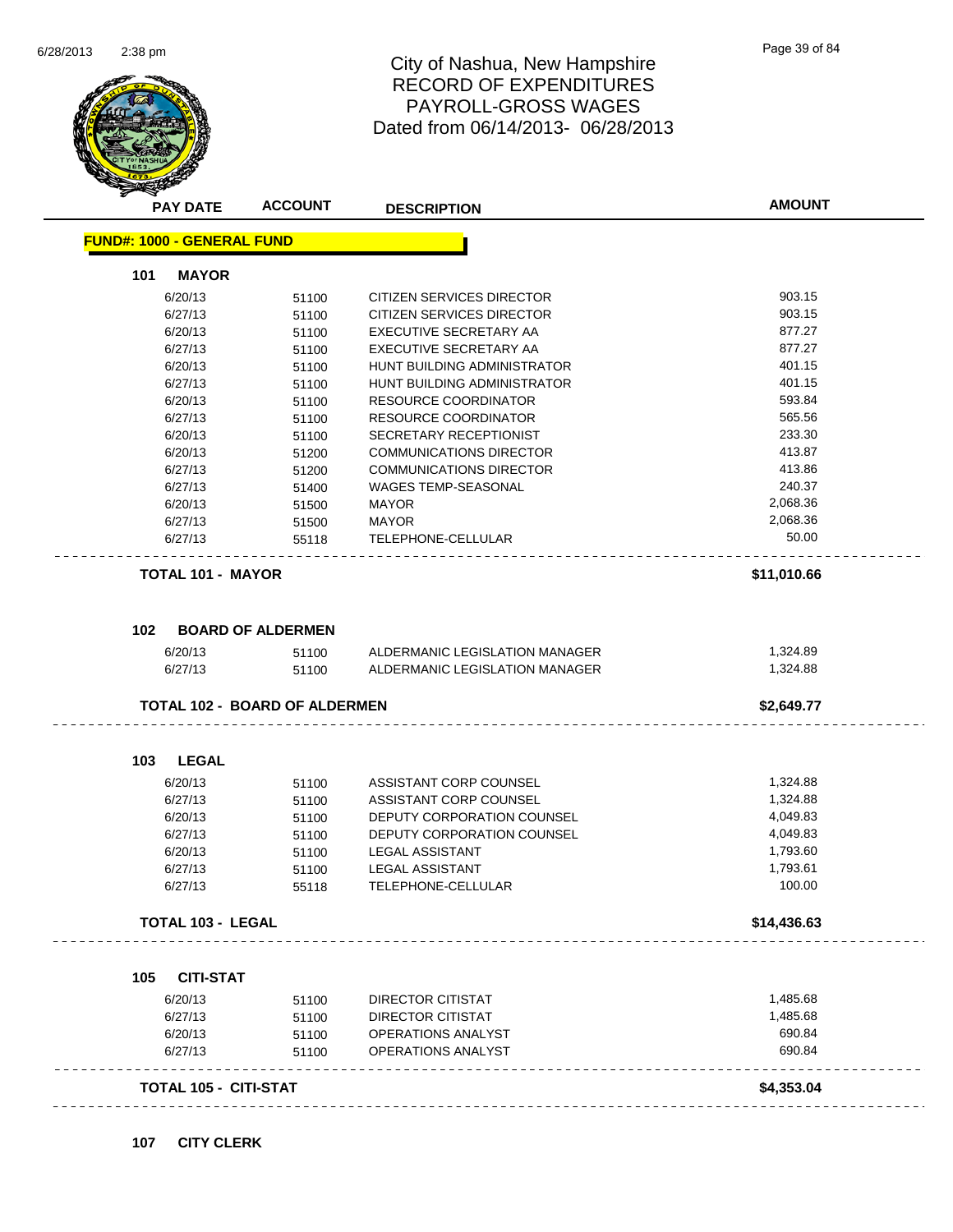

|                                   | <b>ACCOUNT</b>                       | <b>DESCRIPTION</b>                                         | <b>AMOUNT</b>        |
|-----------------------------------|--------------------------------------|------------------------------------------------------------|----------------------|
| <b>FUND#: 1000 - GENERAL FUND</b> |                                      |                                                            |                      |
| 107<br><b>CITY CLERK</b>          |                                      |                                                            |                      |
| 6/20/13                           | 51100                                | <b>CITY CLERK</b>                                          | 1,720.02             |
| 6/27/13                           | 51100                                | <b>CITY CLERK</b>                                          | 1,720.02             |
| 6/20/13                           | 51100                                | <b>CLERK VITAL RECORDS II</b>                              | 2,048.10             |
| 6/27/13                           | 51100                                | <b>CLERK VITAL RECORDS II</b>                              | 3,610.63             |
| 6/20/13                           | 51100                                | DEPUTY CITY CLERK                                          | 1,331.47             |
| 6/27/13                           | 51100                                | DEPUTY CITY CLERK                                          | 1,331.47             |
| 6/20/13                           | 51100                                | DEPUTY VOTER REG ASST CITY CLK                             | 780.97               |
| 6/27/13                           | 51100                                | DEPUTY VOTER REG ASST CITY CLK                             | 780.97               |
| 6/27/13                           | 51512                                | <b>WAGES APPOINTED OFFICIALS</b>                           | 393.75               |
| <b>TOTAL 107 - CITY CLERK</b>     |                                      |                                                            | \$13,717.40          |
| 111                               | <b>HUMAN RESOURCES</b>               |                                                            |                      |
| 6/20/13                           | 51100                                | <b>HR ANALYST</b>                                          | 985.56               |
| 6/27/13                           | 51100                                | <b>HR ANALYST</b>                                          | 985.56               |
| 6/20/13                           | 51100                                | HR SPEC                                                    | 809.99               |
| 6/27/13                           | 51100                                | HR SPEC                                                    | 809.98               |
| 6/20/13                           | 51100                                | <b>HUMAN RESOURCES DIRECTOR</b>                            | 1,501.75             |
| 6/27/13                           | 51100                                | <b>HUMAN RESOURCES DIRECTOR</b>                            | 1,501.75             |
| 6/20/13                           |                                      | HR GENERALIST PT                                           | 247.13               |
| 6/27/13                           | 51200<br>51200                       | HR GENERALIST PT                                           | 247.15               |
|                                   |                                      |                                                            |                      |
|                                   | <b>TOTAL 111 - HUMAN RESOURCES</b>   |                                                            | \$7,088.87           |
|                                   |                                      |                                                            |                      |
| 115                               | <b>CITYWIDE PENSIONS</b>             |                                                            |                      |
| 6/27/13                           | 52120                                | PENSION DISTRIBUTIONS                                      | 100.00               |
|                                   | <b>TOTAL 115 - CITYWIDE PENSIONS</b> |                                                            | \$100.00             |
| 122                               | <b>INFORMATION TECHNOLOGY</b>        |                                                            |                      |
|                                   |                                      |                                                            | 649.33               |
| 6/20/13                           | 51100                                | <b>ADMIN ASSISTANT II</b>                                  |                      |
| 6/27/13                           | 51100                                | ADMIN ASSISTANT II                                         | 649.34               |
| 6/20/13                           | 51100                                | ERP SYSTEM ADMIN DBA                                       | 1,575.28             |
| 6/27/13                           | 51100                                | ERP SYSTEM ADMIN DBA                                       | 1,575.28             |
| 6/20/13                           | 51100                                | INTER INTRA APPL DEV PROJ LDR                              | 1,533.61             |
| 6/27/13                           | 51100                                | INTER INTRA APPL DEV PROJ LDR                              | 1,533.61             |
| 6/20/13                           | 51100                                | INTERNET INTRANET APPL DEV                                 | 1,430.60             |
| 6/27/13                           | 51100                                | INTERNET INTRANET APPL DEV                                 | 1,430.60             |
| 6/20/13                           | 51100                                | IT APPLICATIONS ANALYST                                    | 1,148.55             |
| 6/27/13                           | 51100                                | IT APPLICATIONS ANALYST                                    | 1,120.53             |
| 6/20/13                           | 51100                                | IT DIVISION DIRECTOR                                       | 1,929.25             |
| 6/27/13                           | 51100                                | IT DIVISION DIRECTOR                                       | 1,929.25             |
| 6/20/13                           | 51100                                | IT INFRASTRUCTURE ANALYST                                  | 1,170.17             |
| 6/27/13<br>6/20/13                | 51100<br>51100                       | IT INFRASTRUCTURE ANALYST<br>IT INFRASTRUCTURE TEAM LEADER | 1,170.17<br>1,674.48 |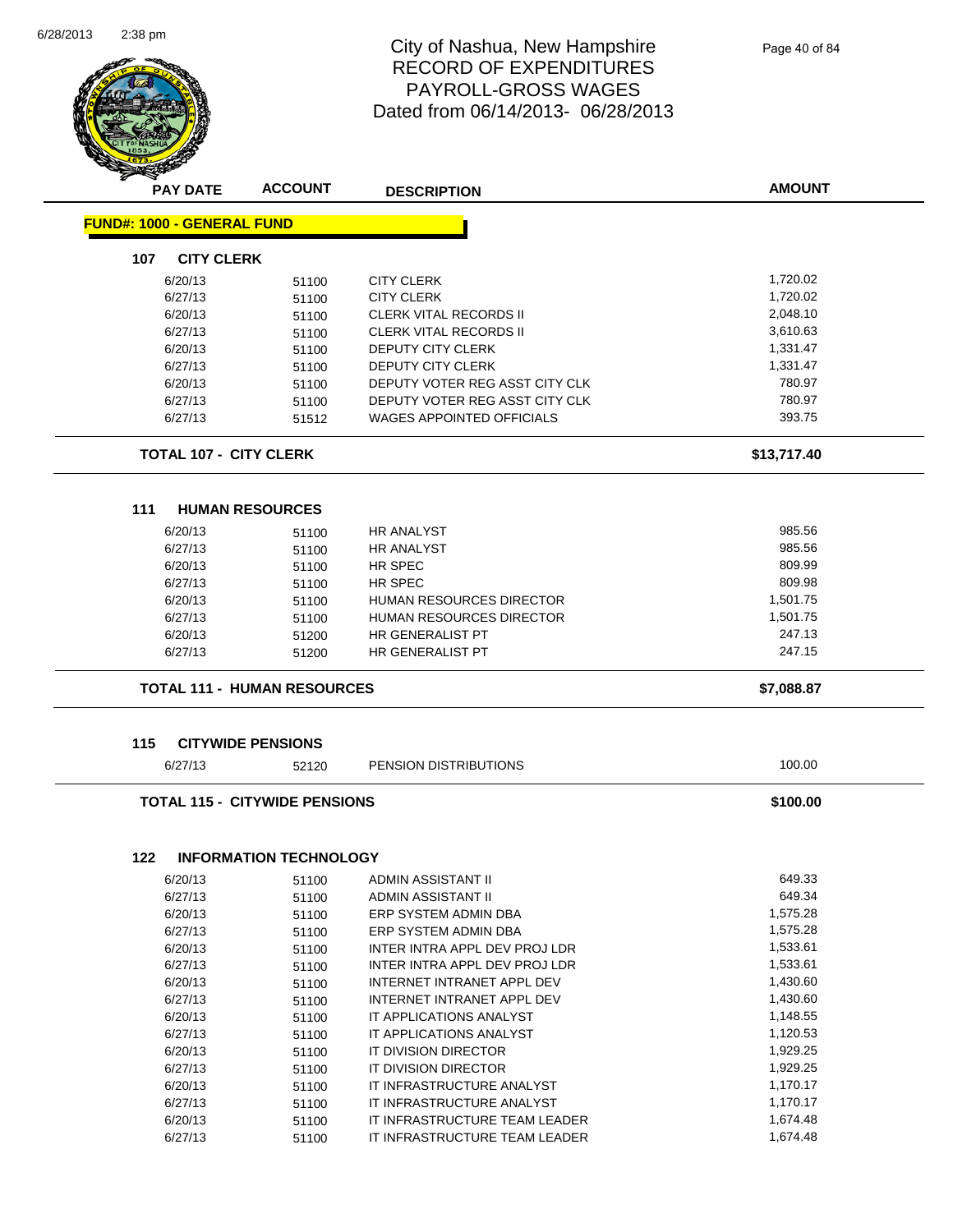

| ≖<br><b>PAY DATE</b>              | <b>ACCOUNT</b>                | <b>DESCRIPTION</b>            | <b>AMOUNT</b> |
|-----------------------------------|-------------------------------|-------------------------------|---------------|
| <b>FUND#: 1000 - GENERAL FUND</b> |                               |                               |               |
| 122                               | <b>INFORMATION TECHNOLOGY</b> |                               |               |
| 6/20/13                           | 51100                         | SYSTEMS ADM DATABASE ADM      | 1,579.54      |
| 6/27/13                           | 51100                         | SYSTEMS ADM DATABASE ADM      | 1,579.54      |
| 6/20/13                           | 51100                         | TECHNICAL SPEC II NET SUPPORT | 2,264.69      |
| 6/27/13                           | 51100                         | TECHNICAL SPEC II NET SUPPORT | 2,264.68      |
| 6/20/13                           | 51100                         | TECHNICAL SPEC III            | 1,411.68      |
| 6/27/13                           | 51100                         | TECHNICAL SPEC III            | 1,411.68      |
| 6/20/13                           | 51100                         | <b>WEB DESIGNER</b>           | 618.01        |
| 6/27/13                           | 51100                         | <b>WEB DESIGNER</b>           | 618.01        |
| 6/20/13                           | 51300                         | OVERTIME-REGULAR              | 23.18         |
| 6/27/13                           | 51300                         | OVERTIME-REGULAR              | 39.90         |
| 6/27/13                           | 55118                         | TELEPHONE-CELLULAR            | 250.00        |

**TOTAL 122 - INFORMATION TECHNOLOGY \$34,255.44**

#### **126 FINANCIAL SERVICES**

| 6/20/13 | 51100 | <b>ACCOUNTANT</b>                     | 876.56   |
|---------|-------|---------------------------------------|----------|
| 6/27/13 | 51100 | <b>ACCOUNTANT</b>                     | 876.56   |
| 6/20/13 | 51100 | ACCOUNTING COMPLIANCE MGR             | 1,042.55 |
| 6/27/13 | 51100 | ACCOUNTING COMPLIANCE MGR             | 1,042.55 |
| 6/20/13 | 51100 | ACCOUNTS PAYABLE COORDINATOR          | 2,034.82 |
| 6/27/13 | 51100 | ACCOUNTS PAYABLE COORDINATOR          | 2,034.81 |
| 6/20/13 | 51100 | ACCOUNTS PAYABLE SUPV                 | 903.15   |
| 6/27/13 | 51100 | <b>ACCOUNTS PAYABLE SUPV</b>          | 903.15   |
| 6/20/13 | 51100 | ADMINISTRATIVE ASSISTANT I            | 646.79   |
| 6/27/13 | 51100 | ADMINISTRATIVE ASSISTANT I            | 646.79   |
| 6/20/13 | 51100 | <b>CFO COMPTROLLER</b>                | 1,941.86 |
| 6/27/13 | 51100 | <b>CFO COMPTROLLER</b>                | 1,941.86 |
| 6/20/13 | 51100 | <b>COMPENSATION MANAGER</b>           | 1,489.36 |
| 6/27/13 | 51100 | <b>COMPENSATION MANAGER</b>           | 1,489.36 |
| 6/20/13 | 51100 | DEP TREASURER TAX COLLECTOR           | 1,045.14 |
| 6/27/13 | 51100 | DEP TREASURER TAX COLLECTOR           | 1,045.14 |
| 6/20/13 | 51100 | <b>FINANCE AND ADMIN MANAGER</b>      | 723.20   |
| 6/27/13 | 51100 | <b>FINANCE AND ADMIN MANAGER</b>      | 723.20   |
| 6/20/13 | 51100 | FINANCIAL MANAGER GENERAL GOVT        | 1,328.18 |
| 6/27/13 | 51100 | FINANCIAL MANAGER GENERAL GOVT        | 1,328.18 |
| 6/20/13 | 51100 | <b>FINANCIAL SERVICES COORDINATOR</b> | 909.84   |
| 6/27/13 | 51100 | <b>FINANCIAL SERVICES COORDINATOR</b> | 909.84   |
| 6/20/13 | 51100 | <b>MOTOR VEHICLE COORDINATOR</b>      | 646.80   |
| 6/27/13 | 51100 | MOTOR VEHICLE COORDINATOR             | 646.79   |
| 6/20/13 | 51100 | MV CLERK II REGISTRATION              | 632.00   |
| 6/27/13 | 51100 | MV CLERK II REGISTRATION              | 632.00   |
| 6/20/13 | 51100 | PAYROLL ANALYST II                    | 1,746.70 |
| 6/27/13 | 51100 | <b>PAYROLL ANALYST II</b>             | 1,746.69 |
| 6/20/13 | 51100 | REVENUE ACCOUNTS SPEC                 | 808.65   |
| 6/27/13 | 51100 | REVENUE ACCOUNTS SPEC                 | 808.65   |
| 6/20/13 | 51100 | <b>REVENUE COORDINATOR</b>            | 1,020.46 |
| 6/27/13 | 51100 | <b>REVENUE COORDINATOR</b>            | 1,020.46 |
| 6/20/13 | 51100 | SENIOR FINANCIAL ANALYST              | 1,078.17 |
| 6/27/13 | 51100 | SENIOR FINANCIAL ANALYST              | 1,078.17 |
| 6/20/13 | 51100 | <b>SUPV VEHICLE REGISTRATION</b>      | 985.56   |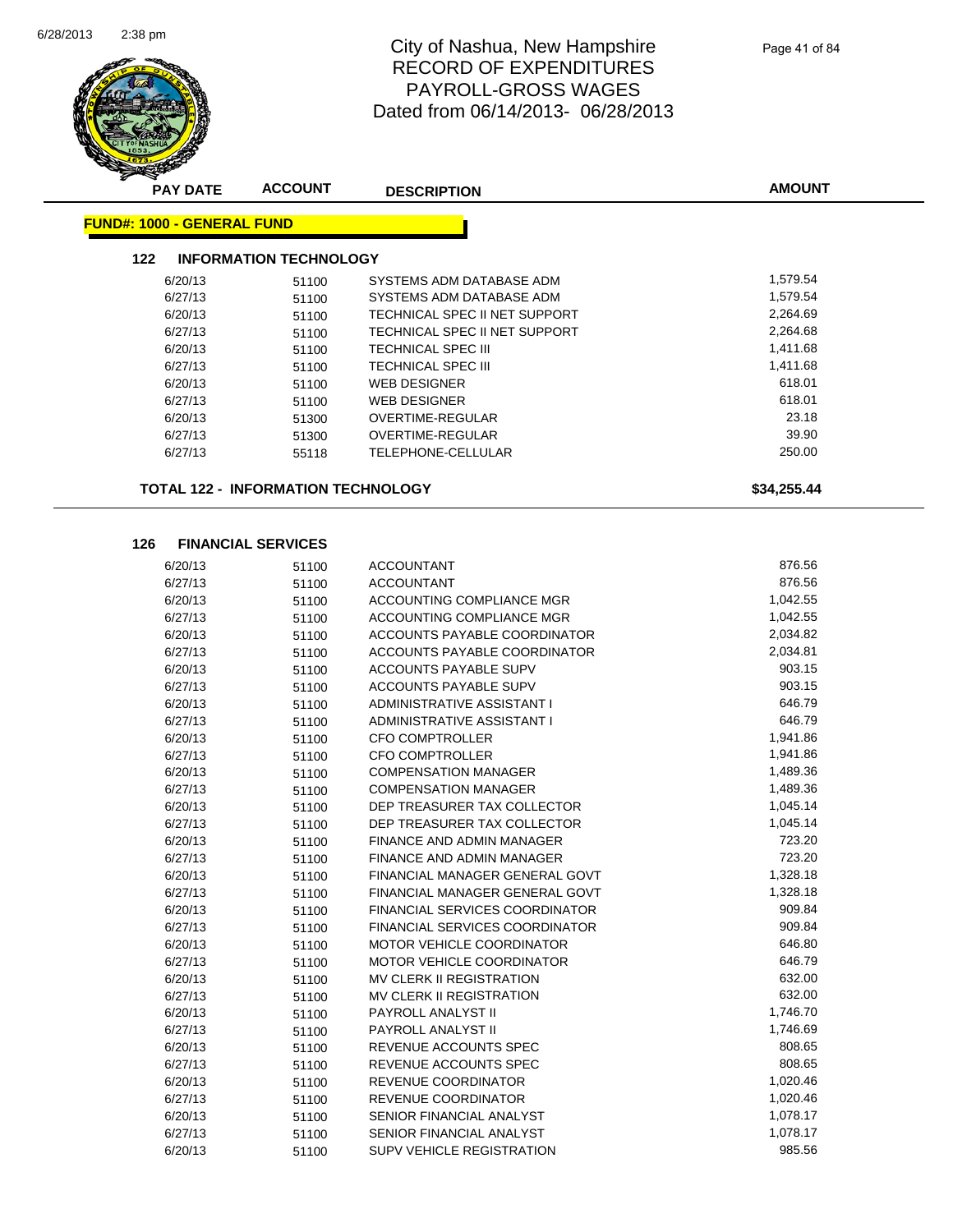Ē,



| <b>PAY DATE</b>                   | <b>ACCOUNT</b>                        | <b>DESCRIPTION</b>                | <b>AMOUNT</b> |
|-----------------------------------|---------------------------------------|-----------------------------------|---------------|
| <b>FUND#: 1000 - GENERAL FUND</b> |                                       |                                   |               |
| 126                               | <b>FINANCIAL SERVICES</b>             |                                   |               |
| 6/27/13                           | 51100                                 | <b>SUPV VEHICLE REGISTRATION</b>  | 985.56        |
| 6/20/13                           | 51100                                 | TREASURER TAX COLLECTOR           | 1,720.02      |
| 6/27/13                           | 51100                                 | TREASURER TAX COLLECTOR           | 1,720.02      |
| 6/20/13                           | 51100                                 | <b>VEHICLE REGISTRATION CLERK</b> | 1,086.16      |
| 6/27/13                           | 51100                                 | <b>VEHICLE REGISTRATION CLERK</b> | 1,086.16      |
| 6/20/13                           | 51200                                 | <b>ACCOUNTING TEMP</b>            | 540.00        |
| 6/27/13                           | 51200                                 | <b>ACCOUNTING TEMP</b>            | 540.00        |
| 6/22/13                           | 51200                                 | ADMINISTRATIVE ASSISTANT I        | 0.00          |
| 6/20/13                           | 51300                                 | OVERTIME-REGULAR                  | 71.36         |
| 6/27/13                           | 51300                                 | OVERTIME-REGULAR                  | 144.77        |
| 6/27/13                           | 55118                                 | TELEPHONE-CELLULAR                | 100.00        |
|                                   |                                       |                                   |               |
|                                   | <b>TOTAL 126 - FINANCIAL SERVICES</b> |                                   | \$46,728.04   |
|                                   |                                       |                                   |               |
| <b>CITY BUILDINGS</b><br>129      |                                       |                                   |               |
| 6/20/13                           | 51100                                 | <b>BUILDING MANAGER</b>           | 766.05        |
| 6/27/13                           | 51100                                 | <b>BUILDING MANAGER</b>           | 766.04        |
| 6/20/13                           | 51100                                 | <b>CUSTODIAN I</b>                | 1,144.95      |
| 6/27/13                           | 51100                                 | <b>CUSTODIAN I</b>                | 1,144.95      |
| 6/20/13                           | 51100                                 | <b>MAINTENANCE SPEC</b>           | 650.81        |
| 6/27/13                           | 51100                                 | <b>MAINTENANCE SPEC</b>           | 650.81        |
| 6/20/13                           | 51200                                 | <b>CUSTODIAN I</b>                | 301.34        |
| 6/27/13                           | 51200                                 | <b>CUSTODIAN I</b>                | 301.34        |
|                                   | <b>TOTAL 129 - CITY BUILDINGS</b>     |                                   | \$5,726.29    |
| 130<br><b>PURCHASING</b>          |                                       |                                   |               |
| 6/20/13                           | 51100                                 | PRINTING TECH MAIL DIST           | 953.24        |
| 6/27/13                           | 51100                                 | PRINTING TECH MAIL DIST           | 953.24        |
| 6/20/13                           | 51100                                 | PURCHASING AGENT I                | 646.79        |
| 6/27/13                           | 51100                                 | PURCHASING AGENT I                | 646.79        |
| 6/20/13                           |                                       | PURCHASING AGENT II               | 1,000.42      |
| 6/27/13                           | 51100                                 | PURCHASING AGENT II               | 1,000.42      |
|                                   | 51100                                 |                                   | 1,324.88      |
| 6/20/13                           | 51100                                 | PURCHASING MANAGER                |               |
| 6/27/13                           | 51100                                 | <b>PURCHASING MANAGER</b>         | 1,324.89      |
| 6/20/13                           | 51300                                 | <b>OVERTIME-REGULAR</b>           | 24.25         |
| 6/27/13                           | 51300                                 | OVERTIME-REGULAR                  | 48.50         |
| <b>TOTAL 130 - PURCHASING</b>     |                                       |                                   | \$7,923.42    |
| 131<br><b>HUNT BUILDING</b>       |                                       |                                   |               |
| 6/20/13                           |                                       | HUNT BUILDING ADMINISTRATOR       | 285.52        |
| 6/27/13                           | 51100                                 | HUNT BUILDING ADMINISTRATOR       | 285.52        |
|                                   | 51100                                 |                                   |               |
|                                   | <b>TOTAL 131 - HUNT BUILDING</b>      |                                   | \$571.04      |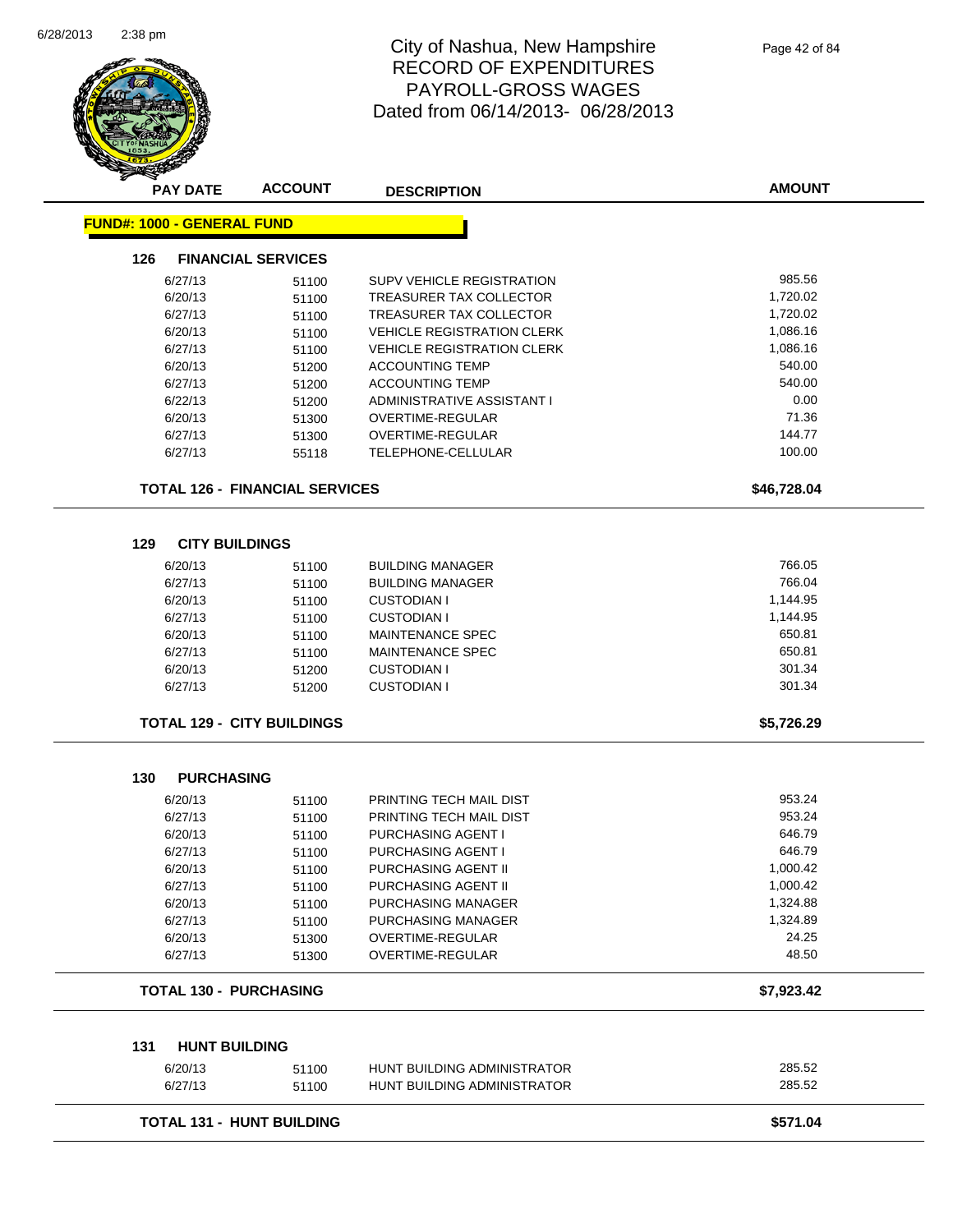

| <b>PAY DATE</b>                   | <b>ACCOUNT</b>                       | <b>DESCRIPTION</b>            | <b>AMOUNT</b> |
|-----------------------------------|--------------------------------------|-------------------------------|---------------|
| <b>FUND#: 1000 - GENERAL FUND</b> |                                      |                               |               |
| 132<br><b>ASSESSING</b>           |                                      |                               |               |
| 6/20/13                           | 51100                                | <b>APPRAISER I</b>            | 855.63        |
| 6/27/13                           | 51100                                | <b>APPRAISER I</b>            | 855.63        |
| 6/20/13                           | 51100                                | <b>APPRAISER II</b>           | 1,000.42      |
| 6/27/13                           | 51100                                | <b>APPRAISER II</b>           | 1,000.41      |
| 6/20/13                           | 51100                                | <b>APPRAISER III</b>          | 1,139.67      |
| 6/27/13                           | 51100                                | <b>APPRAISER III</b>          | 1,139.67      |
| 6/20/13                           | 51100                                | ASSESSING ADMIN SPEC II CSR   | 682.29        |
| 6/27/13                           | 51100                                | ASSESSING ADMIN SPEC II CSR   | 682.29        |
| 6/20/13                           | 51100                                | ASSESSING ADMIN SPEC III CSR  | 871.34        |
| 6/27/13                           | 51100                                | ASSESSING ADMIN SPEC III CSR  | 871.34        |
| 6/20/13                           | 51100                                | CHIEF ASSESSOR GIS MANAGER    | 2,030.57      |
| 6/27/13                           | 51100                                | CHIEF ASSESSOR GIS MANAGER    | 2,030.57      |
| 6/20/13                           | 51100                                | DEPARTMENT COORDINATOR        | 827.49        |
| 6/27/13                           | 51100                                | DEPARTMENT COORDINATOR        | 827.49        |
| 6/20/13                           | 51100                                | DEPUTY MANAGER APPRAISER IV   | 1,408.18      |
| 6/27/13                           | 51100                                | DEPUTY MANAGER APPRAISER IV   | 1,408.18      |
| 6/27/13                           | 51500                                | <b>ELECTED BOARD MEMBER</b>   | 375.00        |
| <b>TOTAL 132 - ASSESSING</b>      |                                      |                               | \$18,006.17   |
|                                   |                                      |                               |               |
| <b>GIS</b><br>134                 |                                      |                               |               |
| 6/20/13                           | 51100                                | <b>GIS TECHNICIAN II</b>      | 1,021.46      |
| 6/27/13                           | 51100                                | <b>GIS TECHNICIAN II</b>      | 1,021.46      |
| <b>TOTAL 134 - GIS</b>            |                                      |                               | \$2,042.92    |
| 140                               | <b>PINEWOOD CEMETERY</b>             |                               |               |
| 6/20/13                           | 51400                                | <b>WAGES TEMP-SEASONAL</b>    | 4,817.77      |
| 6/27/13                           | 51400                                | <b>WAGES TEMP-SEASONAL</b>    | 141.42        |
| 6/27/13                           | 51700                                | <b>STIPENDS</b>               | 1,000.00      |
| 6/27/13                           | 55314                                | FIXED RATE MILEAGE ALLOWANCE  | 100.00        |
|                                   | <b>TOTAL 140 - PINEWOOD CEMETERY</b> |                               | \$6,059.19    |
|                                   |                                      |                               |               |
| 142                               | <b>WOODLAWN CEMETERY</b>             |                               |               |
| 6/20/13                           | 51100                                | <b>GROUNDSKEEPER CEMETERY</b> | 1,167.01      |
| 6/27/13                           | 51100                                | <b>GROUNDSKEEPER CEMETERY</b> | 1,167.02      |
| 6/20/13                           | 51100                                | SUPERINTENDENT CEMETERY I     | 985.56        |
| 6/27/13                           | 51100                                | SUPERINTENDENT CEMETERY I     | 985.56        |
| 6/20/13                           | 51400                                | <b>WAGES TEMP-SEASONAL</b>    | (3,476.35)    |
| 6/27/13                           | 51400                                | WAGES TEMP-SEASONAL           | 1,060.00      |
|                                   |                                      |                               |               |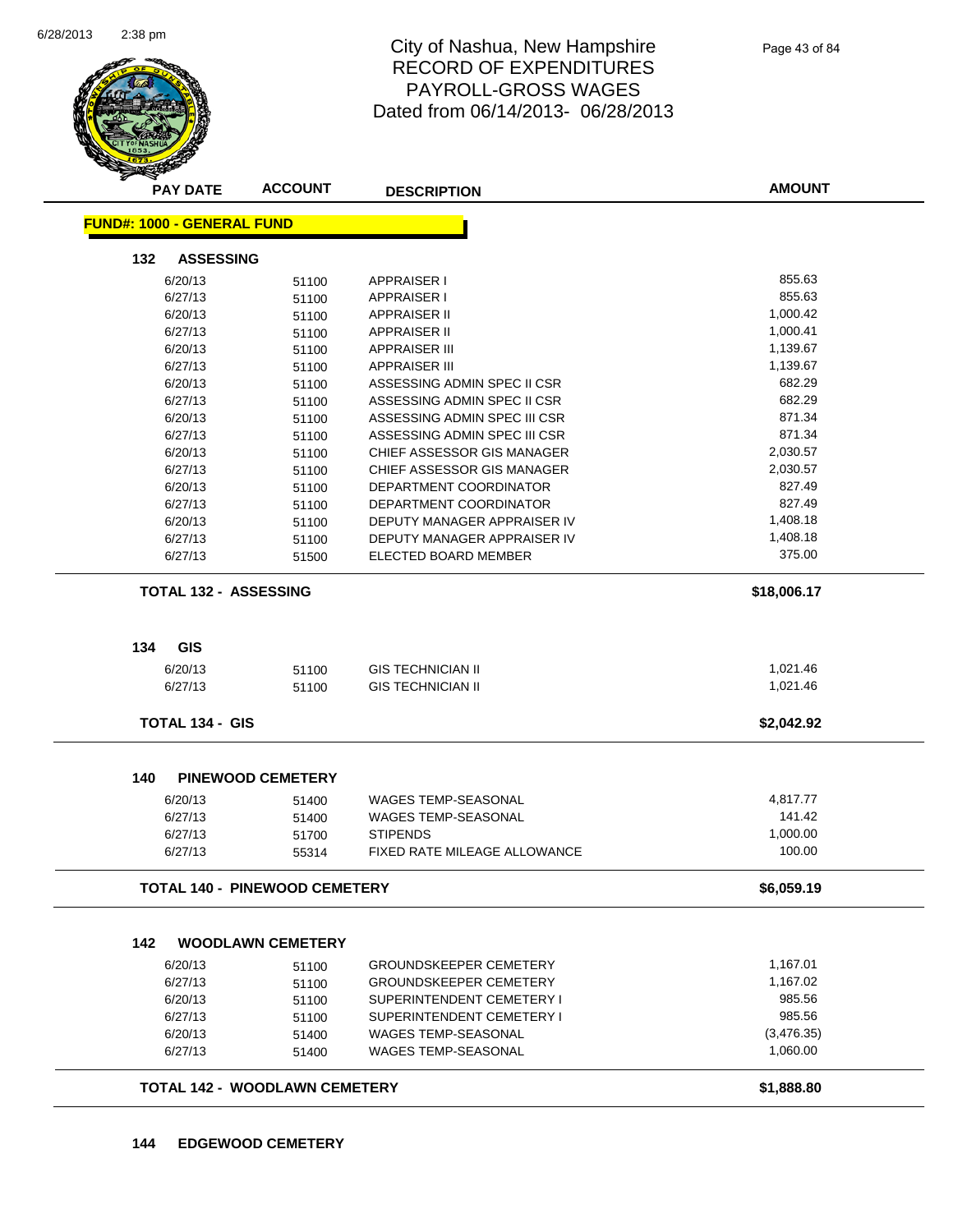

| <b>PAY DATE</b>                      | <b>ACCOUNT</b>           | <b>DESCRIPTION</b>                    | <b>AMOUNT</b> |
|--------------------------------------|--------------------------|---------------------------------------|---------------|
| <u> FUND#: 1000 - GENERAL FUND</u>   |                          |                                       |               |
|                                      |                          |                                       |               |
| 144                                  | <b>EDGEWOOD CEMETERY</b> |                                       |               |
| 6/20/13                              | 51100                    | <b>GROUNDSKEEPER CEMETERY</b>         | 1,062.79      |
| 6/27/13                              | 51100                    | <b>GROUNDSKEEPER CEMETERY</b>         | 1,062.78      |
| 6/20/13                              | 51100                    | SUBFOREMAN CEMETERY                   | 766.04        |
| 6/27/13                              | 51100                    | SUBFOREMAN CEMETERY                   | 766.04        |
| 6/20/13                              | 51100                    | SUPERINTENDENT CEMETERY II            | 1,099.37      |
| 6/27/13                              | 51100                    | SUPERINTENDENT CEMETERY II            | 1,099.37      |
| 6/20/13                              | 51300                    | OVERTIME-REGULAR                      | 93.68         |
| 6/27/13                              | 51300                    | <b>OVERTIME-REGULAR</b>               | 86.18         |
| 6/20/13                              | 51400                    | WAGES TEMP-SEASONAL                   | 1,920.00      |
| 6/27/13                              | 51400                    | <b>WAGES TEMP-SEASONAL</b>            | 2,000.00      |
| 6/27/13                              | 55314                    | FIXED RATE MILEAGE ALLOWANCE          | 100.00        |
| <b>TOTAL 144 - EDGEWOOD CEMETERY</b> |                          |                                       | \$10,056.25   |
|                                      |                          |                                       |               |
|                                      |                          |                                       |               |
| <b>POLICE</b><br>150                 |                          |                                       |               |
| 6/20/13                              | 51100                    | <b>1ST YEAR OFFICERS</b>              | 10,971.64     |
| 6/27/13                              | 51100                    | <b>1ST YEAR OFFICERS</b>              | 10,227.80     |
| 6/20/13                              | 51100                    | <b>1ST YR OFFICERS CERTIFIED SPEC</b> | 2,915.26      |
| 6/27/13                              | 51100                    | <b>1ST YR OFFICERS CERTIFIED SPEC</b> | 2,915.25      |
| 6/20/13                              | 51100                    | <b>ACCOUNT CLERK III</b>              | 2,037.37      |
| 6/27/13                              | 51100                    | <b>ACCOUNT CLERK III</b>              | 2,037.37      |
| 6/20/13                              | 51100                    | ADMINISTRATIVE PROJECT SPEC           | 1,177.18      |
| 6/27/13                              | 51100                    | ADMINISTRATIVE PROJECT SPEC           | 1,177.18      |
| 6/20/13                              | 51100                    | ANIMAL CONTROL OFFICER                | 891.40        |
| 6/27/13                              | 51100                    | ANIMAL CONTROL OFFICER                | 891.40        |
| 6/20/13                              | 51100                    | AUTO MECHANIC 1ST CLASS               | 763.47        |
| 6/27/13                              | 51100                    | AUTO MECHANIC 1ST CLASS               | 763.46        |
| 6/20/13                              | 51100                    | AUTO MECHANIC 2ND CLASS               | 758.69        |
| 6/27/13                              | 51100                    | AUTO MECHANIC 2ND CLASS               | 758.70        |
| 6/20/13                              | 51100                    | <b>BUILDING MAINTENANCE SUPV</b>      | 922.04        |
| 6/27/13                              | 51100                    | <b>BUILDING MAINTENANCE SUPV</b>      | 922.04        |
| 6/20/13                              | 51100                    | <b>CAPTAIN</b>                        | 13,650.13     |
| 6/27/13                              | 51100                    | <b>CAPTAIN</b>                        | 13,650.13     |
| 6/20/13                              | 51100                    | CHIEF OF POLICE                       | 2,402.67      |
| 6/27/13                              | 51100                    | CHIEF OF POLICE                       | 2,402.67      |
| 6/20/13                              | 51100                    | COMM TECH ALL DESIGNATIONS            | 8,481.63      |
| 6/27/13                              | 51100                    | COMM TECH ALL DESIGNATIONS            | 8,481.63      |
| 6/20/13                              | 51100                    | COMMUNITY POLICE COORD CEMD           | 1,214.02      |
| 6/27/13                              | 51100                    | COMMUNITY POLICE COORD CEMD           | 1,214.02      |
| 6/20/13                              | 51100                    | <b>CRIME ANALYST</b>                  | 1,181.86      |
| 6/27/13                              | 51100                    | <b>CRIME ANALYST</b>                  | 1,181.87      |
| 6/27/13                              | 51100                    | <b>CUSTODIAN II</b>                   | 1,411.00      |
| 6/20/13                              | 51100                    | <b>CUSTODIAN III</b>                  | 689.86        |
| 6/27/13                              | 51100                    | <b>CUSTODIAN III</b>                  | 689.87        |
| 6/20/13                              | 51100                    | DEPUTY CHIEF OF POLICE                | 4,354.52      |
| 6/27/13                              | 51100                    | DEPUTY CHIEF OF POLICE                | 4,354.52      |
| 6/20/13                              | 51100                    | DETENTION SPEC                        | 799.33        |
| 6/27/13                              | 51100                    | DETENTION SPEC                        | 799.33        |
| 6/20/13                              | 51100                    | DISPATCHERS ALL DESIGNATIONS          | 6,634.95      |
| 6/27/13                              | 51100                    | DISPATCHERS ALL DESIGNATIONS          | 6,634.95      |

6/27/13 51100 DISPATCHERS ALL DESIGNATIONS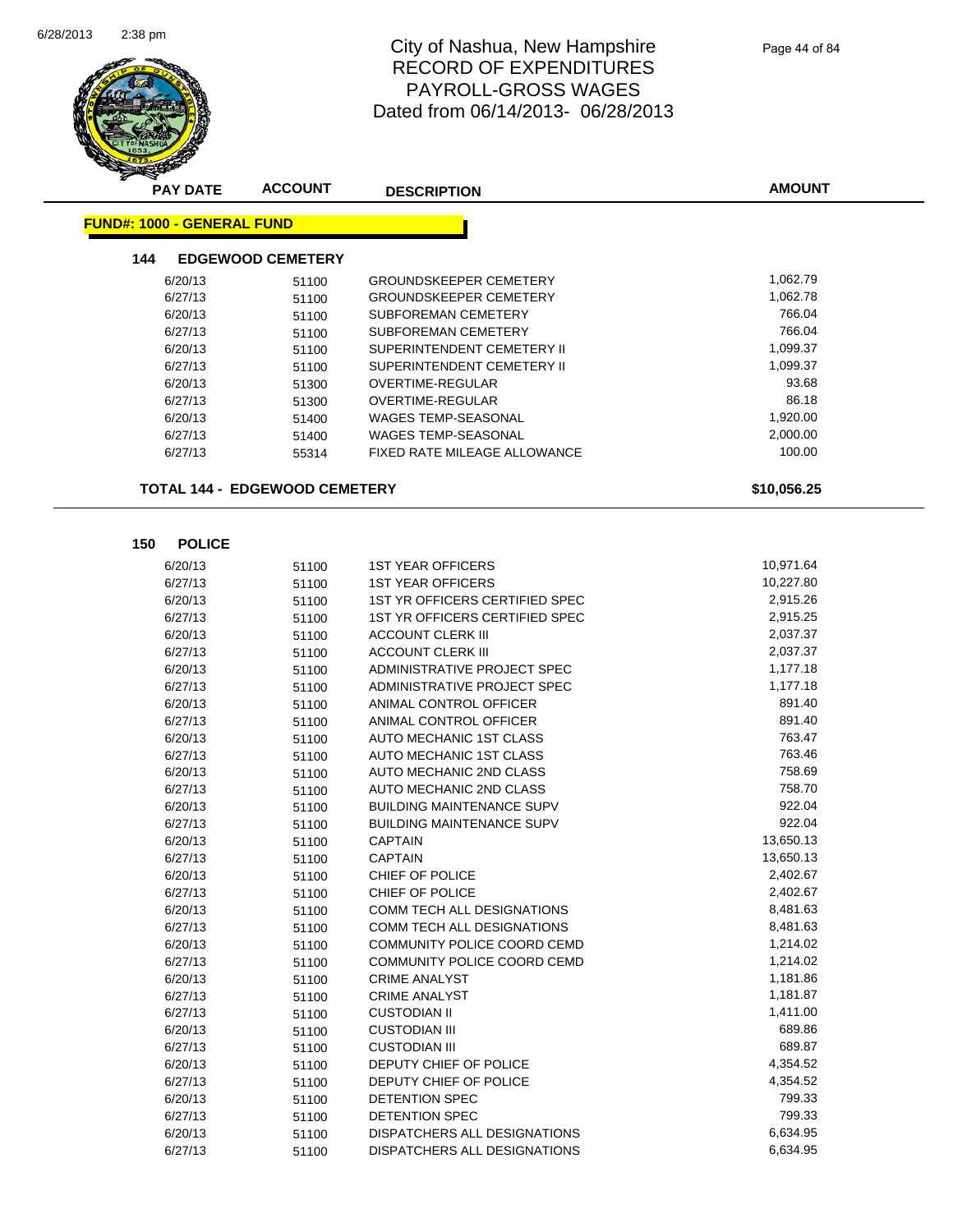

| <b>PAY DATE</b>                   | <b>ACCOUNT</b> | <b>DESCRIPTION</b>           | <b>AMOUNT</b> |
|-----------------------------------|----------------|------------------------------|---------------|
| <b>FUND#: 1000 - GENERAL FUND</b> |                |                              |               |
| 150<br><b>POLICE</b>              |                |                              |               |
| 6/20/13                           | 51100          | FLEET MAINTENANCE ASST SUPV  | 863.25        |
| 6/27/13                           | 51100          | FLEET MAINTENANCE ASST SUPV  | 863.24        |
| 6/20/13                           | 51100          | IT SYSTEM SUPPORT SPEC       | 949.27        |
| 6/27/13                           | 51100          | IT SYSTEM SUPPORT SPEC       | 949.27        |
| 6/20/13                           | 51100          | LEGAL SECRETARY              | 200.80        |
| 6/27/13                           | 51100          | <b>LEGAL SECRETARY</b>       | 161.48        |
| 6/20/13                           | 51100          | LIEUTENANT                   | 14,485.33     |
| 6/27/13                           | 51100          | LIEUTENANT                   | 14,485.33     |
| 6/20/13                           | 51100          | NPD BUSINESS COORDINATOR     | 922.04        |
| 6/27/13                           | 51100          | NPD BUSINESS COORDINATOR     | 922.04        |
| 6/20/13                           | 51100          | NPD BUSINESS MANAGER         | 1,626.11      |
| 6/27/13                           | 51100          | NPD BUSINESS MANAGER         | 1,626.12      |
| 6/20/13                           | 51100          | PARALEGAL                    | 907.65        |
| 6/27/13                           | 51100          | PARALEGAL                    | 907.65        |
| 6/20/13                           | 51100          | PATROLMAN ALL RANKS          | 141,647.75    |
| 6/27/13                           | 51100          | PATROLMAN ALL RANKS          | 141,955.96    |
| 6/20/13                           | 51100          | POLICE ATTORNEY              | 1,496.62      |
| 6/27/13                           | 51100          | POLICE ATTORNEY              | 1,496.62      |
| 6/20/13                           | 51100          | <b>RECORDS MANAGER</b>       | 1,178.65      |
| 6/27/13                           | 51100          | <b>RECORDS MANAGER</b>       | 1,178.65      |
| 6/20/13                           | 51100          | <b>RECORDS TECHNICIAN I</b>  | 2,421.49      |
| 6/27/13                           | 51100          | <b>RECORDS TECHNICIAN I</b>  | 2,421.49      |
| 6/20/13                           | 51100          | <b>RECORDS TECHNICIAN II</b> | 1,572.20      |
| 6/27/13                           | 51100          | <b>RECORDS TECHNICIAN II</b> | 1,572.20      |
| 6/20/13                           | 51100          | SEC DOMESTIC VIOLENCE UNIT   | 666.09        |
| 6/27/13                           | 51100          | SEC DOMESTIC VIOLENCE UNIT   | 666.08        |
| 6/20/13                           | 51100          | SECRETARIAL SUPV DET BUREAU  | 846.15        |
| 6/27/13                           | 51100          | SECRETARIAL SUPV DET BUREAU  | 846.15        |
| 6/20/13                           | 51100          | <b>SECRETARY III</b>         | 2,805.79      |
| 6/27/13                           | 51100          | <b>SECRETARY III</b>         | 2,805.79      |
| 6/20/13                           | 51100          | <b>SECRETARY V</b>           | 3,154.42      |
| 6/27/13                           | 51100          | <b>SECRETARY V</b>           | 3,154.41      |
| 6/20/13                           | 51100          | <b>SERGEANT</b>              | 34,187.07     |
| 6/27/13                           | 51100          | SERGEANT                     | 34,187.12     |
| 6/20/13                           | 51100          | <b>SUPV POLICE FLEET</b>     | 1,171.18      |
| 6/27/13                           | 51100          | <b>SUPV POLICE FLEET</b>     | 1,171.17      |
| 6/20/13                           | 51200          | <b>ACCREDITATION MANAGER</b> | 1,003.45      |
| 6/27/13                           | 51200          | <b>ACCREDITATION MANAGER</b> | 1,003.45      |
| 6/20/13                           | 51200          | DETENTION SPEC               | 684.87        |
| 6/27/13                           | 51200          | DETENTION SPEC               | 684.87        |
| 6/20/13                           | 51200          | <b>FILE CLERK PT</b>         | 278.06        |
| 6/27/13                           | 51200          | FILE CLERK PT                | 278.06        |
| 6/20/13                           | 51200          | POLICE ATTORNEY PT           | 1,158.52      |
| 6/27/13                           | 51200          | POLICE ATTORNEY PT           | 1,158.52      |
| 6/20/13                           | 51200          | PRISONER TRANSPORT OFFICER   | 725.99        |
| 6/27/13                           | 51200          | PRISONER TRANSPORT OFFICER   | 725.99        |
| 6/20/13                           | 51300          | OVERTIME-REGULAR             | 2,572.35      |
| 6/27/13                           | 51300          | OVERTIME-REGULAR             | 2,640.02      |
| 6/20/13                           | 51309          | OVERTIME-TRAINING            | 188.53        |
| 6/27/13                           | 51309          | <b>OVERTIME-TRAINING</b>     | 1,560.83      |
| 6/20/13                           | 51315          | <b>OVERTIME-WITNESS</b>      | 2,923.45      |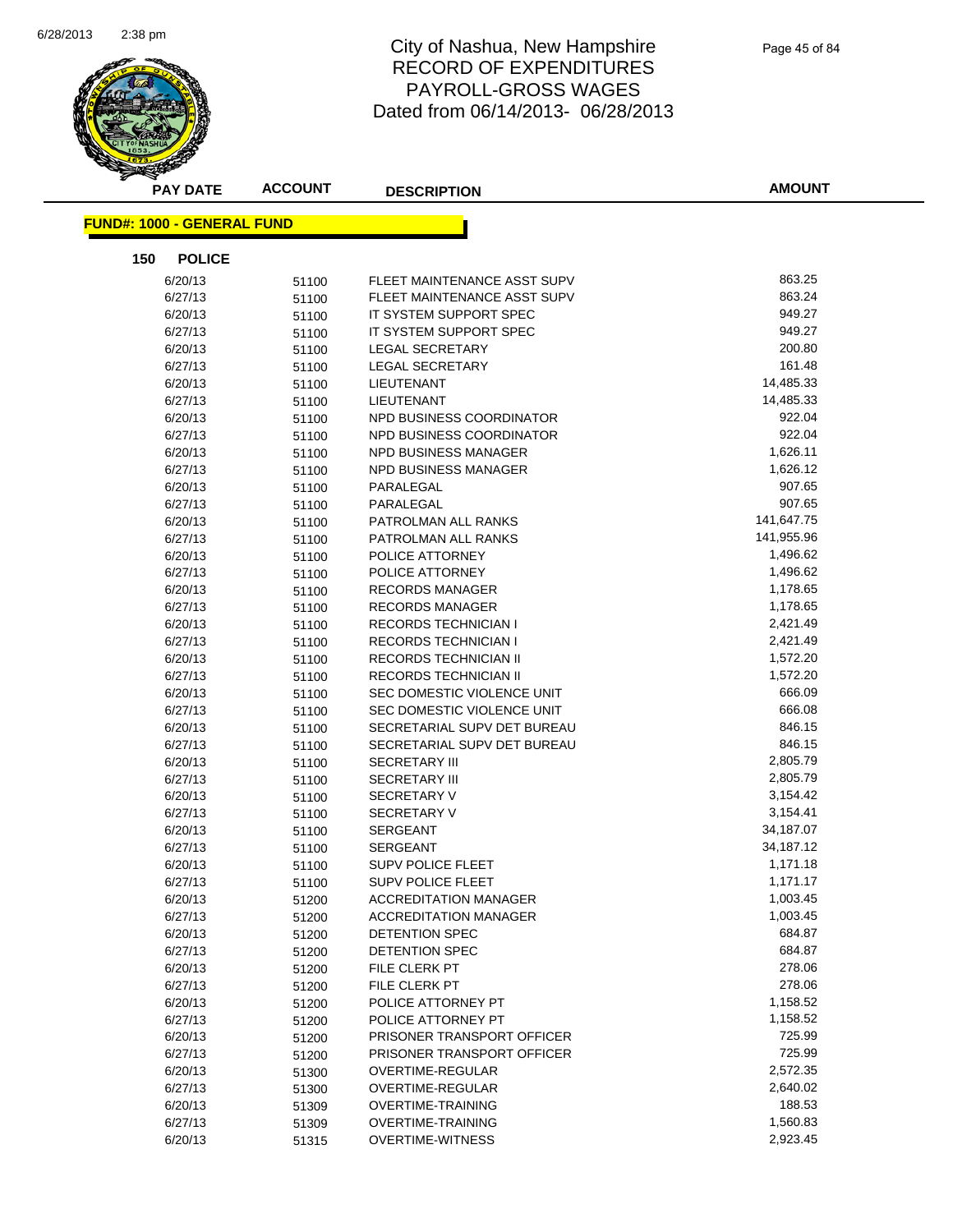

| <b>PAY DATE</b>                   | <b>ACCOUNT</b> | <b>DESCRIPTION</b>                                | <b>AMOUNT</b>         |
|-----------------------------------|----------------|---------------------------------------------------|-----------------------|
| <b>FUND#: 1000 - GENERAL FUND</b> |                |                                                   |                       |
| 150<br><b>POLICE</b>              |                |                                                   |                       |
|                                   |                |                                                   | 4,903.27              |
| 6/27/13<br>6/20/13                | 51315          | <b>OVERTIME-WITNESS</b><br>OVERTIME-INVESTIGATIVE | 1,978.91              |
| 6/27/13                           | 51322          | OVERTIME-INVESTIGATIVE                            | 38,534.52             |
| 6/20/13                           | 51322          | OVERTIME-COVERAGE                                 | 5,099.80              |
| 6/27/13                           | 51330<br>51330 | OVERTIME-COVERAGE                                 | 2,674.87              |
| 6/20/13                           |                | WAGES PER DIEM                                    | 844.64                |
| 6/27/13                           | 51412<br>51412 | WAGES PER DIEM                                    | 1,594.04              |
| 6/27/13                           | 51600          | <b>LONGEVITY</b>                                  | 2,900.00              |
| 6/20/13                           | 51628          | <b>EXTRA HOLIDAY</b>                              | 43,725.89             |
| 6/20/13                           | 51750          | <b>RETIREMENT &amp; SEPARATION PAY</b>            | 309.62                |
| 6/27/13                           | 55118          | TELEPHONE-CELLULAR                                | 67.00                 |
|                                   |                |                                                   |                       |
| <b>TOTAL 150 - POLICE</b>         |                |                                                   | \$663,051.36          |
|                                   |                |                                                   |                       |
| <b>FIRE</b><br>152                |                |                                                   |                       |
| 6/20/13                           | 51100          | ADMINISTRATIVE ASSISTANT II                       | 2,152.40              |
| 6/27/13                           | 51100          | ADMINISTRATIVE ASSISTANT II                       | 2,152.42              |
| 6/20/13                           | 51100          | ASST FIRE CHIEF                                   | 1,986.69              |
| 6/27/13                           | 51100          | ASST FIRE CHIEF                                   | 1,986.69              |
| 6/20/13                           | 51100          | ASST SUPERINTENDENT FIRE ALARM                    | 1,425.60              |
| 6/27/13                           | 51100          | ASST SUPERINTENDENT FIRE ALARM                    | 1,425.60              |
| 6/20/13                           | 51100          | ASST SUPERINTENDENT FIRE FLEET                    | 1,411.48              |
| 6/27/13                           | 51100          | ASST SUPERINTENDENT FIRE FLEET                    | 1,411.48              |
| 6/20/13                           | 51100          | ASST SUPERINTENDENT PREVENTION                    | 2,802.63              |
| 6/27/13                           | 51100          | ASST SUPERINTENDENT PREVENTION                    | 2,802.63              |
| 6/20/13                           | 51100          | CAPTAIN                                           | 10,110.83             |
| 6/27/13                           | 51100          | CAPTAIN                                           | 10,214.60             |
| 6/20/13                           | 51100          | <b>CAPTAIN FIRE TRAINING SAFETY</b>               | 1,605.92              |
| 6/27/13                           | 51100          | <b>CAPTAIN FIRE TRAINING SAFETY</b>               | 1,605.92              |
| 6/20/13                           | 51100          | DEPUTY FIRE CHIEF                                 | 6,836.30              |
| 6/27/13                           | 51100          | <b>DEPUTY FIRE CHIEF</b>                          | 6,836.31              |
| 6/20/13                           | 51100          | <b>EXEC ASST BUSINESS COORD</b>                   | 1,020.90              |
| 6/27/13                           | 51100          | <b>EXEC ASST BUSINESS COORD</b>                   | 1,020.92              |
| 6/20/13                           | 51100          | FIRE CHIEF                                        | 2,278.86              |
| 6/27/13                           | 51100          | <b>FIRE CHIEF</b>                                 | 2,278.86              |
| 6/14/13                           | 51100          | FIRE DISPATCH ALL RANKS                           | (927.64)              |
| 6/20/13                           | 51100          | FIRE DISPATCH ALL RANKS                           | 8,136.40<br>8,091.81  |
| 6/27/13                           | 51100          | <b>FIRE DISPATCH ALL RANKS</b>                    |                       |
| 6/20/13                           | 51100          | FIRE LIEUTENANT                                   | 37,542.07             |
| 6/27/13                           | 51100          | FIRE LIEUTENANT                                   | 37,542.05<br>1,276.58 |
| 6/20/13                           | 51100          | FIRE MECHANIC                                     | 1,276.58              |
| 6/27/13<br>6/20/13                | 51100          | <b>FIRE MECHANIC</b><br>FIRE TRAINING OFFICER     | 1,411.48              |
| 6/27/13                           | 51100          | FIRE TRAINING OFFICER                             | 1,411.48              |
| 6/20/13                           | 51100          | FIREFIGHTERS ALL RANKS                            | 111,605.32            |
| 6/27/13                           | 51100          | FIREFIGHTERS ALL RANKS                            | 111,506.76            |
|                                   | 51100          | SUPERINTENDENT FIRE ALARM                         | 1,590.04              |
| 6/20/13<br>6/27/13                | 51100          | SUPERINTENDENT FIRE ALARM                         | 1,590.04              |
| 6/20/13                           | 51100          | SUPERINTENDENT FIRE FLEET                         | 1,590.04              |
|                                   | 51100          |                                                   | 1,590.04              |
| 6/27/13                           | 51100          | SUPERINTENDENT FIRE FLEET                         |                       |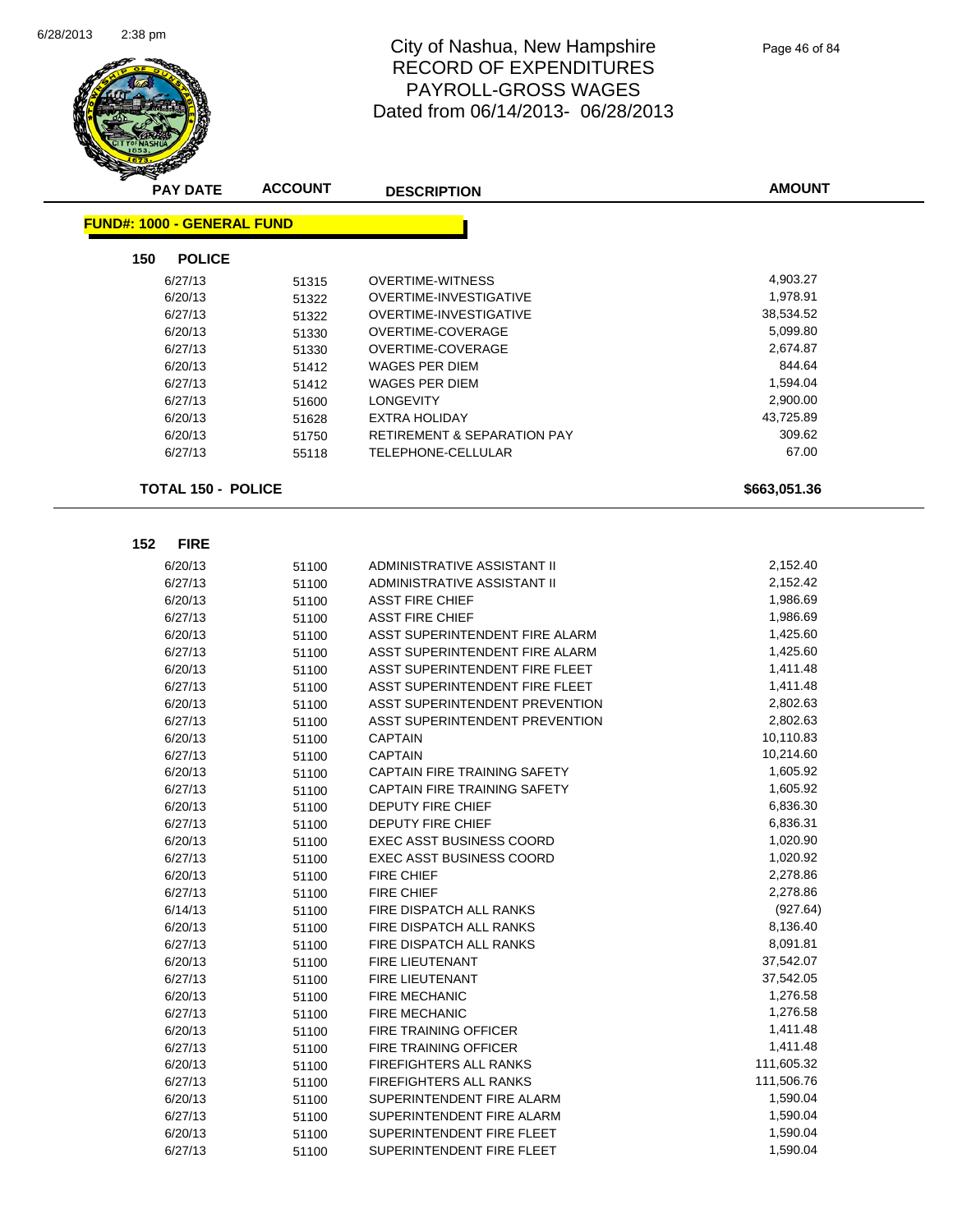

| <b>PAY DATE</b>                   | <b>ACCOUNT</b>                         | <b>DESCRIPTION</b>                    | <b>AMOUNT</b> |
|-----------------------------------|----------------------------------------|---------------------------------------|---------------|
| <b>FUND#: 1000 - GENERAL FUND</b> |                                        |                                       |               |
| <b>FIRE</b><br>152                |                                        |                                       |               |
| 6/20/13                           | 51100                                  | SUPERINTENDENT FIRE PREVENTION        | 1,535.92      |
| 6/27/13                           | 51100                                  | SUPERINTENDENT FIRE PREVENTION        | 1,535.92      |
| 6/20/13                           | 51300                                  | <b>OVERTIME-REGULAR</b>               | 1,314.77      |
| 6/27/13                           | 51300                                  | OVERTIME-REGULAR                      | 508.87        |
| 6/27/13                           | 51412                                  | WAGES PER DIEM                        | 100.00        |
| 6/27/13                           | 51500                                  | <b>COMMISSIONERS</b>                  | 1,875.00      |
| 6/14/13                           | 51650                                  | <b>ADDITIONAL HOURS</b>               | (121.75)      |
| 6/20/13                           | 51650                                  | ADDITIONAL HOURS                      | 46,788.87     |
| 6/27/13                           | 51650                                  | <b>ADDITIONAL HOURS</b>               | 42,248.76     |
| 6/20/13                           | 51700                                  | <b>STIPENDS</b>                       | 4,334.99      |
| 6/27/13                           | 51700                                  | <b>STIPENDS</b>                       | 4,334.99      |
| 6/27/13                           | 55118                                  | TELEPHONE-CELLULAR                    | 284.00        |
| 6/27/13                           | 61107                                  | <b>CLOTHING &amp; UNIFORMS</b>        | 2,465.93      |
| <b>TOTAL 152 - FIRE</b>           |                                        |                                       | \$495,806.36  |
| 153                               | <b>BUILDING INSPECTION</b>             |                                       |               |
| 6/20/13                           | 51100                                  | <b>BUILDING AND UTILITIES INSPCTR</b> | 2,176.79      |
| 6/27/13                           | 51100                                  | <b>BUILDING AND UTILITIES INSPCTR</b> | 2,176.79      |
| 6/20/13                           | 51100                                  | <b>BUILDING DEPARTMENT MANAGER</b>    | 1,328.18      |
| 6/27/13                           | 51100                                  | <b>BUILDING DEPARTMENT MANAGER</b>    | 1,328.18      |
| 6/20/13                           | 51100                                  | PERMIT TECHNICIAN I                   | 589.39        |
| 6/27/13                           | 51100                                  | PERMIT TECHNICIAN I                   | 589.39        |
| 6/20/13                           | 51100                                  | PERMIT TECHNICIAN III                 | 734.82        |
| 6/27/13                           |                                        | PERMIT TECHNICIAN III                 | 734.82        |
| 6/20/13                           | 51100                                  | <b>PLANS EXAMINER</b>                 | 1,108.56      |
| 6/27/13                           | 51100                                  | <b>PLANS EXAMINER</b>                 | 1,108.56      |
|                                   | 51100                                  |                                       | 828.35        |
| 6/20/13                           | 51200                                  | <b>BUILDING AND UTILITIES INSPCTR</b> |               |
| 6/27/13                           | 51200                                  | <b>BUILDING AND UTILITIES INSPCTR</b> | 815.80        |
| 6/20/13                           | 51400                                  | <b>WAGES TEMP-SEASONAL</b>            | 468.00        |
| 6/27/13                           | 51400                                  | WAGES TEMP-SEASONAL                   | 468.00        |
|                                   | <b>TOTAL 153 - BUILDING INSPECTION</b> |                                       | \$14,455.63   |
| 155                               | <b>CODE ENFORCEMENT</b>                |                                       |               |
| 6/20/13                           | 51100                                  | <b>CODE ENFORCEMENT OFFICER II</b>    | 1,986.89      |
| 6/27/13                           | 51100                                  | <b>CODE ENFORCEMENT OFFICER II</b>    | 1,986.90      |
| 6/20/13                           | 51100                                  | MGR CODE ENFORCEMENT DEPT             | 1,252.76      |
| 6/27/13                           | 51100                                  | MGR CODE ENFORCEMENT DEPT             | 1,252.76      |
|                                   | <b>TOTAL 155 - CODE ENFORCEMENT</b>    |                                       | \$6,479.31    |
|                                   |                                        |                                       |               |
| 156                               | <b>EMERGENCY MANAGEMENT</b>            |                                       |               |
| 6/20/13                           | 51100                                  | EMERGENCY MANAGEMENT DIRECTOR         | 1,401.23      |
| 6/27/13                           | 51100                                  | EMERGENCY MANAGEMENT DIRECTOR         | 1,401.23      |
| 6/27/13                           | 55118                                  | TELEPHONE-CELLULAR                    | 50.00         |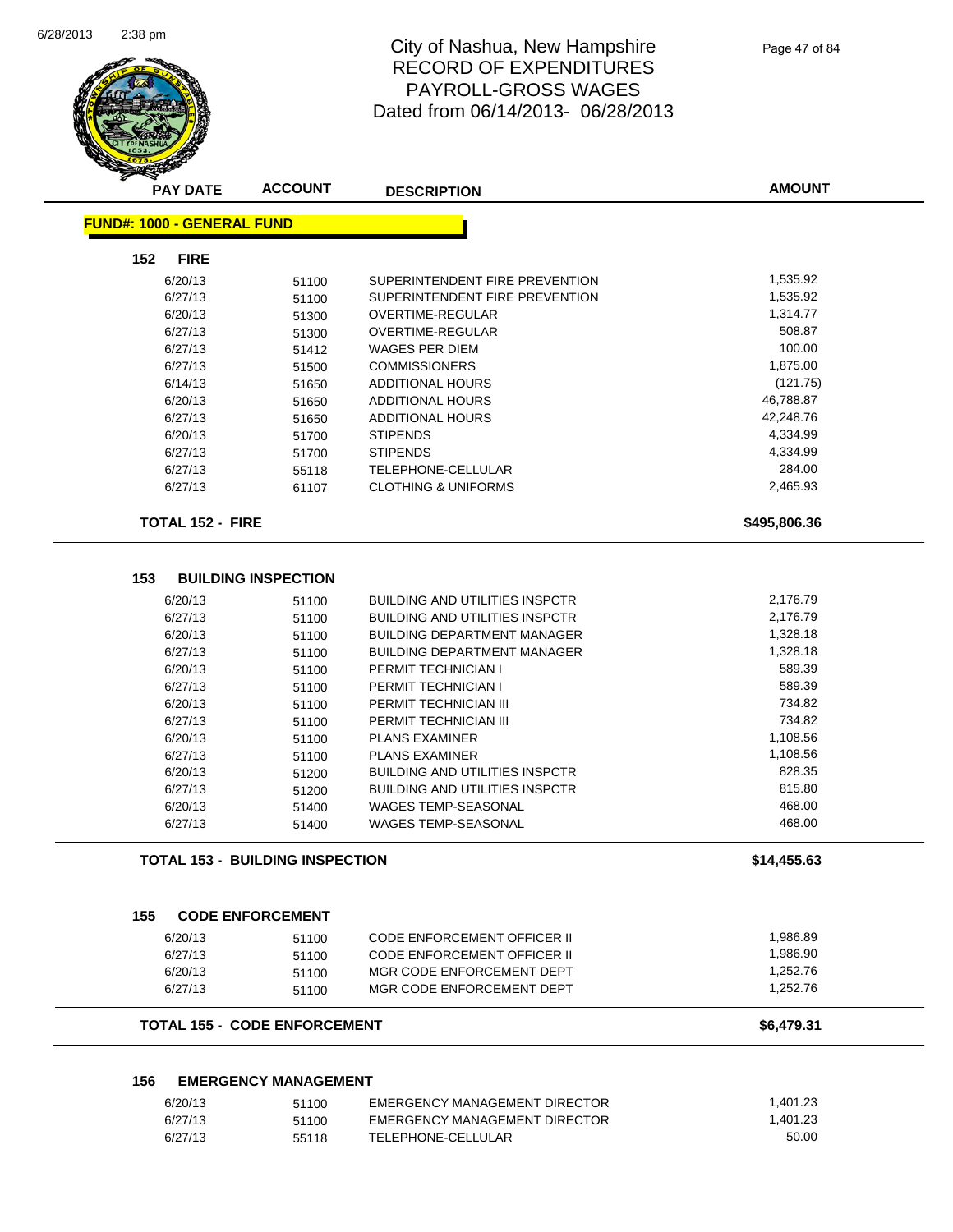**AMOUNT** City of Nashua, New Hampshire RECORD OF EXPENDITURES PAYROLL-GROSS WAGES Dated from 06/14/2013- 06/28/2013 **PAY DATE ACCOUNT DESCRIPTION FUND#: 1000 - GENERAL FUND TOTAL 156 - EMERGENCY MANAGEMENT \$2,852.46 157 CITYWIDE COMMUNICATIONS** 6/20/13 51100 COMM SYS ENGR TECH 536 1,449.60 6/27/13 51100 COMM SYS ENGR TECH 536 57100 51100 6/20/13 51200 RADIO SYSTEMS MANAGER 536 1,230.12 6/27/13 51200 RADIO SYSTEMS MANAGER 536 1,230.12 6/27/13 55118 TELEPHONE-CELLULAR 100.00 **TOTAL 157 - CITYWIDE COMMUNICATIONS \$5,459.44 160 PUBLIC WORKS-ADMIN/ENGINEERING** 6/20/13 51100 ADMINISTRATIVE ASSISTANT II 649.33 6/27/13 51100 ADMINISTRATIVE ASSISTANT II 649.33 6/20/13 51100 ADMINISTRATIVE ASSISTANT III 934.54 6/27/13 51100 ADMINISTRATIVE ASSISTANT III 942.85 6/20/13 51100 CITY ENGINEER 964.63 6/27/13 51100 CITY ENGINEER 964.63 6/20/13 51100 DEPUTY MANAGER OF ENGINEERING 650.88 6/27/13 51100 DEPUTY MANAGER OF ENGINEERING 650.88 6/20/13 51100 DIRECTOR PUBLIC WORKS 1,399.78 6/27/13 51100 DIRECTOR PUBLIC WORKS 1,399.78 6/20/13 51100 DPW CONTRACT ADMINISTRATOR 318.51 6/27/13 51100 DPW CONTRACT ADMINISTRATOR 318.51 6/20/13 51100 ENGINEERING DESIGNER INSP 894.86 6/27/13 51100 ENGINEERING DESIGNER INSP 894.88 6/20/13 51100 ENGINEERING INSPECTORS 6/20/13 1,761.94<br>6/27/13 51100 FNGINFERING INSPECTORS 1.761.94 6/27/13 51100 ENGINEERING INSPECTORS 6/20/13 51100 EXECUTIVE ADMINISTRATOR 659.93 6/27/13 51100 EXECUTIVE ADMINISTRATOR 659.93 6/20/13 51100 SENIOR STAFF ENGINEER 1,184.60 6/27/13 51100 SENIOR STAFF ENGINEER 1,184.60 6/20/13 51100 SENIOR TRAFFIC ENGINEER 56/20/13 51100 6/27/13 51100 SENIOR TRAFFIC ENGINEER 51100 5ENIOR TRAFFIC ENGINEER 6/20/13 51100 STAFF ENGINEER 1,110.43 6/27/13 51100 STAFF ENGINEER 1,110.43 6/20/13 51100 STREET CONSTRUCTION ENGINEER 1,247.99 6/27/13 51100 STREET CONSTRUCTION ENGINEER 1,247.99 6/20/13 51300 OVERTIME-REGULAR 433.31 6/27/13 51300 OVERTIME-REGULAR 334.20 6/27/13 51400 WAGES TEMP-SEASONAL 104.00 6/27/13 51500 ELECTED BOARD MEMBER 2,000.00  $\frac{6}{27/13}$  55118 TELEPHONE-CELLULAR<br> $\frac{6}{27/13}$  55314 FIXED RATE MII FAGE ALLOWANCE Page 48 of 84

**TOTAL 160 - PUBLIC WORKS-ADMIN/ENGINEERING \$30,214.41**

6/27/13 55314 FIXED RATE MILEAGE ALLOWANCE

6/28/2013

2:38 pm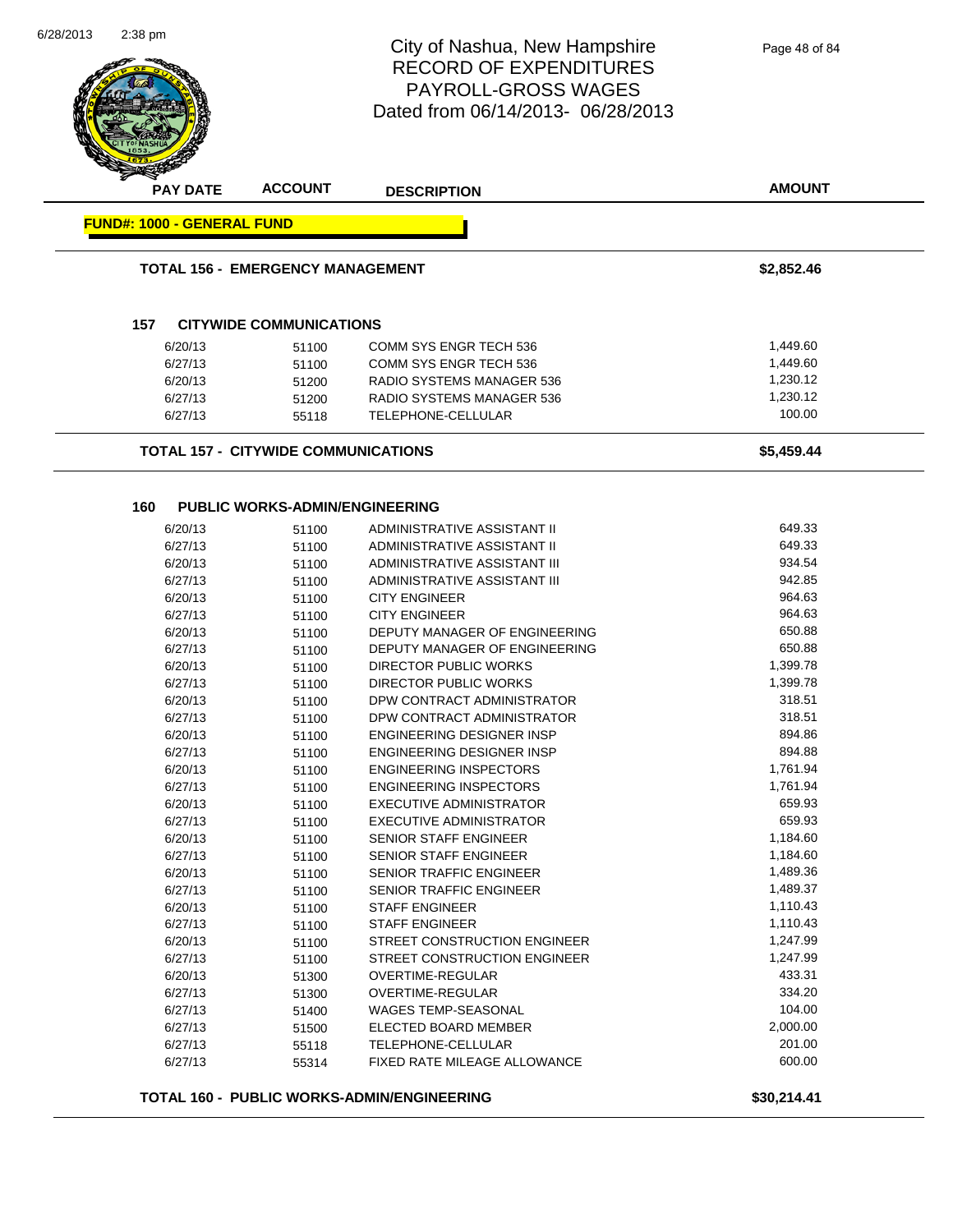

| <b>PAY DATE</b>                   | <b>ACCOUNT</b> | <b>DESCRIPTION</b>                     | <b>AMOUNT</b> |  |  |  |
|-----------------------------------|----------------|----------------------------------------|---------------|--|--|--|
| <b>FUND#: 1000 - GENERAL FUND</b> |                |                                        |               |  |  |  |
|                                   |                |                                        |               |  |  |  |
| <b>STREETS</b><br>161             |                |                                        |               |  |  |  |
| 6/20/13                           | 51100          | AUTO MECH 1ST CLASS NIGHTS             | 2,974.80      |  |  |  |
| 6/27/13                           | 51100          | AUTO MECH 1ST CLASS NIGHTS             | 2,974.80      |  |  |  |
| 6/20/13                           | 51100          | AUTO MECH 2ND CLASS NIGHTS             | 2,685.60      |  |  |  |
| 6/27/13                           | 51100          | AUTO MECH 2ND CLASS NIGHTS             | 2,685.60      |  |  |  |
| 6/20/13                           | 51100          | DIVISION OPERATIONS MANAGER            | 666.47        |  |  |  |
| 6/27/13                           | 51100          | DIVISION OPERATIONS MANAGER            | 666.47        |  |  |  |
| 6/20/13                           | 51100          | <b>EQUIP OPR STREET REPAIR</b>         | 7,164.79      |  |  |  |
| 6/27/13                           | 51100          | <b>EQUIP OPR STREET REPAIR</b>         | 7,129.60      |  |  |  |
| 6/20/13                           | 51100          | FLEET MANAGER STREET DEPT              | 1,025.69      |  |  |  |
| 6/27/13                           | 51100          | FLEET MANAGER STREET DEPT              | 1,025.70      |  |  |  |
| 6/20/13                           | 51100          | FOREMAN LABOR SHOP EQUIP               | 1,075.16      |  |  |  |
| 6/27/13                           | 51100          | FOREMAN LABOR SHOP EQUIP               | 1,075.15      |  |  |  |
| 6/20/13                           | 51100          | FOREMAN LABOR STREET                   | 4,300.61      |  |  |  |
| 6/27/13                           | 51100          | FOREMAN LABOR STREET                   | 4,300.61      |  |  |  |
| 6/20/13                           | 51100          | <b>MASON PIPELAYER</b>                 | 1,697.60      |  |  |  |
| 6/27/13                           | 51100          | <b>MASON PIPELAYER</b>                 | 1,697.60      |  |  |  |
| 6/20/13                           | 51100          | MECHANIC AUTO 1ST CLASS                | 2,934.80      |  |  |  |
| 6/27/13                           | 51100          | MECHANIC AUTO 1ST CLASS                | 2,934.80      |  |  |  |
| 6/20/13                           | 51100          | OPERATIONS COORDINATOR                 | 991.76        |  |  |  |
| 6/27/13                           | 51100          | OPERATIONS COORDINATOR                 | 991.76        |  |  |  |
| 6/20/13                           | 51100          | OPERATIONS MANAGER STREETS             | 1,293.11      |  |  |  |
| 6/27/13                           | 51100          | OPERATIONS MANAGER STREETS             | 1,293.11      |  |  |  |
| 6/20/13                           | 51100          | <b>SIGN MAINTENANCE</b>                | 848.80        |  |  |  |
| 6/27/13                           | 51100          | <b>SIGN MAINTENANCE</b>                | 848.80        |  |  |  |
| 6/20/13                           | 51100          | SIGN MAINTENANCE ASSISTANT             | 790.80        |  |  |  |
| 6/27/13                           | 51100          | SIGN MAINTENANCE ASSISTANT             | 790.80        |  |  |  |
| 6/20/13                           | 51100          | STR CONSTR RPR AND PERMT COORD         | 1,054.06      |  |  |  |
| 6/27/13                           | 51100          | STR CONSTR RPR AND PERMT COORD         | 1,054.06      |  |  |  |
| 6/20/13                           | 51100          | SUPERINTENDENT OF STREETS              | 2,338.49      |  |  |  |
| 6/20/13                           | 51100          | <b>TRAFFIC MAINTENANCE ASSISTANT</b>   | 844.00        |  |  |  |
| 6/27/13                           | 51100          | TRAFFIC MAINTENANCE ASSISTANT          | 844.00        |  |  |  |
| 6/20/13                           | 51100          | TRAFFIC TECHNICIAN I                   | 2,030.40      |  |  |  |
| 6/27/13                           | 51100          | <b>TRAFFIC TECHNICIAN I</b>            | 2,030.40      |  |  |  |
| 6/20/13                           | 51100          | TRUCK DRIVER STREET REPAIR             | 15,903.19     |  |  |  |
| 6/27/13                           | 51100          | TRUCK DRIVER STREET REPAIR             | 16,856.42     |  |  |  |
| 6/20/13                           | 51100          | <b>WELDER FIRST CLASS</b>              | 1,930.40      |  |  |  |
| 6/27/13                           | 51100          | <b>WELDER FIRST CLASS</b>              | 1,930.40      |  |  |  |
| 6/20/13                           | 51300          | OVERTIME-REGULAR                       | 9,265.24      |  |  |  |
| 6/27/13                           | 51300          | OVERTIME-REGULAR                       | 4,901.65      |  |  |  |
| 6/20/13                           | 51400          | WAGES TEMP-SEASONAL                    | 800.00        |  |  |  |
| 6/27/13                           | 51400          | <b>WAGES TEMP-SEASONAL</b>             | 800.00        |  |  |  |
| 6/27/13                           | 51750          | <b>RETIREMENT &amp; SEPARATION PAY</b> | 5,178.07      |  |  |  |
| 6/27/13                           | 55118          | TELEPHONE-CELLULAR                     | 17.00         |  |  |  |

**TOTAL 161 - STREETS** \$124,642.57

#### **166 PARKING LOTS**

| 6/20/13 | 51100 | ADMINISTRATIVE ASSISTANT II | 649.33   |
|---------|-------|-----------------------------|----------|
| 6/27/13 | 51100 | ADMINISTRATIVE ASSISTANT II | 649.33   |
| 6/20/13 | 51100 | PARKING MAINTENANCE         | 1.287.26 |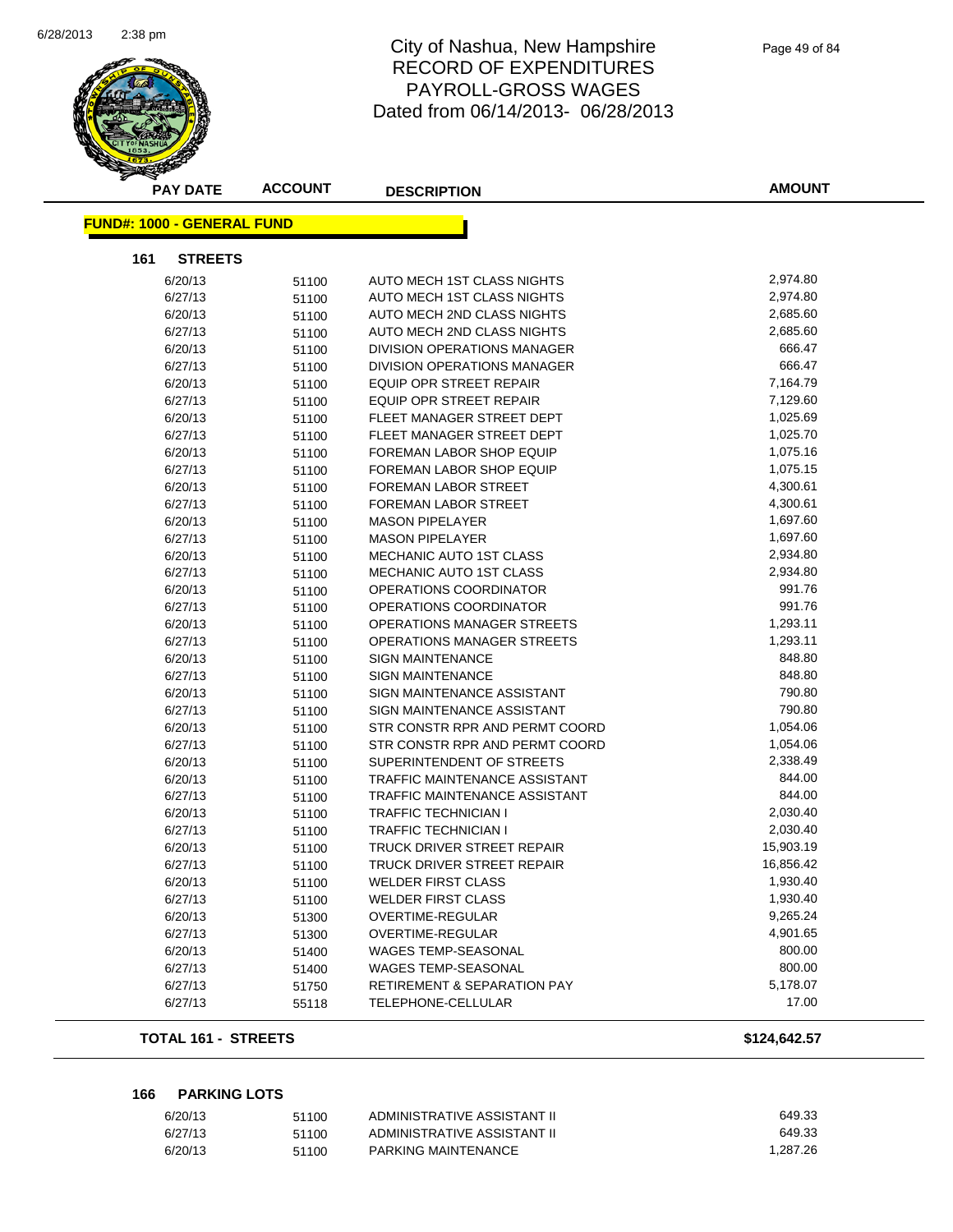

Page 50 of 84

| <b>PAY DATE</b>                   | <b>ACCOUNT</b>                        | <b>DESCRIPTION</b>                                           | <b>AMOUNT</b>        |
|-----------------------------------|---------------------------------------|--------------------------------------------------------------|----------------------|
| <b>FUND#: 1000 - GENERAL FUND</b> |                                       |                                                              |                      |
| 166                               | <b>PARKING LOTS</b>                   |                                                              |                      |
| 6/27/13                           | 51100                                 | PARKING MAINTENANCE                                          | 1,287.26             |
| 6/20/13                           | 51100                                 | <b>TRANSPORTATION DEPT MANAGER</b>                           | 74.65                |
| 6/27/13                           | 51100                                 | <b>TRANSPORTATION DEPT MANAGER</b>                           | 74.65                |
| 6/20/13                           | 51300                                 | OVERTIME-REGULAR                                             | 236.21               |
| 6/27/13                           | 51300                                 | OVERTIME-REGULAR                                             | 317.42               |
| 6/27/13                           | 55118                                 | <b>TELEPHONE-CELLULAR</b>                                    | 51.00                |
|                                   | <b>TOTAL 166 - PARKING LOTS</b>       |                                                              | \$4,627.11           |
| 171                               | <b>COMMUNITY SERVICES</b>             |                                                              |                      |
| 6/20/13                           | 51100                                 | DIRECTOR HEALTH AND COMM SVS                                 | 1,616.88             |
| 6/27/13                           | 51100                                 | DIRECTOR HEALTH AND COMM SVS                                 | 1,616.89             |
| 6/20/13                           | 51100                                 | <b>HEALTH PROGRAM SPEC</b>                                   | 451.38               |
| 6/27/13                           | 51100                                 | <b>HEALTH PROGRAM SPEC</b>                                   | 451.37               |
| 6/25/13                           | 51100                                 | PROGRAM ASSISTANT                                            | (2,518.90)           |
| 6/20/13                           | 51100                                 | PROGRAM COORDINATOR                                          | 877.27               |
| 6/27/13                           | 51100                                 | PROGRAM COORDINATOR                                          | 877.27               |
| 6/20/13                           | 51412                                 | <b>WAGES PER DIEM</b>                                        | 60.60                |
| 6/27/13                           | 51412                                 | <b>WAGES PER DIEM</b>                                        | 60.60                |
| 6/27/13                           | 55118                                 | TELEPHONE-CELLULAR                                           | 50.00                |
|                                   | <b>TOTAL 171 - COMMUNITY SERVICES</b> |                                                              | \$3,543.36           |
|                                   |                                       |                                                              |                      |
|                                   |                                       |                                                              |                      |
| 172                               | <b>COMMUNITY HEALTH</b>               |                                                              |                      |
| 6/20/13                           | 51100                                 | ADMINISTRATIVE ASSISTANT II                                  | 676.89               |
| 6/27/13                           | 51100                                 | ADMINISTRATIVE ASSISTANT II                                  | 676.89               |
| 6/20/13                           | 51100                                 | MANAGER COMMUNITY HEALTH                                     | 1,324.88             |
| 6/27/13                           | 51100                                 | <b>MANAGER COMMUNITY HEALTH</b>                              | 1,324.88             |
| 6/20/13<br>6/27/13                | 51100<br>51100                        | PUB HEALTH NURSE<br>PUB HEALTH NURSE                         | 3,273.46<br>3,273.46 |
|                                   | <b>TOTAL 172 - COMMUNITY HEALTH</b>   |                                                              | \$10,550.46          |
|                                   |                                       |                                                              |                      |
| 173                               | <b>ENVIRONMENTAL HEALTH</b>           |                                                              |                      |
| 6/20/13                           | 51100                                 | ENVIRONMENTAL HEALTH SPEC I                                  | 1,547.17             |
| 6/27/13                           | 51100                                 | ENVIRONMENTAL HEALTH SPEC I                                  | 1,547.16             |
| 6/20/13                           | 51100                                 | ENVIRONMENTAL HEALTH SPEC II                                 | 1,014.26             |
| 6/27/13                           | 51100                                 | ENVIRONMENTAL HEALTH SPEC II                                 | 1.014.26             |
| 6/20/13                           | 51100                                 | ENVIRONMENTAL TECH OFFICE MGR                                | 936.70               |
| 6/27/13                           | 51100                                 | ENVIRONMENTAL TECH OFFICE MGR                                | 936.70               |
| 6/20/13                           | 51100                                 | LABORATORY DIRECTOR                                          | 1,017.42             |
| 6/27/13                           | 51100                                 | <b>LABORATORY DIRECTOR</b>                                   | 1,017.42             |
| 6/20/13<br>6/27/13                | 51100<br>51100                        | MANAGER ENVIRONMENTAL HEALTH<br>MANAGER ENVIRONMENTAL HEALTH | 1,364.20<br>1,364.20 |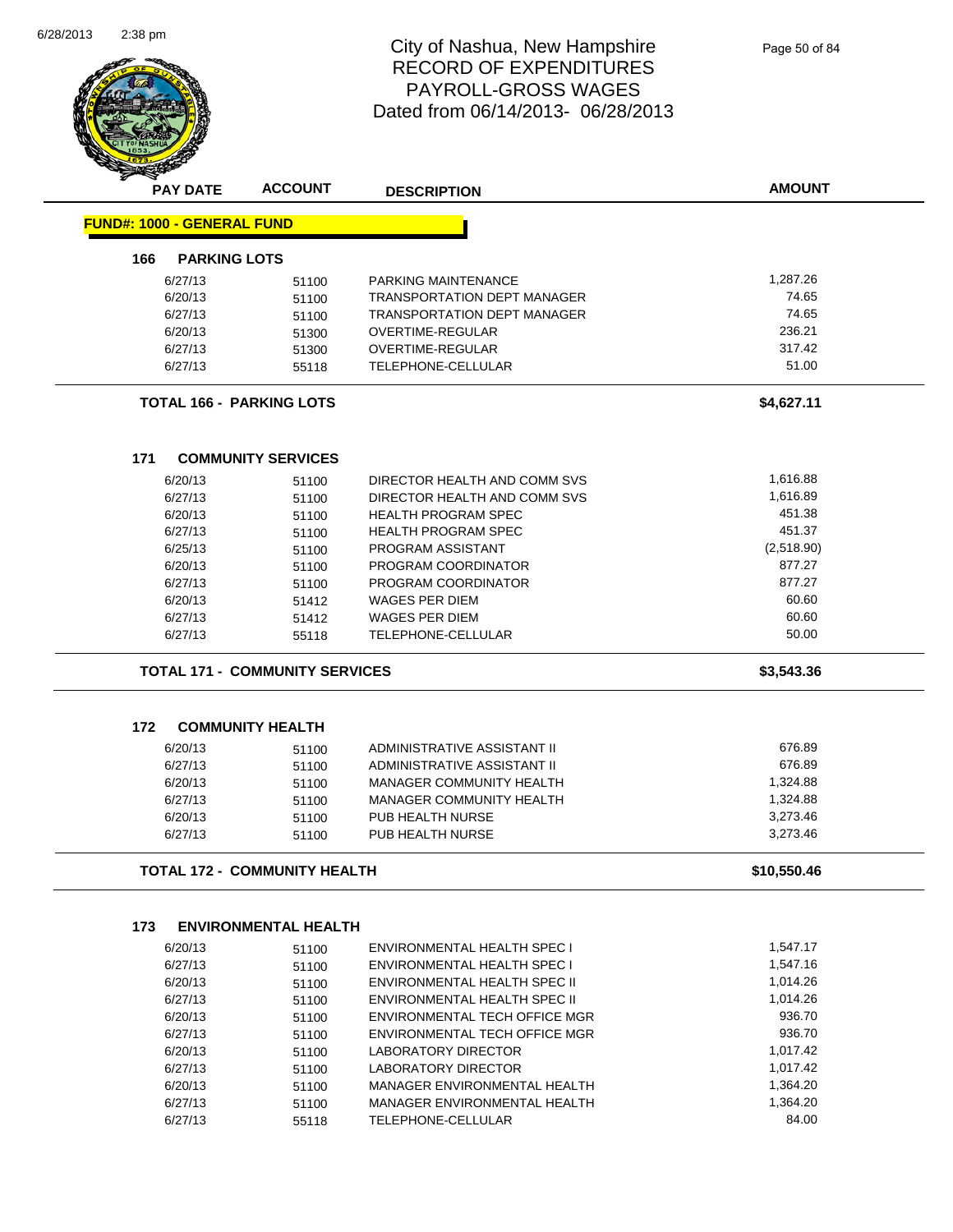

6/27/13 51400 WAGES TEMP-SEASONAL 6/27/13 9,460.75 6/27/13 55118 TELEPHONE-CELLULAR 67.00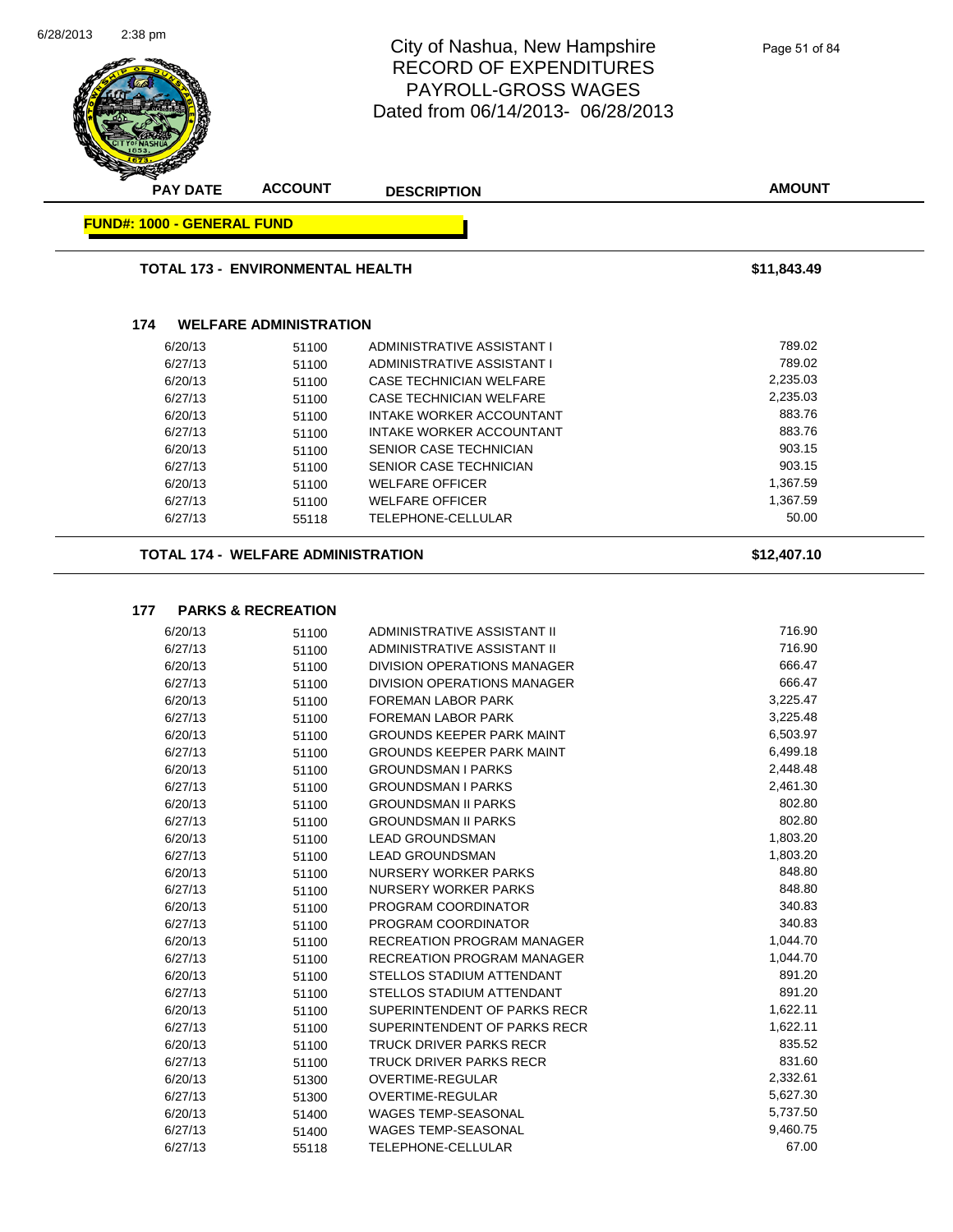| 6/28/2013 | 2:38 pm |                                   |                                           | City of Nashua, New Hampshire<br><b>RECORD OF EXPENDITURES</b><br><b>PAYROLL-GROSS WAGES</b><br>Dated from 06/14/2013-06/28/2013 | Page 52 of 84    |
|-----------|---------|-----------------------------------|-------------------------------------------|----------------------------------------------------------------------------------------------------------------------------------|------------------|
|           |         | <b>PAY DATE</b>                   | <b>ACCOUNT</b>                            | <b>DESCRIPTION</b>                                                                                                               | <b>AMOUNT</b>    |
|           |         | <b>FUND#: 1000 - GENERAL FUND</b> |                                           |                                                                                                                                  |                  |
|           | 177     |                                   | <b>PARKS &amp; RECREATION</b>             |                                                                                                                                  |                  |
|           |         | 6/20/13<br>6/27/13                | 55642<br>55642                            | <b>GAME OFFICIALS</b><br><b>GAME OFFICIALS</b>                                                                                   | 125.00<br>87.50  |
|           |         |                                   | <b>TOTAL 177 - PARKS &amp; RECREATION</b> |                                                                                                                                  | \$66,942.68      |
|           | 179     | <b>LIBRARY</b>                    |                                           |                                                                                                                                  |                  |
|           |         | 6/20/13                           |                                           | ADMIN ASST COST ACCOUNTANT                                                                                                       | 760.03           |
|           |         | 6/27/13                           | 51100<br>51100                            | ADMIN ASST COST ACCOUNTANT                                                                                                       | 760.03           |
|           |         | 6/20/13                           | 51100                                     | ASSISTANT DIRECTOR LIBRARY                                                                                                       | 1,255.87         |
|           |         | 6/27/13                           | 51100                                     | <b>ASSISTANT DIRECTOR LIBRARY</b>                                                                                                | 1,255.87         |
|           |         | 6/20/13                           | 51100                                     | ASSISTANT LIBRARIAN CIRCULATIO                                                                                                   | 922.00           |
|           |         | 6/27/13                           | 51100                                     | ASSISTANT LIBRARIAN CIRCULATIO                                                                                                   | 921.98           |
|           |         | 6/20/13                           | 51100                                     | ASSISTANT LIBRARIAN MEDIA SERV                                                                                                   | 715.90           |
|           |         | 6/27/13                           | 51100                                     | ASSISTANT LIBRARIAN MEDIA SERV                                                                                                   | 715.90           |
|           |         | 6/20/13                           | 51100                                     | ASSISTANT LIBRARIAN TECH SVS                                                                                                     | 951.65           |
|           |         | 6/27/13                           | 51100                                     | ASSISTANT LIBRARIAN TECH SVS                                                                                                     | 951.66           |
|           |         | 6/20/13                           | 51100                                     | ASSISTANT LIBRARIAN YOUTH SERV                                                                                                   | 738.91           |
|           |         | 6/27/13                           | 51100                                     | ASSISTANT LIBRARIAN YOUTH SERV                                                                                                   | 738.91           |
|           |         | 6/20/13                           | 51100                                     | <b>DIRECTOR LIBRARY</b>                                                                                                          | 1,778.30         |
|           |         | 6/27/13                           | 51100                                     | <b>DIRECTOR LIBRARY</b>                                                                                                          | 1,778.30         |
|           |         | 6/20/13                           | 51100                                     | EXECUTIVE ASST OFFICE MANAGER                                                                                                    | 809.99           |
|           |         | 6/27/13                           | 51100                                     | EXECUTIVE ASST OFFICE MANAGER                                                                                                    | 809.99           |
|           |         | 6/20/13                           | 51100                                     | <b>JANITOR</b>                                                                                                                   | 464.61           |
|           |         | 6/27/13                           | 51100                                     | JANITOR                                                                                                                          | 464.61           |
|           |         | 6/20/13                           | 51100                                     | LIBRARIAN ADULT SERVICES                                                                                                         | 911.78           |
|           |         | 6/27/13                           | 51100                                     | LIBRARIAN ADULT SERVICES                                                                                                         | 911.78<br>911.78 |
|           |         | 6/20/13<br>6/27/13                | 51100                                     | LIBRARIAN CIRCULATION<br><b>LIBRARIAN CIRCULATION</b>                                                                            | 911.78           |
|           |         | 6/20/13                           | 51100                                     | <b>LIBRARIAN MEDIA SERVICES</b>                                                                                                  | 865.38           |
|           |         | 6/27/13                           | 51100<br>51100                            | <b>LIBRARIAN MEDIA SERVICES</b>                                                                                                  | 865.38           |
|           |         | 6/20/13                           | 51100                                     | LIBRARIAN OUTREACH SVS                                                                                                           | 946.43           |
|           |         | 6/27/13                           | 51100                                     | LIBRARIAN OUTREACH SVS                                                                                                           | 946.43           |
|           |         | 6/20/13                           | 51100                                     | <b>LIBRARIAN TECH SERVICES</b>                                                                                                   | 982.38           |
|           |         | 6/27/13                           | 51100                                     | LIBRARIAN TECH SERVICES                                                                                                          | 982.39           |
|           |         | 6/20/13                           | 51100                                     | <b>LIBRARIAN YOUTH SERVICES</b>                                                                                                  | 2,162.68         |
|           |         | 6/27/13                           | 51100                                     | LIBRARIAN YOUTH SERVICES                                                                                                         | 2,162.67         |
|           |         | 6/20/13                           | 51100                                     | LIBRARY ASSISTANT ADULT SERVIC                                                                                                   | 629.71           |
|           |         | 6/27/13                           | 51100                                     | LIBRARY ASSISTANT ADULT SERVIC                                                                                                   | 629.71           |
|           |         | 6/20/13                           | 51100                                     | LIBRARY ASSISTANT CIRCULATION                                                                                                    | 3,324.62         |
|           |         | 6/27/13                           | 51100                                     | LIBRARY ASSISTANT CIRCULATION                                                                                                    | 3,324.64         |
|           |         | 6/20/13                           | 51100                                     | LIBRARY ASSISTANT MEDIA SERVIC                                                                                                   | 1,942.00         |
|           |         | 6/27/13                           | 51100                                     | LIBRARY ASSISTANT MEDIA SERVIC                                                                                                   | 1,942.01         |
|           |         | 6/20/13                           | 51100                                     | LIBRARY ASSISTANT TECH SVS                                                                                                       | 669.57           |
|           |         | 6/27/13                           | 51100                                     | <b>LIBRARY ASSISTANT TECH SVS</b>                                                                                                | 669.57           |
|           |         | 6/20/13                           | 51100                                     | LIBRARY ASSISTANT YOUTH SERVIC                                                                                                   | 1,568.10         |
|           |         | 6/27/13                           | 51100                                     | LIBRARY ASSISTANT YOUTH SERVIC                                                                                                   | 1,258.10         |
|           |         | 6/20/13                           | 51100                                     | <b>MAINTENANCE SUPV</b>                                                                                                          | 807.51           |
|           |         | 6/27/13                           | 51100                                     | MAINTENANCE SUPV                                                                                                                 | 807.51           |
|           |         | 6/20/13                           | 51100                                     | <b>MEDIA SERVICES COORDINATOR</b>                                                                                                | 1,141.43         |
|           |         | 6/27/13                           | 51100                                     | <b>MEDIA SERVICES COORDINATOR</b>                                                                                                | 1,141.42         |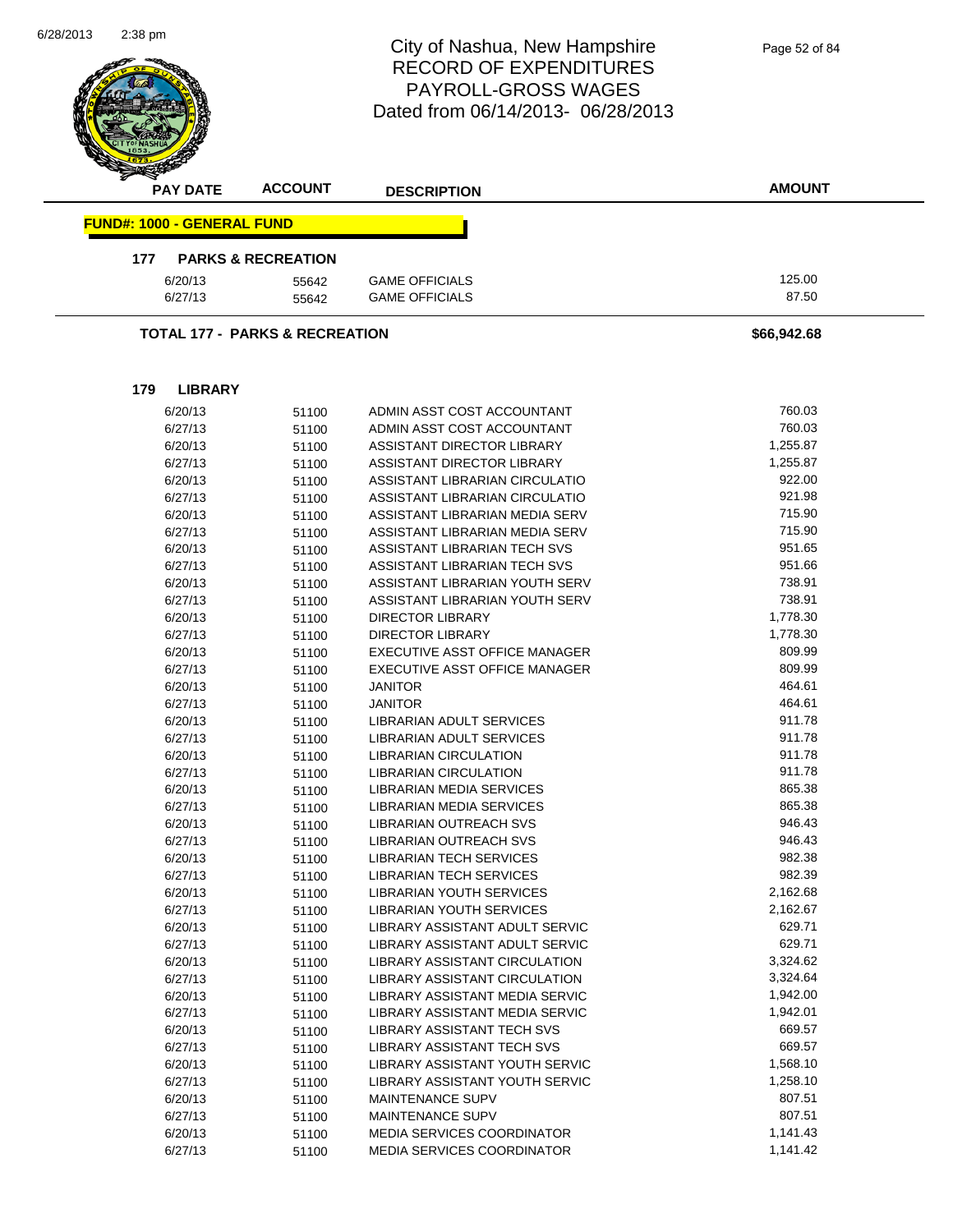Ē,



# City of Nashua, New Hampshire RECORD OF EXPENDITURES PAYROLL-GROSS WAGES Dated from 06/14/2013- 06/28/2013

|                                   | <b>ACCOUNT</b>                           | <b>DESCRIPTION</b>                                     | <b>AMOUNT</b>    |
|-----------------------------------|------------------------------------------|--------------------------------------------------------|------------------|
| <b>FUND#: 1000 - GENERAL FUND</b> |                                          |                                                        |                  |
| 179<br><b>LIBRARY</b>             |                                          |                                                        |                  |
| 6/20/13                           | 51100                                    | REFERENCE LIBRARIAN ADULT SERV                         | 2,279.51         |
| 6/27/13                           | 51100                                    | REFERENCE LIBRARIAN ADULT SERV                         | 2,279.51         |
| 6/20/13                           | 51100                                    | REFERENCE LIBRARIAN GENERAL RE                         | 725.96           |
| 6/27/13                           | 51100                                    | REFERENCE LIBRARIAN GENERAL RE                         | 290.38           |
| 6/20/13                           | 51100                                    | REFERENCE LIBRARIAN TECH SVS                           | 716.50           |
| 6/27/13                           | 51100                                    | REFERENCE LIBRARIAN TECH SVS                           | 716.50           |
| 6/20/13                           | 51100                                    | <b>SECURITY LIBRARY</b>                                | 649.95           |
| 6/27/13                           | 51100                                    | <b>SECURITY LIBRARY</b>                                | 649.95           |
| 6/20/13                           | 51200                                    | LIBRARY ASSISTANT CIRCULATION                          | 472.17           |
| 6/27/13                           | 51200                                    | LIBRARY ASSISTANT CIRCULATION                          | 472.17           |
| 6/20/13                           | 51200                                    | LIBRARY ASSISTANT TECH SVS                             | 393.56           |
| 6/27/13                           | 51200                                    | <b>LIBRARY ASSISTANT TECH SVS</b>                      | 393.56           |
| 6/27/13                           | 51200                                    | LIBRARY ASSISTANT YOUTH SERVIC                         | 310.00           |
| 6/20/13                           | 51200                                    | LIBRARY PAGE YOUTH SERVICES                            | 275.10           |
| 6/27/13                           | 51200                                    | LIBRARY PAGE YOUTH SERVICES                            | 275.10           |
| 6/20/13                           | 51200                                    | LIBRARY PAGES CIRCULATION                              | 827.99           |
| 6/27/13                           | 51200                                    | <b>LIBRARY PAGES CIRCULATION</b>                       | 742.76           |
| 6/20/13                           | 51200                                    | LIBRARY PAGES MEDIA SERVICES                           | 502.85           |
| 6/27/13                           | 51200                                    | LIBRARY PAGES MEDIA SERVICES                           | 605.20           |
| <b>TOTAL 179 - LIBRARY</b>        |                                          |                                                        | \$63,789.99      |
|                                   |                                          |                                                        |                  |
| 181<br>6/20/13                    | <b>COMMUNITY DEVELOPMENT</b>             | ADMINISTRATIVE ASSISTANT II                            | 649.33           |
| 6/27/13                           | 51100<br>51100                           | ADMINISTRATIVE ASSISTANT II                            | 649.33           |
| 6/20/13                           | 51100                                    | DIRECTOR COMMUNITY DEVELOPMENT                         |                  |
|                                   |                                          |                                                        |                  |
|                                   |                                          |                                                        | 2,120.58         |
| 6/27/13                           | 51100                                    | DIRECTOR COMMUNITY DEVELOPMENT                         | 2,120.58         |
| 6/20/13<br>6/27/13                | 51200                                    | <b>CLERK TYPIST II PT</b><br><b>CLERK TYPIST II PT</b> | 325.09<br>345.42 |
|                                   | 51200                                    |                                                        |                  |
|                                   | <b>TOTAL 181 - COMMUNITY DEVELOPMENT</b> |                                                        | \$6,210.33       |
|                                   |                                          |                                                        |                  |
| 182<br>6/20/13                    | <b>PLANNING &amp; ZONING</b>             | DEPARTMENT COORDINATOR                                 | 895.66           |
|                                   | 51100                                    | DEPARTMENT COORDINATOR                                 | 895.66           |
| 6/27/13                           | 51100                                    | DEPUTY PLANNING MANAGER                                | 2,538.81         |
| 6/20/13                           | 51100                                    | DEPUTY PLANNING MANAGER                                | 2,538.80         |
| 6/27/13                           | 51100                                    | MANAGER PLANNING DEPT                                  | 1,823.89         |
| 6/20/13<br>6/27/13                | 51100                                    | MANAGER PLANNING DEPT                                  | 1,823.89         |
|                                   | 51100                                    | <b>PLANNER I</b>                                       | 1,642.04         |
| 6/20/13                           | 51100                                    | <b>PLANNER I</b>                                       | 1,642.04         |
| 6/27/13                           | 51100                                    | PLANNER II                                             | 1,073.92         |
| 6/20/13<br>6/27/13                | 51100                                    | <b>PLANNER II</b>                                      | 1,073.92         |
| 6/20/13                           | 51100<br>51100                           | ZONING COORDINATOR                                     | 682.29           |

6/20/13 53428 STENOGRAPHIC SERVICES 500.00 6/27/13 53428 STENOGRAPHIC SERVICES 250.00 6/27/13 55118 TELEPHONE-CELLULAR 17.00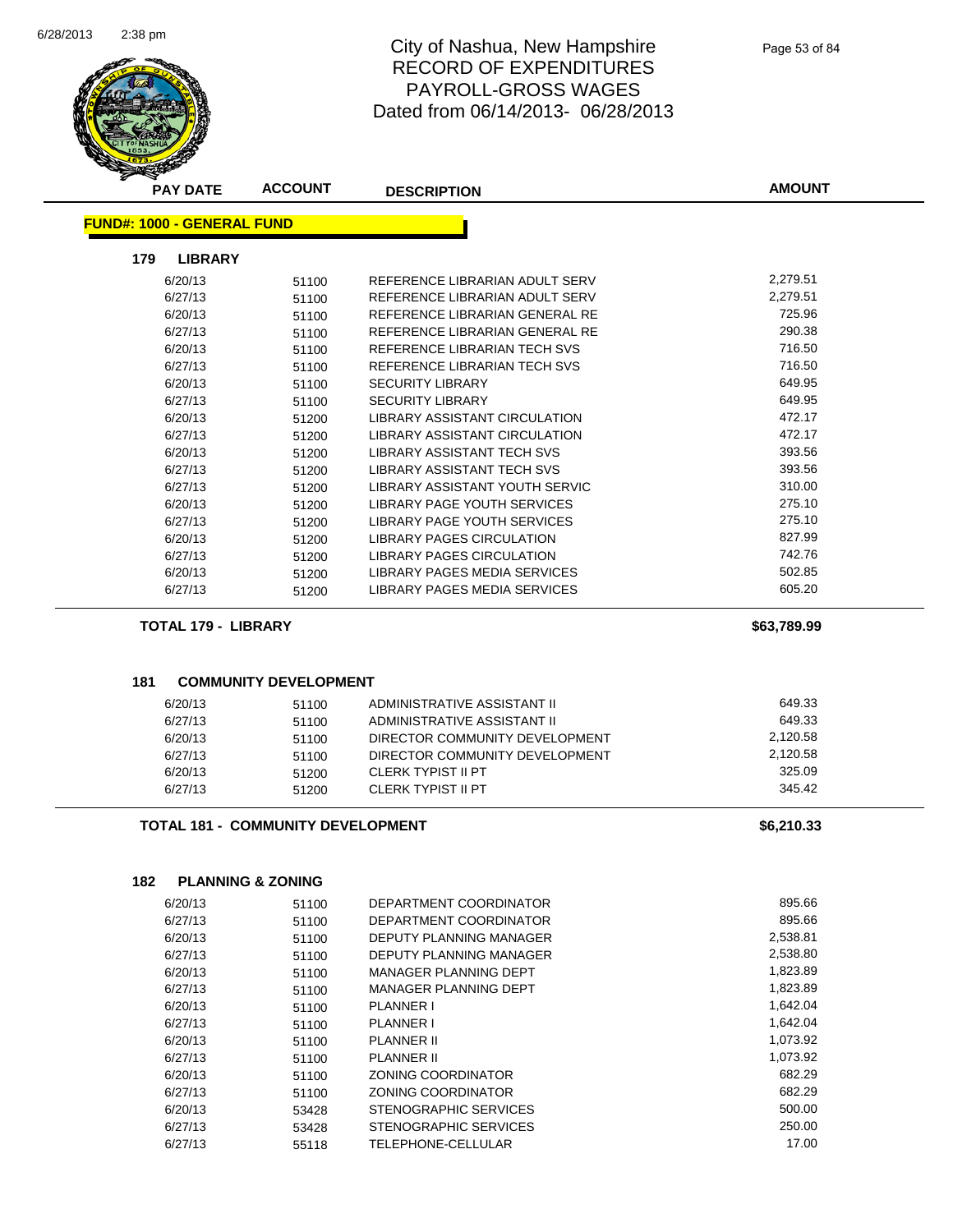**AMOUNT** 2:38 pm City of Nashua, New Hampshire RECORD OF EXPENDITURES PAYROLL-GROSS WAGES Dated from 06/14/2013- 06/28/2013 **PAY DATE ACCOUNT DESCRIPTION FUND#: 1000 - GENERAL FUND TOTAL 182 - PLANNING & ZONING \$18,080.21 183 ECONOMIC DEVELOPMENT** 6/20/13 51100 ECONOMIC DEV DIRECTOR 1,766.76 6/27/13 51100 ECONOMIC DEV DIRECTOR 51766.76 6/20/13 51100 OED PROGRAM COORDINATOR 382.16 6/27/13 51100 OED PROGRAM COORDINATOR 6/27/13 1,070.03 6/25/13 51200 OED PROGRAM COORDINATOR (1,070.05) **TOTAL 183 - ECONOMIC DEVELOPMENT \$3,915.66 191 SCHOOL** 6/20/13 51100 ASSISTANT PRINCIPAL AMH 5/762.61 6/20/13 51100 ASSISTANT PRINCIPAL BIC 2,873.96 6/20/13 51100 ASSISTANT PRINCIPAL CHARL 2,915.05 6/20/13 51100 ASSISTANT PRINCIPAL DR CRSP 2,873.96 6/20/13 51100 ASSISTANT PRINCIPAL ELM 6,822.24 6/20/13 51100 ASSISTANT PRINCIPAL FES 2,915.05 6/20/13 51100 ASSISTANT PRINCIPAL FMS 5,411.12 6/20/13 51100 ASSISTANT PRINCIPAL MDE 56/20/13 2,897.74 6/20/13 51100 ASSISTANT PRINCIPAL NHN 9,537.94 6/20/13 51100 ASSISTANT PRINCIPAL NHS 12,854.51 6/20/13 51100 ASSISTANT PRINCIPAL PMS 6/20/13 3,214.75 6/20/13 51100 ASSISTANT SUPERINTENDENT 8,189.44 6/20/13 51100 ASST DIRECTOR ADULT ED 5,389.57 6/20/13 51100 ASST DIRECTOR PLANT OPS 4,219.70 6/20/13 51100 ASST DIRECTOR SPED 5,972.01 6/20/13 51100 ASST SYSTEMS ADMIN FULL YEAR 6/27/13 51100 ASST SYSTEMS ADMIN FULL YEAR 865.39 6/20/13 51100 ASST SYSTEMS ADMIN SCH YEAR 738.86 6/27/13 51100 ASST SYSTEMS ADMIN SCH YEAR 591.09 6/20/13 51100 ATTENDANCE OFFICER 2,225.67 6/20/13 51100 CAREER CENTER COORD NHN 551100 6/20/13 51100 CAREER CENTER COORD NHS 1,449.39 6/20/13 51100 CHIEF OPERATING OFFICER 3,868.07 6/20/13 51100 CLERICAL ACADEMY NHN 2,487.84 6/27/13 51100 CLERICAL ACADEMY NHN 2,644.14  $\frac{6}{20/13}$  51100 CLERICAL ACADEMY NHS 2,612.26<br> $\frac{6}{27/13}$  51100 CLERICAL ACADEMY NHS 2.612.26 6/27/13 51100 CLERICAL ACADEMY NHS 6/20/13 51100 CLERICAL ASST SUPER SUP 1,333.66 6/27/13 51100 CLERICAL ASST SUPER SUP 2,636.55 6/20/13 51100 CLERICAL ATHLETIC NHN 690.38 6/27/13 51100 CLERICAL ATHLETIC NHN 690.38 6/20/13 51100 CLERICAL ATHLETIC NHS 679.13 6/27/13 51100 CLERICAL ATHLETIC NHS 679.13 6/20/13 51100 CLERICAL BOARD OF ED SUP 6/20/13 759.54 6/27/13 51100 CLERICAL BOARD OF ED SUP 6/27/13 759.54 Page 54 of 84

> 6/20/13 51100 CLERICAL BUSINESS 51465.26 6/27/13 51100 CLERICAL BUSINESS 3,455.27

6/28/2013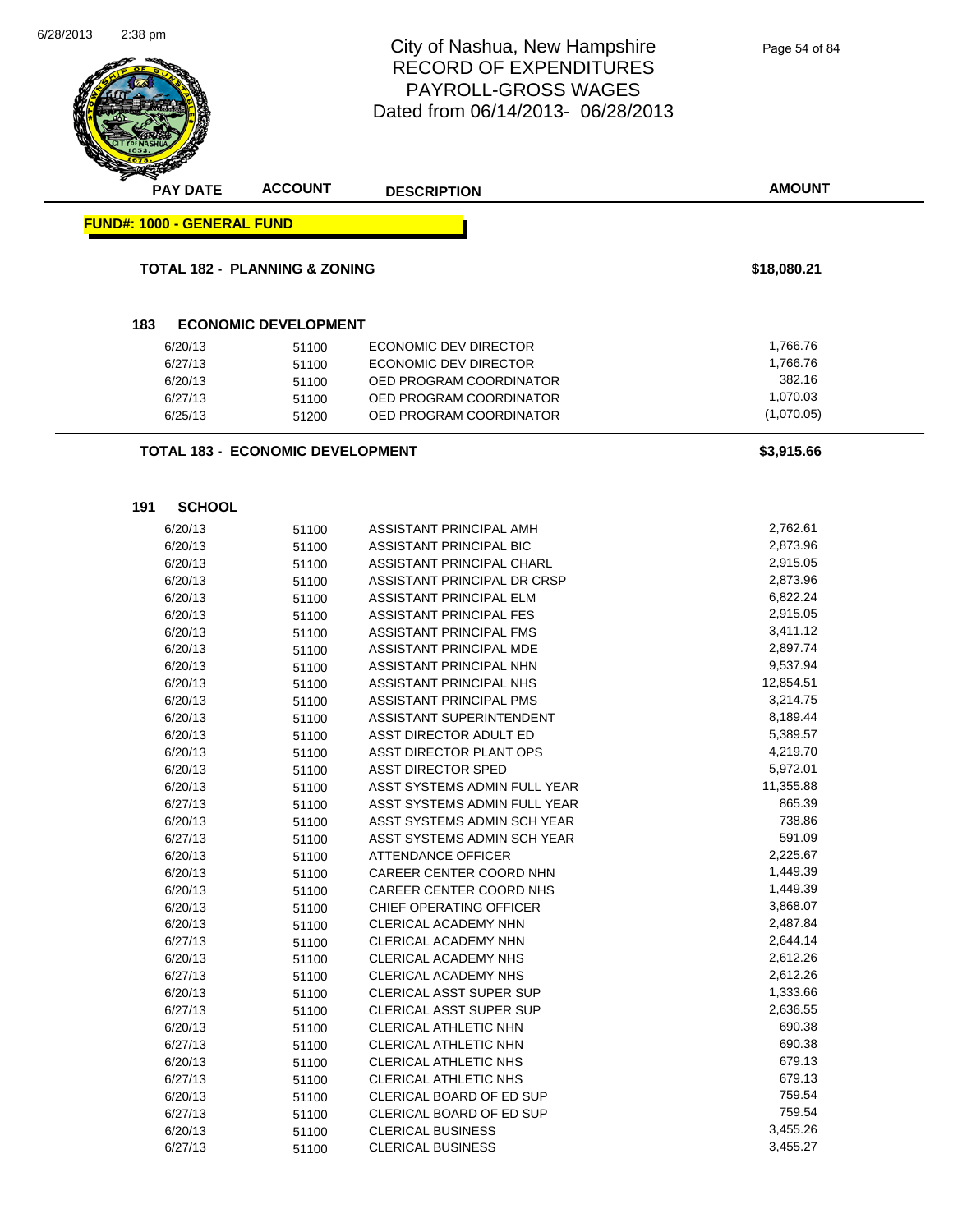

| <b>PAY DATE</b>                   | <b>ACCOUNT</b> | <b>DESCRIPTION</b>                                             | <b>AMOUNT</b>        |
|-----------------------------------|----------------|----------------------------------------------------------------|----------------------|
| <b>FUND#: 1000 - GENERAL FUND</b> |                |                                                                |                      |
| 191<br><b>SCHOOL</b>              |                |                                                                |                      |
| 6/20/13                           | 51100          | CLERICAL CHIEF OP OFFICER SUP                                  | 779.39               |
| 6/27/13                           | 51100          | CLERICAL CHIEF OP OFFICER SUP                                  | 779.39               |
| 6/20/13                           | 51100          | CLERICAL CTE NHN                                               | 719.38               |
| 6/27/13                           | 51100          | CLERICAL CTE NHN                                               | 719.38               |
| 6/20/13                           | 51100          | <b>CLERICAL CTE NHS</b>                                        | 690.38               |
| 6/27/13                           | 51100          | CLERICAL CTE NHS                                               | 671.98               |
| 6/20/13                           | 51100          | <b>CLERICAL GUIDANCE ELM</b>                                   | 724.14               |
| 6/27/13                           | 51100          | <b>CLERICAL GUIDANCE ELM</b>                                   | 724.13               |
| 6/20/13                           | 51100          | <b>CLERICAL GUIDANCE NHN</b>                                   | 2,648.19             |
| 6/27/13                           | 51100          | <b>CLERICAL GUIDANCE NHN</b>                                   | 2,648.19             |
| 6/20/13                           | 51100          | <b>CLERICAL GUIDANCE NHS</b>                                   | 2,697.69             |
| 6/27/13                           | 51100          | <b>CLERICAL GUIDANCE NHS</b>                                   | 2,697.69             |
| 6/20/13                           | 51100          | CLERICAL HUMAN RESOURCES                                       | 2,646.01             |
| 6/27/13                           | 51100          | CLERICAL HUMAN RESOURCES                                       | 2,646.01             |
| 6/20/13                           | 51100          | <b>CLERICAL PAYROLL SUP</b>                                    | 647.63               |
| 6/27/13                           | 51100          | <b>CLERICAL PAYROLL SUP</b>                                    | 647.63               |
| 6/20/13                           | 51100          | <b>CLERICAL PLANT OPS</b>                                      | 724.14               |
| 6/27/13                           | 51100          | <b>CLERICAL PLANT OPS</b>                                      | 724.13               |
| 6/20/13                           |                | <b>CLERICAL PRINCIPAL AMH</b>                                  | 1,231.50             |
| 6/27/13                           | 51100<br>51100 | <b>CLERICAL PRINCIPAL AMH</b>                                  | 1,231.50             |
| 6/20/13                           |                | <b>CLERICAL PRINCIPAL BIC</b>                                  | 1,338.01             |
| 6/27/13                           | 51100          | <b>CLERICAL PRINCIPAL BIC</b>                                  | 1,338.01             |
| 6/20/13                           | 51100          | <b>CLERICAL PRINCIPAL BIR</b>                                  | 1,380.76             |
|                                   | 51100          |                                                                | 1,380.76             |
| 6/27/13<br>6/20/13                | 51100          | <b>CLERICAL PRINCIPAL BIR</b><br><b>CLERICAL PRINCIPAL BRO</b> | 1,414.51             |
|                                   | 51100          |                                                                | 1,414.51             |
| 6/27/13                           | 51100          | <b>CLERICAL PRINCIPAL BRO</b>                                  | 1,295.26             |
| 6/20/13                           | 51100          | <b>CLERICAL PRINCIPAL CHA</b>                                  | 1,295.28             |
| 6/27/13                           | 51100          | <b>CLERICAL PRINCIPAL CHA</b>                                  | 1,295.26             |
| 6/20/13<br>6/27/13                | 51100          | <b>CLERICAL PRINCIPAL DRC</b><br>CLERICAL PRINCIPAL DRC        | 1,295.26             |
| 6/20/13                           | 51100          | <b>CLERICAL PRINCIPAL ELM</b>                                  | 3,128.30             |
| 6/27/13                           | 51100          | <b>CLERICAL PRINCIPAL ELM</b>                                  | 3,111.87             |
|                                   | 51100          |                                                                | 1,222.43             |
| 6/20/13                           | 51100          | <b>CLERICAL PRINCIPAL FES</b>                                  |                      |
| 6/27/13                           | 51100          | <b>CLERICAL PRINCIPAL FES</b>                                  | 2,490.14<br>2,048.64 |
| 6/20/13                           | 51100          | <b>CLERICAL PRINCIPAL FMS</b>                                  |                      |
| 6/27/13                           | 51100          | <b>CLERICAL PRINCIPAL FMS</b>                                  | 2,048.64             |
| 6/20/13                           | 51100          | CLERICAL PRINCIPAL LDG                                         | 1,263.38             |
| 6/27/13                           | 51100          | <b>CLERICAL PRINCIPAL LDG</b>                                  | 1,263.38             |
| 6/20/13                           | 51100          | <b>CLERICAL PRINCIPAL MDE</b>                                  | 1,403.26             |
| 6/27/13                           | 51100          | <b>CLERICAL PRINCIPAL MDE</b>                                  | 1,403.26             |
| 6/20/13                           | 51100          | <b>CLERICAL PRINCIPAL MTP</b>                                  | 1,338.01             |
| 6/27/13                           | 51100          | <b>CLERICAL PRINCIPAL MTP</b>                                  | 1,338.01             |
| 6/20/13                           | 51100          | CLERICAL PRINCIPAL NHN                                         | 2,533.06             |
| 6/27/13                           | 51100          | <b>CLERICAL PRINCIPAL NHN</b>                                  | 2,533.06             |
| 6/20/13                           | 51100          | <b>CLERICAL PRINCIPAL NHS</b>                                  | 1,550.63             |
| 6/27/13                           | 51100          | <b>CLERICAL PRINCIPAL NHS</b>                                  | 1,550.63             |
| 6/20/13                           | 51100          | CLERICAL PRINCIPAL NSE                                         | 1,338.01             |
| 6/27/13                           | 51100          | CLERICAL PRINCIPAL NSE                                         | 1,338.01             |
| 6/20/13                           | 51100          | <b>CLERICAL PRINCIPAL PMS</b>                                  | 2,116.14             |
| 6/27/13                           | 51100          | <b>CLERICAL PRINCIPAL PMS</b>                                  | 2,116.14             |
| 6/20/13                           | 51100          | <b>CLERICAL PRINCIPAL SHE</b>                                  | 1,414.51             |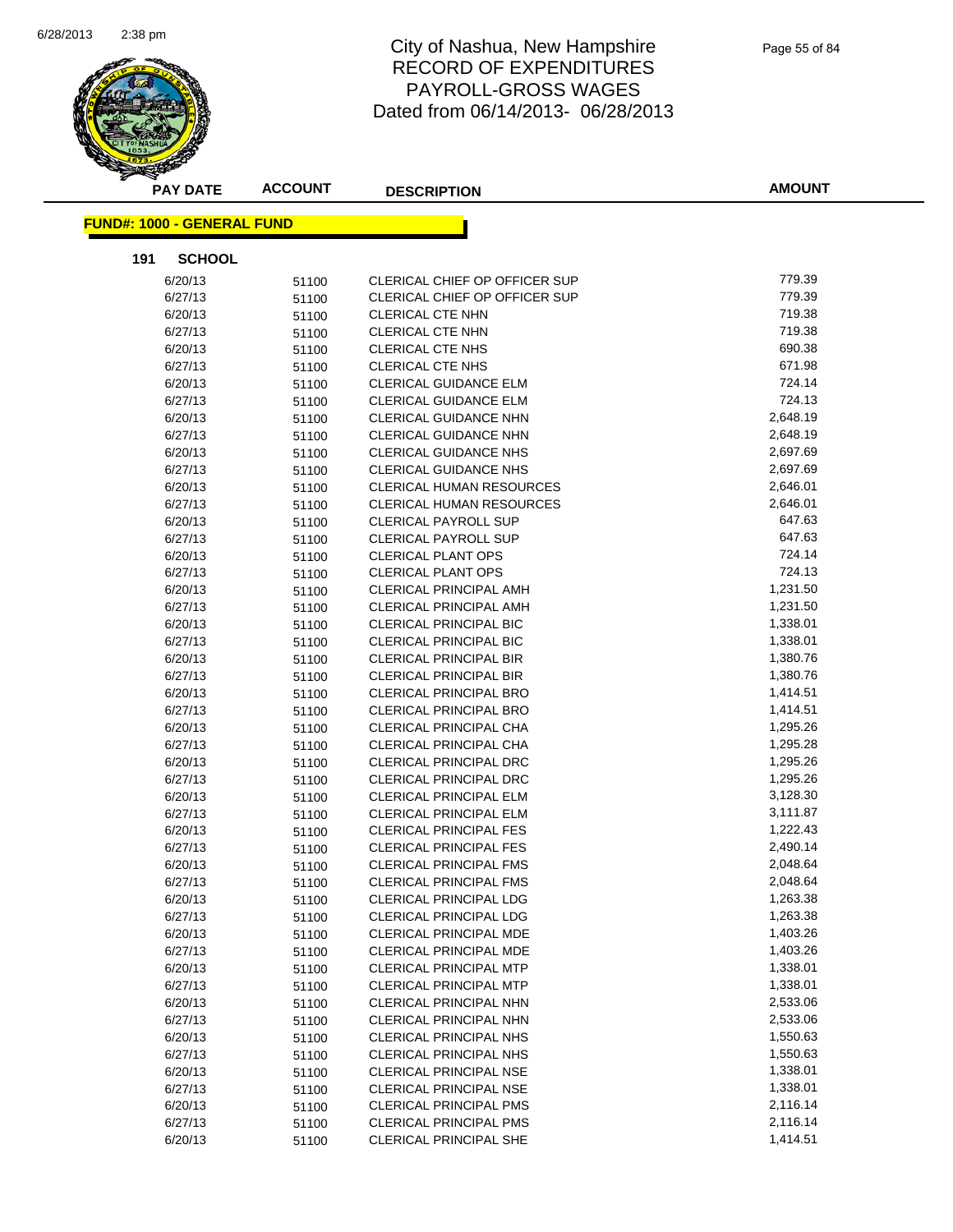

| <b>PAY DATE</b>                   | <b>ACCOUNT</b> | <b>DESCRIPTION</b>                 | <b>AMOUNT</b> |
|-----------------------------------|----------------|------------------------------------|---------------|
| <b>FUND#: 1000 - GENERAL FUND</b> |                |                                    |               |
| 191<br><b>SCHOOL</b>              |                |                                    |               |
|                                   |                |                                    |               |
| 6/27/13                           | 51100          | <b>CLERICAL PRINCIPAL SHE</b>      | 1,337.28      |
| 6/20/13                           | 51100          | CLERICAL RECEPTIONIST NHS          | 647.63        |
| 6/27/13                           | 51100          | CLERICAL RECEPTIONIST NHS          | 647.63        |
| 6/20/13                           | 51100          | <b>CLERICAL SPECIAL ED NHS</b>     | 685.51        |
| 6/27/13                           | 51100          | <b>CLERICAL SPECIAL ED NHS</b>     | 724.13        |
| 6/20/13                           | 51100          | CLERICAL SPECIAL ED SUP            | 1,013.78      |
| 6/27/13                           | 51100          | CLERICAL SPECIAL ED SUP            | 1,448.26      |
| 6/20/13                           | 51100          | <b>CLERICAL STUDENT SERV SUP</b>   | 768.69        |
| 6/27/13                           | 51100          | CLERICAL STUDENT SERV SUP          | 768.69        |
| 6/20/13                           | 51100          | CLERICAL SUB SERVICE SUP           | 722.88        |
| 6/27/13                           | 51100          | CLERICAL SUB SERVICE SUP           | 720.88        |
| 6/20/13                           | 51100          | CLERICAL SUPERINTENDANT SUP        | 907.63        |
| 6/27/13                           | 51100          | CLERICAL SUPERINTENDANT SUP        | 907.63        |
| 6/20/13                           | 51100          | <b>CLERICAL TRANSPORTATION SUP</b> | 724.13        |
| 6/27/13                           | 51100          | CLERICAL TRANSPORTATION SUP        | 724.13        |
| 6/20/13                           | 51100          | CLERICAL VOCATIONAL NHN            | 724.13        |
| 6/27/13                           | 51100          | CLERICAL VOCATIONAL NHN            | 724.13        |
| 6/20/13                           | 51100          | <b>CURRICULUM SUPERVISOR</b>       | 7,336.72      |
| 6/20/13                           | 51100          | <b>CUSTODIAN AMH</b>               | 1,811.41      |
| 6/27/13                           | 51100          | <b>CUSTODIAN AMH</b>               | 1,885.65      |
| 6/20/13                           | 51100          | <b>CUSTODIAN ASST HEAD ELM</b>     | 732.40        |
| 6/27/13                           | 51100          | <b>CUSTODIAN ASST HEAD ELM</b>     | 732.40        |
| 6/20/13                           | 51100          | <b>CUSTODIAN ASST HEAD FMS</b>     | 732.40        |
| 6/27/13                           | 51100          | <b>CUSTODIAN ASST HEAD FMS</b>     | 732.40        |
| 6/20/13                           | 51100          | <b>CUSTODIAN ASST HEAD NHN</b>     | 1,609.20      |
| 6/27/13                           | 51100          | <b>CUSTODIAN ASST HEAD NHN</b>     | 1,609.20      |
| 6/20/13                           | 51100          | <b>CUSTODIAN ASST HEAD NHS</b>     | 1,609.20      |
| 6/27/13                           | 51100          | <b>CUSTODIAN ASST HEAD NHS</b>     | 1,609.20      |
| 6/20/13                           | 51100          | <b>CUSTODIAN BIC</b>               | 1,928.40      |
| 6/27/13                           | 51100          | <b>CUSTODIAN BIC</b>               | 1,928.40      |
| 6/20/13                           | 51100          | <b>CUSTODIAN BIR</b>               | 1,928.40      |
| 6/27/13                           | 51100          | <b>CUSTODIAN BIR</b>               | 1,928.40      |
| 6/20/13                           | 51100          | <b>CUSTODIAN BRO</b>               | 1,285.60      |
| 6/27/13                           | 51100          | <b>CUSTODIAN BRO</b>               | 1,285.60      |
| 6/20/13                           | 51100          | <b>CUSTODIAN CHA</b>               | 1,285.60      |
| 6/27/13                           | 51100          | <b>CUSTODIAN CHA</b>               | 1,285.60      |
| 6/20/13                           | 51100          | <b>CUSTODIAN DRC</b>               | 1,285.60      |
| 6/27/13                           | 51100          | <b>CUSTODIAN DRC</b>               | 1,285.60      |
| 6/20/13                           | 51100          | <b>CUSTODIAN ELM</b>               | 4,953.61      |
| 6/27/13                           | 51100          | <b>CUSTODIAN ELM</b>               | 5,197.86      |
| 6/20/13                           | 51100          | <b>CUSTODIAN FES</b>               | 1,285.60      |
| 6/27/13                           | 51100          | <b>CUSTODIAN FES</b>               | 1,285.60      |
| 6/20/13                           | 51100          | <b>CUSTODIAN FMS</b>               | 2,571.20      |
| 6/27/13                           | 51100          | <b>CUSTODIAN FMS</b>               | 2,571.20      |
| 6/20/13                           | 51100          | <b>CUSTODIAN HEAD AMH</b>          | 732.40        |
| 6/27/13                           | 51100          | <b>CUSTODIAN HEAD AMH</b>          | 732.40        |
| 6/20/13                           | 51100          | <b>CUSTODIAN HEAD BIC</b>          | 732.40        |
| 6/27/13                           | 51100          | <b>CUSTODIAN HEAD BIC</b>          | 732.40        |
| 6/20/13                           | 51100          | <b>CUSTODIAN HEAD BIR</b>          | 732.40        |
| 6/27/13                           | 51100          | <b>CUSTODIAN HEAD BIR</b>          | 732.40        |
| 6/20/13                           | 51100          | <b>CUSTODIAN HEAD BRO</b>          | 732.40        |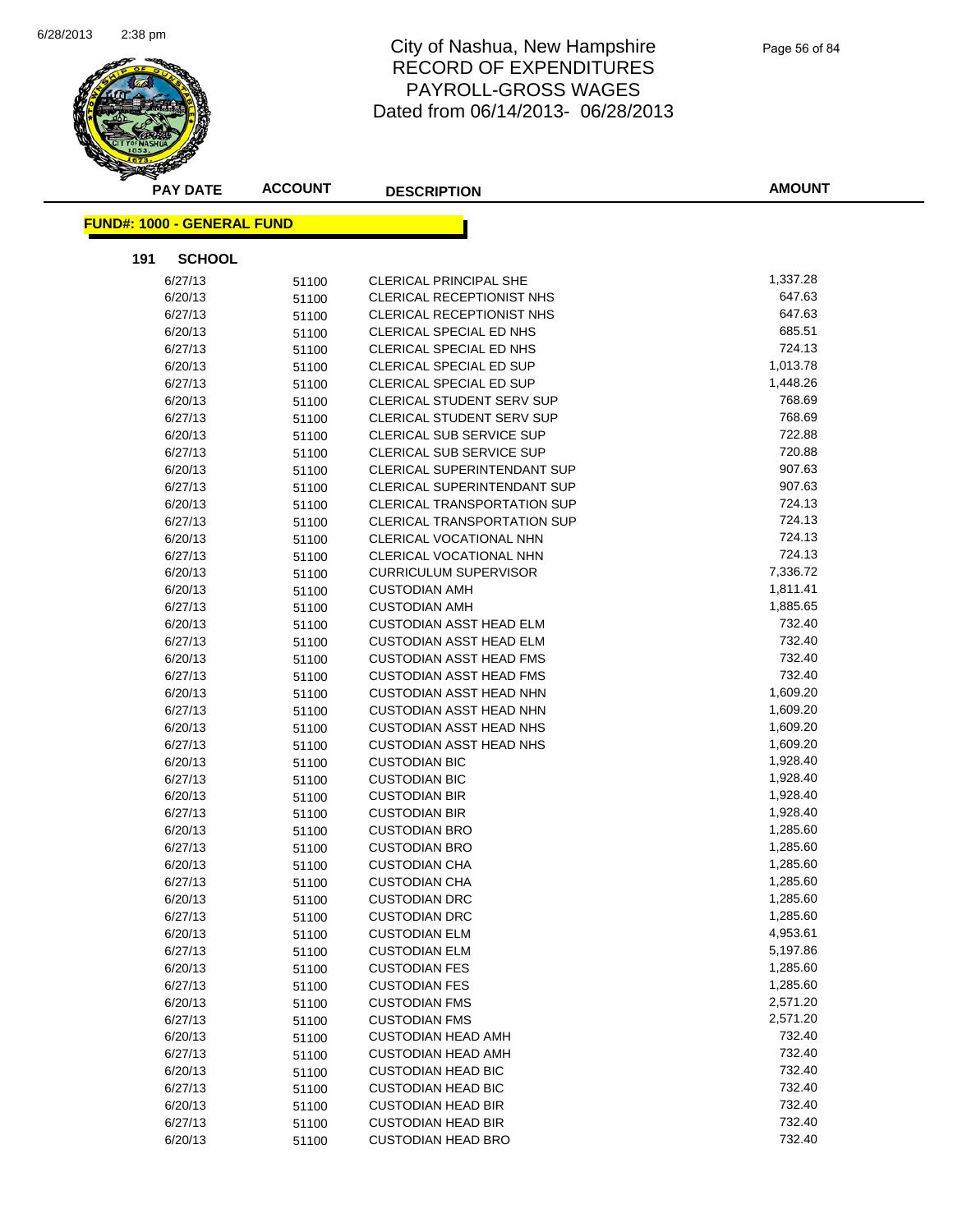

| <b>PAY DATE</b>                   | <b>ACCOUNT</b> | <b>DESCRIPTION</b>              | <b>AMOUNT</b> |
|-----------------------------------|----------------|---------------------------------|---------------|
| <b>FUND#: 1000 - GENERAL FUND</b> |                |                                 |               |
|                                   |                |                                 |               |
| 191<br><b>SCHOOL</b>              |                |                                 |               |
| 6/27/13                           | 51100          | <b>CUSTODIAN HEAD BRO</b>       | 732.40        |
| 6/20/13                           | 51100          | <b>CUSTODIAN HEAD DRC</b>       | 732.40        |
| 6/27/13                           | 51100          | <b>CUSTODIAN HEAD DRC</b>       | 732.40        |
| 6/20/13                           | 51100          | <b>CUSTODIAN HEAD ELM</b>       | 868.80        |
| 6/27/13                           | 51100          | <b>CUSTODIAN HEAD ELM</b>       | 868.80        |
| 6/20/13                           | 51100          | <b>CUSTODIAN HEAD FES</b>       | 732.40        |
| 6/27/13                           | 51100          | <b>CUSTODIAN HEAD FES</b>       | 732.40        |
| 6/20/13                           | 51100          | <b>CUSTODIAN HEAD FMS</b>       | 868.80        |
| 6/27/13                           | 51100          | <b>CUSTODIAN HEAD FMS</b>       | 868.80        |
| 6/22/13                           | 51100          | <b>CUSTODIAN HEAD LDG</b>       | 2,197.20      |
| 6/27/13                           | 51100          | <b>CUSTODIAN HEAD LDG</b>       | 1,464.80      |
| 6/20/13                           | 51100          | <b>CUSTODIAN HEAD MDE</b>       | 732.40        |
| 6/27/13                           | 51100          | <b>CUSTODIAN HEAD MDE</b>       | 732.40        |
| 6/27/13                           | 51100          | <b>CUSTODIAN HEAD MTP</b>       | 732.40        |
| 6/20/13                           | 51100          | <b>CUSTODIAN HEAD NHN</b>       | 874.00        |
| 6/27/13                           | 51100          | <b>CUSTODIAN HEAD NHN</b>       | 874.00        |
| 6/20/13                           | 51100          | <b>CUSTODIAN HEAD NHS</b>       | 874.00        |
| 6/27/13                           | 51100          | <b>CUSTODIAN HEAD NHS</b>       | 874.00        |
| 6/20/13                           | 51100          | <b>CUSTODIAN HEAD NSE</b>       | 1,464.80      |
| 6/27/13                           | 51100          | <b>CUSTODIAN HEAD NSE</b>       | 1,464.80      |
| 6/20/13                           | 51100          | <b>CUSTODIAN HEAD PMS</b>       | 732.40        |
| 6/27/13                           | 51100          | <b>CUSTODIAN HEAD PMS</b>       | 732.40        |
| 6/20/13                           | 51100          | <b>CUSTODIAN HEAD SHE</b>       | 732.40        |
| 6/27/13                           | 51100          | <b>CUSTODIAN HEAD SHE</b>       | 732.40        |
| 6/20/13                           | 51100          | <b>CUSTODIAN LDG</b>            | 1,799.84      |
| 6/27/13                           | 51100          | <b>CUSTODIAN LDG</b>            | 1,446.30      |
| 6/20/13                           | 51100          | <b>CUSTODIAN MDE</b>            | 1,285.60      |
| 6/27/13                           | 51100          | <b>CUSTODIAN MDE</b>            | 1,285.60      |
| 6/20/13                           | 51100          | <b>CUSTODIAN MTP</b>            | 1,375.20      |
| 6/27/13                           | 51100          | <b>CUSTODIAN MTP</b>            | 1,375.20      |
| 6/20/13                           | 51100          | <b>CUSTODIAN NHN</b>            | 10,573.78     |
| 6/27/13                           | 51100          | <b>CUSTODIAN NHN</b>            | 10,348.80     |
| 6/20/13                           | 51100          | <b>CUSTODIAN NHS</b>            | 10,356.80     |
| 6/27/13                           | 51100          | <b>CUSTODIAN NHS</b>            | 10,356.81     |
| 6/20/13                           | 51100          | <b>CUSTODIAN NSE</b>            | 1,285.60      |
| 6/27/13                           | 51100          | <b>CUSTODIAN NSE</b>            | 1,285.60      |
| 6/20/13                           | 51100          | <b>CUSTODIAN PMS</b>            | 1,928.40      |
| 6/27/13                           | 51100          | <b>CUSTODIAN PMS</b>            | 2,250.96      |
| 6/20/13                           | 51100          | <b>CUSTODIAN SHE</b>            | 1,928.40      |
| 6/27/13                           | 51100          | <b>CUSTODIAN SHE</b>            | 2,018.00      |
| 6/20/13                           | 51100          | <b>CUSTODIAN SUPERVISOR WPO</b> | 1,950.59      |
| 6/20/13                           | 51100          | <b>CUSTODIAN WID</b>            | 1,307.90      |
| 6/27/13                           | 51100          | <b>CUSTODIAN WID</b>            | 1,285.60      |
| 6/20/13                           | 51100          | DATA ANALYST                    | 1,726.32      |
| 6/20/13                           | 51100          | DIRECTOR ATHLETICS              | 3,512.82      |
| 6/20/13                           | 51100          | <b>DIRECTOR BUSINESS</b>        | 2,841.83      |
| 6/20/13                           | 51100          | DIRECTOR COM GRANTS             | 2,955.69      |
| 6/20/13                           | 51100          | <b>DIRECTOR GUIDANCE</b>        | 3,214.76      |
| 6/20/13                           | 51100          | DIRECTOR HUMAN RESOURCES        | 3,061.85      |
| 6/20/13                           | 51100          | DIRECTOR PLANT OPS              | 3,451.21      |
| 6/20/13                           | 51100          | DIRECTOR PRE SCHOOL             | 2,469.96      |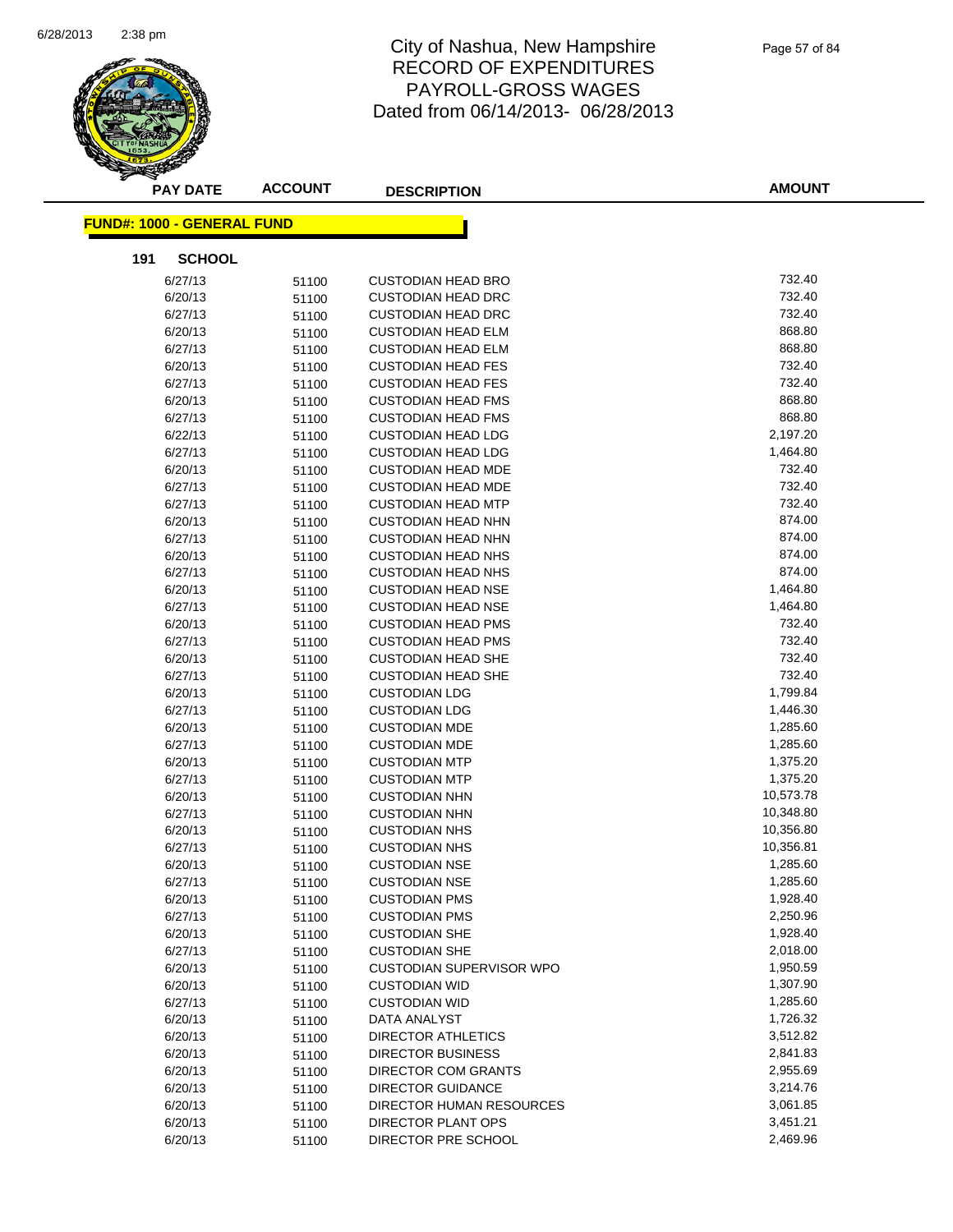

| <b>PAY DATE</b>                   | <b>ACCOUNT</b> | <b>DESCRIPTION</b>            | <b>AMOUNT</b> |
|-----------------------------------|----------------|-------------------------------|---------------|
| <b>FUND#: 1000 - GENERAL FUND</b> |                |                               |               |
| 191<br><b>SCHOOL</b>              |                |                               |               |
| 6/20/13                           | 51100          | <b>DIRECTOR SPECIAL ED</b>    | 3,591.75      |
| 6/20/13                           | 51100          | DIRECTOR STUDENT SERVICES     | 3,081.78      |
| 6/20/13                           | 51100          | DIRECTOR TECHNOLOGY           | 3,881.74      |
| 6/20/13                           | 51100          | DIRECTOR TRANSPORTATION       | 2,933.70      |
| 6/20/13                           | 51100          | DIRECTOR VOCATIONAL           | 3,295.75      |
| 6/20/13                           | 51100          | ELL OUTREACH WORKER           | 1,802.30      |
| 6/20/13                           | 51100          | GUIDANCE COUNSELOR AMH        | 1,814.31      |
| 6/20/13                           | 51100          | GUIDANCE COUNSELOR BIC        | 1,717.25      |
| 6/20/13                           | 51100          | <b>GUIDANCE COUNSELOR BIR</b> | 13,929.00     |
| 6/20/13                           | 51100          | GUIDANCE COUNSELOR BRO        | 10,744.15     |
| 6/20/13                           | 51100          | GUIDANCE COUNSELOR CHA        | 2,213.11      |
| 6/20/13                           | 51100          | GUIDANCE COUNSELOR DRC        | 13,149.95     |
| 6/20/13                           | 51100          | GUIDANCE COUNSELOR ELM        | 33,123.00     |
| 6/20/13                           | 51100          | <b>GUIDANCE COUNSELOR FES</b> | 2,629.99      |
| 6/20/13                           | 51100          | <b>GUIDANCE COUNSELOR FMS</b> | 17,522.27     |
| 6/20/13                           | 51100          | <b>GUIDANCE COUNSELOR LDG</b> | 2,495.37      |
| 6/20/13                           | 51100          | GUIDANCE COUNSELOR MDE        | 2,074.45      |
| 6/20/13                           | 51100          | GUIDANCE COUNSELOR MTP        | 13,149.95     |
| 6/20/13                           | 51100          | GUIDANCE COUNSELOR NHN        | 29,413.92     |
| 6/20/13                           | 51100          | GUIDANCE COUNSELOR NHS        | 30,907.94     |
| 6/27/13                           | 51100          | GUIDANCE COUNSELOR NHS        | 8,595.32      |
| 6/20/13                           | 51100          | GUIDANCE COUNSELOR NSE        | 2,629.99      |
| 6/20/13                           | 51100          | GUIDANCE COUNSELOR PMS        | 19,235.16     |
| 6/20/13                           | 51100          | GUIDANCE COUNSELOR SHE        | 12,068.60     |
| 6/20/13                           | 51100          | JOB DEVELOPER SPED NHN        | 2,716.57      |
| 6/20/13                           | 51100          | LACROSSE VARSITY BOYS NHS     | 2,331.00      |
| 6/20/13                           | 51100          | LIBRARIAN AMH                 | 8,891.10      |
| 6/20/13                           | 51100          | LIBRARIAN BIC                 | 1,717.26      |
| 6/20/13                           | 51100          | <b>LIBRARIAN BIR</b>          | 2,854.14      |
| 6/20/13                           | 51100          | <b>LIBRARIAN BRO</b>          | 8,193.05      |
| 6/20/13                           | 51100          | <b>LIBRARIAN CHA</b>          | 13,582.85     |
| 6/20/13                           | 51100          | <b>LIBRARIAN DRC</b>          | 1,638.61      |
| 6/20/13                           | 51100          | <b>LIBRARIAN ELM</b>          | 1,509.91      |
| 6/20/13                           | 51100          | LIBRARIAN FES                 | 8,586.30      |
| 6/20/13                           | 51100          | <b>LIBRARIAN FMS</b>          | 3,109.74      |
| 6/20/13                           | 51100          | <b>LIBRARIAN LDG</b>          | 1,778.22      |
| 6/20/13                           | 51100          | LIBRARIAN MDE                 | 2,074.45      |
| 6/20/13                           | 51100          | <b>LIBRARIAN MTP</b>          | 1,778.22      |
| 6/20/13                           | 51100          | <b>LIBRARIAN NHN</b>          | 14,132.40     |
| 6/20/13                           | 51100          | <b>LIBRARIAN NHS</b>          | 4,493.87      |
| 6/20/13                           | 51100          | <b>LIBRARIAN NSE</b>          | 10,372.25     |
| 6/20/13                           | 51100          | <b>LIBRARIAN PMS</b>          | 2,716.57      |
| 6/20/13                           | 51100          | LIBRARIAN SHE                 | 2,629.98      |
| 6/20/13                           | 51100          | LICENSED PRACTICAL NURSE AMH  | 1,104.24      |
| 6/20/13                           | 51100          | LICENSED PRACTICAL NURSE ELM  | 1,408.99      |
| 6/20/13                           | 51100          | MAINTENANCE ALARM WPO         | 926.00        |
| 6/27/13                           | 51100          | MAINTENANCE ALARM WPO         | 926.00        |
| 6/20/13                           | 51100          | MAINTENANCE CARPENTER WPO     | 904.80        |
| 6/27/13                           | 51100          | MAINTENANCE CARPENTER WPO     | 904.80        |
| 6/20/13                           | 51100          | MAINTENANCE ELECTRICIAN WPO   | 1,852.00      |
| 6/27/13                           | 51100          | MAINTENANCE ELECTRICIAN WPO   | 1,852.00      |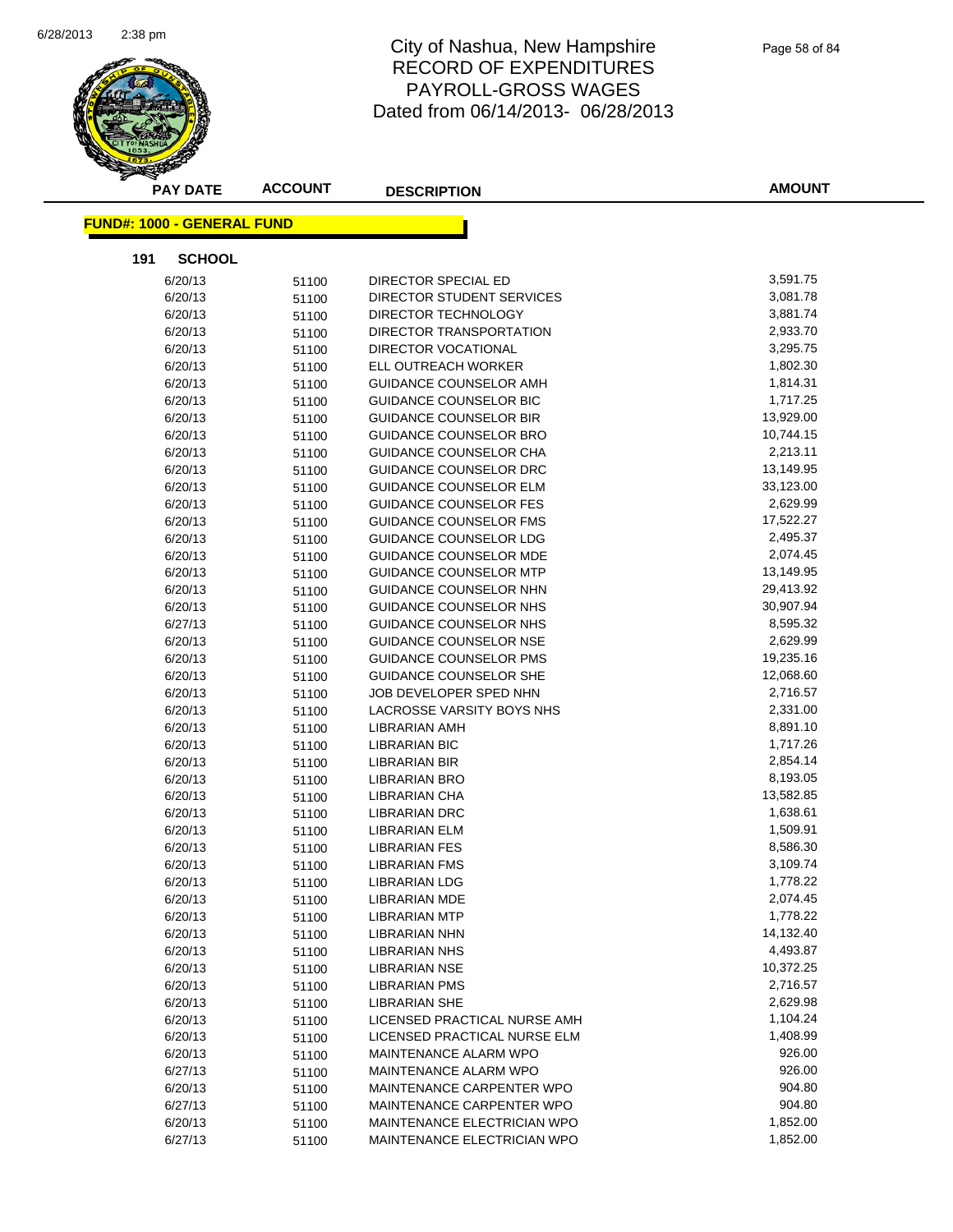

| <b>PAY DATE</b>                   | <b>ACCOUNT</b> | <b>DESCRIPTION</b>                  | <b>AMOUNT</b>    |
|-----------------------------------|----------------|-------------------------------------|------------------|
| <b>FUND#: 1000 - GENERAL FUND</b> |                |                                     |                  |
| 191<br><b>SCHOOL</b>              |                |                                     |                  |
| 6/20/13                           | 51100          | MAINTENANCE GRDS FORMEN WPO         | 904.80           |
| 6/27/13                           | 51100          | MAINTENANCE GRDS FORMEN WPO         | 904.80           |
| 6/20/13                           | 51100          | MAINTENANCE GROUNDS WPO             | 3,985.20         |
| 6/27/13                           | 51100          | MAINTENANCE GROUNDS WPO             | 3,985.21         |
| 6/20/13                           | 51100          | <b>MAINTENANCE HVAC WPO</b>         | 4,524.00         |
| 6/27/13                           | 51100          | <b>MAINTENANCE HVAC WPO</b>         | 4,484.42         |
| 6/20/13                           | 51100          | <b>MAINTENANCE MESSENGER WPO</b>    | 868.80           |
| 6/27/13                           | 51100          | MAINTENANCE MESSENGER WPO           | 868.80           |
| 6/20/13                           | 51100          | MAINTENANCE PLUMBER WPO             | 1,852.00         |
| 6/27/13                           | 51100          | MAINTENANCE PLUMBER WPO             | 1,852.00         |
| 6/20/13                           | 51100          | MAINTENANCE TRADES WPO              | 1,891.28         |
| 6/27/13                           | 51100          | MAINTENANCE TRADES WPO              | 2,025.80         |
| 6/20/13                           | 51100          | <b>MARKETING TEACHER NHS</b>        | 10,372.25        |
| 6/20/13                           | 51100          | <b>NURSE AMH</b>                    | 11,436.50        |
| 6/20/13                           | 51100          | <b>NURSE BIC</b>                    | 2,020.16         |
| 6/20/13                           | 51100          | <b>NURSE BIR</b>                    | 1,444.75         |
| 6/20/13                           | 51100          | <b>NURSE BRO</b>                    | 1,945.18         |
| 6/20/13                           | 51100          | <b>NURSE CHA</b>                    | 2,287.29         |
| 6/20/13                           | 51100          | <b>NURSE DRC</b>                    | 2,287.29         |
| 6/20/13                           | 51100          | <b>NURSE ELM</b>                    | 2,704.73         |
| 6/20/13                           | 51100          | <b>NURSE FES</b>                    | 5,662.95         |
| 6/20/13                           | 51100          | <b>NURSE FMS</b>                    | 2,287.30         |
| 6/20/13                           | 51100          | <b>NURSE LDG</b>                    | 1,794.64         |
| 6/20/13                           | 51100          | <b>NURSE MDE</b>                    | 2,287.29         |
| 6/20/13                           | 51100          | <b>NURSE MTP</b>                    | 1,406.49         |
| 6/20/13                           | 51100          | <b>NURSE NHN</b>                    | 12,766.11        |
| 6/20/13                           | 51100          | <b>NURSE NHS</b>                    | 4,574.60         |
| 6/20/13                           | 51100          | <b>NURSE NSE</b>                    | 2,095.76         |
| 6/20/13                           | 51100          | <b>NURSE PMS</b>                    | 4,670.76         |
| 6/20/13                           | 51100          | <b>NURSE SHE</b>                    | 2,704.73         |
| 6/20/13                           | 51100          | OFFICE MANAGER BUSINESS             | 2,346.89         |
| 6/20/13                           | 51100          | OFFICE MANAGER PLANT OPS            | 1,829.27         |
| 6/20/13                           | 51100          | OFFICE MANAGER SPED                 | 1,795.47         |
| 6/20/13                           | 51100          | OUT DISTRICT COORDINATOR            | 2,925.04         |
| 6/20/13                           | 51100          | PARA ALT AMH                        | 559.76           |
| 6/27/13                           | 51100          | PARA ALT AMH                        | 426.48           |
| 6/20/13                           | 51100          | PARA ALT DRC                        | 399.30           |
| 6/27/13                           | 51100          | PARA ALT DRC                        | 319.44           |
| 6/20/13                           | 51100          | PARA ALT ELM                        | 555.31           |
| 6/27/13                           | 51100          | PARA ALT ELM                        | 444.25           |
| 6/20/13                           | 51100          | PARA ALT FMS                        | 555.31           |
| 6/27/13                           | 51100          | PARA ALT FMS                        | 444.25           |
| 6/20/13                           | 51100          | PARA ALT LDG                        | 399.30<br>319.44 |
| 6/27/13                           | 51100          | PARA ALT LDG<br>PARA ALT MTP        | 399.30           |
| 6/20/13                           | 51100          | PARA ALT MTP                        | 319.44           |
| 6/27/13<br>6/20/13                | 51100          |                                     | 537.81           |
|                                   | 51100          | PARA ALT PMS                        | 430.25           |
| 6/27/13                           | 51100          | PARA ALT PMS<br>PARA DW SPEC ED AMH | (492.38)         |
| 6/13/13<br>6/20/13                | 51100<br>51100 | PARA DW SPEC ED AMH                 | 7,079.96         |
| 6/27/13                           | 51100          | PARA DW SPEC ED AMH                 | 6,197.94         |
|                                   |                |                                     |                  |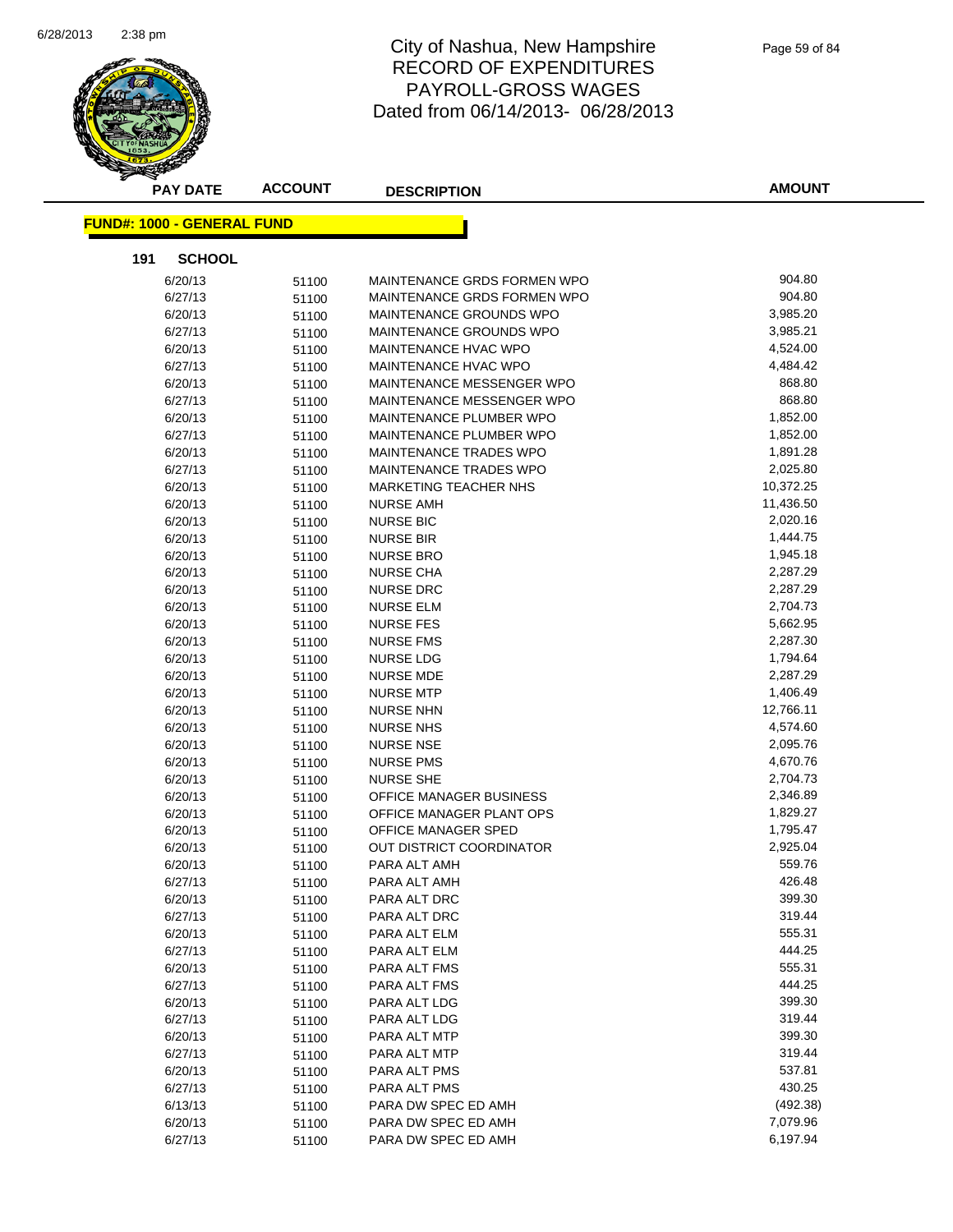

| <b>PAY DATE</b>                   | <b>ACCOUNT</b> | <b>DESCRIPTION</b>                         | <b>AMOUNT</b>        |
|-----------------------------------|----------------|--------------------------------------------|----------------------|
| <b>FUND#: 1000 - GENERAL FUND</b> |                |                                            |                      |
| 191<br><b>SCHOOL</b>              |                |                                            |                      |
|                                   |                |                                            |                      |
| 6/20/13                           | 51100          | PARA DW SPEC ED BIR                        | 1,379.94             |
| 6/27/13                           | 51100          | PARA DW SPEC ED BIR                        | 1,214.66             |
| 6/20/13                           | 51100          | PARA DW SPEC ED BRO                        | 3,028.98             |
| 6/27/13                           | 51100          | PARA DW SPEC ED BRO                        | 2,327.52             |
| 6/20/13                           | 51100          | PARA DW SPEC ED CHA                        | 4,778.45             |
| 6/27/13                           | 51100          | PARA DW SPEC ED CHA<br>PARA DW SPEC ED FMS | 3,671.21<br>1,133.76 |
| 6/20/13                           | 51100          | PARA DW SPEC ED FMS                        | 907.00               |
| 6/27/13<br>6/20/13                | 51100          | PARA DW SPEC ED LDG                        | 385.80               |
|                                   | 51100          |                                            | 308.64               |
| 6/27/13<br>6/20/13                | 51100          | PARA DW SPEC ED LDG<br>PARA DW SPEC ED MDE | 7,591.42             |
| 6/27/13                           | 51100          | PARA DW SPEC ED MDE                        | 6,098.39             |
| 6/20/13                           | 51100          | PARA DW SPEC ED NHN                        | 8,212.77             |
| 6/27/13                           | 51100          | PARA DW SPEC ED NHN                        | 4,993.58             |
| 6/20/13                           | 51100          | PARA DW SPEC ED NHS                        | 5,997.92             |
|                                   | 51100          |                                            | 4,839.93             |
| 6/27/13<br>6/20/13                | 51100          | PARA DW SPEC ED NHS<br>PARA DW SPEC ED NSE | 5,060.10             |
| 6/27/13                           | 51100          | PARA DW SPEC ED NSE                        | 3,710.74             |
|                                   | 51100          | PARA DW SPEC ED PMS                        | 6,064.80             |
| 6/20/13<br>6/27/13                | 51100          | PARA DW SPEC ED PMS                        | 4,933.25             |
| 6/20/13                           | 51100          | PARA DW SPEC ED SHE                        | 5,716.76             |
| 6/27/13                           | 51100<br>51100 | PARA DW SPEC ED SHE                        | 4,126.66             |
| 6/20/13                           |                | PARA DW SPEC ED WID                        | 1,509.43             |
| 6/27/13                           | 51100<br>51100 | PARA DW SPEC ED WID                        | 1,881.89             |
| 6/20/13                           | 51100          | PARA DW SPEC ELM                           | 4,150.81             |
| 6/27/13                           | 51100          | PARA DW SPEC ELM                           | 3,396.37             |
| 6/20/13                           | 51100          | PARA ELL BIR                               | 505.20               |
| 6/27/13                           | 51100          | PARA ELL BIR                               | 404.16               |
| 6/20/13                           | 51100          | PARA ELL DRC                               | 505.20               |
| 6/27/13                           | 51100          | PARA ELL DRC                               | 353.64               |
| 6/20/13                           | 51100          | PARA ELL ELM                               | 825.69               |
| 6/27/13                           | 51100          | PARA ELL ELM                               | 744.75               |
| 6/20/13                           | 51100          | PARA ELL FES                               | 432.60               |
| 6/27/13                           | 51100          | PARA ELL FES                               | 346.08               |
| 6/20/13                           | 51100          | PARA ELL FMS                               | 404.69               |
| 6/27/13                           | 51100          | PARA ELL FMS                               | 323.75               |
| 6/20/13                           | 51100          | PARA ELL LDG                               | 505.20               |
| 6/27/13                           | 51100          | PARA ELL LDG                               | 404.16               |
| 6/20/13                           | 51100          | PARA ELL MTP                               | 364.80               |
| 6/27/13                           | 51100          | PARA ELL MTP                               | 291.84               |
| 6/20/13                           | 51100          | PARA ELL NHN                               | 543.44               |
| 6/27/13                           | 51100          | PARA ELL NHN                               | 434.75               |
| 6/20/13                           | 51100          | PARA ELL NHS                               | 526.25               |
| 6/27/13                           | 51100          | PARA ELL NHS                               | 421.00               |
| 6/20/13                           | 51100          | PARA ELL PMS                               | 526.25               |
| 6/27/13                           | 51100          | PARA ELL PMS                               | 421.00               |
| 6/20/13                           | 51100          | PARA ELL SHE                               | 505.20               |
| 6/27/13                           | 51100          | PARA ELL SHE                               | 404.16               |
| 6/20/13                           | 51100          | PARA GRAPH NHN                             | 555.31               |
| 6/27/13                           | 51100          | PARA GRAPH NHN                             | 444.25               |
| 6/20/13                           | 51100          | PARA INST AMH                              | 2,605.03             |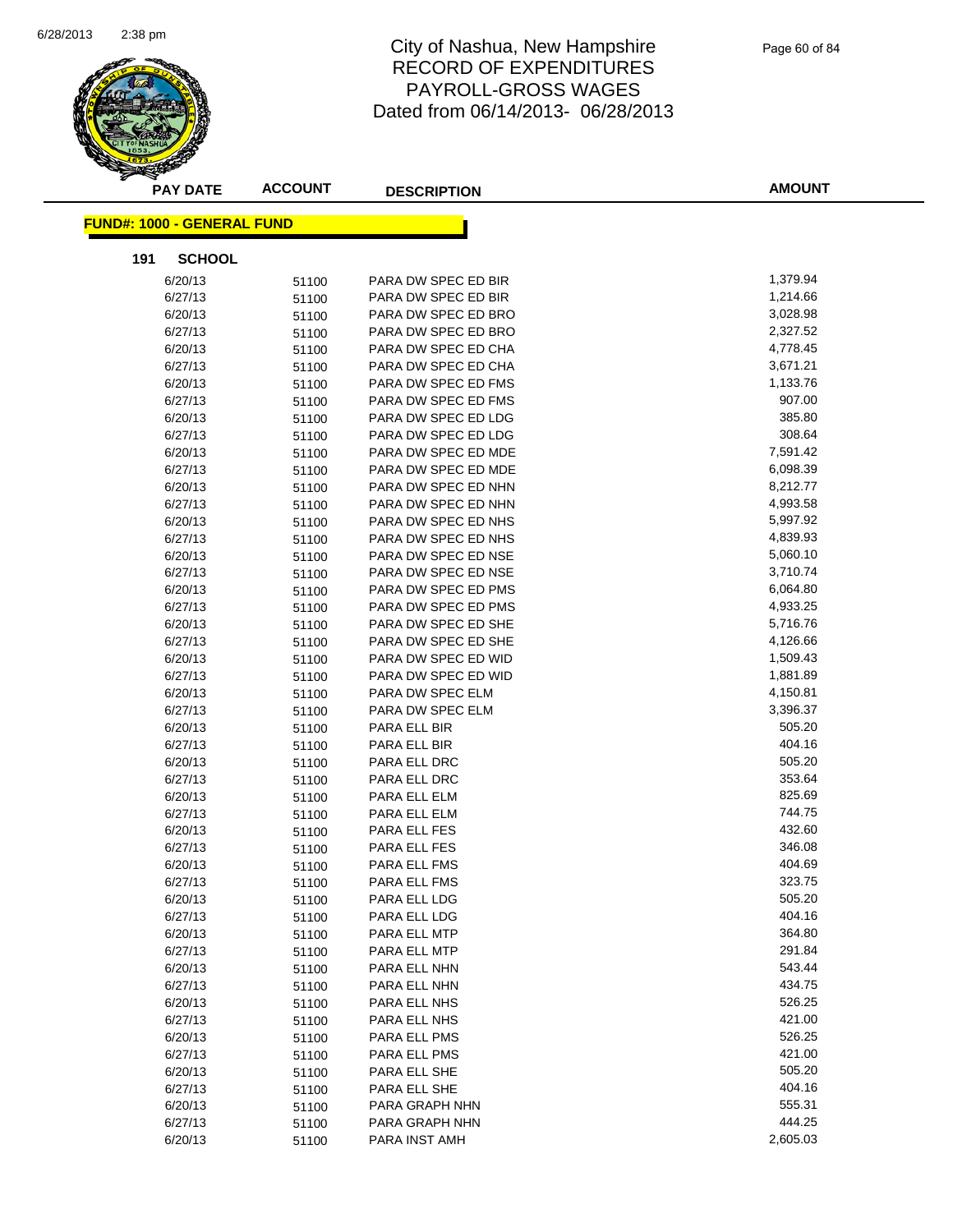

| <b>PAY DATE</b>                   | <b>ACCOUNT</b> | <b>DESCRIPTION</b>             | <b>AMOUNT</b>        |
|-----------------------------------|----------------|--------------------------------|----------------------|
| <b>FUND#: 1000 - GENERAL FUND</b> |                |                                |                      |
|                                   |                |                                |                      |
| <b>SCHOOL</b><br>191              |                |                                |                      |
| 6/27/13                           | 51100          | PARA INST AMH                  | 2,004.28             |
| 6/20/13                           | 51100          | PARA INST BIC                  | 5,983.20             |
| 6/27/13                           | 51100          | PARA INST BIC                  | 4,786.56             |
| 6/20/13                           | 51100          | PARA INST BIR                  | 3,931.93             |
| 6/27/13                           | 51100          | PARA INST BIR                  | 3,108.24             |
| 6/20/13                           | 51100          | PARA INST BRO                  | 3,097.20             |
| 6/27/13                           | 51100          | PARA INST BRO                  | 2,477.76             |
| 6/20/13                           | 51100          | PARA INST CHA                  | 5,072.82             |
| 6/27/13                           | 51100          | PARA INST CHA                  | 4,174.68             |
| 6/20/13                           | 51100          | PARA INST DRC                  | 4,055.04             |
| 6/27/13                           | 51100          | PARA INST DRC                  | 3,280.95             |
| 6/20/13                           | 51100          | PARA INST ELM                  | 6,112.53             |
| 6/27/13                           | 51100          | PARA INST ELM                  | 4,852.24             |
| 6/20/13                           | 51100          | <b>PARA INST FES</b>           | 4,912.20             |
| 6/27/13                           | 51100          | PARA INST FES                  | 3,929.76             |
| 6/20/13                           | 51100          | <b>PARA INST FMS</b>           | 5,030.74             |
| 6/27/13                           | 51100          | <b>PARA INST FMS</b>           | 4,374.46             |
| 6/20/13                           | 51100          | PARA INST LDG                  | 7,791.00             |
| 6/27/13                           | 51100          | PARA INST LDG                  | 6,024.12             |
| 6/20/13                           | 51100          | PARA INST MDE                  | 3,496.80             |
| 6/27/13                           | 51100          | PARA INST MDE                  | 2,869.01             |
| 6/20/13                           | 51100          | PARA INST MTP                  | 2,947.50             |
| 6/27/13                           | 51100          | PARA INST MTP                  | 2,358.00             |
| 6/20/13                           | 51100          | PARA INST NHN                  | 2,544.11<br>1,479.94 |
| 6/27/13                           | 51100          | PARA INST NHN                  | 1,993.13             |
| 6/20/13<br>6/27/13                | 51100          | PARA INST NHS<br>PARA INST NHS | 1,590.15             |
| 6/20/13                           | 51100<br>51100 | PARA INST NSE                  | 1,275.39             |
| 6/27/13                           | 51100          | PARA INST NSE                  | 1,050.06             |
| 6/20/13                           | 51100          | PARA INST PMS                  | 2,842.28             |
| 6/27/13                           | 51100          | PARA INST PMS                  | 2,295.46             |
| 6/20/13                           | 51100          | PARA INST SHE                  | 3,644.94             |
| 6/27/13                           | 51100          | <b>PARA INST SHE</b>           | 3,032.08             |
| 6/20/13                           | 51100          | PARA KIND AMH                  | 469.53               |
| 6/27/13                           | 51100          | PARA KIND AMH                  | 417.36               |
| 6/20/13                           | 51100          | PARA KIND BIC                  | 521.70               |
| 6/27/13                           | 51100          | PARA KIND BIC                  | 417.36               |
| 6/20/13                           | 51100          | PARA KIND BIR                  | 505.20               |
| 6/27/13                           | 51100          | PARA KIND BIR                  | 404.16               |
| 6/20/13                           | 51100          | PARA KIND BRO                  | 521.70               |
| 6/27/13                           | 51100          | PARA KIND BRO                  | 417.36               |
| 6/20/13                           | 51100          | PARA KIND CHA                  | 505.20               |
| 6/27/13                           | 51100          | PARA KIND CHA                  | 404.16               |
| 6/20/13                           | 51100          | PARA KIND DRC                  | 505.20               |
| 6/27/13                           | 51100          | PARA KIND DRC                  | 353.64               |
| 6/20/13                           | 51100          | PARA KIND FES                  | 753.30               |
| 6/27/13                           | 51100          | PARA KIND FES                  | 602.64               |
| 6/20/13                           | 51100          | PARA KIND LDG                  | 910.20               |
| 6/27/13                           | 51100          | PARA KIND LDG                  | 728.16               |
| 6/20/13                           | 51100          | PARA KIND MDE                  | 521.70               |
| 6/27/13                           | 51100          | PARA KIND MDE                  | 417.36               |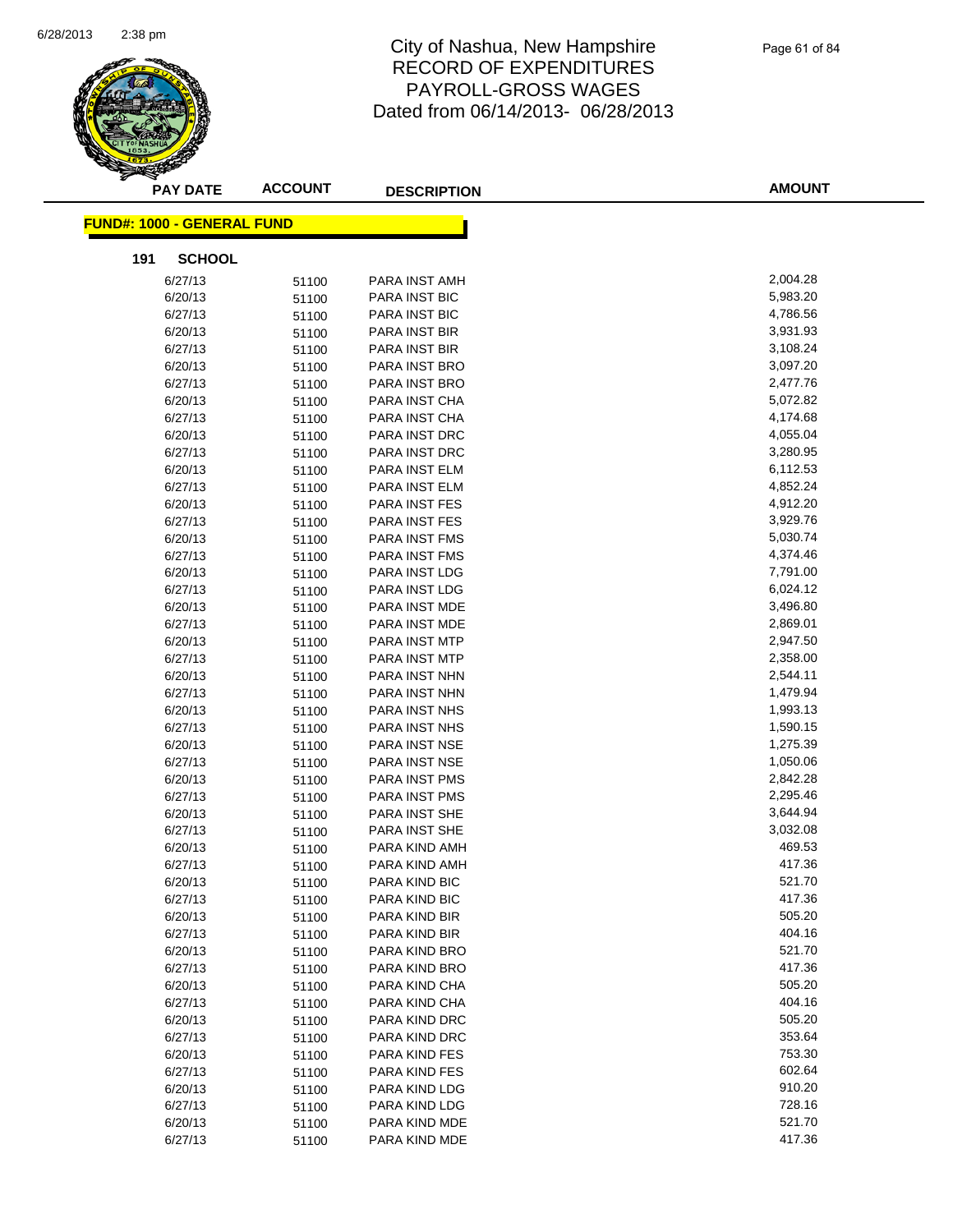

| <b>PAY DATE</b>                   | <b>ACCOUNT</b> | <b>DESCRIPTION</b>                                  | <b>AMOUNT</b>         |
|-----------------------------------|----------------|-----------------------------------------------------|-----------------------|
| <b>FUND#: 1000 - GENERAL FUND</b> |                |                                                     |                       |
| 191<br><b>SCHOOL</b>              |                |                                                     |                       |
| 6/20/13                           | 51100          | PARA KIND MTP                                       | 1,043.40              |
| 6/27/13                           | 51100          | PARA KIND MTP                                       | 834.72                |
| 6/20/13                           | 51100          | PARA KIND NSE                                       | 976.20                |
| 6/27/13                           | 51100          | PARA KIND NSE                                       | 611.54                |
| 6/20/13                           | 51100          | PARA KIND SHE                                       | 565.18                |
| 6/27/13                           | 51100          | PARA KIND SHE                                       | 452.14                |
| 6/20/13                           | 51100          | PARA LIB NHS                                        | 599.74                |
| 6/27/13                           | 51100          | PARA LIB NHS                                        | 479.79                |
| 6/20/13                           | 51100          | PARA MED ELM                                        | 555.30                |
| 6/27/13                           | 51100          | PARA MED ELM                                        | 444.25                |
| 6/20/13                           | 51100          | PARA MEDIA NHN                                      | 1,121.44              |
| 6/27/13                           | 51100          | PARA MEDIA NHN                                      | 897.15                |
| 6/20/13                           | 51100          | PARA MEDIA NHS                                      | 889.77                |
| 6/27/13                           | 51100          | PARA MEDIA NHS                                      | 711.81                |
| 6/20/13                           | 51100          | PARA PRE SCH BIC                                    | 3,186.30              |
| 6/27/13                           | 51100          | PARA PRE SCH BIC                                    | 2,122.49              |
| 6/20/13                           | 51100          | PARA PRE SCH BRO                                    | 1,851.54              |
| 6/27/13                           | 51100          | PARA PRE SCH BRO                                    | 1,542.96              |
| 6/20/13                           | 51100          | PARA READ ELM                                       | 543.44                |
| 6/27/13                           | 51100          | PARA READ ELM                                       | 434.76                |
| 6/20/13                           | 51100          | PARA SCI NHN                                        | 555.31                |
| 6/27/13                           | 51100          | PARA SCI NHN                                        | 444.25                |
| 6/20/13                           | 51100          | PARA SCI NHS                                        | 537.81                |
| 6/27/13                           | 51100          | <b>PARA SCINHS</b>                                  | 430.25                |
| 6/20/13                           | 51100          | PARA TTI AMH                                        | 364.80                |
| 6/20/13                           | 51100          | PARA VOC NHS                                        | 537.81                |
| 6/27/13                           | 51100          | PARA VOC NHS                                        | 430.25                |
| 6/20/13                           | 51100          | PEER COACH SCIENCE                                  | 19,705.14             |
| 6/20/13                           | 51100          | PER DIEM TEMP WID                                   | 366.00                |
| 6/27/13                           | 51100          | PER DIEM TEMP WID                                   | 448.35                |
| 6/20/13                           | 51100          | PRINCIPAL AMH                                       | 3,365.39              |
| 6/20/13                           | 51100          | PRINCIPAL BIC                                       | 3,724.45              |
| 6/20/13                           | 51100          | PRINCIPAL BIR                                       | 3,469.23              |
| 6/20/13                           | 51100          | PRINCIPAL BRO                                       | 3,509.48              |
| 6/20/13                           | 51100          | PRINCIPAL CHA                                       | 3,413.41              |
| 6/20/13                           | 51100          | PRINCIPAL DRC                                       | 3,572.09              |
| 6/20/13                           | 51100          | PRINCIPAL ELM                                       | 3,754.75              |
| 6/20/13                           | 51100          | PRINCIPAL FES                                       | 3,365.39              |
| 6/20/13                           | 51100          | <b>PRINCIPAL FMS</b>                                | 3,909.87              |
| 6/20/13                           | 51100          | PRINCIPAL LDG                                       | 3,727.95              |
| 6/20/13                           | 51100          | PRINCIPAL MDE                                       | 3,413.41              |
| 6/20/13                           | 51100          | PRINCIPAL MTP                                       | 3,509.48              |
| 6/20/13                           | 51100          | PRINCIPAL NHN                                       | 7,363.44              |
| 6/20/13                           | 51100          | PRINCIPAL NHS                                       | 3,961.54<br>3,469.23  |
| 6/20/13                           | 51100          | PRINCIPAL NSE                                       |                       |
| 6/20/13                           | 51100          | PRINCIPAL PMS                                       | 3,615.39              |
| 6/20/13                           | 51100          | PRINCIPAL SHE                                       | 3,773.82<br>66,711.53 |
| 6/20/13<br>6/20/13                | 51100          | SCHOOL PSYCHOLOGIST WID<br>SCHOOL PSYCHOLOGY INTERN | 318.18                |
|                                   | 51100          | <b>SECURITY GUARD NHS</b>                           | 1,375.20              |
| 6/20/13<br>6/27/13                | 51100<br>51100 | SECURITY GUARD NHS                                  | 1,100.16              |
|                                   |                |                                                     |                       |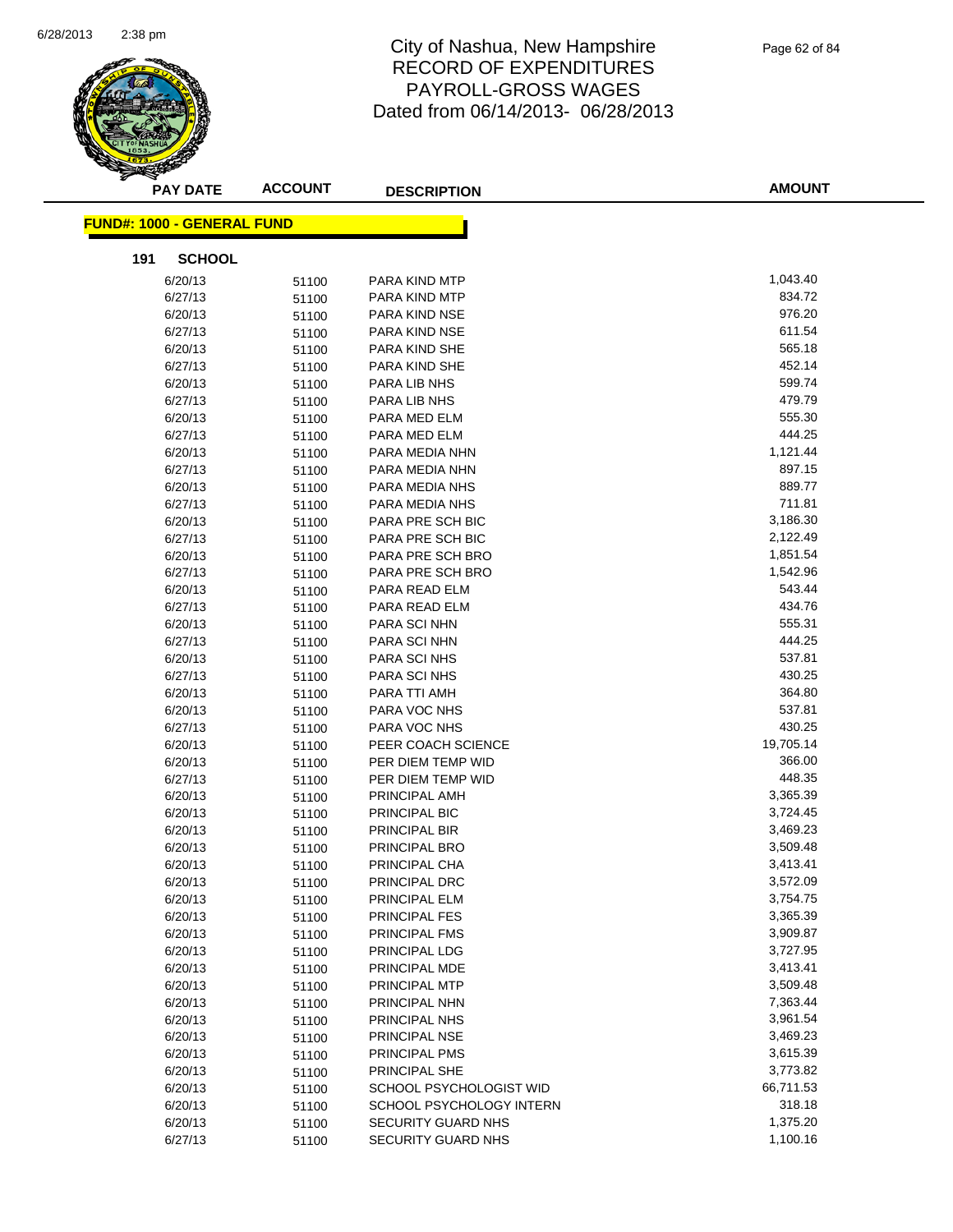

| <b>PAY DATE</b>                   | <b>ACCOUNT</b> | <b>DESCRIPTION</b>             | <b>AMOUNT</b> |
|-----------------------------------|----------------|--------------------------------|---------------|
| <b>FUND#: 1000 - GENERAL FUND</b> |                |                                |               |
| 191<br><b>SCHOOL</b>              |                |                                |               |
| 6/20/13                           | 51100          | <b>SECURITY MONITOR NHN</b>    | 1,928.41      |
| 6/27/13                           | 51100          | SECURITY MONITOR NHN           | 1,542.72      |
| 6/20/13                           | 51100          | SECURITY MONITOR NHS           | 1,285.60      |
| 6/27/13                           | 51100          | SECURITY MONITOR NHS           | 1,028.48      |
| 6/20/13                           | 51100          | SIGN LANGUAGE INTERPRETER      | 1,985.26      |
| 6/27/13                           | 51100          | SIGN LANGUAGE INTERPRETER      | 1,418.04      |
| 6/20/13                           | 51100          | SOCIAL WORKER FMS              | 12,476.85     |
| 6/20/13                           | 51100          | SPEECH LANG PATHOLOGIST WID    | 79,548.59     |
| 6/20/13                           | 51100          | STUDENT ACTIVITY COORD NHN     | 1,143.00      |
| 6/20/13                           | 51100          | STUDENT ACTIVITY COORD NHS     | 1,074.37      |
| 6/20/13                           | 51100          | STUDENT INFO COORDINATOR       | 1,806.85      |
| 6/20/13                           | 51100          | <b>SUPERINTENDENT</b>          | 5,223.46      |
| 6/20/13                           | 51100          | SYSTEMS ADMIN FULL YEAR        | 12,918.06     |
| 6/20/13                           | 51100          | <b>TEACHER ART AMH</b>         | 12,284.95     |
| 6/20/13                           | 51100          | <b>TEACHER ART BIC</b>         | 13,582.85     |
| 6/20/13                           | 51100          | TEACHER ART BIR                | 12,284.95     |
| 6/20/13                           | 51100          | <b>TEACHER ART BRO</b>         | 2,653.69      |
| 6/20/13                           | 51100          | TEACHER ART CHA                | 13,149.95     |
| 6/20/13                           | 51100          | <b>TEACHER ART DRC</b>         | 8,586.30      |
| 6/20/13                           | 51100          | TEACHER ART ELM                | 14,914.94     |
| 6/20/13                           | 51100          | TEACHER ART FES                | 2,629.99      |
| 6/20/13                           | 51100          | <b>TEACHER ART FMS</b>         | 14,374.08     |
| 6/20/13                           | 51100          | TEACHER ART LDG                | 9,636.30      |
| 6/20/13                           | 51100          | TEACHER ART MDE                | 1,717.26      |
| 6/20/13                           | 51100          | TEACHER ART NHN                | 27,124.65     |
| 6/20/13                           | 51100          | TEACHER ART NHS                | 31,450.79     |
| 6/20/13                           | 51100          | <b>TEACHER ART NSE</b>         | 13,582.85     |
| 6/20/13                           | 51100          | <b>TEACHER ART PMS</b>         | 9,611.82      |
| 6/20/13                           | 51100          | TEACHER ART SHE                | 1,515.74      |
| 6/20/13                           | 51100          | <b>TEACHER AUTO NHN</b>        | 14,741.94     |
| 6/20/13                           | 51100          | TEACHER BEHAVIOR SPEC FES      | 1,406.93      |
| 6/20/13                           | 51100          | TEACHER BEHAVIOR SPEC WID      | 4,625.21      |
| 6/20/13                           | 51100          | <b>TEACHER BIO TEC NHN</b>     | 2,046.33      |
| 6/20/13                           | 51100          | TEACHER BUILD CONST NHS        | 2,454.82      |
| 6/20/13                           | 51100          | <b>TEACHER BUSINESS NHN</b>    | 21,190.30     |
| 6/20/13                           | 51100          | TEACHER BUSINESS NHS           | 4,621.37      |
| 6/20/13                           | 51100          | TEACHER COMPUTER ELM           | 21,736.25     |
| 6/20/13                           | 51100          | TEACHER COMPUTER FMS           | 1,905.86      |
| 6/20/13                           | 51100          | TEACHER COMPUTER NHN           | 2,103.10      |
| 6/20/13                           | 51100          | TEACHER COMPUTER NHS           | 26,144.91     |
| 6/20/13                           | 51100          | TEACHER COMPUTER PMS           | 5,535.27      |
| 6/20/13                           | 51100          | <b>TEACHER COSMETOLOGY NHN</b> | 5,118.90      |
| 6/20/13                           | 51100          | TEACHER CULINARY NHN           | 4,913.98      |
| 6/20/13                           | 51100          | TEACHER DEAF NSE               | 4,139.90      |
| 6/20/13                           | 51100          | TEACHER DEAF WID               | 1,720.46      |
| 6/20/13                           | 51100          | TEACHER DWSE AMH               | 6,694.73      |
| 6/20/13                           | 51100          | TEACHER DWSE BIR               | 10,506.16     |
| 6/20/13                           | 51100          | <b>TEACHER DWSE BRO</b>        | 10,000.38     |
| 6/20/13                           | 51100          | TEACHER DWSE CHA               | 4,022.33      |
| 6/20/13                           | 51100          | TEACHER DWSE ELM               | 26,227.15     |
| 6/27/13                           | 51100          | TEACHER DWSE ELM               | 1,904.80      |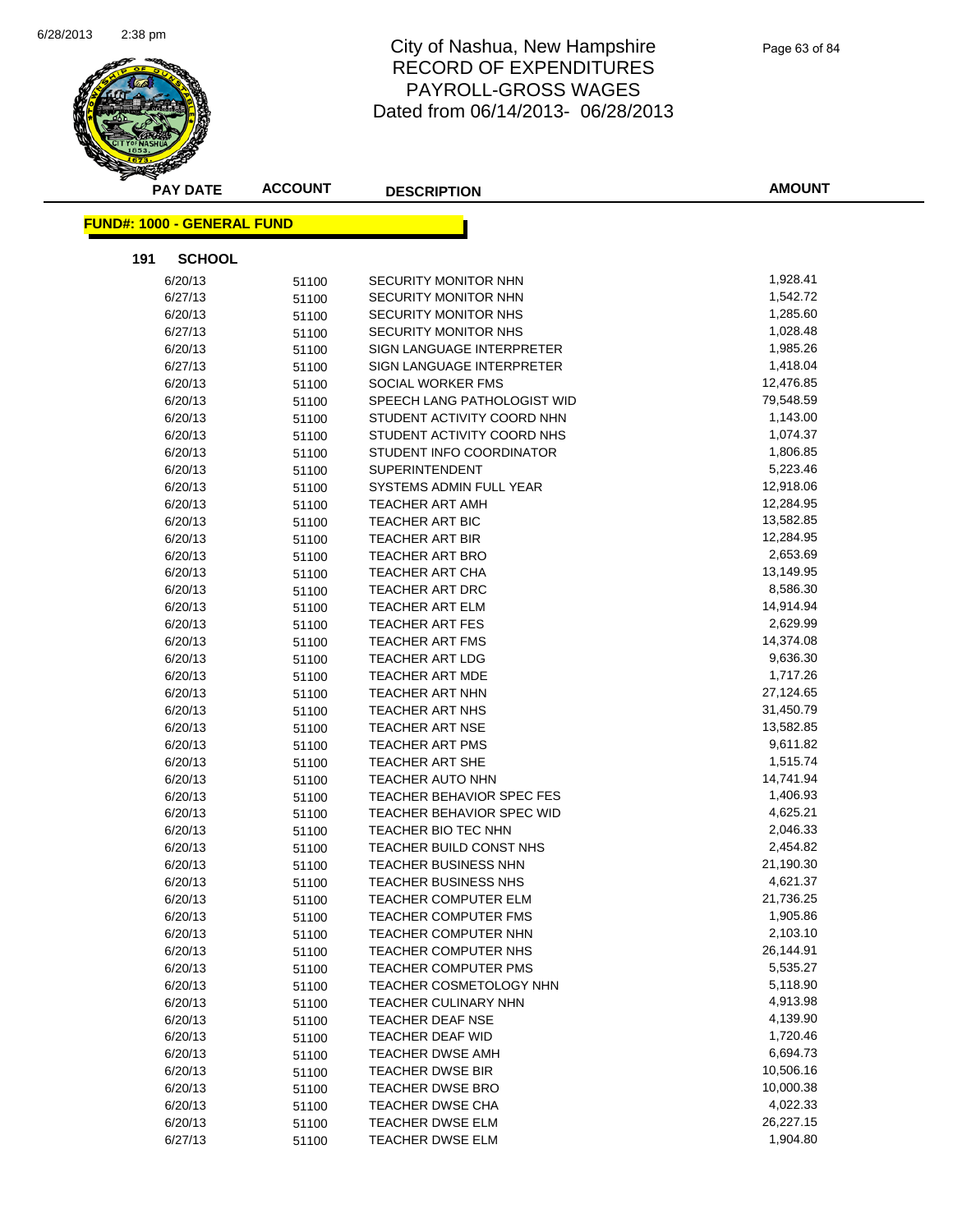

| <b>PAY DATE</b>                   | <b>ACCOUNT</b> | <b>DESCRIPTION</b>              | <b>AMOUNT</b> |
|-----------------------------------|----------------|---------------------------------|---------------|
| <b>FUND#: 1000 - GENERAL FUND</b> |                |                                 |               |
|                                   |                |                                 |               |
| 191<br><b>SCHOOL</b>              |                |                                 |               |
| 6/20/13                           | 51100          | <b>TEACHER DWSE MDE</b>         | 16,848.43     |
| 6/20/13                           | 51100          | <b>TEACHER DWSE NSE</b>         | 13,149.95     |
| 6/20/13                           | 51100          | <b>TEACHER DWSE PMS</b>         | 3,984.75      |
| 6/20/13                           | 51100          | <b>TEACHER DWSE SHE</b>         | 9,792.66      |
| 6/20/13                           | 51100          | TEACHER ECE NHS                 | 5,259.98      |
| 6/20/13                           | 51100          | TEACHER ELECTRICAL NHS          | 12,284.95     |
| 6/20/13                           | 51100          | <b>TEACHER ELL AMH</b>          | 8,193.05      |
| 6/20/13                           | 51100          | TEACHER ELL BIR                 | 2,772.84      |
| 6/20/13                           | 51100          | TEACHER ELL DRC                 | 14,770.28     |
| 6/20/13                           | 51100          | <b>TEACHER ELL ELM</b>          | 4,207.56      |
| 6/20/13                           | 51100          | TEACHER ELL FES                 | 7,673.70      |
| 6/20/13                           | 51100          | TEACHER ELL FMS                 | 1,509.91      |
| 6/20/13                           | 51100          | TEACHER ELL LDG                 | 12,398.71     |
| 6/20/13                           | 51100          | TEACHER ELL MTP                 | 2,629.99      |
| 6/20/13                           | 51100          | TEACHER ELL NHN                 | 3,318.95      |
| 6/20/13                           | 51100          | TEACHER ELL NHS                 | 6,625.81      |
| 6/20/13                           | 51100          | TEACHER ELL PMS                 | 8,891.10      |
| 6/20/13                           | 51100          | TEACHER ELL SHE                 | 1,910.91      |
| 6/20/13                           | 51100          | TEACHER ENGINEER NHS            | 4,605.82      |
| 6/20/13                           | 51100          | TEACHER ENGLISH ELM             | 49,823.28     |
| 6/20/13                           | 51100          | TEACHER ENGLISH FMS             | 69,924.12     |
| 6/20/13                           | 51100          | <b>TEACHER ENGLISH NHN</b>      | 79,195.76     |
| 6/20/13                           | 51100          | <b>TEACHER ENGLISH NHS</b>      | 75,332.04     |
| 6/20/13                           | 51100          | TEACHER ENGLISH PMS             | 34,395.61     |
| 6/20/13                           | 51100          | TEACHER FACS ELM                | 9,775.03      |
| 6/20/13                           | 51100          | TEACHER FACS FMS                | 4,313.01      |
| 6/20/13                           | 51100          | TEACHER FACS NHN                | 5,601.13      |
| 6/20/13                           | 51100          | TEACHER FACS NHS                | 13,582.85     |
| 6/20/13                           | 51100          | <b>TEACHER FACS PMS</b>         | 25,434.90     |
| 6/20/13                           | 51100          | TEACHER FOREIGN LANG ELM        | 26,732.80     |
| 6/20/13                           | 51100          | <b>TEACHER FOREIGN LANG FMS</b> | 2,629.99      |
| 6/20/13                           | 51100          | TEACHER FOREIGN LANG NHN        | 57,453.61     |
| 6/20/13                           | 51100          | TEACHER FOREIGN LANG NHS        | 52,645.25     |
| 6/20/13                           | 51100          | TEACHER FOREIGN LANG PMS        | 16,039.83     |
| 6/20/13                           | 51100          | <b>TEACHER GR1 AMH</b>          | 27,628.79     |
| 6/20/13                           | 51100          | TEACHER GR1 BIC                 | 20,338.87     |
| 6/20/13                           | 51100          | <b>TEACHER GR1 BIR</b>          | 30,229.95     |
| 6/20/13                           | 51100          | <b>TEACHER GR1 BRO</b>          | 23,068.85     |
| 6/20/13                           | 51100          | TEACHER GR1 CHA                 | 14,519.09     |
| 6/20/13                           | 51100          | <b>TEACHER GR1 DRC</b>          | 15,120.42     |
| 6/20/13                           | 51100          | <b>TEACHER GR1 FES</b>          | 9,365.86      |
| 6/20/13                           | 51100          | <b>TEACHER GR1 LDG</b>          | 29,285.66     |
| 6/20/13                           | 51100          | <b>TEACHER GR1 MDE</b>          | 24,395.17     |
| 6/20/13                           | 51100          | <b>TEACHER GR1 MTP</b>          | 25,434.90     |
| 6/20/13                           | 51100          | <b>TEACHER GR1 NSE</b>          | 15,779.94     |
| 6/20/13                           | 51100          | TEACHER GR1 SHE                 | 9,033.73      |
| 6/20/13                           | 51100          | <b>TEACHER GR2 AMH</b>          | 20,478.00     |
| 6/20/13                           | 51100          | TEACHER GR2 BIC                 | 40,557.61     |
| 6/20/13                           | 51100          | TEACHER GR2 BIR                 | 30,624.53     |
| 6/20/13                           | 51100          | <b>TEACHER GR2 BRO</b>          | 15,638.95     |
| 6/20/13                           | 51100          | TEACHER GR2 CHA                 | 22,816.02     |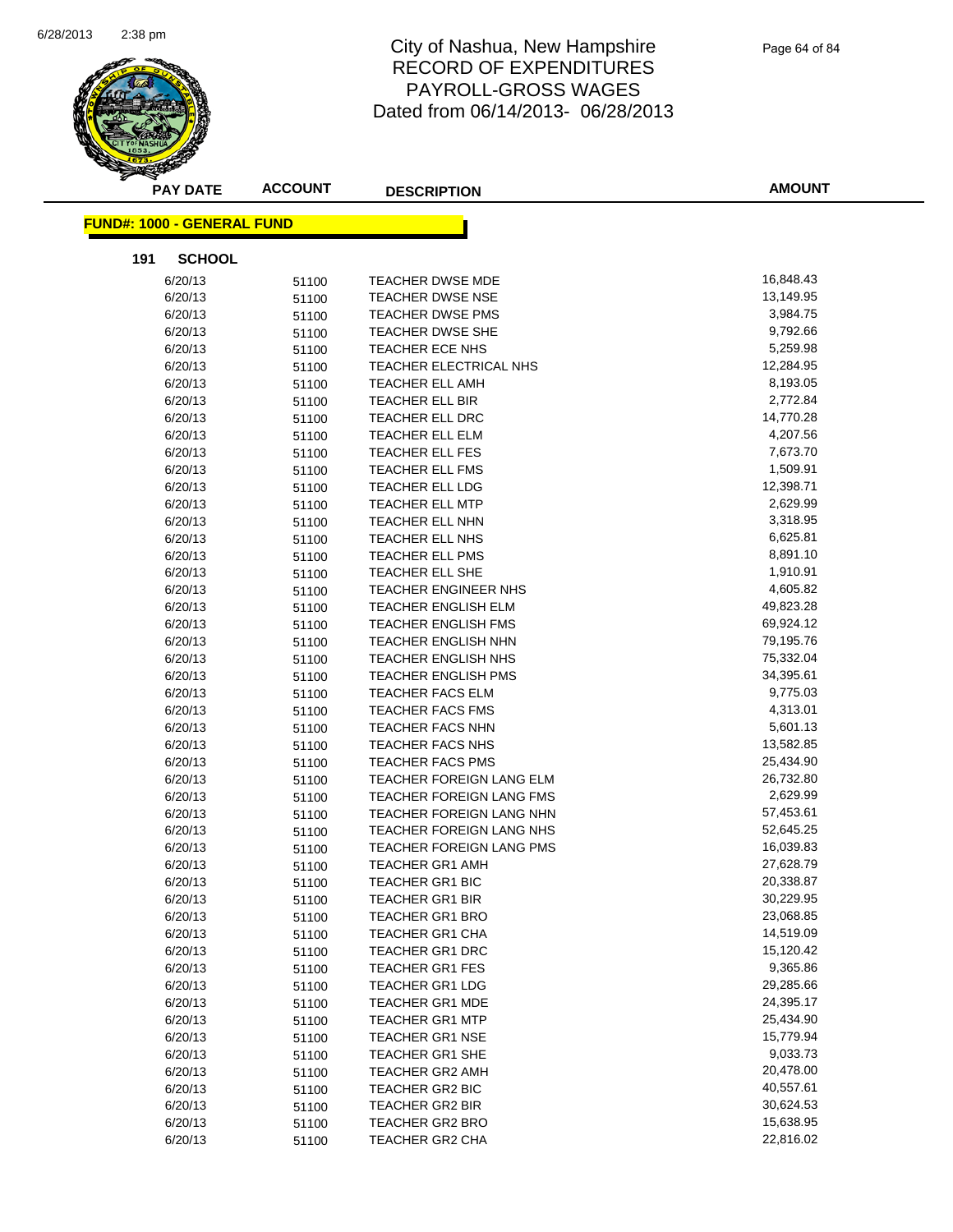

| <b>PAY DATE</b>                   | <b>ACCOUNT</b> | <b>DESCRIPTION</b>          | <b>AMOUNT</b> |
|-----------------------------------|----------------|-----------------------------|---------------|
| <b>FUND#: 1000 - GENERAL FUND</b> |                |                             |               |
| 191<br><b>SCHOOL</b>              |                |                             |               |
| 6/20/13                           | 51100          | <b>TEACHER GR2 DRC</b>      | 5,647.12      |
| 6/20/13                           | 51100          | <b>TEACHER GR2 FES</b>      | 22,257.30     |
| 6/20/13                           | 51100          | TEACHER GR2 LDG             | 41,863.57     |
| 6/20/13                           | 51100          | <b>TEACHER GR2 MDE</b>      | 14,463.77     |
| 6/20/13                           | 51100          | <b>TEACHER GR2 MTP</b>      | 19,275.42     |
| 6/20/13                           | 51100          | <b>TEACHER GR2 NSE</b>      | 23,799.98     |
| 6/20/13                           | 51100          | TEACHER GR2 SHE             | 13,883.67     |
| 6/20/13                           | 51100          | <b>TEACHER GR3 AMH</b>      | 15,233.86     |
| 6/20/13                           | 51100          | <b>TEACHER GR3 BIC</b>      | 25,152.67     |
| 6/20/13                           | 51100          | <b>TEACHER GR3 BIR</b>      | 39,878.41     |
| 6/20/13                           | 51100          | <b>TEACHER GR3 BRO</b>      | 5,566.72      |
| 6/20/13                           | 51100          | <b>TEACHER GR3 CHA</b>      | 26,836.99     |
| 6/20/13                           | 51100          | <b>TEACHER GR3 DRC</b>      | 5,207.45      |
| 6/20/13                           | 51100          | <b>TEACHER GR3 FES</b>      | 9,372.93      |
| 6/20/13                           | 51100          | <b>TEACHER GR3 LDG</b>      | 25,434.90     |
| 6/20/13                           | 51100          | <b>TEACHER GR3 MDE</b>      | 39,346.78     |
| 6/20/13                           | 51100          | <b>TEACHER GR3 MTP</b>      | 13,917.26     |
| 6/20/13                           | 51100          | <b>TEACHER GR3 NSE</b>      | 11,778.57     |
| 6/20/13                           | 51100          | <b>TEACHER GR3 SHE</b>      | 31,366.96     |
| 6/20/13                           | 51100          | <b>TEACHER GR4 AMH</b>      | 3,731.22      |
| 6/20/13                           | 51100          | <b>TEACHER GR4 BIC</b>      | 6,970.97      |
| 6/20/13                           | 51100          | TEACHER GR4 BIR             | 13,107.66     |
| 6/20/13                           | 51100          | <b>TEACHER GR4 BRO</b>      | 15,725.52     |
| 6/20/13                           | 51100          | <b>TEACHER GR4 CHA</b>      | 29,723.27     |
| 6/20/13                           | 51100          | <b>TEACHER GR4 DRC</b>      | 4,807.40      |
| 6/20/13                           | 51100          | <b>TEACHER GR4 FES</b>      | 27,316.98     |
| 6/20/13                           | 51100          | <b>TEACHER GR4 LDG</b>      | 24,252.24     |
| 6/20/13                           | 51100          | <b>TEACHER GR4 MDE</b>      | 14,440.90     |
| 6/20/13                           | 51100          | <b>TEACHER GR4 MTP</b>      | 15,001.52     |
| 6/20/13                           | 51100          | <b>TEACHER GR4 NSE</b>      | 25,371.05     |
| 6/20/13                           | 51100          | <b>TEACHER GR4 SHE</b>      | 4,022.33      |
| 6/20/13                           | 51100          | <b>TEACHER GR5 AMH</b>      | 6,857.13      |
| 6/27/13                           | 51100          | <b>TEACHER GR5 AMH</b>      | 7,619.20      |
| 6/20/13                           | 51100          | <b>TEACHER GR5 BIC</b>      | 22,518.84     |
| 6/20/13                           | 51100          | <b>TEACHER GR5 BIR</b>      | 28,007.35     |
| 6/20/13                           | 51100          | <b>TEACHER GR5 BRO</b>      | 18,889.22     |
| 6/20/13                           | 51100          | <b>TEACHER GR5 CHA</b>      | 16,511.59     |
| 6/20/13                           | 51100          | <b>TEACHER GR5 DRC</b>      | 17,329.69     |
| 6/20/13                           | 51100          | <b>TEACHER GR5 FES</b>      | 17,162.27     |
| 6/20/13                           | 51100          | <b>TEACHER GR5 LDG</b>      | 21,749.48     |
| 6/20/13                           | 51100          | <b>TEACHER GR5 MDE</b>      | 18,920.99     |
| 6/27/13                           | 51100          | <b>TEACHER GR5 MDE</b>      | 7,061.32      |
| 6/20/13                           | 51100          | <b>TEACHER GR5 MTP</b>      | 11,984.76     |
| 6/20/13                           | 51100          | <b>TEACHER GR5 NSE</b>      | 17,242.07     |
| 6/20/13                           | 51100          | <b>TEACHER GR5 SHE</b>      | 25,434.90     |
| 6/20/13                           | 51100          | TEACHER GR6 ELM             | 58,987.46     |
| 6/20/13                           | 51100          | <b>TEACHER GR6 FMS</b>      | 51,361.88     |
| 6/20/13                           | 51100          | <b>TEACHER GR6 PMS</b>      | 41,612.14     |
| 6/20/13                           | 51100          | <b>TEACHER GRAPH NHS</b>    | 19,470.15     |
| 6/20/13                           | 51100          | <b>TEACHER GRAPHICS NHN</b> | 2,456.99      |
| 6/20/13                           | 51100          | TEACHER HEALTH ELM          | 2,332.12      |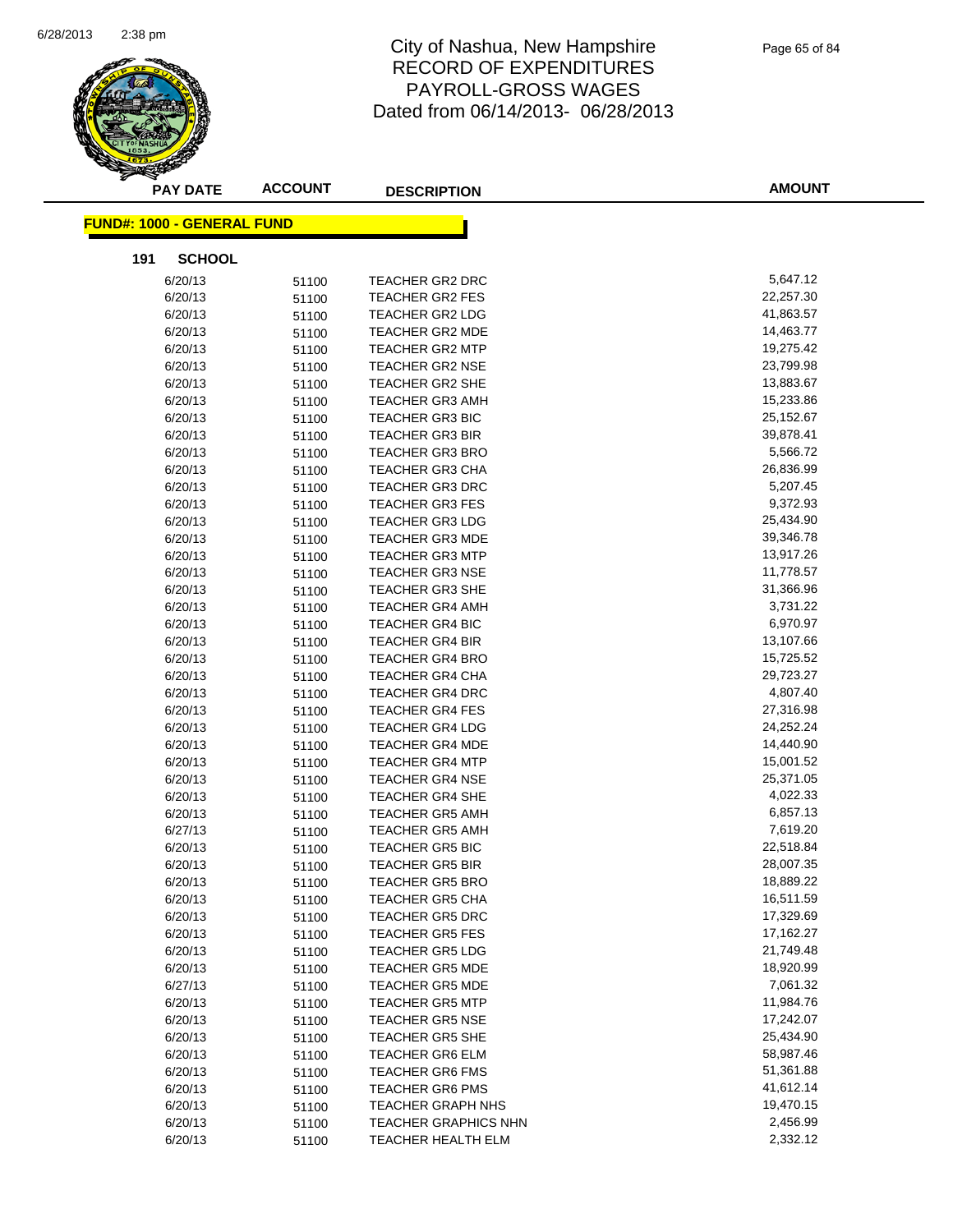

| <b>PAY DATE</b>                   | <b>ACCOUNT</b> | <b>DESCRIPTION</b>                                           | <b>AMOUNT</b>         |
|-----------------------------------|----------------|--------------------------------------------------------------|-----------------------|
| <b>FUND#: 1000 - GENERAL FUND</b> |                |                                                              |                       |
| 191<br><b>SCHOOL</b>              |                |                                                              |                       |
| 6/20/13                           |                |                                                              | 2,960.61              |
|                                   | 51100          | TEACHER HEALTH NHN                                           | 2,456.99              |
| 6/20/13                           | 51100          | <b>TEACHER HEALTH NHS</b>                                    | 17,733.27             |
| 6/20/13<br>6/20/13                | 51100          | <b>TEACHER HEALTHOC NHS</b><br>TEACHER IN SCH SUSPENSION NHS | 1,509.91              |
|                                   | 51100          |                                                              | 1,315.00              |
| 6/20/13                           | 51100          | TEACHER INST SPED WID                                        |                       |
| 6/20/13                           | 51100          | <b>TEACHER KIND AMH</b>                                      | 14,312.70<br>7,803.50 |
| 6/20/13                           | 51100          | <b>TEACHER KIND BIC</b>                                      | 2,244.11              |
| 6/20/13                           | 51100          | <b>TEACHER KIND BIR</b>                                      |                       |
| 6/20/13                           | 51100          | <b>TEACHER KIND BRO</b>                                      | 12,284.95<br>5,086.98 |
| 6/20/13                           | 51100          | <b>TEACHER KIND CHA</b>                                      | 6,355.47              |
| 6/20/13                           | 51100          | <b>TEACHER KIND DRC</b>                                      |                       |
| 6/20/13                           | 51100          | <b>TEACHER KIND FES</b>                                      | 7,122.04<br>25,353.98 |
| 6/20/13                           | 51100          | <b>TEACHER KIND LDG</b>                                      | 2,074.45              |
| 6/20/13                           | 51100          | <b>TEACHER KIND MDE</b>                                      |                       |
| 6/20/13                           | 51100          | <b>TEACHER KIND MTP</b>                                      | 14,125.13             |
| 6/20/13                           | 51100          | <b>TEACHER KIND NSE</b>                                      | 15,862.37             |
| 6/20/13                           | 51100          | <b>TEACHER KIND SHE</b>                                      | 2,013.61              |
| 6/20/13                           | 51100          | <b>TEACHER MATH ELM</b>                                      | 64,552.74             |
| 6/20/13                           | 51100          | <b>TEACHER MATH FMS</b>                                      | 39,250.85             |
| 6/20/13                           | 51100          | <b>TEACHER MATH NHN</b>                                      | 71,202.28             |
| 6/27/13                           | 51100          | <b>TEACHER MATH NHN</b>                                      | 590.70                |
| 6/20/13                           | 51100          | <b>TEACHER MATH NHS</b>                                      | 89,724.76             |
| 6/27/13                           | 51100          | <b>TEACHER MATH NHS</b>                                      | 857.12                |
| 6/20/13                           | 51100          | <b>TEACHER MATH PMS</b>                                      | 42,086.53             |
| 6/20/13                           | 51100          | TEACHER MUSIC AMH                                            | 1,509.92              |
| 6/20/13                           | 51100          | <b>TEACHER MUSIC BIC</b>                                     | 12,284.95             |
| 6/20/13                           | 51100          | <b>TEACHER MUSIC BIR</b>                                     | 12,284.95             |
| 6/20/13                           | 51100          | <b>TEACHER MUSIC BRO</b>                                     | 2,629.99              |
| 6/20/13                           | 51100          | <b>TEACHER MUSIC CHA</b>                                     | 13,149.95             |
| 6/20/13                           | 51100          | <b>TEACHER MUSIC DRC</b>                                     | 2,456.99              |
| 6/20/13                           | 51100          | TEACHER MUSIC ELM                                            | 10,033.22             |
| 6/20/13                           | 51100          | <b>TEACHER MUSIC FMS</b>                                     | 4,727.05              |
| 6/20/13                           | 51100          | TEACHER MUSIC LDG                                            | 2,495.38              |
| 6/20/13                           | 51100          | <b>TEACHER MUSIC MDE</b>                                     | 1,778.22              |
| 6/20/13                           | 51100          | <b>TEACHER MUSIC NHN</b>                                     | 15,779.94             |
| 6/20/13                           | 51100          | TEACHER MUSIC NHS                                            | 14,536.02             |
| 6/20/13                           | 51100          | <b>TEACHER MUSIC NSE</b>                                     | 9,170.35              |
| 6/20/13                           | 51100          | <b>TEACHER MUSIC PMS</b>                                     | 4,035.90              |
| 6/20/13                           | 51100          | <b>TEACHER MUSIC SHE</b>                                     | 11,255.35             |
| 6/20/13                           | 51100          | TEACHER PE BIC                                               | 9,200.90              |
| 6/20/13                           | 51100          | TEACHER PE BIR                                               | 2,495.37              |
| 6/20/13                           | 51100          | TEACHER PE BRO                                               | 2,543.49              |
| 6/20/13                           | 51100          | TEACHER PE CHA                                               | 2,456.99              |
| 6/20/13                           | 51100          | TEACHER PE DRC                                               | 2,629.99              |
| 6/20/13                           | 51100          | TEACHER PE ELM                                               | 17,796.05             |
| 6/20/13                           | 51100          | TEACHER PE FES                                               | 8,891.10              |
| 6/20/13                           | 51100          | TEACHER PE FMS                                               | 14,741.94             |
| 6/20/13                           | 51100          | TEACHER PE LDG                                               | 1,638.60              |
| 6/20/13                           | 51100          | TEACHER PE MDE                                               | 12,068.59             |
| 6/20/13                           | 51100          | TEACHER PE MTP                                               | 1,868.16              |
| 6/20/13                           | 51100          | TEACHER PE NHN                                               | 17,166.01             |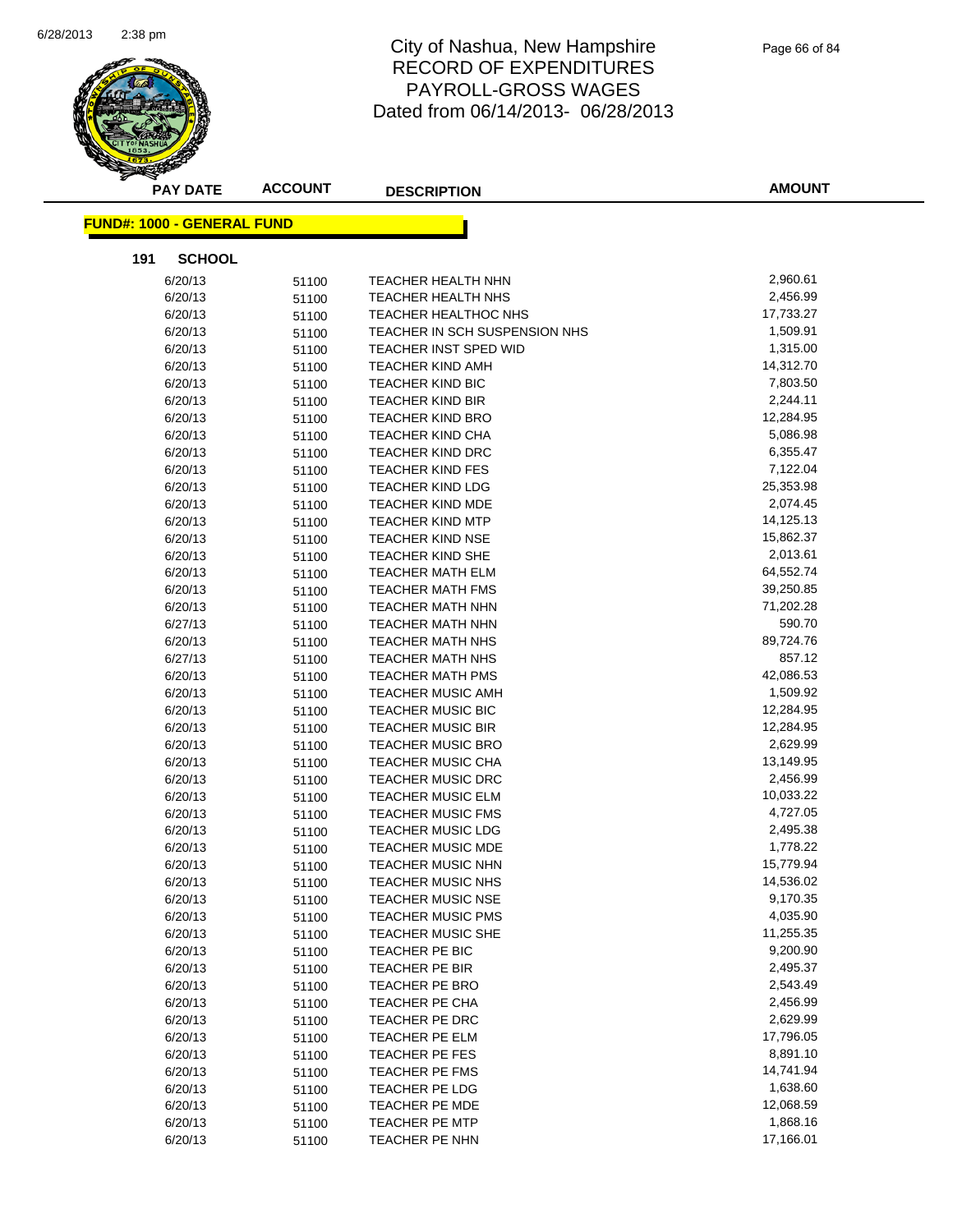

Page 67 of 84

| <b>PAY DATE</b>                   | <b>ACCOUNT</b> | <b>DESCRIPTION</b>                | <b>AMOUNT</b>       |
|-----------------------------------|----------------|-----------------------------------|---------------------|
| <b>FUND#: 1000 - GENERAL FUND</b> |                |                                   |                     |
|                                   |                |                                   |                     |
| <b>SCHOOL</b><br>191              |                |                                   |                     |
| 6/20/13                           | 51100          | TEACHER PE NHS                    | 17,418.55           |
| 6/20/13                           | 51100          | TEACHER PE NSE                    | 2,252.68            |
| 6/20/13                           | 51100          | TEACHER PE PMS                    | 15,722.32           |
| 6/20/13                           | 51100          | TEACHER PE SHE                    | 1,927.26            |
| 6/20/13                           | 51100          | <b>TEACHER PRESCHOOL BIC</b>      | 10,141.12           |
| 6/20/13                           | 51100          | TEACHER PRESCHOOL BRO             | 15,958.28           |
| 6/20/13                           | 51100          | TEACHER PRESCHOOL MTP             | 5,086.98            |
| 6/20/13                           | 51100          | TEACHER PRESCHOOL NHS             | 2,629.99            |
| 6/20/13                           | 51100          | TEACHER PRESCHOOL NSE             | 13,971.84<br>867.04 |
| 6/20/13                           | 51100          | TEACHER PRESCHOOL WID             |                     |
| 6/20/13                           | 51100          | TEACHER READ AMH                  | 2,716.57            |
| 6/20/13                           | 51100          | TEACHER READ BIC                  | 15,826.96           |
| 6/20/13                           | 51100          | TEACHER READ BIR                  | 2,629.99            |
| 6/20/13                           | 51100          | TEACHER READ BRO                  | 1,702.53            |
| 6/20/13                           | 51100          | TEACHER READ ELM                  | 5,543.06            |
| 6/20/13                           | 51100          | TEACHER READ FMS                  | 14,928.17           |
| 6/20/13                           | 51100          | TEACHER READ LDG                  | 2,413.72            |
| 6/20/13                           | 51100          | <b>TEACHER READ MDE</b>           | 13,149.95           |
| 6/20/13                           | 51100          | TEACHER READ NHN                  | 1,509.91            |
| 6/20/13                           | 51100          | TEACHER READ NSE                  | 3,109.74            |
| 6/20/13                           | 51100          | TEACHER READ PMS                  | 3,622.06            |
| 6/20/13                           | 51100          | <b>TEACHER READ SHE</b>           | 2,716.57            |
| 6/20/13                           | 51100          | TEACHER READ WID                  | 21,171.57           |
| 6/20/13                           | 51100          | <b>TEACHER SCIENCE ELM</b>        | 32,001.55           |
| 6/20/13                           | 51100          | TEACHER SCIENCE FMS               | 16,646.43           |
| 6/20/13                           | 51100          | TEACHER SCIENCE NHN               | 60,191.20           |
| 6/20/13                           | 51100          | <b>TEACHER SCIENCE NHS</b>        | 74,710.30           |
| 6/20/13                           | 51100          | <b>TEACHER SCIENCE PMS</b>        | 42,365.71           |
| 6/20/13                           | 51100          | TEACHER SOCIAL STUDIES ELM        | 47,574.03           |
| 6/20/13                           | 51100          | TEACHER SOCIAL STUDIES FMS        | 54,793.62           |
| 6/20/13                           | 51100          | <b>TEACHER SOCIAL STUDIES NHN</b> | 63,786.49           |
| 6/20/13                           | 51100          | TEACHER SOCIAL STUDIES NHS        | 95,667.95           |
| 6/20/13                           | 51100          | <b>TEACHER SOCIAL STUDIES PMS</b> | 33,293.66           |
| 6/20/13                           | 51100          | TEACHER SPED AMH                  | 3,288.12            |
| 6/20/13                           | 51100          | <b>TEACHER SPED BIC</b>           | 17,228.12           |
| 6/20/13                           | 51100          | TEACHER SPED BIR                  | 6,611.61            |
| 6/20/13                           | 51100          | <b>TEACHER SPED BRO</b>           | 5,339.51            |
| 6/20/13                           | 51100          | TEACHER SPED CHA                  | 16,657.91           |
| 6/20/13                           | 51100          | TEACHER SPED DRC                  | 12,343.63           |
| 6/20/13                           | 51100          | TEACHER SPED ELM                  | 40,650.64           |
| 6/20/13                           | 51100          | TEACHER SPED FES                  | 25,827.51           |
| 6/20/13                           | 51100          | TEACHER SPED FMS                  | 18,831.02           |
| 6/20/13                           | 51100          | TEACHER SPED LDG                  | 7,142.30            |
| 6/20/13                           | 51100          | <b>TEACHER SPED MDE</b>           | 13,890.88           |
| 6/20/13                           | 51100          | <b>TEACHER SPED MTP</b>           | 14,706.69           |
| 6/20/13                           | 51100          | <b>TEACHER SPED NHN</b>           | 43,767.43           |
| 6/20/13                           | 51100          | TEACHER SPED NHS                  | 60,080.43           |
| 6/20/13                           | 51100          | TEACHER SPED NSE                  | 3,411.64            |
| 6/20/13                           | 51100          | TEACHER SPED PMS                  | 41,069.04           |
| 6/20/13                           | 51100          | TEACHER SPED SHE                  | 4,871.54            |
| 6/20/13                           | 51100          | TEACHER TEAM FACILITATOR MTP      | 7,108.16            |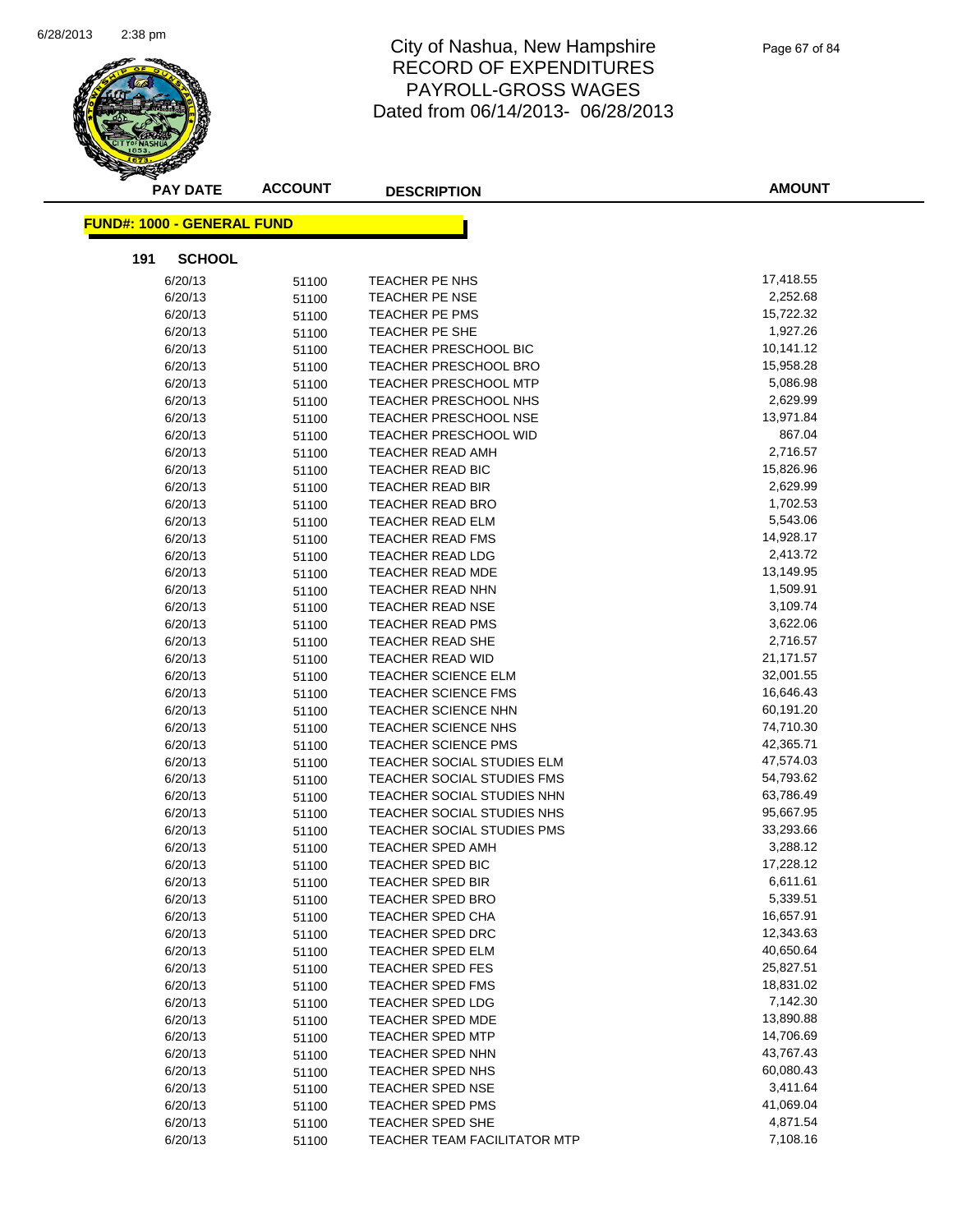

| <b>PAY DATE</b>                   | <b>ACCOUNT</b> | <b>DESCRIPTION</b>                | <b>AMOUNT</b> |
|-----------------------------------|----------------|-----------------------------------|---------------|
| <b>FUND#: 1000 - GENERAL FUND</b> |                |                                   |               |
| <b>SCHOOL</b><br>191              |                |                                   |               |
| 6/20/13                           | 51100          | <b>TEACHER TECHED ELM</b>         | 7,931.18      |
| 6/20/13                           | 51100          | TEACHER TECHED FMS                | 25,651.45     |
| 6/20/13                           | 51100          | TEACHER TECHED NHN                | 18,831.69     |
| 6/20/13                           | 51100          | TEACHER TECHED NHS                | 4,913.98      |
| 6/20/13                           | 51100          | <b>TEACHER TECHED PMS</b>         | 15,953.09     |
| 6/20/13                           | 51100          | TEACHER TV PROD NHS               | 2,413.72      |
| 6/20/13                           | 51100          | <b>TEACHER VISION WID</b>         | 3,212.05      |
| 6/20/13                           | 51100          | TECH INTERGRATION ASST AMH        | 592.88        |
| 6/27/13                           | 51100          | TECH INTERGRATION ASST AMH        | 434.78        |
| 6/20/13                           | 51100          | TECH INTERGRATION ASST BIC        | 581.25        |
| 6/27/13                           | 51100          | TECH INTERGRATION ASST BIC        | 465.00        |
| 6/20/13                           | 51100          | TECH INTERGRATION ASST CHA        | 592.88        |
| 6/27/13                           | 51100          | TECH INTERGRATION ASST CHA        | 474.31        |
| 6/20/13                           | 51100          | TECH INTERGRATION ASST LDG        | 570.13        |
| 6/27/13                           | 51100          | TECH INTERGRATION ASST LDG        | 456.11        |
| 6/20/13                           | 51100          | TECH INTERGRATION ASST MDE        | 592.88        |
| 6/27/13                           | 51100          | TECH INTERGRATION ASST MDE        | 474.30        |
| 6/20/13                           | 51100          | TECH INTERGRATION ASST NSE        | 559.04        |
| 6/27/13                           | 51100          | <b>TECH INTERGRATION ASST NSE</b> | 409.96        |
| 6/20/13                           | 51100          | TECH INTERGRATION ASST SHE        | 592.88        |
| 6/27/13                           | 51100          | TECH INTERGRATION ASST SHE        | 474.30        |
| 6/20/13                           | 51100          | TITLE 1 COORDINATOR TTI           | 1,436.98      |
| 6/27/13                           | 51200          | ADULT ED INSTRUCTOR               | 2,150.00      |
| 6/20/13                           | 51200          | ASSISTANT PRINCIPAL BIR           | 1,516.44      |
| 6/20/13                           | 51200          | <b>BASEBALL ELM</b>               | 1,858.00      |
| 6/20/13                           | 51200          | CLERICAL VOLUNTEER SUP            | 336.77        |
| 6/27/13                           | 51200          | <b>CLERICAL VOLUNTEER SUP</b>     | 336.77        |
| 6/20/13                           | 51200          | <b>CROSSING GUARD WPO</b>         | 2,493.05      |
| 6/27/13                           | 51200          | <b>CROSSING GUARD WPO</b>         | 1,896.92      |
| 6/20/13                           | 51200          | <b>CUSTODIAN CHA</b>              | 321.40        |
| 6/27/13                           | 51200          | <b>CUSTODIAN CHA</b>              | 321.40        |
| 6/27/13                           | 51200          | <b>CUSTODIAN HEAD LDG</b>         | 13.70         |
| 6/27/13                           | 51200          | <b>CUSTODIAN MDE</b>              | 13.70         |
| 6/27/13                           | 51200          | <b>CUSTODIAN MTP</b>              | 68.50         |
| 6/20/13                           | 51200          | <b>ELL TUTOR</b>                  | 87.50         |
| 6/27/13                           | 51200          | <b>FOOD SERVICE COOK PMS</b>      | 85.00         |
| 6/20/13                           | 51200          | LUNCH MONITOR AMH                 | 479.29        |
| 6/27/13                           | 51200          | LUNCH MONITOR AMH                 | 353.16        |
| 6/20/13                           | 51200          | LUNCH MONITOR BIC                 | 622.57        |
| 6/27/13                           | 51200          | LUNCH MONITOR BIC                 | 592.90        |
| 6/20/13                           | 51200          | LUNCH MONITOR BIR                 | 626.51        |
| 6/27/13                           | 51200          | LUNCH MONITOR BIR                 | 470.50        |
| 6/20/13                           | 51200          | LUNCH MONITOR BRO                 | 366.52        |
| 6/27/13                           | 51200          | LUNCH MONITOR BRO                 | 344.96        |
| 6/13/13                           | 51200          | LUNCH MONITOR CHA                 | (26.95)       |
| 6/20/13                           | 51200          | LUNCH MONITOR CHA                 | 404.25        |
| 6/27/13                           | 51200          | LUNCH MONITOR CHA                 | 323.40        |
| 6/20/13                           | 51200          | LUNCH MONITOR DRC                 | 431.20        |
| 6/27/13                           | 51200          | LUNCH MONITOR DRC                 | 242.55        |
| 6/20/13                           | 51200          | LUNCH MONITOR ELM                 | 371.21        |
| 6/27/13                           | 51200          | LUNCH MONITOR ELM                 | 315.99        |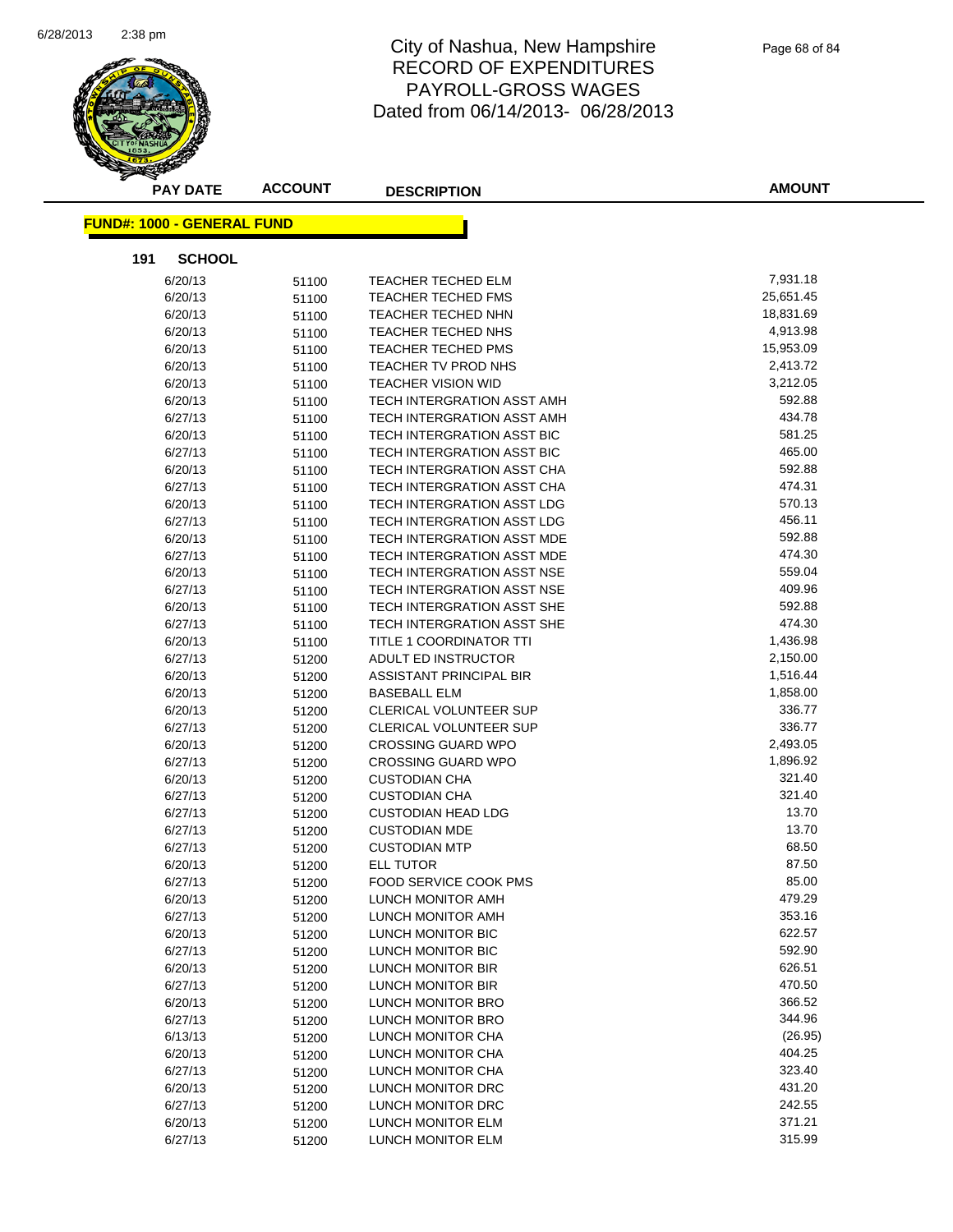

| <b>PAY DATE</b>                   | <b>ACCOUNT</b> | <b>DESCRIPTION</b>       | <b>AMOUNT</b> |
|-----------------------------------|----------------|--------------------------|---------------|
| <b>FUND#: 1000 - GENERAL FUND</b> |                |                          |               |
|                                   |                |                          |               |
| 191<br><b>SCHOOL</b>              |                |                          |               |
| 6/20/13                           | 51200          | LUNCH MONITOR FES        | 868.40        |
| 6/27/13                           | 51200          | LUNCH MONITOR FES        | 619.85        |
| 6/20/13                           | 51200          | LUNCH MONITOR FMS        | 130.44        |
| 6/27/13                           | 51200          | LUNCH MONITOR FMS        | 208.70        |
| 6/20/13                           | 51200          | LUNCH MONITOR LDG        | 566.60        |
| 6/27/13                           | 51200          | LUNCH MONITOR LDG        | 472.16        |
| 6/20/13                           | 51200          | LUNCH MONITOR MDE        | 698.00        |
| 6/27/13                           | 51200          | LUNCH MONITOR MDE        | 418.80        |
| 6/20/13                           | 51200          | LUNCH MONITOR MTP        | 86.24         |
| 6/27/13                           | 51200          | LUNCH MONITOR MTP        | 86.24         |
| 6/20/13                           | 51200          | LUNCH MONITOR NHN        | 376.20        |
| 6/27/13                           | 51200          | LUNCH MONITOR NHN        | 80.58         |
| 6/20/13                           | 51200          | LUNCH MONITOR NHS        | 404.25        |
| 6/27/13                           | 51200          | LUNCH MONITOR NHS        | 53.90         |
| 6/20/13                           | 51200          | LUNCH MONITOR NSE        | 431.20        |
| 6/27/13                           | 51200          | LUNCH MONITOR NSE        | 237.16        |
| 6/20/13                           | 51200          | LUNCH MONITOR PMS        | 212.91        |
| 6/27/13                           | 51200          | <b>LUNCH MONITOR PMS</b> | 102.41        |
| 6/20/13                           | 51200          | LUNCH MONITOR SHE        | 613.16        |
| 6/27/13                           | 51200          | LUNCH MONITOR SHE        | 517.72        |
| 6/20/13                           | 51200          | PARA DW SPEC ED BIR      | 449.16        |
| 6/27/13                           | 51200          | PARA DW SPEC ED BIR      | 340.32        |
| 6/20/13                           | 51200          | PARA DW SPEC ED NHN      | 150.00        |
| 6/27/13                           | 51200          | PARA DW SPEC ED NHN      | 150.00        |
| 6/20/13                           | 51200          | PARA DW SPEC ED NSE      | 363.60        |
| 6/27/13                           | 51200          | PARA DW SPEC ED NSE      | 75.75         |
| 6/20/13                           | 51200          | PARA DW SPEC ED PMS      | 80.85         |
| 6/27/13                           | 51200          | PARA DW SPEC ED PMS      | 64.68         |
| 6/20/13                           | 51200          | PARA INST AMH            | 660.82        |
| 6/27/13                           | 51200          | PARA INST AMH            | 493.88        |
| 6/20/13                           | 51200          | PARA INST BIC            | 669.96        |
| 6/27/13                           | 51200          | PARA INST BIC            | 619.44        |
| 6/20/13                           | 51200          | PARA INST ELM            | 325.00        |
| 6/27/13                           | 51200          | PARA INST ELM            | 300.00        |
| 6/27/13                           | 51200          | PARA INST FMS            | 212.50        |
| 6/20/13                           | 51200          | PARA INST MTP            | 313.02        |
| 6/27/13                           | 51200          | PARA INST MTP            | 250.42        |
| 6/20/13                           | 51200          | PARA INST NHN            | 451.84        |
| 6/27/13                           | 51200          | PARA INST NHN            | 371.20        |
| 6/20/13                           | 51200          | PARA INST PMS            | 300.00        |
| 6/20/13                           | 51200          | PARA INST SHE            | 743.71        |
| 6/27/13                           | 51200          | PARA INST SHE            | 610.88        |
| 6/20/13                           | 51200          | PARA LIB PMS             | 194.25        |
| 6/27/13                           | 51200          | PARA LIB PMS             | 155.40        |
| 6/20/13                           | 51200          | PARA PRE SCH BIC         | 2,436.00      |
| 6/27/13                           | 51200          | PARA PRE SCH BIC         | 2,345.10      |
| 6/20/13                           | 51200          | PARA PRE SCH BRO         | 2,524.06      |
| 6/27/13                           | 51200          | PARA PRE SCH BRO         | 2,258.01      |
| 6/20/13                           | 51200          | PARA PRE SCH MTP         | 2,032.91      |
| 6/27/13                           | 51200          | PARA PRE SCH MTP         | 1,290.56      |
| 6/20/13                           | 51200          | PARA PRE SCH NSE         | 3,240.10      |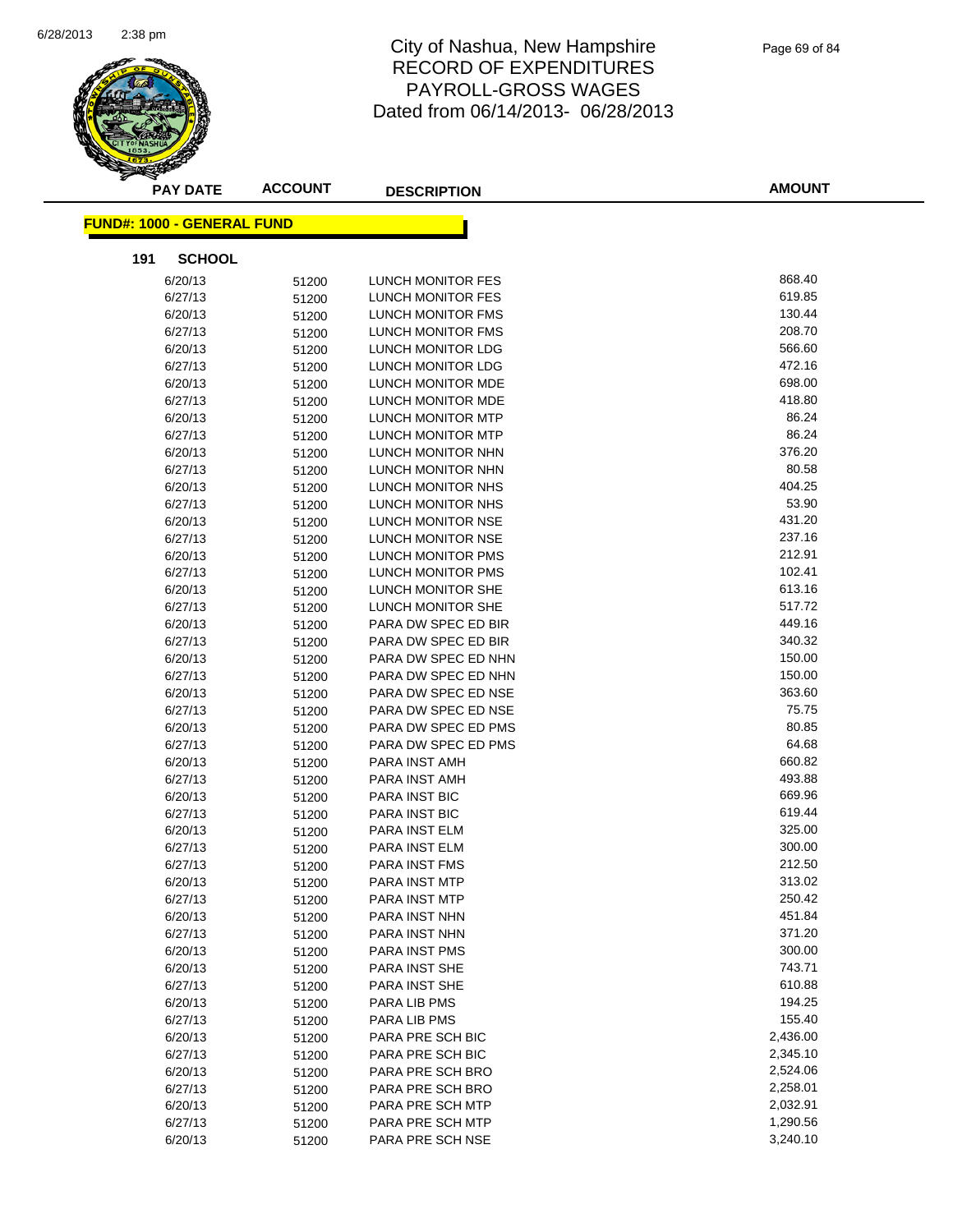

Page 70 of 84

| <b>PAY DATE</b>                   | <b>ACCOUNT</b> | <b>DESCRIPTION</b>               | <b>AMOUNT</b> |
|-----------------------------------|----------------|----------------------------------|---------------|
| <b>FUND#: 1000 - GENERAL FUND</b> |                |                                  |               |
| 191<br><b>SCHOOL</b>              |                |                                  |               |
|                                   |                |                                  | 2,424.57      |
| 6/27/13<br>6/20/13                | 51200          | PARA PRE SCH NSE<br>PARA SCI NHS | 4,693.00      |
|                                   | 51200          |                                  | 281.48        |
| 6/20/13<br>6/27/13                | 51200          | PARA TECH ELM<br>PARA TECH ELM   | 225.18        |
|                                   | 51200          |                                  | 90.97         |
| 6/20/13                           | 51200          | PARA TTI LDG                     | 68.23         |
| 6/27/13<br>6/20/13                | 51200          | PARA TTI LDG                     | 95.90         |
|                                   | 51200          | PARA TTI NURSERY                 | 82.20         |
| 6/27/13                           | 51200          | PARA TTI NURSERY                 | 4,486.70      |
| 6/20/13                           | 51200          | SCHOOL PSYCHOLOGIST WID          | 760.00        |
| 6/20/13                           | 51200          | SEASONAL PLANT OPERATIONS        | 1,220.00      |
| 6/27/13                           | 51200          | SEASONAL PLANT OPERATIONS        | 375.00        |
| 6/20/13                           | 51200          | SPECIAL EDUCATION TUTOR          |               |
| 6/27/13                           | 51200          | SPECIAL EDUCATION TUTOR          | 375.00        |
| 6/20/13                           | 51200          | SPEECH LANG PATHOLOGIST WID      | 24,528.01     |
| 6/20/13                           | 51200          | SPEECH LANGUAGE ASST             | 639.43        |
| 6/27/13                           | 51200          | SPEECH LANGUAGE ASST             | 511.54        |
| 6/20/13                           | 51200          | TEACHER ART NHS                  | 6,142.49      |
| 6/20/13                           | 51200          | <b>TEACHER ENGLISH NHN</b>       | 1,225.00      |
| 6/20/13                           | 51200          | TEACHER ENGLISH NHS              | 36.00         |
| 6/20/13                           | 51200          | <b>TEACHER FACS NHN</b>          | 5,087.00      |
| 6/20/13                           | 51200          | <b>TEACHER FOREIGN LANG NHN</b>  | 3,376.25      |
| 6/27/13                           | 51200          | TEACHER FOREIGN LANG NHN         | 6,285.52      |
| 6/20/13                           | 51200          | TEACHER GR3 MDE                  | 200.00        |
| 6/20/13                           | 51200          | TEACHER HEALTHOC NHS             | 1,044.57      |
| 6/20/13                           | 51200          | TEACHER HVAC NHS                 | 583.03        |
| 6/20/13                           | 51200          | <b>TEACHER KIND BIC</b>          | 6,575.00      |
| 6/20/13                           | 51200          | TEACHER KIND BIR                 | 925.51        |
| 6/20/13                           | 51200          | <b>TEACHER KIND CHA</b>          | 1,315.00      |
| 6/20/13                           | 51200          | <b>TEACHER KIND MDE</b>          | 1,161.05      |
| 6/20/13                           | 51200          | TEACHER KIND SHE                 | 6,142.50      |
| 6/20/13                           | 51200          | <b>TEACHER MATH NHS</b>          | 175.00        |
| 6/20/13                           | 51200          | TEACHER MUSIC ELM                | 905.95        |
| 6/20/13                           | 51200          | TEACHER PE NHN                   | 288.33        |
| 6/20/13                           | 51200          | TEACHER PE NHS                   | 1,368.00      |
| 6/20/13                           | 51200          | <b>TEACHER REACH GIFTED WID</b>  | 420.62        |
| 6/20/13                           | 51200          | TEACHER READ WID                 | 2,112.53      |
| 6/20/13                           | 51200          | TEACHER SCIENCE NHN              | 1,606.02      |
| 6/20/13                           | 51200          | TEACHER SCIENCE NHS              | 762.50        |
| 6/20/13                           | 51200          | TEACHER SOCIAL STUDIES NHN       | 800.00        |
| 6/20/13                           | 51200          | TEACHER SPED ELM                 | 3,457.95      |
| 6/20/13                           | 51200          | TEACHER SPED FMS                 | 125.00        |
| 6/20/13                           | 51200          | TEACHER SPED NHN                 | 9,324.71      |
| 6/20/13                           | 51200          | TEACHER SPED NHS                 | 1,267.10      |
| 6/20/13                           | 51200          | TEACHER SPED PMS                 | 800.00        |
| 6/20/13                           | 51200          | <b>TEACHER TTI FES</b>           | 28,436.02     |
| 6/20/13                           | 51200          | TEACHER TTI LDG                  | 38,518.32     |
| 6/20/13                           | 51200          | <b>TEACHER TTI MTP</b>           | 18,353.08     |
| 6/20/13                           | 51200          | <b>TEACHER TTI NURSERY</b>       | 7,518.40      |
| 6/20/13                           | 51200          | <b>TEACHER TTIDRC</b>            | 30,520.60     |
| 6/20/13                           | 51200          | <b>TEACHER VISION WIDE</b>       | 6,575.00      |
| 6/27/13                           | 51200          | TRACK ASST VS INDR GRLS NHS      | 676.00        |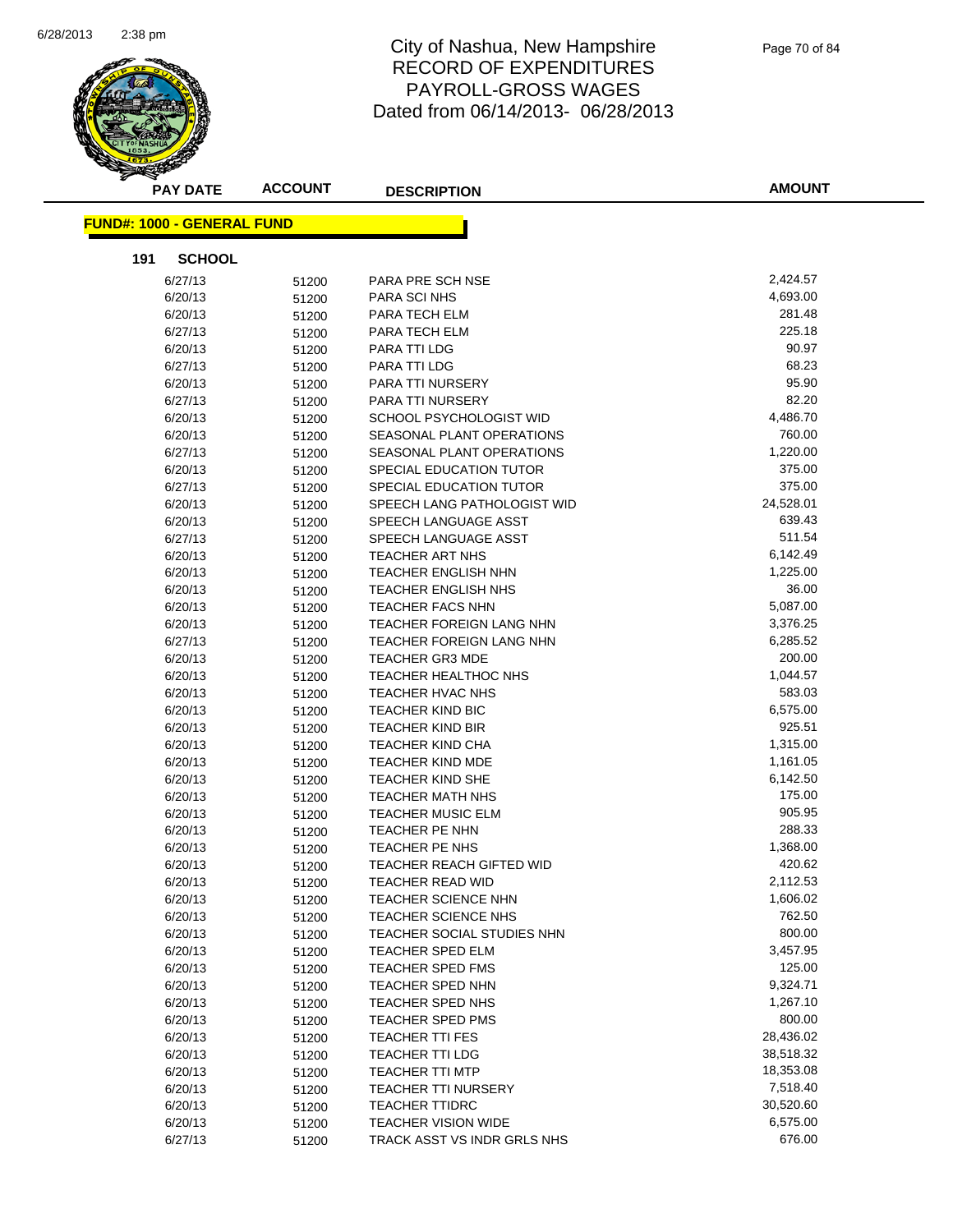

Page 71 of 84

|                                                                                              | <b>ACCOUNT</b>                      | <b>DESCRIPTION</b>                   |                  |
|----------------------------------------------------------------------------------------------|-------------------------------------|--------------------------------------|------------------|
| <b>FUND#: 1000 - GENERAL FUND</b>                                                            |                                     |                                      |                  |
| 191<br><b>SCHOOL</b>                                                                         |                                     |                                      |                  |
| 6/20/13                                                                                      | 51300                               | <b>OVERTIME-REGULAR</b>              | 4,244.86         |
| 6/27/13                                                                                      | 51300                               | OVERTIME-REGULAR                     | 1,663.91         |
| 6/20/13                                                                                      | 51400                               | WAGES TEMP-SEASONAL                  | 2,732.02         |
| 6/27/13                                                                                      | 51400                               | <b>WAGES TEMP-SEASONAL</b>           | 1,982.32         |
| 6/20/13                                                                                      | 51412                               | <b>WAGES PER DIEM</b>                | 45,760.22        |
| 6/27/13                                                                                      | 51412                               | WAGES PER DIEM                       | 36,498.81        |
| 6/27/13                                                                                      | 51500                               | ELECTED SCHOOL BOARD                 | 9,000.00         |
| 6/20/13                                                                                      | 51600                               | <b>LONGEVITY</b>                     | 2,695.65         |
| 6/20/13                                                                                      | 51650                               | <b>ADDITIONAL HOURS</b>              | 4,530.25         |
| 6/27/13                                                                                      | 51650                               | <b>ADDITIONAL HOURS</b>              | 3,372.45         |
| 6/20/13                                                                                      | 51700                               | <b>STIPENDS</b>                      | 8,651.00         |
| 6/20/13                                                                                      | 52800                               | EDUCATIONAL ASSISTANCE               | 2,142.00         |
| 6/20/13                                                                                      | 55118                               | <b>TELEPHONE-CELLULAR</b>            | 2,460.00         |
| <b>TOTAL 191 - SCHOOL</b>                                                                    |                                     |                                      | \$5,998,028.75   |
|                                                                                              |                                     |                                      |                  |
|                                                                                              |                                     |                                      |                  |
| 101                                                                                          | <b>MAYOR-PRIOR YEAR</b>             |                                      |                  |
| 6/20/13                                                                                      | 51400                               | WAGES TEMP-SEASONAL                  | 75.00            |
| 6/27/13                                                                                      | 51400                               | WAGES TEMP-SEASONAL                  | 90.00            |
|                                                                                              | <b>TOTAL 101 - MAYOR-PRIOR YEAR</b> |                                      | \$165.00         |
| <b>FUND#: 1010 - GF-PRIOR YEAR ESCROWS</b><br><b>TOTAL FUND 1010 - GF-PRIOR YEAR ESCROWS</b> |                                     |                                      |                  |
|                                                                                              |                                     |                                      | \$165.00         |
|                                                                                              |                                     |                                      |                  |
| 6/20/13                                                                                      | 51100                               | CLERICAL FOOD SERVICE NHS            | 679.13           |
| 6/27/13                                                                                      | 51100                               | <b>CLERICAL FOOD SERVICE NHS</b>     | 679.13           |
| 6/20/13                                                                                      | 51100                               | DELIVERY DRIVER FOOD SERVICE         | 702.01           |
| 6/27/13                                                                                      | 51100                               | DELIVERY DRIVER FOOD SERVICE         | 702.01           |
| <b>FUND#: 2100 - FOOD SERVICES</b><br>6/20/13                                                | 51100                               | <b>FOOD SERVICE BUSINESS MANAGER</b> | 1,994.59         |
| 6/20/13                                                                                      | 51100                               | FOOD SERVICE COOK AMH                | 473.55           |
| 6/27/13                                                                                      | 51100                               | <b>FOOD SERVICE COOK AMH</b>         | 446.49           |
| 6/20/13                                                                                      | 51100                               | FOOD SERVICE COOK BIC                | 473.55           |
| 6/27/13                                                                                      | 51100                               | FOOD SERVICE COOK BIC                | 378.84<br>473.55 |

6/27/13 51100 FOOD SERVICE COOK BIR 578.84 6/20/13 51100 FOOD SERVICE COOK BRO 348.60 6/27/13 51100 FOOD SERVICE COOK BRO 57713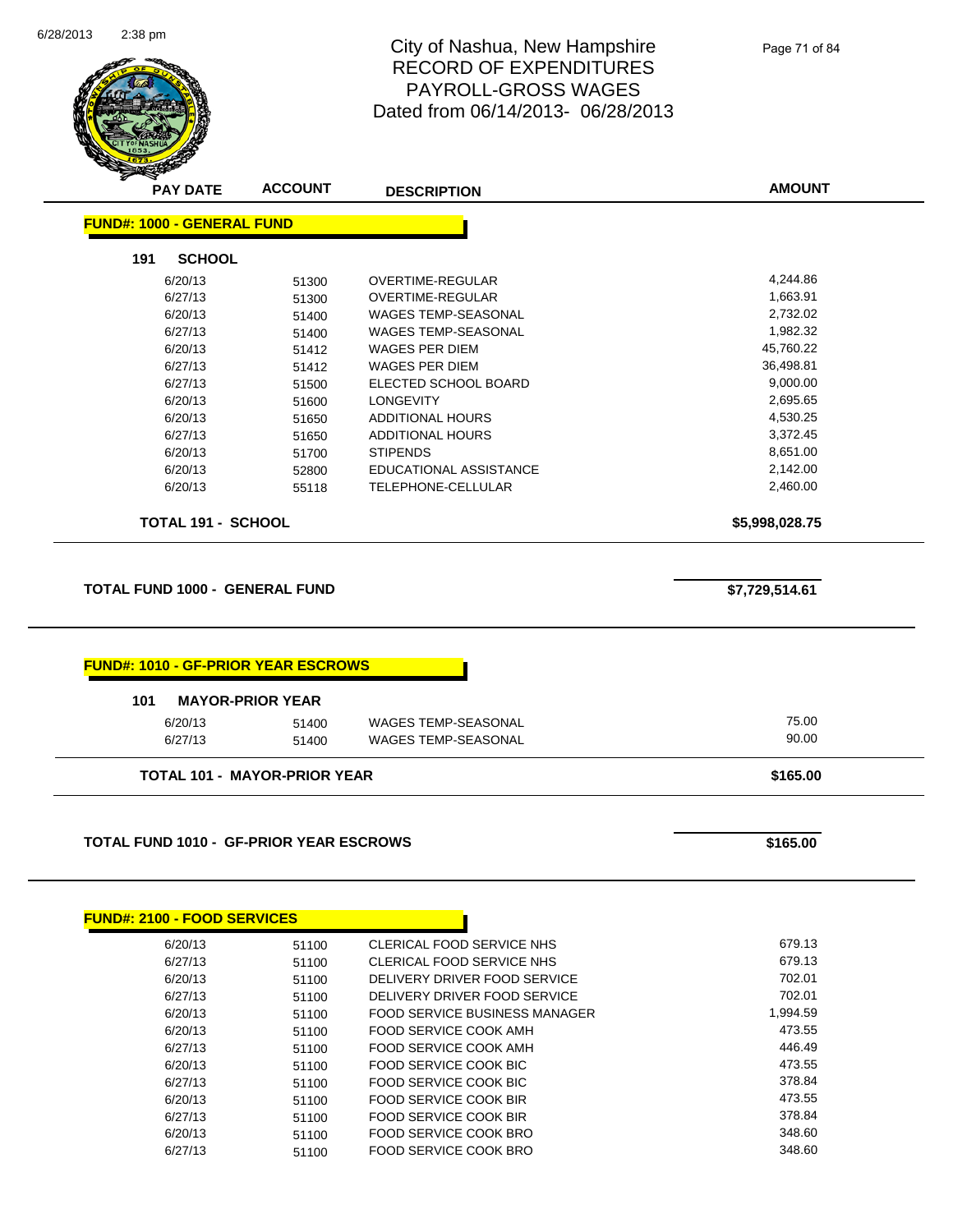

Page 72 of 84

| <b>PAY DATE</b>                    | <b>ACCOUNT</b> | <b>DESCRIPTION</b>                                   | <b>AMOUNT</b>    |
|------------------------------------|----------------|------------------------------------------------------|------------------|
| <b>FUND#: 2100 - FOOD SERVICES</b> |                |                                                      |                  |
| 6/20/13                            | 51100          | FOOD SERVICE COOK CHA                                | 473.55           |
| 6/27/13                            | 51100          | <b>FOOD SERVICE COOK CHA</b>                         | 378.84           |
| 6/20/13                            | 51100          | FOOD SERVICE COOK DRC                                | 456.05           |
| 6/27/13                            | 51100          | FOOD SERVICE COOK DRC                                | 397.42           |
| 6/20/13                            | 51100          | <b>FOOD SERVICE COOK ELM</b>                         | 967.40           |
| 6/27/13                            | 51100          | FOOD SERVICE COOK ELM                                | 718.64           |
| 6/20/13                            | 51100          | <b>FOOD SERVICE COOK FES</b>                         | 415.80           |
| 6/27/13                            | 51100          | FOOD SERVICE COOK FES                                | 302.94           |
| 6/20/13                            | 51100          | <b>FOOD SERVICE COOK FMS</b>                         | 483.70           |
| 6/27/13                            | 51100          | FOOD SERVICE COOK FMS                                | 386.96           |
| 6/20/13                            | 51100          | FOOD SERVICE COOK LDG                                | 456.05           |
| 6/27/13                            | 51100          | FOOD SERVICE COOK LDG                                | 364.84           |
| 6/20/13                            | 51100          | FOOD SERVICE COOK MDE                                | 473.55           |
| 6/27/13                            | 51100          | FOOD SERVICE COOK MDE                                | 405.90           |
| 6/20/13                            | 51100          | <b>FOOD SERVICE COOK NHN</b>                         | 997.85           |
| 6/27/13                            | 51100          | FOOD SERVICE COOK NHN                                | 997.85           |
| 6/20/13                            | 51100          | <b>FOOD SERVICE COOK NHS</b>                         | 998.20           |
| 6/27/13                            | 51100          | <b>FOOD SERVICE COOK NHS</b>                         | 998.20           |
| 6/20/13                            | 51100          | <b>FOOD SERVICE COOK NSE</b>                         | 453.25           |
| 6/27/13                            | 51100          | FOOD SERVICE COOK NSE                                | 336.70           |
| 6/20/13                            | 51100          | <b>FOOD SERVICE COOK PMS</b>                         | 483.70           |
| 6/27/13                            | 51100          | FOOD SERVICE COOK PMS                                | 483.70           |
| 6/20/13                            | 51100          | FOOD SERVICE COOK SHE                                | 456.05           |
| 6/27/13                            | 51100          | FOOD SERVICE COOK SHE                                | 162.88           |
| 6/20/13                            | 51100          | FOOD SERVICE SITE CORD                               | 6,638.55         |
| 6/20/13                            | 51100          | FOOD SERVICECOOK MTP                                 | 415.80           |
| 6/27/13                            | 51100          | <b>FOOD SERVICECOOK MTP</b>                          | 320.76           |
| 6/20/13                            | 51200          | FOOD SERVICE ASST PT AMH                             | 479.33           |
| 6/27/13                            | 51200          | FOOD SERVICE ASST PT AMH                             | 374.60           |
| 6/20/13                            | 51200          | FOOD SERVICE ASST PT BIC                             | 520.42           |
| 6/27/13                            | 51200          | FOOD SERVICE ASST PT BIC                             | 456.20           |
| 6/20/13                            | 51200          | FOOD SERVICE ASST PT BIR                             | 498.30           |
| 6/27/13                            | 51200          | <b>FOOD SERVICE ASST PT BIR</b>                      | 398.64           |
| 6/20/13                            | 51200          | FOOD SERVICE ASST PT BRO                             | 267.12           |
| 6/27/13                            | 51200          | FOOD SERVICE ASST PT BRO                             | 267.12           |
| 6/20/13                            | 51200          | FOOD SERVICE ASST PT CHA                             | 681.47           |
| 6/27/13                            | 51200          | <b>FOOD SERVICE ASST PT CHA</b>                      | 522.68           |
| 6/20/13                            | 51200          | <b>FOOD SERVICE ASST PT DRC</b>                      | 843.41           |
| 6/27/13                            | 51200          | FOOD SERVICE ASST PT DRC                             | 564.01           |
| 6/20/13                            | 51200          | FOOD SERVICE ASST PT ELM                             | 2,827.70         |
| 6/27/13                            | 51200          | FOOD SERVICE ASST PT ELM                             | 1,966.44         |
| 6/20/13                            | 51200          | FOOD SERVICE ASST PT FES                             | 1,025.63         |
| 6/27/13                            | 51200          | FOOD SERVICE ASST PT FES                             | 814.01           |
| 6/20/13                            | 51200          | FOOD SERVICE ASST PT FMS                             | 2,018.56         |
| 6/27/13                            | 51200          | FOOD SERVICE ASST PT FMS                             | 1,327.91         |
| 6/20/13                            | 51200          | FOOD SERVICE ASST PT LDG                             | 1,096.12         |
| 6/27/13                            | 51200          | FOOD SERVICE ASST PT LDG                             | 872.34           |
| 6/20/13                            | 51200          | FOOD SERVICE ASST PT MDE                             | 682.04           |
| 6/27/13                            | 51200          | FOOD SERVICE ASST PT MDE                             | 567.93<br>459.11 |
| 6/20/13                            | 51200          | FOOD SERVICE ASST PT MTP<br>FOOD SERVICE ASST PT MTP | 409.03           |
| 6/27/13<br>6/20/13                 | 51200          | FOOD SERVICE ASST PT NHN                             | 4,683.53         |
| 6/27/13                            | 51200<br>51200 | FOOD SERVICE ASST PT NHN                             | 2,301.55         |
|                                    |                |                                                      |                  |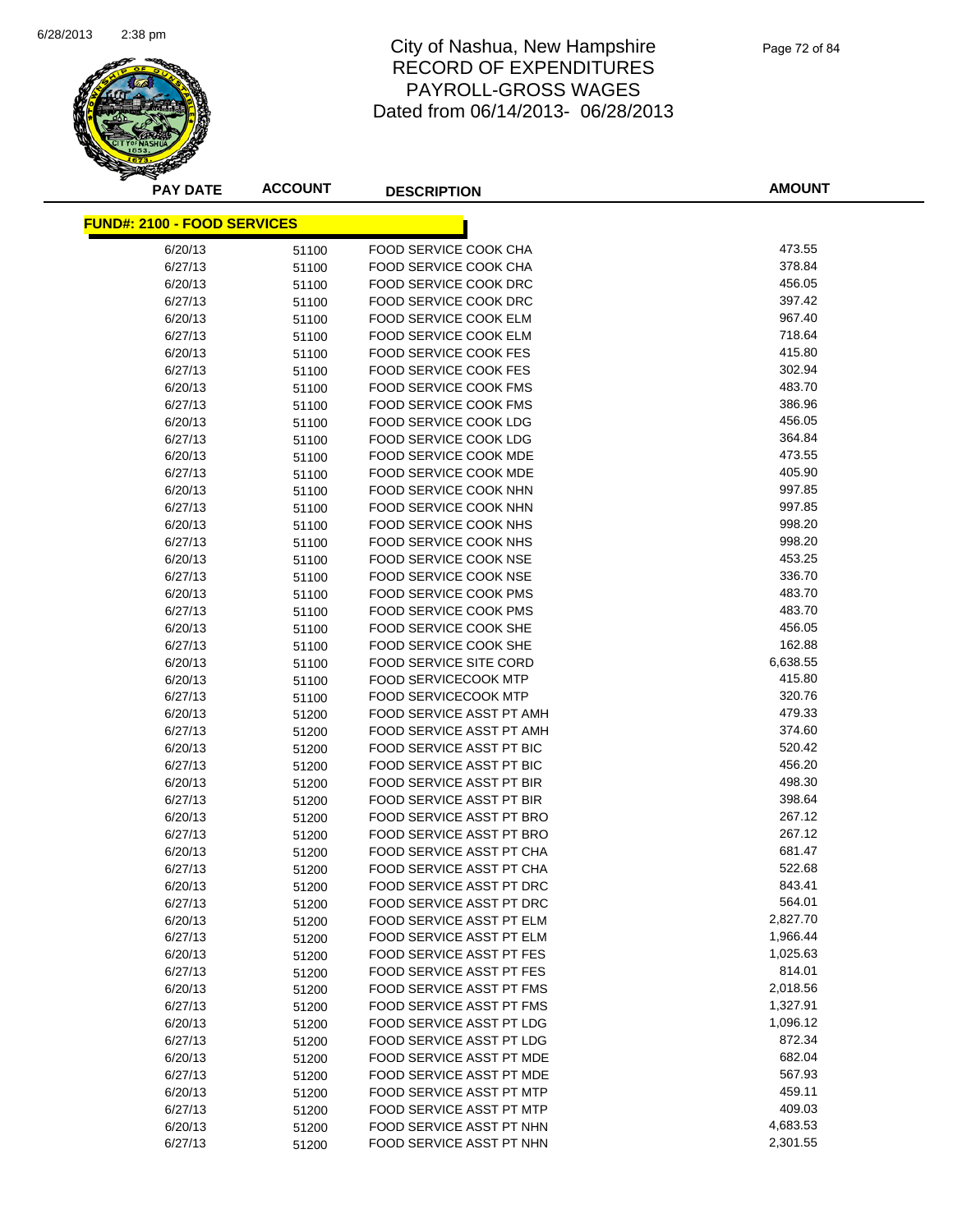

Page 73 of 84

| <b>PAY DATE</b>                    | <b>ACCOUNT</b> | <b>DESCRIPTION</b>              | <b>AMOUNT</b> |
|------------------------------------|----------------|---------------------------------|---------------|
| <b>FUND#: 2100 - FOOD SERVICES</b> |                |                                 |               |
| 6/20/13                            | 51200          | <b>FOOD SERVICE ASST PT NHS</b> | 3,633.69      |
| 6/27/13                            | 51200          | FOOD SERVICE ASST PT NHS        | 2,250.77      |
| 6/20/13                            | 51200          | FOOD SERVICE ASST PT NSE        | 290.00        |
| 6/27/13                            | 51200          | FOOD SERVICE ASST PT NSE        | 217.68        |
| 6/20/13                            | 51200          | FOOD SERVICE ASST PT PMS        | 1,405.86      |
| 6/27/13                            | 51200          | <b>FOOD SERVICE ASST PT PMS</b> | 1,572.12      |
| 6/20/13                            | 51200          | FOOD SERVICE ASST PT SHE        | 502.90        |
| 6/27/13                            | 51200          | FOOD SERVICE ASST PT SHE        | 402.09        |
| 6/20/13                            | 51200          | LUNCH MONITOR CHA               | 8.86          |
| 6/20/13                            | 51200          | LUNCH MONITOR LDG               | 33.23         |
| 6/27/13                            | 51200          | LUNCH MONITOR LDG               | 19.94         |
| 6/20/13                            | 51200          | PARA DW SPEC ED BRO             | 22.15         |
| 6/27/13                            | 51200          | PARA DW SPEC ED BRO             | 13.29         |
| 6/20/13                            | 51200          | PARA ELL FES                    | 44.30         |
| 6/27/13                            | 51200          | PARA ELL FES                    | 26.58         |
| 6/20/13                            | 51200          | PARA INST AMH                   | 44.30         |
| 6/27/13                            | 51200          | PARA INST AMH                   | 35.44         |
| 6/20/13                            | 51200          | PARA INST BIC                   | 44.30         |
| 6/27/13                            | 51200          | <b>PARA INST BIC</b>            | 35.44         |
| 6/20/13                            | 51200          | <b>PARA INST BIR</b>            | 35.44         |
| 6/27/13                            | 51200          | <b>PARA INST BIR</b>            | 35.44         |
| 6/20/13                            | 51200          | PARA INST DRC                   | 44.30         |
| 6/27/13                            | 51200          | PARA INST DRC                   | 26.58         |
| 6/20/13                            | 51200          | PARA INST FES                   | 44.30         |
| 6/27/13                            | 51200          | <b>PARA INST FES</b>            | 26.58         |
| 6/20/13                            | 51200          | <b>PARA INST LDG</b>            | 66.46         |
| 6/27/13                            | 51200          | <b>PARA INST LDG</b>            | 39.88         |
| 6/20/13                            | 51200          | <b>PARA KIND BIR</b>            | 8.86          |
| 6/20/13                            | 51200          | PARA TTI AMH                    | 35.44         |
| 6/27/13                            | 51200          | PARA TTI AMH                    | 35.44         |
| 6/20/13                            | 51200          | <b>SUB FOOD SERVICE</b>         | 420.00        |
| 6/20/13                            | 51200          | <b>SUB LUNCH MONITOR</b>        | 33.23         |
| 6/27/13                            | 51200          | <b>SUB LUNCH MONITOR</b>        | 19.94         |
| 6/20/13                            | 51300          | OVERTIME-REGULAR                | 115.01        |
| 6/27/13                            | 51300          | <b>OVERTIME-REGULAR</b>         | 31.77         |
| 6/20/13                            | 51412          | <b>WAGES PER DIEM</b>           | 2,601.69      |
| 6/27/13                            | 51412          | <b>WAGES PER DIEM</b>           | 636.09        |
| 6/20/13                            | 55118          | TELEPHONE-CELLULAR              | 40.00         |

#### **TOTAL FUND 2100 - FOOD SERVICES \$70,328.61**

| <b>FUND#: 2201 - DRIVERS EDUCATION</b> |       |                    |  |
|----------------------------------------|-------|--------------------|--|
| 6/27/13                                | 51200 | DRIVER INSTRUCTOR  |  |
| 6/20/13                                | 51200 | TEACHER TECHED ELM |  |
| 6/20/13                                | 51300 | OVERTIME-REGULAR   |  |

**TOTAL FUND 2201 - DRIVERS EDUCATION 100 CM 2201 - CONTRACT 100 CM 2496.30**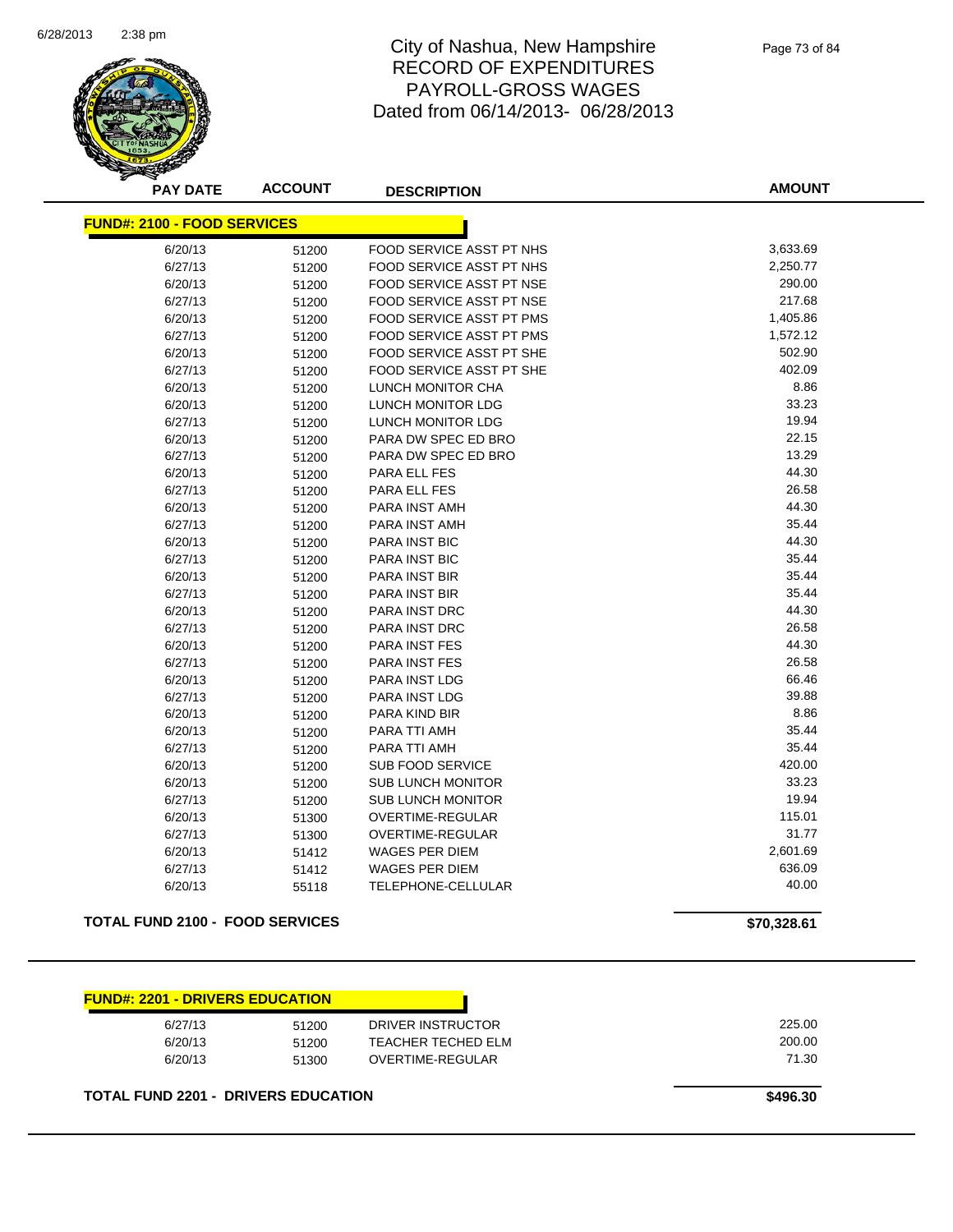

| <b>PAY DATE</b>                                 | <b>ACCOUNT</b> | <b>DESCRIPTION</b>       | <b>AMOUNT</b> |
|-------------------------------------------------|----------------|--------------------------|---------------|
| <b>FUND#: 2207 - ADULT ED/CONTINUING ED</b>     |                |                          |               |
| 6/20/13                                         | 51200          | STUDENT INFO COORDINATOR | 50.00         |
| 6/20/13                                         | 51200          | <b>SUB TEACHER</b>       | 25.00         |
| 6/20/13                                         | 51200          | SUB TEACHER LONG TERM    | 150.00        |
| 6/27/13                                         | 51200          | SUB TEACHER LONG TERM    | 75.00         |
| 6/20/13                                         | 51200          | TEACHER TECHED NHN       | 150.00        |
| <b>TOTAL FUND 2207 - ADULT ED/CONTINUING ED</b> |                |                          | \$450.00      |

n

# **FUND#: 2222 - AFTER SCHOOL PROGRAM**

| 6/20/13 | 51200 | 21ST CENTURY INSTRUCTOR       | 1,972.39 |
|---------|-------|-------------------------------|----------|
| 6/20/13 | 51200 | FOOD SERVICE COOK LDG         | 70.00    |
| 6/20/13 | 51200 | <b>GUIDANCE COUNSELOR FES</b> | 278.40   |
| 6/20/13 | 51200 | <b>LIBRARIAN LDG</b>          | 35.00    |
| 6/20/13 | 51200 | <b>LIBRARIAN MTP</b>          | 137.50   |
| 6/20/13 | 51200 | LUNCH MONITOR DRC             | 439.30   |
| 6/20/13 | 51200 | LUNCH MONITOR SHE             | 35.00    |
| 6/20/13 | 51200 | PARA DW SPEC ED AMH           | 240.13   |
| 6/20/13 | 51200 | PARA INST AMH                 | 38.34    |
| 6/20/13 | 51200 | PARA INST DRC                 | 413.50   |
| 6/20/13 | 51200 | <b>PARA INST FES</b>          | 376.34   |
| 6/20/13 | 51200 | PARA INST LDG                 | 320.87   |
| 6/20/13 | 51200 | <b>PARA INST NHN</b>          | 103.38   |
| 6/20/13 | 51200 | PARA KIND AMH                 | 105.00   |
| 6/20/13 | 51200 | PARA KIND LDG                 | 83.35    |
| 6/20/13 | 51200 | PARA MEDIA NHN                | 45.01    |
| 6/20/13 | 51200 | PARA PRE SCH MTP              | 105.00   |
| 6/20/13 | 51200 | PARA TTI LDG                  | 125.03   |
| 6/20/13 | 51200 | <b>SUB TEACHER</b>            | 17.50    |
| 6/20/13 | 51200 | TEACHER DEAF WID              | 17.50    |
| 6/20/13 | 51200 | <b>TEACHER GR1 AMH</b>        | 8.30     |
| 6/20/13 | 51200 | <b>TEACHER GR1 FES</b>        | 141.68   |
| 6/20/13 | 51200 | <b>TEACHER GR1 LDG</b>        | 100.00   |
| 6/20/13 | 51200 | TEACHER GR2 DRC               | 50.00    |
| 6/20/13 | 51200 | <b>TEACHER GR2 LDG</b>        | 25.00    |
| 6/20/13 | 51200 | TEACHER GR3 AMH               | 25.00    |
| 6/20/13 | 51200 | <b>TEACHER GR3 DRC</b>        | 150.00   |
| 6/20/13 | 51200 | <b>TEACHER GR3 FES</b>        | 74.61    |
| 6/20/13 | 51200 | <b>TEACHER GR3 MTP</b>        | 26.25    |
| 6/20/13 | 51200 | <b>TEACHER GR4 DRC</b>        | 35.00    |
| 6/20/13 | 51200 | <b>TEACHER GR4 LDG</b>        | 124.38   |
| 6/20/13 | 51200 | <b>TEACHER GR5 MTP</b>        | 150.00   |
| 6/20/13 | 51200 | <b>TEACHER GR6 ELM</b>        | 140.00   |
| 6/20/13 | 51200 | <b>TEACHER GR6 FMS</b>        | 135.00   |
| 6/20/13 | 51200 | <b>TEACHER GR6 PMS</b>        | 17.50    |
| 6/20/13 | 51200 | <b>TEACHER KIND LDG</b>       | 50.00    |
| 6/20/13 | 51200 | <b>TEACHER PE PMS</b>         | 35.00    |
| 6/20/13 | 51200 | <b>TEACHER SCIENCE ELM</b>    | 50.00    |
| 6/20/13 | 51200 | <b>TEACHER SCIENCE FMS</b>    | 17.50    |
| 6/20/13 | 51200 | <b>TEACHER SCIENCE PMS</b>    | 35.00    |
| 6/20/13 | 51200 | <b>TEACHER SPED FMS</b>       | 196.73   |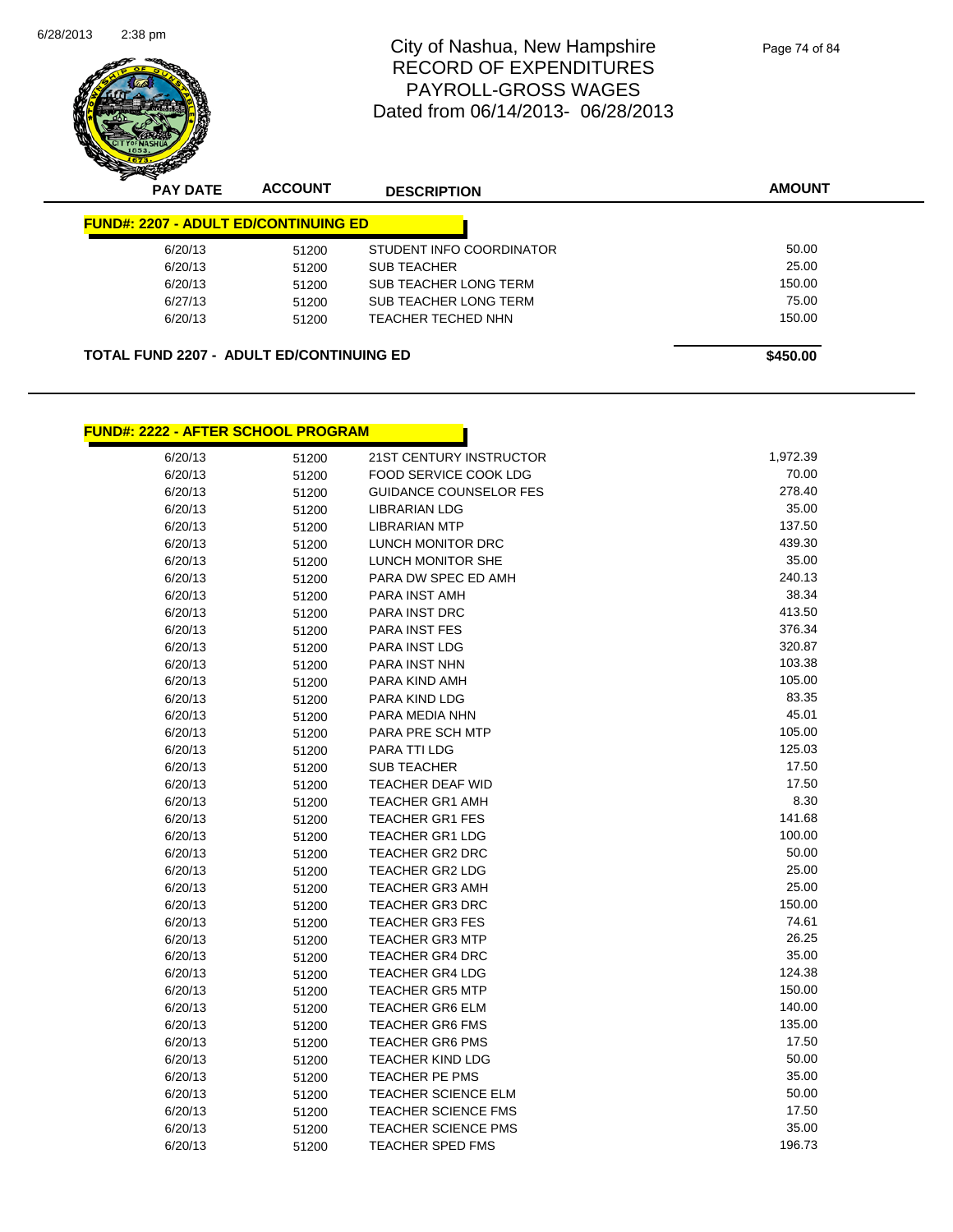| 6/28/2013<br>2:38 pm              |                                                                          | City of Nashua, New Hampshire<br><b>RECORD OF EXPENDITURES</b><br>PAYROLL-GROSS WAGES<br>Dated from 06/14/2013-06/28/2013 | Page 75 of 84                |
|-----------------------------------|--------------------------------------------------------------------------|---------------------------------------------------------------------------------------------------------------------------|------------------------------|
| <b>PAY DATE</b>                   | <b>ACCOUNT</b>                                                           | <b>DESCRIPTION</b>                                                                                                        | <b>AMOUNT</b>                |
|                                   | <b>FUND#: 2222 - AFTER SCHOOL PROGRAM</b>                                |                                                                                                                           |                              |
| 6/20/13                           | 51200                                                                    | <b>TEACHER SPED LDG</b>                                                                                                   | 300.00                       |
|                                   | TOTAL FUND 2222 - AFTER SCHOOL PROGRAM                                   |                                                                                                                           | \$6,845.49                   |
| <b>FUND#: 2252 - DAY CARE</b>     |                                                                          |                                                                                                                           |                              |
| 6/20/13                           | 51100                                                                    | PANTHER PRESCHOOL TEACHER                                                                                                 | 863.79                       |
| <b>TOTAL FUND 2252 - DAY CARE</b> |                                                                          |                                                                                                                           | \$863.79                     |
| 6/20/13<br>6/27/13                | 51100<br>51100<br><b>TOTAL FUND 2503 - PARKS &amp; REC PROGRAMS FUND</b> | PROGRAM COORDINATOR<br>PROGRAM COORDINATOR                                                                                | 340.84<br>340.84<br>\$681.68 |
|                                   | <b>FUND#: 2505 - GOVT &amp; EDUCATION CHANNELS FUND</b>                  |                                                                                                                           |                              |
| 6/20/13                           | 51100                                                                    | ECHANNEL ACCESS ADMINISTRATOR                                                                                             | 985.56                       |
| 6/27/13                           | 51100                                                                    | ECHANNEL ACCESS ADMINISTRATOR                                                                                             | 985.56                       |
| 6/20/13                           | 51100                                                                    | PEG PROGRAM MANAGER                                                                                                       | 1,106.96                     |
| 6/27/13<br>6/27/13                | 51100<br>55118                                                           | PEG PROGRAM MANAGER<br>TELEPHONE-CELLULAR                                                                                 | 1,106.98<br>100.00           |
|                                   |                                                                          | <b>TOTAL FUND 2505 - GOVT &amp; EDUCATION CHANNELS FUND</b>                                                               | \$4,285.06                   |
|                                   |                                                                          |                                                                                                                           |                              |
|                                   | <b>FUND#: 3050 - POLICE GRANTS FUND</b>                                  |                                                                                                                           |                              |
| 6/20/13                           | 51100                                                                    | DOMESTIC VIOLENCE ADVOCATE                                                                                                | 717.44                       |
| 6/27/13                           | 51100                                                                    | DOMESTIC VIOLENCE ADVOCATE                                                                                                | 717.44                       |
| 6/20/13                           | 51100                                                                    | PATROLMAN ALL RANKS                                                                                                       | 1,173.90                     |
| 6/27/13                           | 51100                                                                    | PATROLMAN ALL RANKS                                                                                                       | 1,173.90                     |
| 6/20/13                           | 51300                                                                    | OVERTIME-REGULAR                                                                                                          | 1,262.41                     |
| 6/27/13                           | 51300                                                                    | OVERTIME-REGULAR                                                                                                          | 2,803.58                     |
| 6/20/13                           | 51628                                                                    | <b>EXTRA HOLIDAY</b>                                                                                                      | 234.78                       |
|                                   | <b>TOTAL FUND 3050 - POLICE GRANTS FUND</b>                              |                                                                                                                           | \$8,083.45                   |
|                                   | <b>FUND#: 3068 - COMMUNITY SERVICES GRANTS</b>                           |                                                                                                                           |                              |
| 6/20/13                           | 51100                                                                    | BILINGUAL OUTREACH WORKER                                                                                                 | 212.40                       |
| 6/27/13                           | 51100                                                                    | BILINGUAL OUTREACH WORKER                                                                                                 | 212.40                       |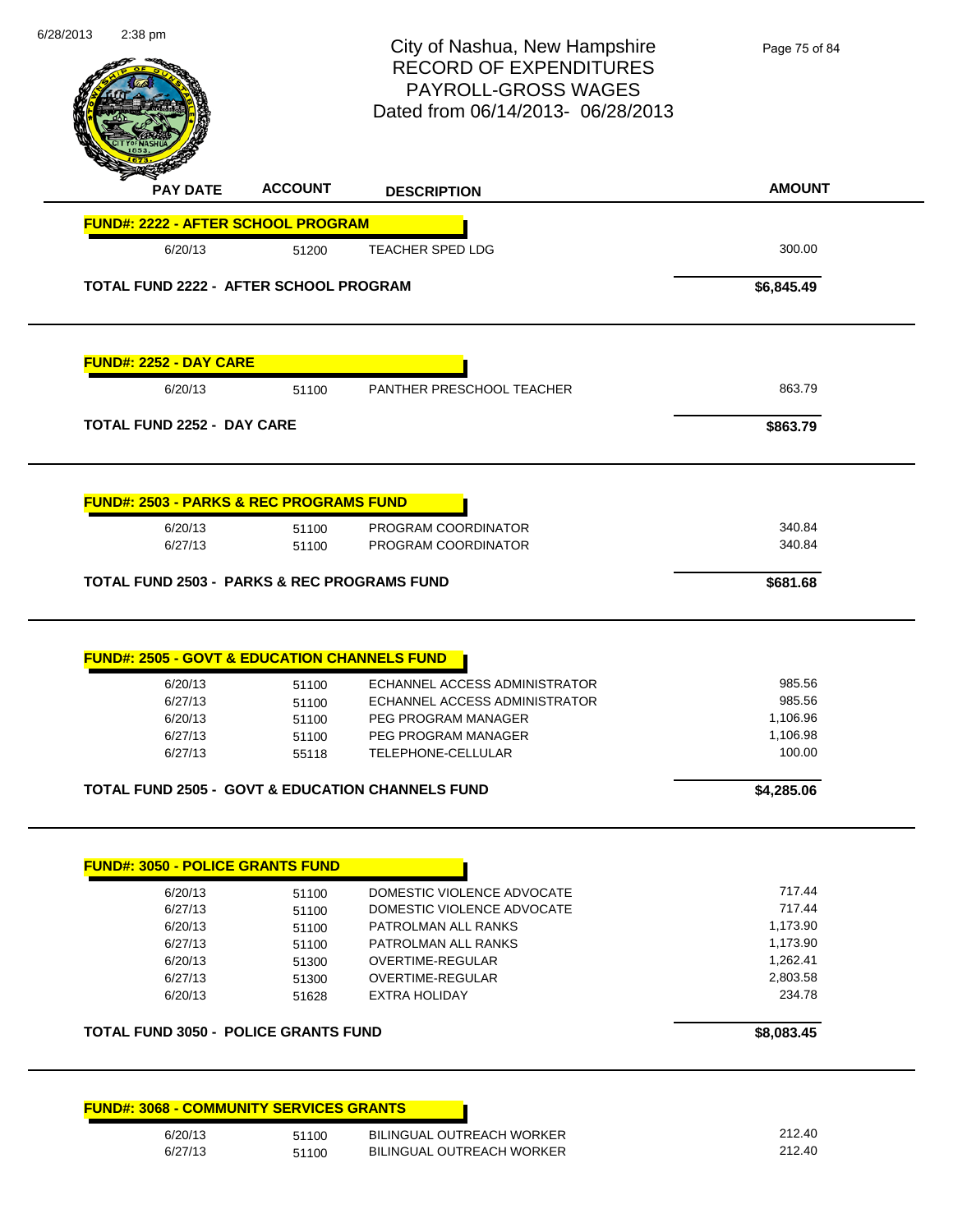

| <b>PAY DATE</b> | <b>ACCOUNT</b>                                     | <b>DESCRIPTION</b>             | <b>AMOUNT</b> |
|-----------------|----------------------------------------------------|--------------------------------|---------------|
|                 | <b>FUND#: 3068 - COMMUNITY SERVICES GRANTS</b>     |                                |               |
|                 |                                                    |                                |               |
| 6/20/13         | 51100                                              | <b>EPIDEMIOLOGIST</b>          | 1,256.05      |
| 6/27/13         | 51100                                              | <b>EPIDEMIOLOGIST</b>          | 1,256.05      |
| 6/20/13         | 51100                                              | HEALTH PROGRAM SPEC            | 451.39        |
| 6/27/13         | 51100                                              | <b>HEALTH PROGRAM SPEC</b>     | 451.39        |
| 6/20/13         | 51100                                              | INTAKE SPECIALIST PROGRAM ASST | 359.30        |
| 6/27/13         | 51100                                              | INTAKE SPECIALIST PROGRAM ASST | 359.30        |
| 6/20/13         | 51100                                              | PROGRAM ASSISTANT              | 839.63        |
| 6/25/13         | 51100                                              | PROGRAM ASSISTANT              | 3,358.53      |
| 6/20/13         | 51100                                              | PUB HEALTH NURSE               | 128.47        |
| 6/27/13         | 51100                                              | PUB HEALTH NURSE               | 128.47        |
| 6/20/13         | 51100                                              | PUB HEALTH PREPAREDNESS COORD  | 1,044.26      |
| 6/27/13         | 51100                                              | PUB HEALTH PREPAREDNESS COORD  | 1,044.26      |
| 6/27/13         | 55118                                              | TELEPHONE-CELLULAR             | 100.00        |
|                 | <b>TOTAL FUND 3068 - COMMUNITY SERVICES GRANTS</b> |                                | \$11,201.90   |

### **FUND#: 3070 - COMMUNITY HEALTH GRANTS FUND**

| 6/20/13 | 51100 | <b>BILINGUAL OUTREACH WORKER</b> |
|---------|-------|----------------------------------|
| 6/27/13 | 51100 | BILINGUAL OUTREACH WORKER        |
| 6/20/13 | 51100 | PUB HEALTH NURSE                 |
| 6/27/13 | 51100 | PUB HEALTH NURSE                 |
| 6/20/13 | 51412 | WAGES PER DIEM                   |
| 6/27/13 | 51412 | WAGES PER DIEM                   |
|         |       |                                  |

#### **TOTAL FUND 3070 - COMMUNITY HEALTH GRANTS FUND \$2,938.68**

**FUND#: 3080 - COMMUNITY DEVELOPMENT GRANTS**

| 6/20/13 | 51100 | OED PROGRAM COORDINATOR    | 152.86   |
|---------|-------|----------------------------|----------|
| 6/27/13 | 51100 | OED PROGRAM COORDINATOR    | 535.03   |
| 6/25/13 | 51200 | OED PROGRAM COORDINATOR    | (229.29) |
| 6/20/13 | 51400 | <b>WAGES TEMP-SEASONAL</b> | 560.00   |
| 6/27/13 | 51400 | WAGES TEMP-SEASONAL        | 560.00   |
|         |       |                            |          |
|         |       |                            |          |

| TOTAL FUND 3080 - COMMUNITY DEVELOPMENT GRANTS | \$1,578.60 |
|------------------------------------------------|------------|
|                                                |            |

| 6/20/13 | 51100 | <b>GRANT MGMT SPECIALIST</b>   | 942.75   |
|---------|-------|--------------------------------|----------|
| 6/27/13 | 51100 | <b>GRANT MGMT SPECIALIST</b>   | 942.75   |
| 6/20/13 | 51100 | INTAKE SPECIALIST PROGRAM ASST | 538.94   |
| 6/27/13 | 51100 | INTAKE SPECIALIST PROGRAM ASST | 538.94   |
| 6/20/13 | 51100 | <b>MANAGER URBAN PROGRAMS</b>  | 1.367.59 |
| 6/27/13 | 51100 | MANAGER URBAN PROGRAMS         | 1.367.59 |
| 6/20/13 | 51100 | PROGRAM COORDINATOR LP&HH      | 1.052.89 |
| 6/27/13 | 51100 | PROGRAM COORDINATOR LP&HH      | 1.052.89 |
|         |       |                                |          |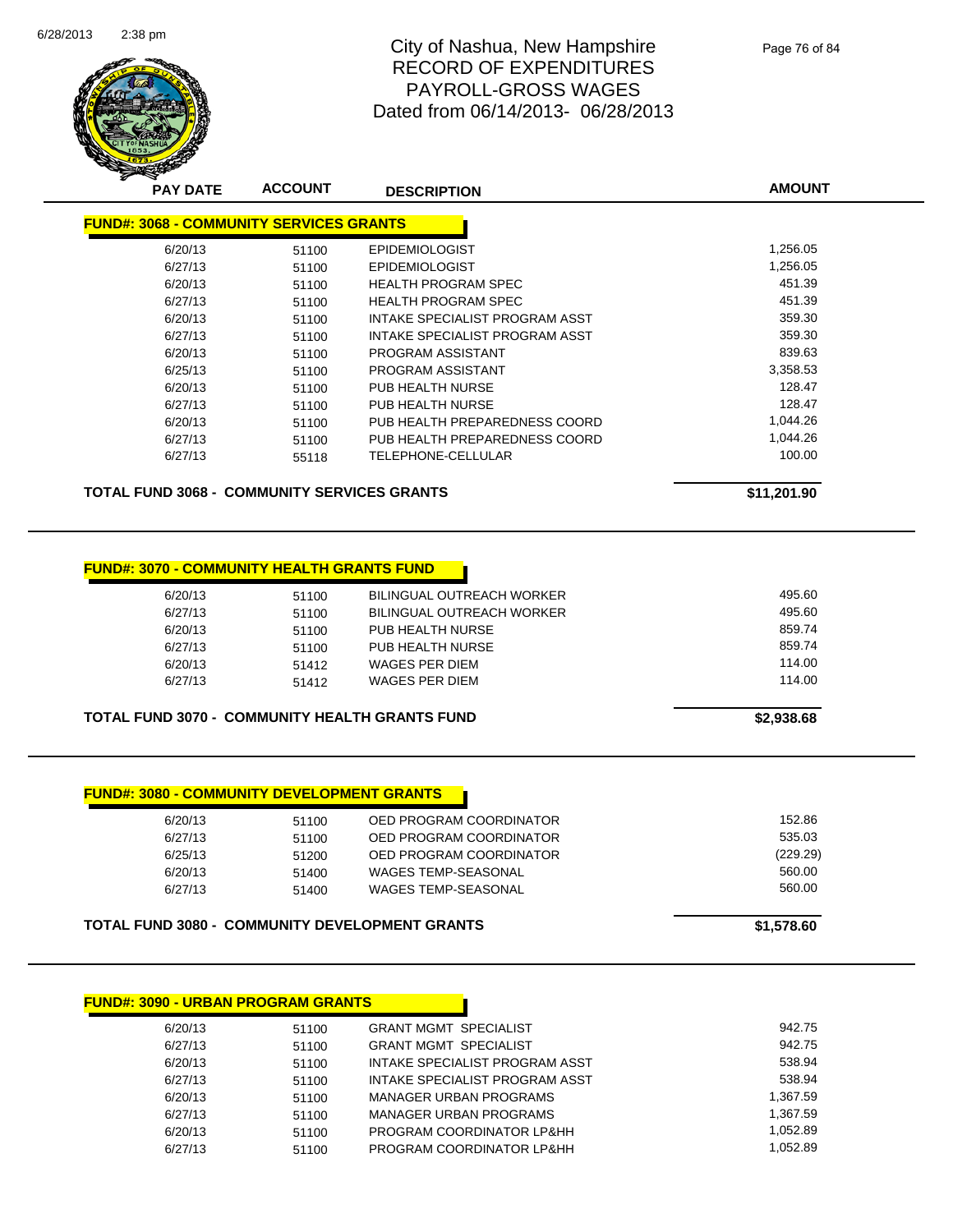

| $\,$<br>∼<br><b>PAY DATE</b>                  | <b>ACCOUNT</b> | <b>DESCRIPTION</b>          | <b>AMOUNT</b> |
|-----------------------------------------------|----------------|-----------------------------|---------------|
| <b>FUND#: 3090 - URBAN PROGRAM GRANTS</b>     |                |                             |               |
| 6/20/13                                       | 51100          | PROJECT ADMINISTRATOR       | 1.139.67      |
| 6/27/13                                       | 51100          | PROJECT ADMINISTRATOR       | 1,139.67      |
| 6/20/13                                       | 51100          | PROJECT ADMINISTRATOR LP&HH | 980.80        |
| 6/27/13                                       | 51100          | PROJECT ADMINISTRATOR LP&HH | 980.80        |
| 6/20/13                                       | 51200          | CODE ENFORCEMENT OFFICER II | 546.25        |
| 6/27/13                                       | 51200          | CODE ENFORCEMENT OFFICER II | 546.26        |
| 6/27/13                                       | 55118          | TELEPHONE-CELLULAR          | 34.00         |
| <b>TOTAL FUND 3090 - URBAN PROGRAM GRANTS</b> |                |                             | \$13,171.79   |

| <u> FUND#: 3120 - TRANSIT GRANTS</u> |       |                                       |          |
|--------------------------------------|-------|---------------------------------------|----------|
| 6/20/13                              | 51100 | OED PROGRAM COORDINATOR               | 152.86   |
| 6/25/13                              | 51100 | OED PROGRAM COORDINATOR               | 382.16   |
| 6/20/13                              | 51100 | <b>TRANSIT FINANCE COORDINATOR</b>    | 1.117.29 |
| 6/27/13                              | 51100 | <b>TRANSIT FINANCE COORDINATOR</b>    | 1,117.29 |
| 6/20/13                              | 51100 | <b>TRANSIT FLEET FACILITIES SUPV</b>  | 942.75   |
| 6/27/13                              | 51100 | <b>TRANSIT FLEET FACILITIES SUPV</b>  | 942.75   |
| 6/20/13                              | 51100 | <b>TRANSIT MECHANICS</b>              | 1,709.81 |
| 6/27/13                              | 51100 | <b>TRANSIT MECHANICS</b>              | 1,709.81 |
| 6/20/13                              | 51100 | <b>TRANSIT OPER MKTG SUPV</b>         | 956.86   |
| 6/27/13                              | 51100 | <b>TRANSIT OPER MKTG SUPV</b>         | 956.87   |
| 6/20/13                              | 51100 | <b>TRANSIT OPERATIONS COORDINATOR</b> | 846.46   |
| 6/27/13                              | 51100 | <b>TRANSIT OPERATIONS COORDINATOR</b> | 846.45   |
| 6/20/13                              | 51100 | <b>TRANSIT UTILITY SERVICE WORKER</b> | 629.89   |
| 6/27/13                              | 51100 | <b>TRANSIT UTILITY SERVICE WORKER</b> | 629.89   |
| 6/20/13                              | 51100 | <b>TRANSPORTATION DEPT MANAGER</b>    | 1,418.41 |
| 6/27/13                              | 51100 | <b>TRANSPORTATION DEPT MANAGER</b>    | 1,418.41 |

#### **TOTAL FUND 3120 - TRANSIT GRANTS 515,777.96**

#### **FUND#: 3800 - SCHOOL GRANTS FUND**

| 6/20/13 | 51100 | 21 CENTURY ELEM MFAM RES COORD | 6,257.40 |
|---------|-------|--------------------------------|----------|
| 6/20/13 | 51100 | 21 CENTURY MIDL FAM RES COORD  | 2.047.34 |
| 6/20/13 | 51100 | 21ST CENTURY INSTRUCTOR        | 100.00   |
| 6/20/13 | 51100 | ADULT ED DIPOLMA TEACHER       | 25.00    |
| 6/20/13 | 51100 | ADULT ED ENRICHMENT INST       | 225.00   |
| 6/20/13 | 51100 | ADULT ED INSTRUCTOR            | 100.00   |
| 6/20/13 | 51100 | ASSISTANT PRINCIPAL MDE        | 1,381.31 |
| 6/20/13 | 51100 | ASSISTANT PRINCIPAL NHN        | 400.00   |
| 6/20/13 | 51100 | AYP FACILITATOR FES            | 2,629.99 |
| 6/20/13 | 51100 | AYP FACILITATOR LDG            | 3,314.32 |
| 6/20/13 | 51100 | <b>CLERICAL 21 CENTURY</b>     | 712.88   |
| 6/27/13 | 51100 | <b>CLERICAL 21 CENTURY</b>     | 712.88   |
| 6/20/13 | 51100 | CURRICULUM SUPERVISOR          | 1,381.31 |
| 6/20/13 | 51100 | DEPT OF ED POSITION            | 2,467.00 |
| 6/20/13 | 51100 | <b>DIRECTOR 21 CENTURY</b>     | 2,157.90 |
| 6/20/13 | 51100 | <b>DIRECTOR GUIDANCE</b>       | 400.00   |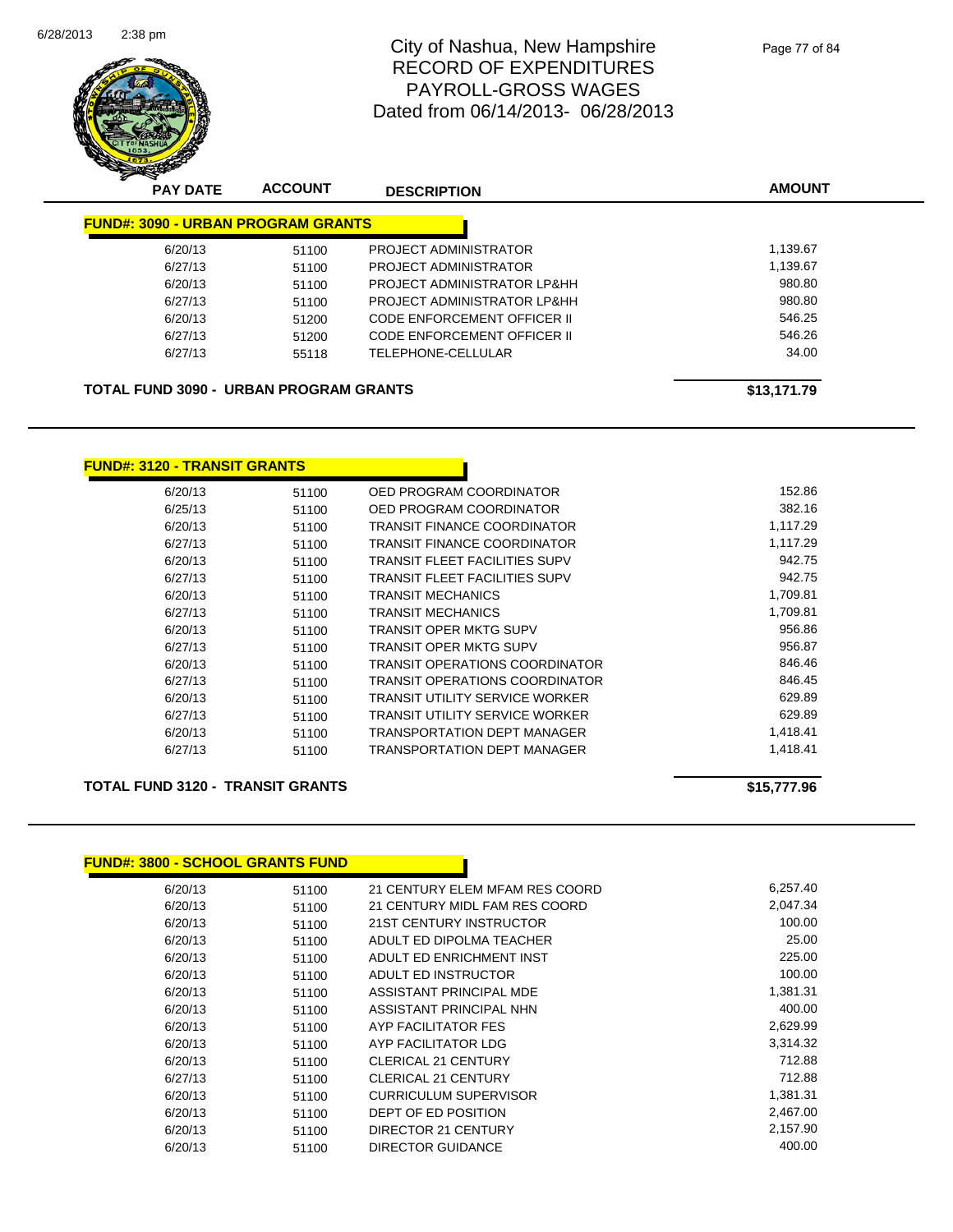

Page 78 of 84

| <b>PAY DATE</b>                         | <b>ACCOUNT</b> | <b>DESCRIPTION</b>            | <b>AMOUNT</b> |
|-----------------------------------------|----------------|-------------------------------|---------------|
| <b>FUND#: 3800 - SCHOOL GRANTS FUND</b> |                |                               |               |
| 6/20/13                                 | 51100          | <b>ELL TUTOR</b>              | 200.00        |
| 6/20/13                                 | 51100          | <b>FAMILY LIAISON</b>         | 500.00        |
| 6/20/13                                 |                | FOCUS MONITORING DATA ANALYST | 8,454.38      |
| 6/20/13                                 | 51100<br>51100 | GUIDANCE COUNSELOR NHN        | 600.00        |
| 6/20/13                                 |                | <b>INTERPRETER</b>            | 600.00        |
| 6/20/13                                 | 51100<br>51100 | <b>LIBRARIAN NHN</b>          | 100.00        |
| 6/20/13                                 | 51100          | <b>LIBRARIAN NHS</b>          | 100.00        |
| 6/20/13                                 | 51100          | PARA DW SPEC ED NHN           | 25.00         |
| 6/20/13                                 | 51100          | PARA ELL ELM                  | 17.50         |
| 6/20/13                                 | 51100          | PARA TTI AMH                  | 1,026.90      |
| 6/27/13                                 | 51100          | PARA TTI AMH                  | 821.52        |
| 6/20/13                                 | 51100          | PARA TTI DRC                  | 1,040.18      |
| 6/27/13                                 | 51100          | PARA TTI DRC                  | 814.75        |
| 6/20/13                                 | 51100          | PARA TTI LDG                  | 2,502.90      |
| 6/27/13                                 | 51100          | PARA TTI LDG                  | 2,002.32      |
| 6/20/13                                 | 51100          | PARA TTI NURSERY              | 1,094.63      |
| 6/20/13                                 | 51100          | PRINCIPAL NHN                 | 400.00        |
| 6/20/13                                 | 51100          | <b>SLC GRANT DIRECTOR</b>     | 3,510.28      |
| 6/20/13                                 | 51100          | SOCIAL WORKER FMS             | 200.00        |
| 6/20/13                                 | 51100          | <b>SUB TEACHER</b>            | 575.00        |
| 6/20/13                                 | 51100          | SYSTEMS ADMIN SCH YEAR        | 1,684.46      |
| 6/20/13                                 | 51100          | TEACHER ART NHN               | 200.00        |
| 6/20/13                                 | 51100          | TEACHER ART NHS               | 200.00        |
| 6/20/13                                 | 51100          | TEACHER BIO TEC NHN           | 200.00        |
| 6/20/13                                 | 51100          | <b>TEACHER BUSINESS NHN</b>   | 800.00        |
| 6/20/13                                 | 51100          | <b>TEACHER BUSINESS NHS</b>   | 200.00        |
| 6/20/13                                 | 51100          | TEACHER COMPUTER NHN          | 400.00        |
| 6/20/13                                 | 51100          | <b>TEACHER CULINARY NHN</b>   | 400.00        |
| 6/20/13                                 | 51100          | TEACHER DWSE ELM              | 8,111.16      |
| 6/20/13                                 | 51100          | TEACHER ELL ELM               | 50.00         |
| 6/20/13                                 | 51100          | TEACHER ELL FMS               | 125.00        |
| 6/20/13                                 | 51100          | TEACHER ELL LDG               | 1,311.31      |
| 6/20/13                                 | 51100          | <b>TEACHER ENGLISH FMS</b>    | 350.00        |
| 6/20/13                                 | 51100          | TEACHER ENGLISH NHS           | 200.00        |
| 6/20/13                                 | 51100          | TEACHER FOREIGN LANG NHN      | 600.00        |
| 6/20/13                                 | 51100          | <b>TEACHER GR1 DRC</b>        | 2,298.83      |
| 6/20/13                                 | 51100          | <b>TEACHER GR1 LDG</b>        | 300.00        |
| 6/20/13                                 | 51100          | <b>TEACHER GR2 BRO</b>        | 858.63        |
| 6/20/13                                 | 51100          | <b>TEACHER GR2 FES</b>        | 1,529.84      |
| 6/20/13                                 | 51100          | TEACHER GR2 SHE               | 1,509.91      |
| 6/20/13                                 | 51100          | <b>TEACHER GR4 LDG</b>        | 1,717.26      |
| 6/20/13                                 | 51100          | <b>TEACHER GR5 BIC</b>        | 1,488.22      |
| 6/20/13                                 | 51100          | TEACHER GR6 ELM               | 50.00         |
| 6/20/13                                 | 51100          | <b>TEACHER GR6 FMS</b>        | 87.50         |
| 6/20/13                                 | 51100          | TEACHER KIND BIR              | 50.00         |
| 6/20/13                                 | 51100          | TEACHER KIND LDG              | 225.00        |
| 6/20/13                                 | 51100          | <b>TEACHER MATH NHN</b>       | 875.00        |
| 6/20/13                                 | 51100          | TEACHER MATH NHS              | 700.00        |
| 6/20/13                                 | 51100          | <b>TEACHER PE ELM</b>         | 200.00        |
| 6/20/13                                 | 51100          | TEACHER PRESCHOOL NHS         | 200.00        |
| 6/20/13                                 | 51100          | <b>TEACHER PRESCHOOL WID</b>  | 1,842.47      |
| 6/20/13                                 | 51100          | <b>TEACHER SCIENCE ELM</b>    | 12.50         |
| 6/20/13                                 | 51100          | TEACHER SCIENCE NHN           | 500.00        |
|                                         |                |                               |               |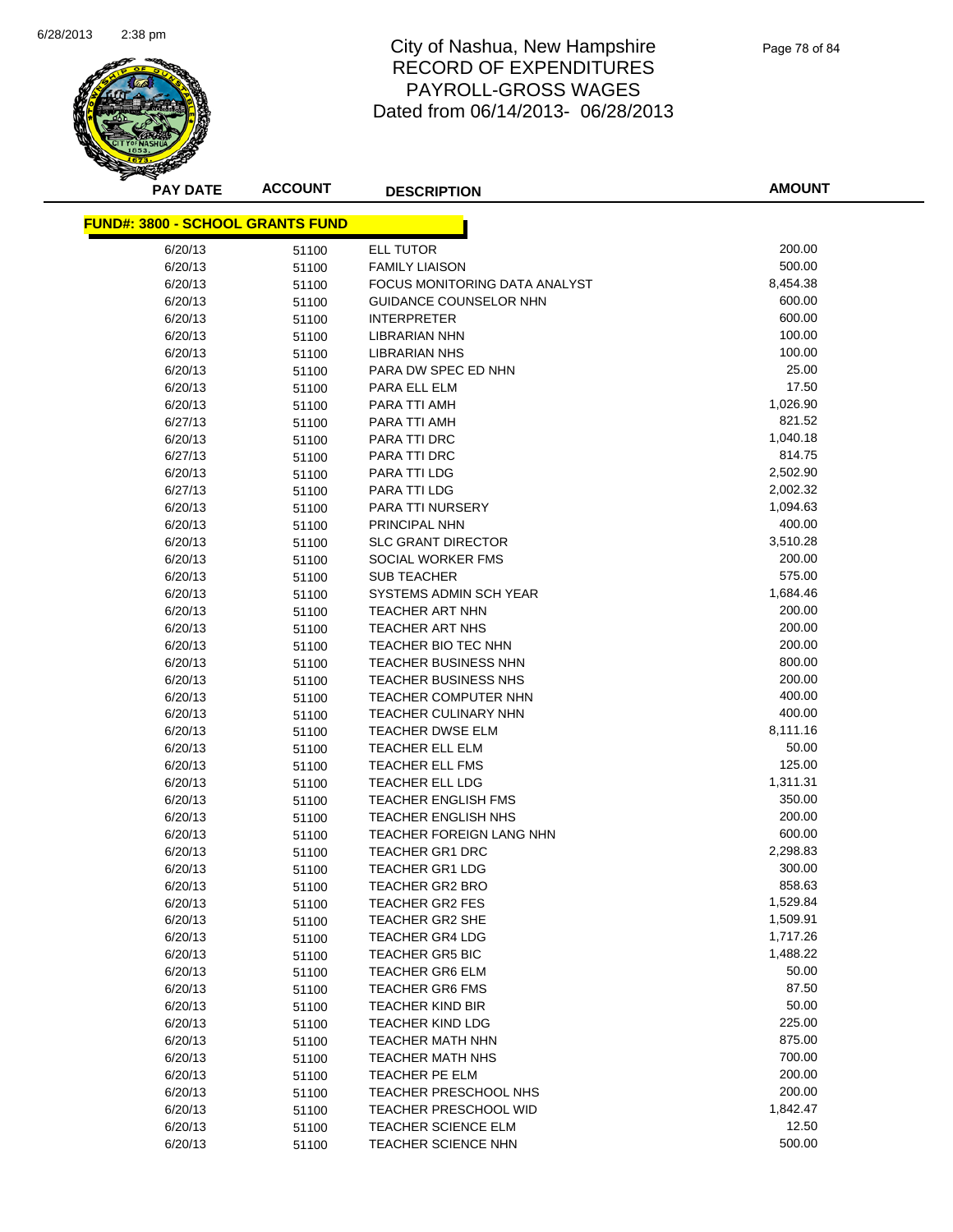

Page 79 of 84

| <b>PAY DATE</b>                                   | <b>ACCOUNT</b> | <b>DESCRIPTION</b>                  | <b>AMOUNT</b> |
|---------------------------------------------------|----------------|-------------------------------------|---------------|
| <b>FUND#: 3800 - SCHOOL GRANTS FUND</b>           |                |                                     |               |
| 6/20/13                                           | 51100          | TEACHER SCIENCE NHS                 | 800.00        |
| 6/20/13                                           | 51100          | TEACHER SOCIAL STUDIES NHN          | 1,300.00      |
| 6/20/13                                           | 51100          | <b>TEACHER SOCIAL STUDIES NHS</b>   | 400.00        |
| 6/14/13                                           | 51100          | <b>TEACHER SPED ELM</b>             | (1,778.22)    |
| 6/20/13                                           | 51100          | <b>TEACHER SPED ELM</b>             | 14,925.90     |
| 6/20/13                                           | 51100          | <b>TEACHER SPED FMS</b>             | 4,856.71      |
| 6/20/13                                           | 51100          | <b>TEACHER SPED NHN</b>             | 9,921.88      |
| 6/20/13                                           | 51100          | TEACHER SPED NHS                    | 20,859.98     |
| 6/20/13                                           | 51100          | <b>TEACHER TEAM FACILITATOR MTP</b> | 1,777.04      |
| 6/20/13                                           | 51100          | TEACHER TEAM FACILITATOR NHS        | 2,456.99      |
| 6/20/13                                           | 51100          | TEACHER TECHED NHS                  | 200.00        |
| 6/20/13                                           | 51100          | <b>TEACHER TTI NURSERY</b>          | 2,526.22      |
| 6/20/13                                           | 51100          | TITLE 1 COORDINATOR TTI             | 4,354.55      |
| 6/20/13                                           | 51200          | <b>CLERICAL TITLE 1 TTI</b>         | 617.83        |
| 6/27/13                                           | 51200          | <b>CLERICAL TITLE 1 TTI</b>         | 247.13        |
| 6/20/13                                           | 51200          | <b>FAMILY LIAISON</b>               | 250.00        |
| 6/27/13                                           | 51200          | <b>FAMILY LIAISON</b>               | 225.00        |
| 6/20/13                                           | 51200          | <b>GUIDANCE COUNSELOR NHN</b>       | 850.00        |
| 6/20/13                                           | 51200          | HOME SCHOOL CORD TTI                | 3,436.75      |
| 6/27/13                                           | 51200          | HOME SCHOOL CORD TTI                | 1,091.69      |
| 6/20/13                                           | 51200          | TEACHER TTI AMH                     | 6,485.52      |
| 6/20/13                                           | 51200          | <b>TEACHER TTI FES</b>              | 14,251.30     |
| 6/20/13                                           | 51200          | <b>TEACHER TTI LDG</b>              | 11,665.95     |
| 6/20/13                                           | 51200          | <b>TEACHER TTI MTP</b>              | 7,739.39      |
| 6/20/13                                           | 51200          | <b>TEACHER TTI NURSERY</b>          | 4,395.02      |
| 6/20/13                                           | 51200          | <b>TEACHER TTIDRC</b>               | 9,865.64      |
| 6/20/13                                           | 51300          | OVERTIME-REGULAR                    | 55.24         |
| 6/27/13                                           | 51300          | OVERTIME-REGULAR                    | 55.23         |
| 6/20/13                                           | 51412          | <b>WAGES PER DIEM</b>               | 362.70        |
| 6/20/13                                           | 51650          | <b>ADDITIONAL HOURS</b>             | 26,834.05     |
| 6/27/13                                           | 51650          | ADDITIONAL HOURS                    | 259.05        |
| 6/20/13                                           | 51700          | <b>STIPENDS</b>                     | 1,153.50      |
| 6/20/13                                           | 55118          | TELEPHONE-CELLULAR                  | 100.00        |
| <b>TOTAL FUND 3800 - SCHOOL GRANTS FUND</b>       |                |                                     | \$230,716.82  |
| <b>FUND#: 3810 - FOOD SERVICE GRANTS FUND</b>     |                |                                     |               |
| 6/20/13                                           | 51300          | <b>OVERTIME-REGULAR</b>             | 1,265.77      |
| 6/27/13                                           | 51300          | OVERTIME-REGULAR                    | 381.04        |
| <b>TOTAL FUND 3810 - FOOD SERVICE GRANTS FUND</b> |                |                                     | \$1,646.81    |
|                                                   |                |                                     |               |

| 6/20/13 | 51100 | PARKING ENFORCEMENT SPEC | 2.257.84 |
|---------|-------|--------------------------|----------|
| 6/27/13 | 51100 | PARKING ENFORCEMENT SPEC | 2.257.85 |
| 6/20/13 | 51100 | <b>PV/MV COORDINATOR</b> | 827.50   |
| 6/27/13 | 51100 | <b>PV/MV COORDINATOR</b> | 827.48   |
|         |       |                          |          |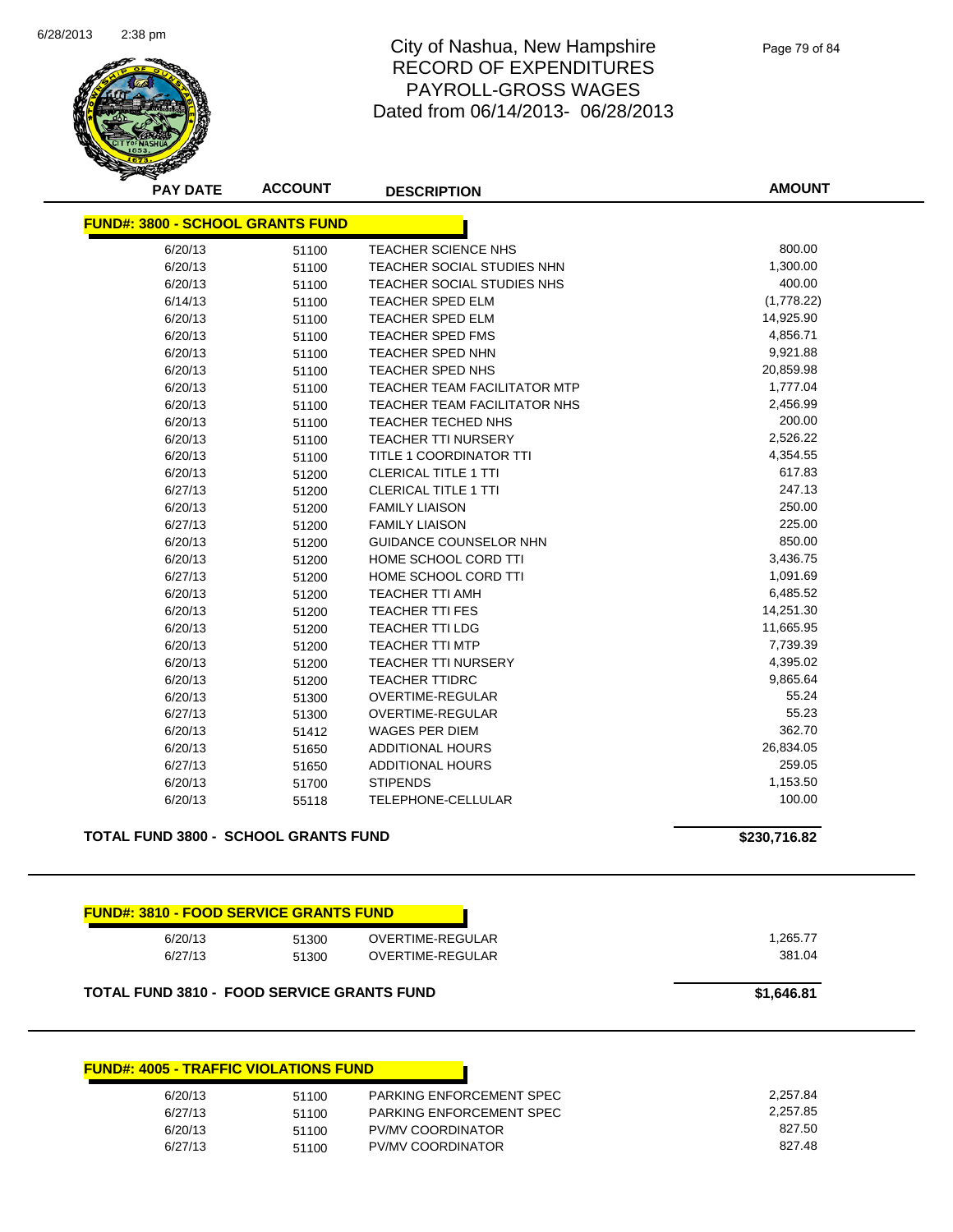| PAYROLL-GROSS WAGES<br>Dated from 06/14/2013- 06/28/2013<br><b>AMOUNT</b><br><b>ACCOUNT</b><br><b>PAY DATE</b><br><b>DESCRIPTION</b><br><b>FUND#: 4005 - TRAFFIC VIOLATIONS FUND</b><br>7.07<br><b>RESOURCE COORDINATOR</b><br>6/20/13<br>51100<br>826.43<br>6/20/13<br><b>VEHICLE REGISTRATION CLERK</b><br>51100<br>826.44<br>6/27/13<br><b>VEHICLE REGISTRATION CLERK</b><br>51100<br>478.32<br>6/20/13<br>OVERTIME-REGULAR<br>51300<br>894.16<br>6/27/13<br>OVERTIME-REGULAR<br>51300<br><b>TOTAL FUND 4005 - TRAFFIC VIOLATIONS FUND</b><br>\$9,203.09<br><b>FUND#: 4010 - MOTOR VEHICLE ADMIN FUND</b><br>260.66<br>6/20/13<br><b>VEHICLE REGISTRATION CLERK</b><br>51100<br>260.66<br>6/27/13<br>VEHICLE REGISTRATION CLERK<br>51100<br>277.15<br>6/20/13<br>51200<br><b>VEHICLE REGISTRATION CLERK</b><br>277.15<br>6/27/13<br><b>VEHICLE REGISTRATION CLERK</b><br>51200<br>17.97<br>6/20/13<br>OVERTIME-REGULAR<br>51300<br>8.98<br>6/27/13<br>51300<br>OVERTIME-REGULAR<br>TOTAL FUND 4010 - MOTOR VEHICLE ADMIN FUND<br>\$1,102.57<br><b>FUND#: 4030 - POLICE SPECIAL DETAILS</b><br><b>OUTSIDE DETAIL SPEC PT</b><br>573.96<br>6/20/13<br>51200<br>573.96<br>6/27/13<br><b>OUTSIDE DETAIL SPEC PT</b><br>51200<br>12,583.69<br>6/20/13<br><b>SPECIAL DETAIL</b><br>51712<br>8,690.92<br><b>SPECIAL DETAIL</b><br>6/27/13<br>51712<br><b>TOTAL FUND 4030 - POLICE SPECIAL DETAILS</b><br>\$22,422.53<br><b>FUND#: 4035 - POLICE OT BILLING</b><br>1,970.09<br>6/20/13<br>OVERTIME-REGULAR<br>51300<br>100.07<br>6/27/13<br>OVERTIME-REGULAR<br>51300<br><b>TOTAL FUND 4035 - POLICE OT BILLING</b><br>\$2,070.16<br><b>FUND#: 4065 - FIRE WATCHGUARDS FUND</b><br>188.73<br>6/20/13<br><b>SPECIAL DETAIL</b><br>51712<br>464.51<br>6/27/13<br><b>SPECIAL DETAIL</b><br>51712 |  | City of Nashua, New Hampshire<br><b>RECORD OF EXPENDITURES</b> | Page 80 of 84 |
|------------------------------------------------------------------------------------------------------------------------------------------------------------------------------------------------------------------------------------------------------------------------------------------------------------------------------------------------------------------------------------------------------------------------------------------------------------------------------------------------------------------------------------------------------------------------------------------------------------------------------------------------------------------------------------------------------------------------------------------------------------------------------------------------------------------------------------------------------------------------------------------------------------------------------------------------------------------------------------------------------------------------------------------------------------------------------------------------------------------------------------------------------------------------------------------------------------------------------------------------------------------------------------------------------------------------------------------------------------------------------------------------------------------------------------------------------------------------------------------------------------------------------------------------------------------------------------------------------------------------------------------------------------------------------------------------------------------------------------------------------------------------------------------|--|----------------------------------------------------------------|---------------|
|                                                                                                                                                                                                                                                                                                                                                                                                                                                                                                                                                                                                                                                                                                                                                                                                                                                                                                                                                                                                                                                                                                                                                                                                                                                                                                                                                                                                                                                                                                                                                                                                                                                                                                                                                                                          |  |                                                                |               |
|                                                                                                                                                                                                                                                                                                                                                                                                                                                                                                                                                                                                                                                                                                                                                                                                                                                                                                                                                                                                                                                                                                                                                                                                                                                                                                                                                                                                                                                                                                                                                                                                                                                                                                                                                                                          |  |                                                                |               |
|                                                                                                                                                                                                                                                                                                                                                                                                                                                                                                                                                                                                                                                                                                                                                                                                                                                                                                                                                                                                                                                                                                                                                                                                                                                                                                                                                                                                                                                                                                                                                                                                                                                                                                                                                                                          |  |                                                                |               |
|                                                                                                                                                                                                                                                                                                                                                                                                                                                                                                                                                                                                                                                                                                                                                                                                                                                                                                                                                                                                                                                                                                                                                                                                                                                                                                                                                                                                                                                                                                                                                                                                                                                                                                                                                                                          |  |                                                                |               |
|                                                                                                                                                                                                                                                                                                                                                                                                                                                                                                                                                                                                                                                                                                                                                                                                                                                                                                                                                                                                                                                                                                                                                                                                                                                                                                                                                                                                                                                                                                                                                                                                                                                                                                                                                                                          |  |                                                                |               |
|                                                                                                                                                                                                                                                                                                                                                                                                                                                                                                                                                                                                                                                                                                                                                                                                                                                                                                                                                                                                                                                                                                                                                                                                                                                                                                                                                                                                                                                                                                                                                                                                                                                                                                                                                                                          |  |                                                                |               |
|                                                                                                                                                                                                                                                                                                                                                                                                                                                                                                                                                                                                                                                                                                                                                                                                                                                                                                                                                                                                                                                                                                                                                                                                                                                                                                                                                                                                                                                                                                                                                                                                                                                                                                                                                                                          |  |                                                                |               |
|                                                                                                                                                                                                                                                                                                                                                                                                                                                                                                                                                                                                                                                                                                                                                                                                                                                                                                                                                                                                                                                                                                                                                                                                                                                                                                                                                                                                                                                                                                                                                                                                                                                                                                                                                                                          |  |                                                                |               |
|                                                                                                                                                                                                                                                                                                                                                                                                                                                                                                                                                                                                                                                                                                                                                                                                                                                                                                                                                                                                                                                                                                                                                                                                                                                                                                                                                                                                                                                                                                                                                                                                                                                                                                                                                                                          |  |                                                                |               |
|                                                                                                                                                                                                                                                                                                                                                                                                                                                                                                                                                                                                                                                                                                                                                                                                                                                                                                                                                                                                                                                                                                                                                                                                                                                                                                                                                                                                                                                                                                                                                                                                                                                                                                                                                                                          |  |                                                                |               |
|                                                                                                                                                                                                                                                                                                                                                                                                                                                                                                                                                                                                                                                                                                                                                                                                                                                                                                                                                                                                                                                                                                                                                                                                                                                                                                                                                                                                                                                                                                                                                                                                                                                                                                                                                                                          |  |                                                                |               |
|                                                                                                                                                                                                                                                                                                                                                                                                                                                                                                                                                                                                                                                                                                                                                                                                                                                                                                                                                                                                                                                                                                                                                                                                                                                                                                                                                                                                                                                                                                                                                                                                                                                                                                                                                                                          |  |                                                                |               |
|                                                                                                                                                                                                                                                                                                                                                                                                                                                                                                                                                                                                                                                                                                                                                                                                                                                                                                                                                                                                                                                                                                                                                                                                                                                                                                                                                                                                                                                                                                                                                                                                                                                                                                                                                                                          |  |                                                                |               |
|                                                                                                                                                                                                                                                                                                                                                                                                                                                                                                                                                                                                                                                                                                                                                                                                                                                                                                                                                                                                                                                                                                                                                                                                                                                                                                                                                                                                                                                                                                                                                                                                                                                                                                                                                                                          |  |                                                                |               |
|                                                                                                                                                                                                                                                                                                                                                                                                                                                                                                                                                                                                                                                                                                                                                                                                                                                                                                                                                                                                                                                                                                                                                                                                                                                                                                                                                                                                                                                                                                                                                                                                                                                                                                                                                                                          |  |                                                                |               |
|                                                                                                                                                                                                                                                                                                                                                                                                                                                                                                                                                                                                                                                                                                                                                                                                                                                                                                                                                                                                                                                                                                                                                                                                                                                                                                                                                                                                                                                                                                                                                                                                                                                                                                                                                                                          |  |                                                                |               |
|                                                                                                                                                                                                                                                                                                                                                                                                                                                                                                                                                                                                                                                                                                                                                                                                                                                                                                                                                                                                                                                                                                                                                                                                                                                                                                                                                                                                                                                                                                                                                                                                                                                                                                                                                                                          |  |                                                                |               |
|                                                                                                                                                                                                                                                                                                                                                                                                                                                                                                                                                                                                                                                                                                                                                                                                                                                                                                                                                                                                                                                                                                                                                                                                                                                                                                                                                                                                                                                                                                                                                                                                                                                                                                                                                                                          |  |                                                                |               |
|                                                                                                                                                                                                                                                                                                                                                                                                                                                                                                                                                                                                                                                                                                                                                                                                                                                                                                                                                                                                                                                                                                                                                                                                                                                                                                                                                                                                                                                                                                                                                                                                                                                                                                                                                                                          |  |                                                                |               |
|                                                                                                                                                                                                                                                                                                                                                                                                                                                                                                                                                                                                                                                                                                                                                                                                                                                                                                                                                                                                                                                                                                                                                                                                                                                                                                                                                                                                                                                                                                                                                                                                                                                                                                                                                                                          |  |                                                                |               |
|                                                                                                                                                                                                                                                                                                                                                                                                                                                                                                                                                                                                                                                                                                                                                                                                                                                                                                                                                                                                                                                                                                                                                                                                                                                                                                                                                                                                                                                                                                                                                                                                                                                                                                                                                                                          |  |                                                                |               |
|                                                                                                                                                                                                                                                                                                                                                                                                                                                                                                                                                                                                                                                                                                                                                                                                                                                                                                                                                                                                                                                                                                                                                                                                                                                                                                                                                                                                                                                                                                                                                                                                                                                                                                                                                                                          |  |                                                                |               |
|                                                                                                                                                                                                                                                                                                                                                                                                                                                                                                                                                                                                                                                                                                                                                                                                                                                                                                                                                                                                                                                                                                                                                                                                                                                                                                                                                                                                                                                                                                                                                                                                                                                                                                                                                                                          |  |                                                                |               |
|                                                                                                                                                                                                                                                                                                                                                                                                                                                                                                                                                                                                                                                                                                                                                                                                                                                                                                                                                                                                                                                                                                                                                                                                                                                                                                                                                                                                                                                                                                                                                                                                                                                                                                                                                                                          |  |                                                                |               |
|                                                                                                                                                                                                                                                                                                                                                                                                                                                                                                                                                                                                                                                                                                                                                                                                                                                                                                                                                                                                                                                                                                                                                                                                                                                                                                                                                                                                                                                                                                                                                                                                                                                                                                                                                                                          |  |                                                                |               |
|                                                                                                                                                                                                                                                                                                                                                                                                                                                                                                                                                                                                                                                                                                                                                                                                                                                                                                                                                                                                                                                                                                                                                                                                                                                                                                                                                                                                                                                                                                                                                                                                                                                                                                                                                                                          |  |                                                                |               |
|                                                                                                                                                                                                                                                                                                                                                                                                                                                                                                                                                                                                                                                                                                                                                                                                                                                                                                                                                                                                                                                                                                                                                                                                                                                                                                                                                                                                                                                                                                                                                                                                                                                                                                                                                                                          |  |                                                                |               |
|                                                                                                                                                                                                                                                                                                                                                                                                                                                                                                                                                                                                                                                                                                                                                                                                                                                                                                                                                                                                                                                                                                                                                                                                                                                                                                                                                                                                                                                                                                                                                                                                                                                                                                                                                                                          |  |                                                                |               |
|                                                                                                                                                                                                                                                                                                                                                                                                                                                                                                                                                                                                                                                                                                                                                                                                                                                                                                                                                                                                                                                                                                                                                                                                                                                                                                                                                                                                                                                                                                                                                                                                                                                                                                                                                                                          |  |                                                                |               |
|                                                                                                                                                                                                                                                                                                                                                                                                                                                                                                                                                                                                                                                                                                                                                                                                                                                                                                                                                                                                                                                                                                                                                                                                                                                                                                                                                                                                                                                                                                                                                                                                                                                                                                                                                                                          |  |                                                                |               |
|                                                                                                                                                                                                                                                                                                                                                                                                                                                                                                                                                                                                                                                                                                                                                                                                                                                                                                                                                                                                                                                                                                                                                                                                                                                                                                                                                                                                                                                                                                                                                                                                                                                                                                                                                                                          |  |                                                                |               |
|                                                                                                                                                                                                                                                                                                                                                                                                                                                                                                                                                                                                                                                                                                                                                                                                                                                                                                                                                                                                                                                                                                                                                                                                                                                                                                                                                                                                                                                                                                                                                                                                                                                                                                                                                                                          |  |                                                                |               |
|                                                                                                                                                                                                                                                                                                                                                                                                                                                                                                                                                                                                                                                                                                                                                                                                                                                                                                                                                                                                                                                                                                                                                                                                                                                                                                                                                                                                                                                                                                                                                                                                                                                                                                                                                                                          |  |                                                                |               |
|                                                                                                                                                                                                                                                                                                                                                                                                                                                                                                                                                                                                                                                                                                                                                                                                                                                                                                                                                                                                                                                                                                                                                                                                                                                                                                                                                                                                                                                                                                                                                                                                                                                                                                                                                                                          |  |                                                                |               |
|                                                                                                                                                                                                                                                                                                                                                                                                                                                                                                                                                                                                                                                                                                                                                                                                                                                                                                                                                                                                                                                                                                                                                                                                                                                                                                                                                                                                                                                                                                                                                                                                                                                                                                                                                                                          |  |                                                                |               |
|                                                                                                                                                                                                                                                                                                                                                                                                                                                                                                                                                                                                                                                                                                                                                                                                                                                                                                                                                                                                                                                                                                                                                                                                                                                                                                                                                                                                                                                                                                                                                                                                                                                                                                                                                                                          |  |                                                                |               |
|                                                                                                                                                                                                                                                                                                                                                                                                                                                                                                                                                                                                                                                                                                                                                                                                                                                                                                                                                                                                                                                                                                                                                                                                                                                                                                                                                                                                                                                                                                                                                                                                                                                                                                                                                                                          |  |                                                                |               |
|                                                                                                                                                                                                                                                                                                                                                                                                                                                                                                                                                                                                                                                                                                                                                                                                                                                                                                                                                                                                                                                                                                                                                                                                                                                                                                                                                                                                                                                                                                                                                                                                                                                                                                                                                                                          |  |                                                                |               |
|                                                                                                                                                                                                                                                                                                                                                                                                                                                                                                                                                                                                                                                                                                                                                                                                                                                                                                                                                                                                                                                                                                                                                                                                                                                                                                                                                                                                                                                                                                                                                                                                                                                                                                                                                                                          |  |                                                                |               |
|                                                                                                                                                                                                                                                                                                                                                                                                                                                                                                                                                                                                                                                                                                                                                                                                                                                                                                                                                                                                                                                                                                                                                                                                                                                                                                                                                                                                                                                                                                                                                                                                                                                                                                                                                                                          |  |                                                                |               |
|                                                                                                                                                                                                                                                                                                                                                                                                                                                                                                                                                                                                                                                                                                                                                                                                                                                                                                                                                                                                                                                                                                                                                                                                                                                                                                                                                                                                                                                                                                                                                                                                                                                                                                                                                                                          |  |                                                                |               |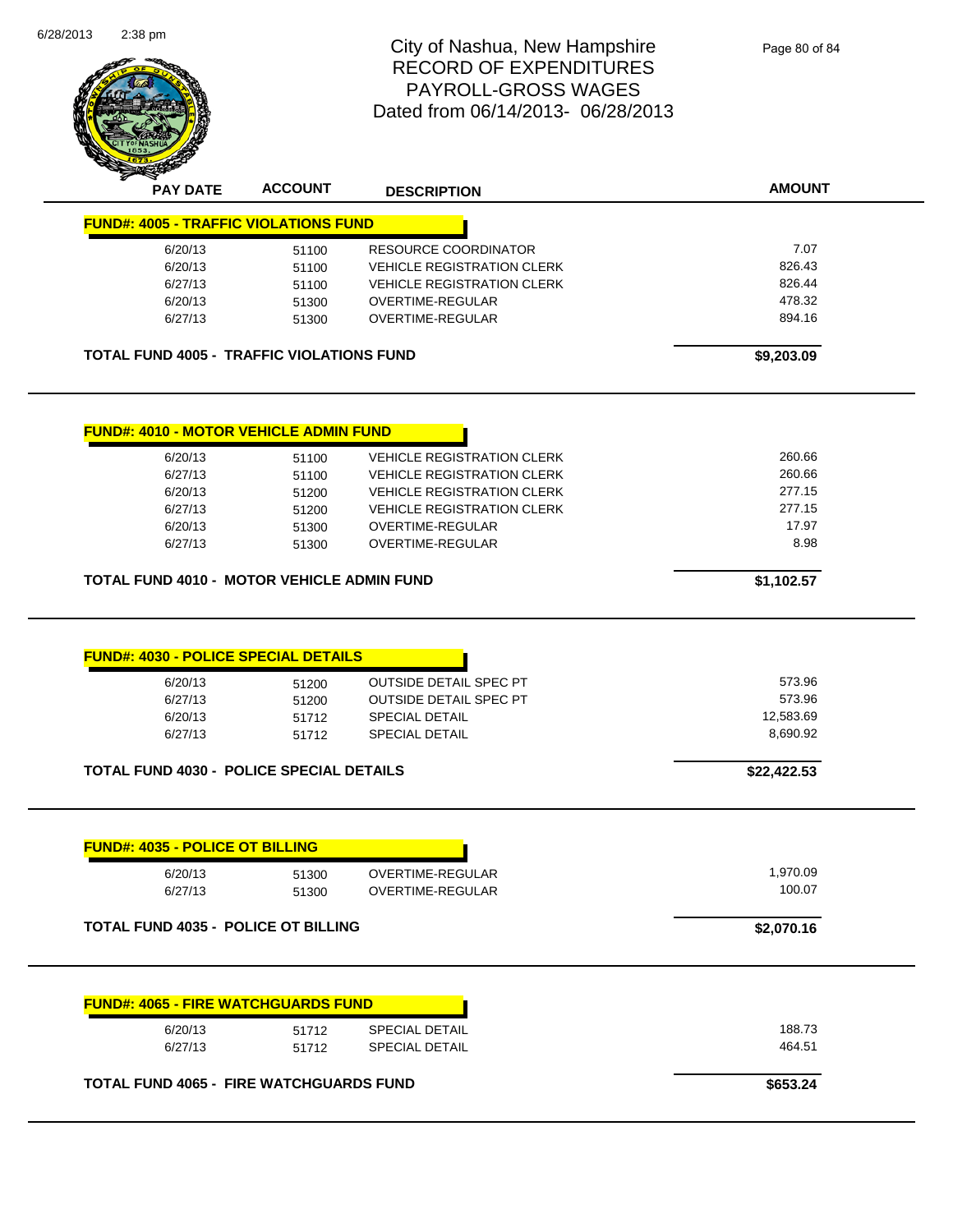| 6/28/2013 | $2:38$ pm                                     |                | City of Nashua, New Hampshire<br><b>RECORD OF EXPENDITURES</b><br><b>PAYROLL-GROSS WAGES</b><br>Dated from 06/14/2013-06/28/2013 | Page 81 of 84 |
|-----------|-----------------------------------------------|----------------|----------------------------------------------------------------------------------------------------------------------------------|---------------|
|           | <b>PAY DATE</b>                               | <b>ACCOUNT</b> | <b>DESCRIPTION</b>                                                                                                               | <b>AMOUNT</b> |
|           |                                               |                |                                                                                                                                  |               |
|           | <b>FUND#: 4600 - ECONOMIC DEVELOPMENT RLF</b> |                |                                                                                                                                  |               |
|           | 6/20/13                                       | 51100          | OED PROGRAM COORDINATOR                                                                                                          | 76.43         |
|           | 6/27/13                                       | 51100          | OED PROGRAM COORDINATOR                                                                                                          | 76.43         |

| <b>FUND#: 6000 - SOLID WASTE FUND</b> |       |                                    |          |
|---------------------------------------|-------|------------------------------------|----------|
| 6/20/13                               | 51100 | ACCOUNTING COMPLIANCE MGR          | 148.93   |
| 6/27/13                               | 51100 | ACCOUNTING COMPLIANCE MGR          | 148.93   |
| 6/20/13                               | 51100 | ADMINISTRATIVE ASSISTANT I         | 617.57   |
| 6/27/13                               | 51100 | ADMINISTRATIVE ASSISTANT I         | 617.57   |
| 6/20/13                               | 51100 | ADMINISTRATIVE ASSISTANT II        | 649.34   |
| 6/27/13                               | 51100 | <b>ADMINISTRATIVE ASSISTANT II</b> | 649.33   |
| 6/20/13                               | 51100 | AUTOMATIC COLLECTION EQUIP OPR     | 3,564.80 |
| 6/27/13                               | 51100 | AUTOMATIC COLLECTION EQUIP OPR     | 3,564.80 |
| 6/20/13                               | 51100 | <b>CITY ENGINEER</b>               | 289.38   |
| 6/27/13                               | 51100 | <b>CITY ENGINEER</b>               | 289.38   |
| 6/20/13                               | 51100 | <b>COLLECTION EQUIP OPR</b>        | 8,460.80 |
| 6/27/13                               | 51100 | <b>COLLECTION EQUIP OPR</b>        | 8,543.24 |
| 6/20/13                               | 51100 | COLLECTION EQUIP OPR LANDFILL      | 883.20   |
| 6/27/13                               | 51100 | COLLECTION EQUIP OPR LANDFILL      | 883.20   |
| 6/20/13                               | 51100 | DEP TREASURER TAX COLLECTOR        | 223.96   |
| 6/27/13                               | 51100 | DEP TREASURER TAX COLLECTOR        | 223.96   |
| 6/20/13                               | 51100 | DEPUTY MANAGER OF ENGINEERING      | 72.32    |
| 6/27/13                               | 51100 | DEPUTY MANAGER OF ENGINEERING      | 72.32    |
| 6/20/13                               | 51100 | <b>DIRECTOR PUBLIC WORKS</b>       | 199.96   |
| 6/27/13                               | 51100 | <b>DIRECTOR PUBLIC WORKS</b>       | 199.96   |
| 6/20/13                               | 51100 | <b>DIVISION OPERATIONS MANAGER</b> | 166.62   |
| 6/27/13                               | 51100 | DIVISION OPERATIONS MANAGER        | 166.62   |
| 6/20/13                               | 51100 | DPW BILLING ACCOUNTANT             | 427.78   |
| 6/27/13                               | 51100 | DPW BILLING ACCOUNTANT             | 427.78   |
| 6/20/13                               | 51100 | DPW COLLECTIONS SPEC III           | 355.32   |
| 6/27/13                               | 51100 | DPW COLLECTIONS SPEC III           | 355.32   |
| 6/20/13                               | 51100 | DPW CONTRACT ADMINISTRATOR         | 106.16   |
| 6/27/13                               | 51100 | DPW CONTRACT ADMINISTRATOR         | 106.16   |
| 6/20/13                               | 51100 | <b>ENVIRONMENTAL ENGINEER</b>      | 1,219.71 |
| 6/27/13                               | 51100 | <b>ENVIRONMENTAL ENGINEER</b>      | 1,219.71 |
| 6/20/13                               | 51100 | <b>EQUIPMENT OPR LANDFILL</b>      | 4,476.00 |
| 6/27/13                               | 51100 | <b>EQUIPMENT OPR LANDFILL</b>      | 4,476.03 |
| 6/20/13                               | 51100 | EXECUTIVE ADMINISTRATOR            | 141.40   |
| 6/27/13                               | 51100 | <b>EXECUTIVE ADMINISTRATOR</b>     | 141.40   |
| 6/20/13                               | 51100 | FINANCE AND ADMIN MANAGER          | 361.60   |
| 6/27/13                               | 51100 | <b>FINANCE AND ADMIN MANAGER</b>   | 361.60   |
| 6/20/13                               | 51100 | LICENSED SCALE OPERATOR            | 666.34   |
| 6/27/13                               | 51100 | LICENSED SCALE OPERATOR            | 666.33   |
| 6/20/13                               | 51100 | RECYCLING COORDINATOR              | 1,040.86 |
| 6/27/13                               | 51100 | RECYCLING COORDINATOR              | 1,040.87 |
| 6/20/13                               | 51100 | <b>SOLID WASTE FOREMAN</b>         | 2,202.98 |
| 6/27/13                               | 51100 | SOLID WASTE FOREMAN                | 2,262.97 |
| 6/20/13                               | 51100 | SUPERINTENDENT OF SOLID WASTE      | 1,485.69 |
| 6/27/13                               | 51100 | SUPERINTENDENT OF SOLID WASTE      | 1,485.69 |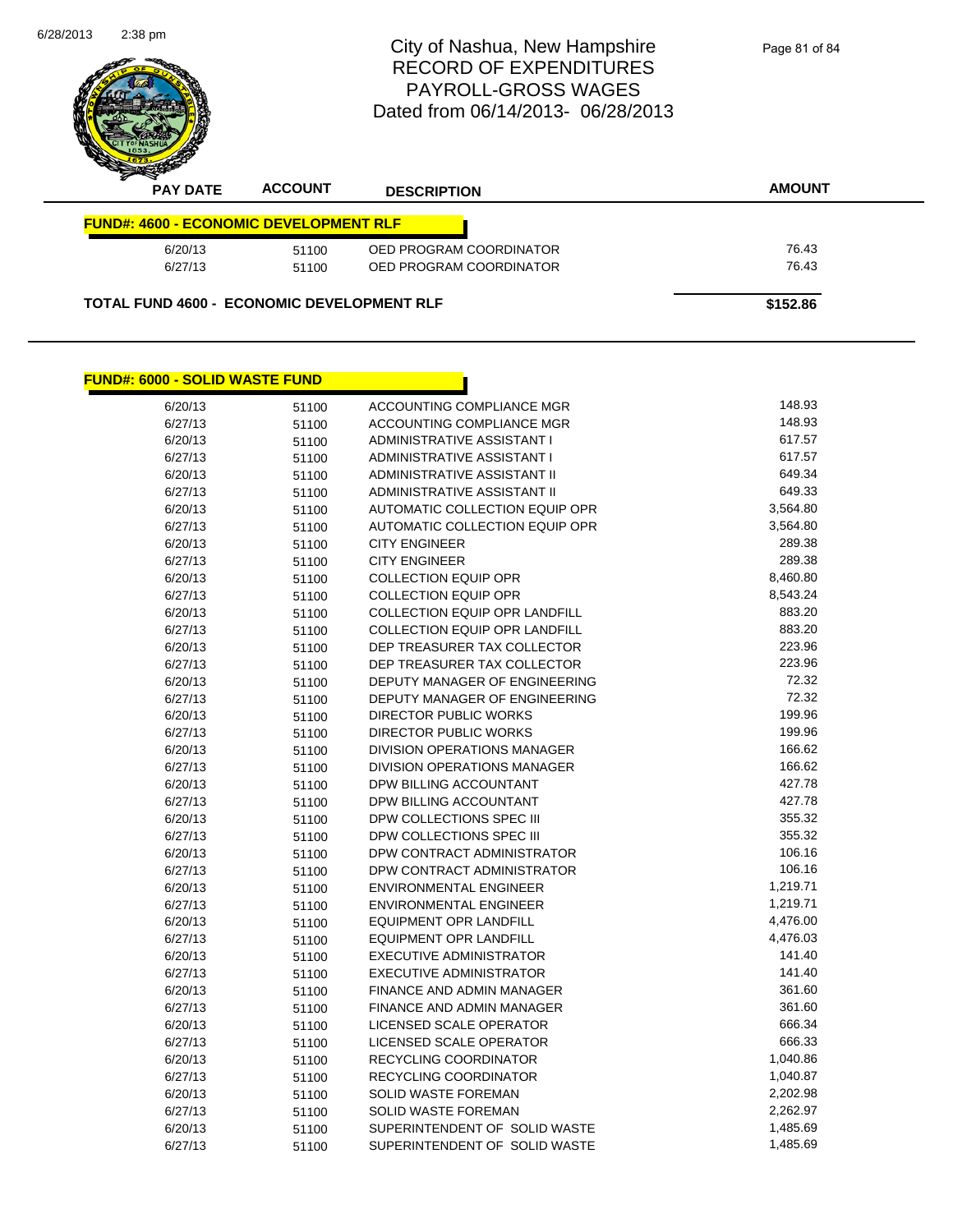

Page 82 of 84

| <b>PAY DATE</b> | <b>ACCOUNT</b> | <b>DESCRIPTION</b>                    | <b>AMOUNT</b>                             |
|-----------------|----------------|---------------------------------------|-------------------------------------------|
|                 |                |                                       |                                           |
| 6/20/13         | 51300          | OVERTIME-REGULAR                      | 1,496.99                                  |
| 6/27/13         | 51300          | OVERTIME-REGULAR                      | 1,753.35                                  |
| 6/20/13         | 51400          | <b>WAGES TEMP-SEASONAL</b>            | 4,408.00                                  |
| 6/27/13         | 51400          | <b>WAGES TEMP-SEASONAL</b>            | 4.401.25                                  |
| 6/27/13         | 55118          | TELEPHONE-CELLULAR                    | 67.00                                     |
|                 |                |                                       |                                           |
|                 |                |                                       | \$67,790.48                               |
|                 |                | <b>FUND#: 6000 - SOLID WASTE FUND</b> | <b>TOTAL FUND 6000 - SOLID WASTE FUND</b> |

n

#### **FUND#: 6200 - WASTEWATER FUND**

| 6/20/13 | 51100 | ACCOUNTING COMPLIANCE MGR            | 297.88   |
|---------|-------|--------------------------------------|----------|
| 6/27/13 | 51100 | ACCOUNTING COMPLIANCE MGR            | 297.88   |
| 6/20/13 | 51100 | ADMINISTRATIVE ASSISTANT II          | 791.44   |
| 6/27/13 | 51100 | ADMINISTRATIVE ASSISTANT II          | 791.44   |
| 6/20/13 | 51100 | <b>ANALYTICAL CHEMIST</b>            | 855.63   |
| 6/27/13 | 51100 | <b>ANALYTICAL CHEMIST</b>            | 855.63   |
| 6/20/13 | 51100 | <b>CITY ENGINEER</b>                 | 675.24   |
| 6/27/13 | 51100 | <b>CITY ENGINEER</b>                 | 675.24   |
| 6/20/13 | 51100 | COLLECTION SYSTEM FOREMAN            | 1,077.67 |
| 6/27/13 | 51100 | <b>COLLECTION SYSTEM FOREMAN</b>     | 1,066.23 |
| 6/20/13 | 51100 | <b>COLLECTION SYSTEMS OPERATOR</b>   | 3,655.20 |
| 6/27/13 | 51100 | <b>COLLECTION SYSTEMS OPERATOR</b>   | 3,655.20 |
| 6/20/13 | 51100 | <b>COLLECTION SYSTEMS TECHNICIAN</b> | 1,912.80 |
| 6/27/13 | 51100 | <b>COLLECTION SYSTEMS TECHNICIAN</b> | 1,912.80 |
| 6/20/13 | 51100 | <b>COLLECTIONS SPEC II</b>           | 772.08   |
| 6/27/13 | 51100 | <b>COLLECTIONS SPEC II</b>           | 772.08   |
| 6/20/13 | 51100 | <b>CSO STORM WATER ENGINEER</b>      | 1,173.50 |
| 6/27/13 | 51100 | <b>CSO STORM WATER ENGINEER</b>      | 1,173.51 |
| 6/20/13 | 51100 | <b>CSO TECHNICIAN INSPECTOR</b>      | 974.24   |
| 6/27/13 | 51100 | <b>CSO TECHNICIAN INSPECTOR</b>      | 974.23   |
| 6/20/13 | 51100 | DEP TREASURER TAX COLLECTOR          | 223.96   |
| 6/27/13 | 51100 | DEP TREASURER TAX COLLECTOR          | 223.96   |
| 6/20/13 | 51100 | DEPUTY MANAGER OF ENGINEERING        | 723.20   |
| 6/27/13 | 51100 | DEPUTY MANAGER OF ENGINEERING        | 723.20   |
| 6/20/13 | 51100 | <b>DIRECTOR PUBLIC WORKS</b>         | 399.94   |
| 6/27/13 | 51100 | <b>DIRECTOR PUBLIC WORKS</b>         | 399.94   |
| 6/20/13 | 51100 | <b>DIVISION OPERATIONS MANAGER</b>   | 166.61   |
| 6/27/13 | 51100 | DIVISION OPERATIONS MANAGER          | 166.61   |
| 6/20/13 | 51100 | DPW BILLING ACCOUNTANT               | 427.78   |
| 6/27/13 | 51100 | DPW BILLING ACCOUNTANT               | 427.77   |
| 6/20/13 | 51100 | DPW COLLECTIONS SPEC III             | 355.32   |
| 6/27/13 | 51100 | DPW COLLECTIONS SPEC III             | 355.33   |
| 6/20/13 | 51100 | DPW CONTRACT ADMINISTRATOR           | 637.02   |
| 6/27/13 | 51100 | DPW CONTRACT ADMINISTRATOR           | 637.02   |
| 6/20/13 | 51100 | ELECTRICAL DIAGNOSTIC TECH I         | 2,038.40 |
| 6/27/13 | 51100 | ELECTRICAL DIAGNOSTIC TECH I         | 2,038.40 |
| 6/20/13 | 51100 | <b>ENGINEERING DESIGNER INSP</b>     | 223.72   |
| 6/27/13 | 51100 | ENGINEERING DESIGNER INSP            | 223.71   |
| 6/20/13 | 51100 | <b>EXECUTIVE ADMINISTRATOR</b>       | 141.42   |
| 6/27/13 | 51100 | <b>EXECUTIVE ADMINISTRATOR</b>       | 141.42   |
| 6/20/13 | 51100 | FINANCE AND ADMIN MANAGER            | 361.60   |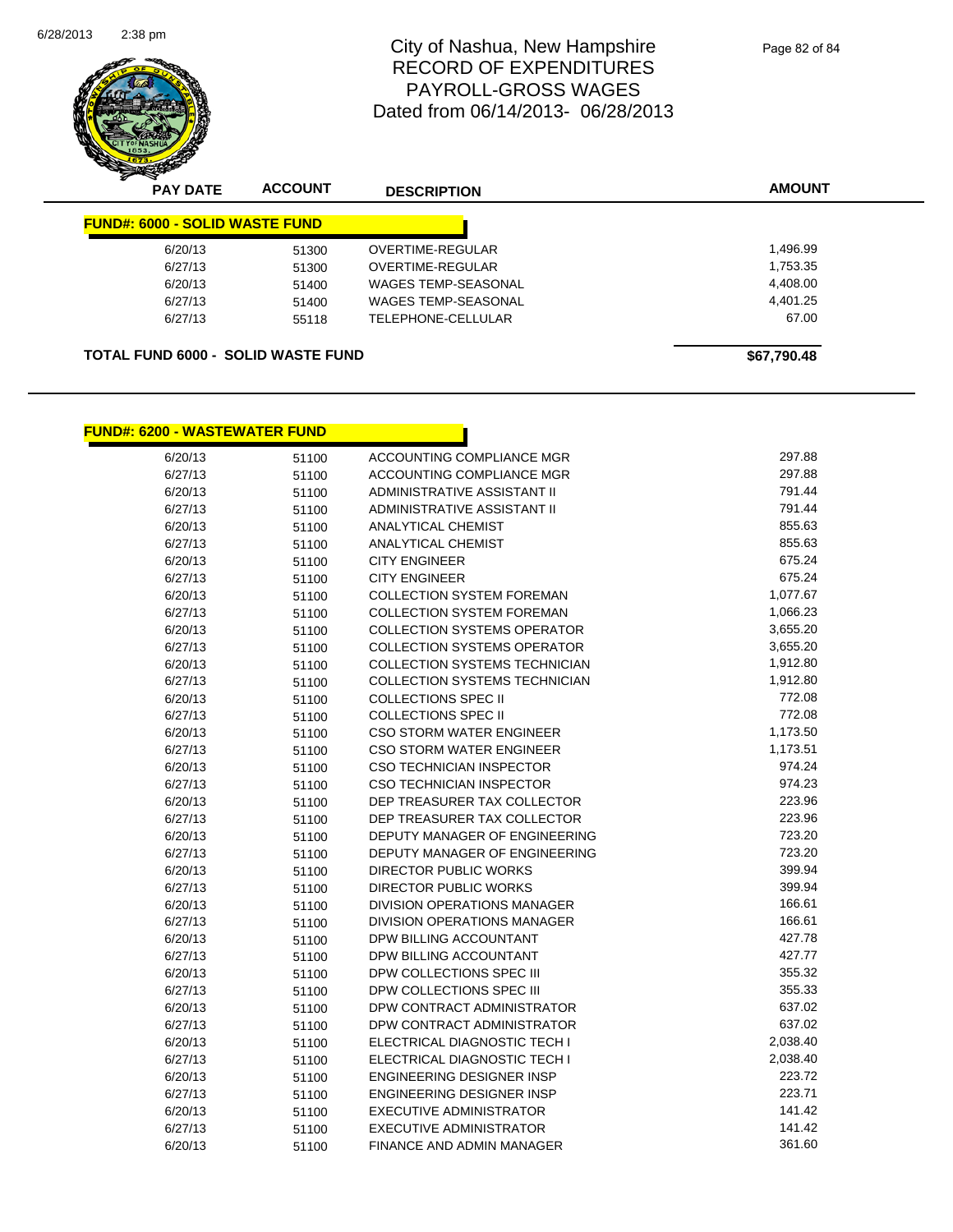

Page 83 of 84

|                                      | <b>PAY DATE</b> | <b>ACCOUNT</b> | <b>DESCRIPTION</b>                 | <b>AMOUNT</b> |
|--------------------------------------|-----------------|----------------|------------------------------------|---------------|
| <b>FUND#: 6200 - WASTEWATER FUND</b> |                 |                |                                    |               |
|                                      | 6/27/13         | 51100          | <b>FINANCE AND ADMIN MANAGER</b>   | 361.60        |
|                                      | 6/20/13         | 51100          | FLEET MANAGER STREET DEPT          | 341.90        |
|                                      | 6/27/13         | 51100          | FLEET MANAGER STREET DEPT          | 341.89        |
|                                      | 6/20/13         | 51100          | <b>FOREMAN MAINTENANCE</b>         | 1,131.49      |
|                                      | 6/27/13         | 51100          | <b>FOREMAN MAINTENANCE</b>         | 1,131.49      |
|                                      | 6/20/13         | 51100          | INDUSTRIAL PRETREATMENT COORD      | 1,131.51      |
|                                      | 6/27/13         | 51100          | INDUSTRIAL PRETREATMENT COORD      | 1,131.51      |
|                                      | 6/20/13         | 51100          | <b>MECHANIC WWTP 1ST CLASS</b>     | 2,944.80      |
|                                      | 6/27/13         | 51100          | <b>MECHANIC WWTP 1ST CLASS</b>     | 2,944.80      |
|                                      | 6/20/13         | 51100          | <b>OPERATOR II WWTP</b>            | 8,060.33      |
|                                      | 6/27/13         | 51100          | <b>OPERATOR II WWTP</b>            | 7,854.40      |
|                                      | 6/20/13         | 51100          | <b>OPERATOR III WWTP</b>           | 3,293.92      |
|                                      | 6/27/13         | 51100          | <b>OPERATOR III WWTP</b>           | 3,086.00      |
|                                      | 6/20/13         | 51100          | PROCESS CHEMIST                    | 1,310.85      |
|                                      | 6/27/13         | 51100          | PROCESS CHEMIST                    | 1,052.88      |
|                                      | 6/20/13         | 51100          | SUPERINTENDENT OF WASTEWATER       | 1,670.34      |
|                                      | 6/27/13         | 51100          | SUPERINTENDENT OF WASTEWATER       | 1,670.35      |
|                                      | 6/20/13         | 51100          | <b>SUPV LABORATORY</b>             | 1,131.52      |
|                                      | 6/27/13         | 51100          | <b>SUPV LABORATORY</b>             | 1,131.51      |
|                                      | 6/20/13         | 51100          | TRUCK DRIVER STREET REPAIR         | 837.60        |
|                                      | 6/27/13         | 51100          | TRUCK DRIVER STREET REPAIR         | 834.40        |
|                                      | 6/20/13         | 51100          | <b>WASTEWATER PROJECT ENGINEER</b> | 1,255.87      |
|                                      | 6/27/13         | 51100          | <b>WASTEWATER PROJECT ENGINEER</b> | 1,255.86      |
|                                      | 6/20/13         | 51300          | <b>OVERTIME-REGULAR</b>            | 4,218.23      |
|                                      | 6/27/13         | 51300          | <b>OVERTIME-REGULAR</b>            | 4,473.67      |
|                                      | 6/20/13         | 51400          | <b>WAGES TEMP-SEASONAL</b>         | 1,230.00      |
|                                      | 6/27/13         | 51400          | <b>WAGES TEMP-SEASONAL</b>         | 1,368.00      |
|                                      | 6/27/13         | 55118          | TELEPHONE-CELLULAR                 | 51.00         |

#### **TOTAL FUND 6200 - WASTEWATER FUND 100 CM 200 CM 200 CM 392,643.97**

| <b>FUND#: 6500 - PROPERTY &amp; CASUALTY FUND</b> |       |                                |          |
|---------------------------------------------------|-------|--------------------------------|----------|
| 6/20/13                                           | 51100 | <b>PROGRAM SUPV</b>            | 1,110.43 |
| 6/27/13                                           | 51100 | <b>PROGRAM SUPV</b>            | 1.110.43 |
| 6/20/13                                           | 51100 | PROPERTY AND CASUALTY ADJUSTER | 2,007.66 |
| 6/27/13                                           | 51100 | PROPERTY AND CASUALTY ADJUSTER | 2,007.65 |
| 6/20/13                                           | 51100 | RISK MANAGER                   | 1,489.35 |
| 6/27/13                                           | 51100 | <b>RISK MANAGER</b>            | 1,489.36 |
| 6/20/13                                           | 51100 | SAFETY LOSS PREVENTION SPEC    | 990.86   |
| 6/27/13                                           | 51100 | SAFETY LOSS PREVENTION SPEC    | 990.87   |
| 6/20/13                                           | 59207 | WORKERS COMPENSATION CLAIMS    | 6,758.07 |
| 6/27/13                                           | 59207 | WORKERS COMPENSATION CLAIMS    | 5.981.42 |
| 6/27/13                                           | 59290 | LONG TERM DISABILITY CLAIMS    | 453.72   |

#### TOTAL FUND 6500 - PROPERTY & CASUALTY FUND<br>
\$24,389.82